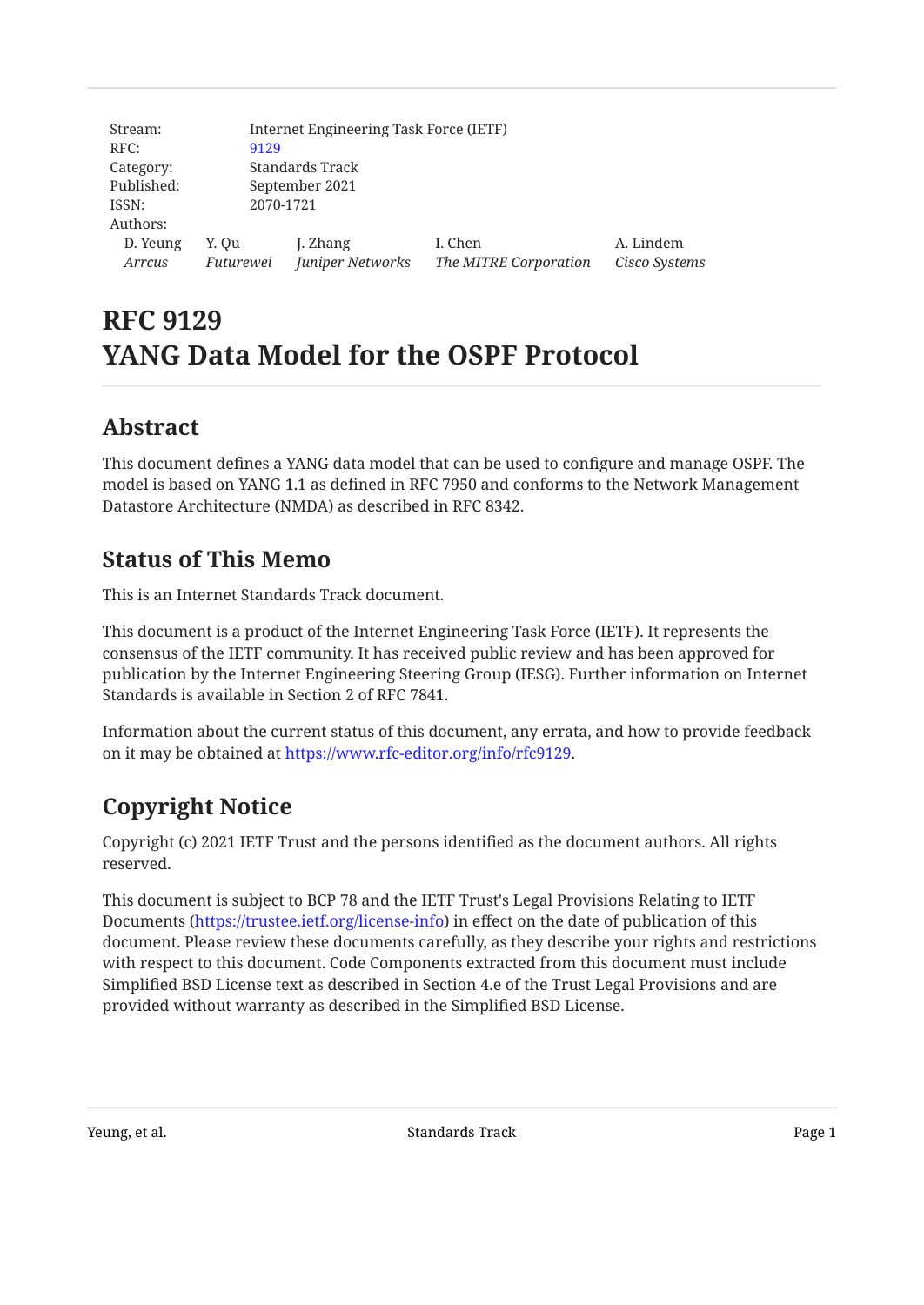### <span id="page-1-0"></span>**[Table of Contents](#page-1-0)**

- [1.](#page-2-0) [Overview](#page-2-0)
	- [1.1.](#page-2-1) [Requirements Language](#page-2-1)
	- [1.2.](#page-2-2) [Tree Diagrams](#page-2-2)
- [2.](#page-2-3) [Design of Data Model](#page-2-3)
	- [2.1.](#page-3-0) [OSPF Operational State](#page-3-0)
	- [2.2.](#page-3-1) [Overview](#page-3-1)
	- [2.3.](#page-4-0) [OSPFv2 and OSPFv3](#page-4-0)
	- [2.4.](#page-4-1) [Optional Features](#page-4-1)
	- [2.5.](#page-6-0) OSPF Router Confi[guration / Operational State](#page-6-0)
	- [2.6.](#page-10-0) OSPF Area Confi[guration / Operational State](#page-10-0)
	- [2.7.](#page-16-0) OSPF Interface Confi[guration / Operational State](#page-16-0)
	- [2.8.](#page-20-0) [OSPF Noti](#page-20-0)fications
	- [2.9.](#page-23-0) [OSPF RPC Operations](#page-23-0)
- [3.](#page-24-0) [OSPF YANG Module](#page-24-0)
- [4.](#page-112-0) [Security Considerations](#page-112-0)
- [5.](#page-114-0) [IANA Considerations](#page-114-0)
- [6.](#page-114-1) [References](#page-114-1)
	- [6.1.](#page-114-2) [Normative References](#page-114-2)
	- [6.2.](#page-118-0) [Informative References](#page-118-0)

[Acknowledgments](#page-119-0)

**[Contributors](#page-119-1)** 

[Authors' Addresses](#page-120-0)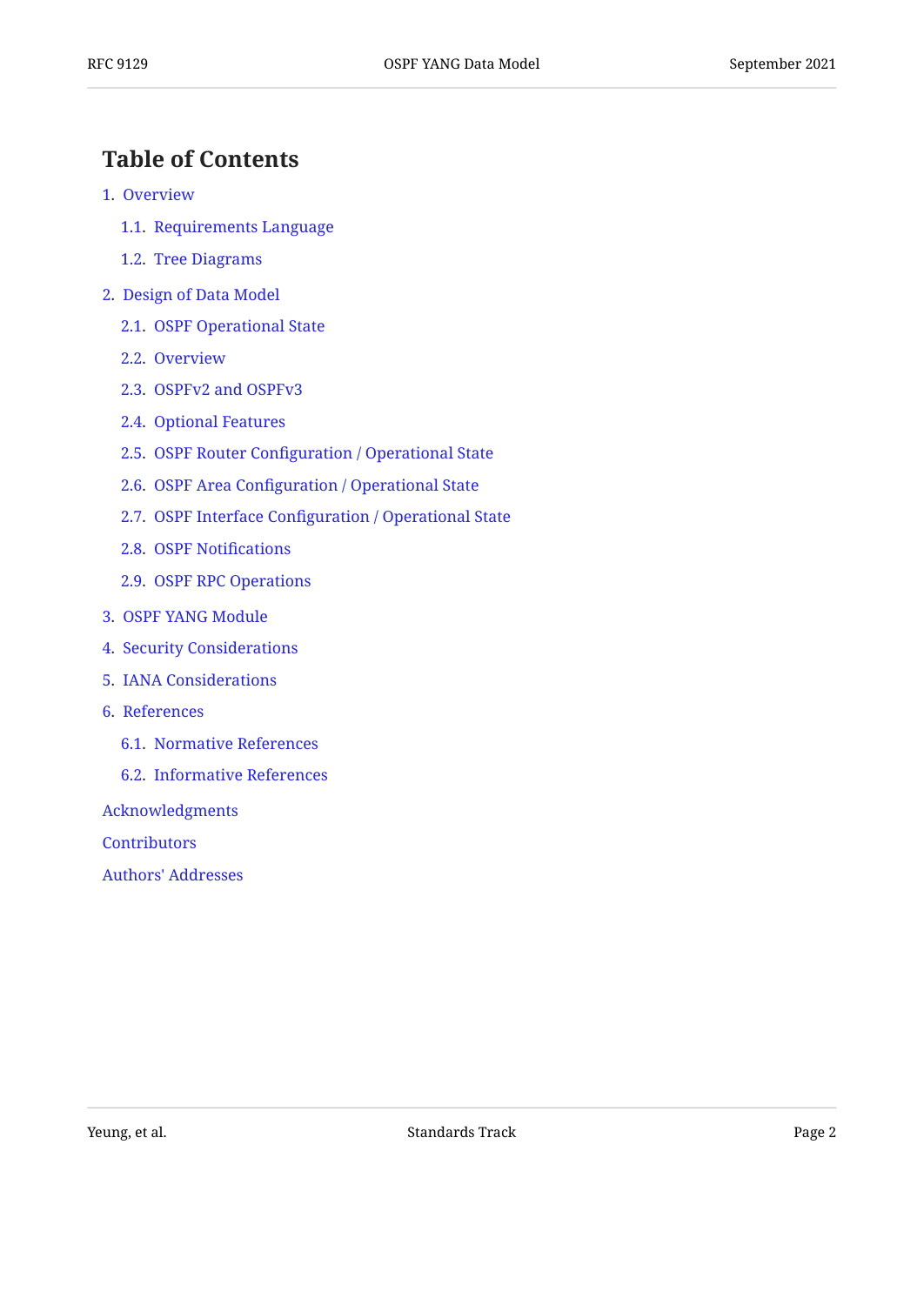### <span id="page-2-0"></span>**[1. Overview](#page-2-0)**

YANG [RFC6020] [RFC7950] is a data definition language used to define the contents of a conceptual datastore that allows networked devices to be managed using the Network Configuration Protocol (NETCONF) [RFC6241], RESTCONF [RFC8040], and other network management protocols. Furthermore, YANG data models can be used as the basis for implementation of other interfaces, such as CLIs and programmatic APIs.

This document defines a YANG data model that can be used to configure and manage OSPF. It is an augmentation to the core routing data model, which is defined in [RFC8349] and provides the basis for the development of data models for routing protocols. This document fully conforms to the Network Management Datastore Architecture (NMDA) [RFC8342]. The interface data model is defined in [RFC8343] and is used for referencing interfaces from the routing protocol. The data model for key chains [RFC8177] is used for OSPF authentication and provides both a reference to configured key chains and an enumeration of cryptographic algorithms.

Both OSPFv2 [RFC2328] and OSPFv3 [RFC5340] are supported. In addition to the core OSPF protocol, features described in other OSPF RFCs are also supported. These include demand circuits [\[RFC1793](#page-114-4)], Traffic Engineering (TE) [RFC3630], multiple address families [RFC5838], graceful restart [RFC3623] [RFC5187], the Not-So-Stubby Area (NSSA) option [RFC3101], and OSPFv2 or OSPFv3 as a Provider Edge to Customer Edge (PE-CE) protocol [RFC4577] [RFC6565]. These non-core features are optional in the OSPF data model.

#### <span id="page-2-1"></span>**[1.1. Requirements Language](#page-2-1)**

The key words "MUST", "MUST NOT", "REQUIRED", "SHALL", "SHALL NOT", "SHOULD", "SHOULD <code>NOT",</code> "<code>RECOMMENDED", "NOT RECOMMENDED", "MAY", and "OPTIONAL" in this document are to</code> be interpreted as described in BCP 14 [RFC2119] [RFC8174] when, and only when, they appear in all capitals, as shown here.

#### <span id="page-2-2"></span>**[1.2. Tree Diagrams](#page-2-2)**

<span id="page-2-3"></span>This document uses the graphical representation of data models per [RFC8340].

### **[2. Design of Data Model](#page-2-3)**

Although the basis of OSPF configuration elements like routers, areas, and interfaces remains the same, the detailed configuration model varies among router vendors. Differences are observed in terms of how the protocol instance is tied to the routing domain and how multiple protocol instances are to be instantiated among others.

The goal of this document is to define a data model that provides a user interface that is common to both OSPFv2 and OSPFv3. There is very little information that is designated as "mandatory", providing freedom for vendors to adapt this data model to their respective product implementations.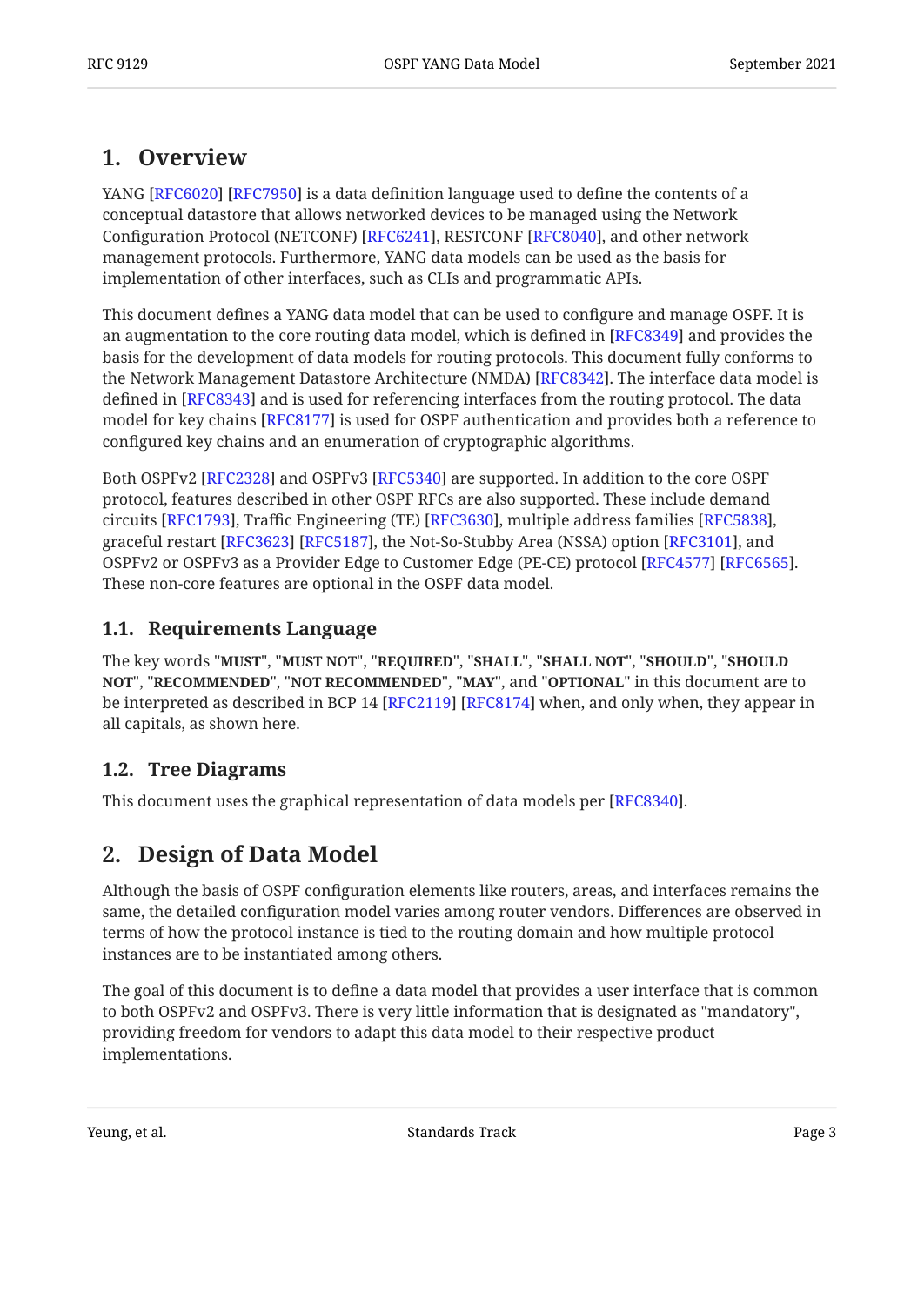#### <span id="page-3-0"></span>**[2.1. OSPF Operational State](#page-3-0)**

The OSPF operational state is included in the same tree as OSPF configuration, consistent with the Network Management Datastore Architecture [RFC8342]. Consequently, only the "routing" container in the "ietf-routing" model [RFC8349] is augmented; the "routing-state" container is not augmented.

#### <span id="page-3-1"></span>**[2.2. Overview](#page-3-1)**

The OSPF YANG module defined in this document has all the common building blocks for the OSPF protocol.

The OSPF YANG module augments the "/routing/control-plane-protocols/control-plane-protocol" path defined in the "ietf-routing" module. The "ietf-ospf" model defines a single instance of OSPF that may be instantiated as an OSPFv2 or OSPFv3 instance. Multiple instances are instantiated as multiple control-plane protocol instances.

```
module: ietf-ospf
  augment /rt:routing/rt:control-plane-protocols/
        rt:control-plane-protocol:
    +--rw ospf
 .
 .
      +--rw af? identityref
 .
 .
      +--rw areas
        | +--rw area* [area-id]
          | +--rw area-id area-id-type
 | .
 | .
          | +--rw virtual-links
           | | +--rw virtual-link* [transit-area-id router-id]
 | | .
 | | .
           | +--rw sham-links {pe-ce-protocol}?
            | | +--rw sham-link* [local-id remote-id]
 | | .
 | | .
           | +--rw interfaces
             | +--rw interface* [name]
 | .
 | .
      +--rw topologies {multi-topology}?
        +--rw topology* [name]
 .
 .
```
The "ospf" container includes one OSPF protocol instance. The instance includes OSPF routerlevel configuration and operational state. Each OSPF instance maps to a control-plane protocol instance as defined in [RFC8349].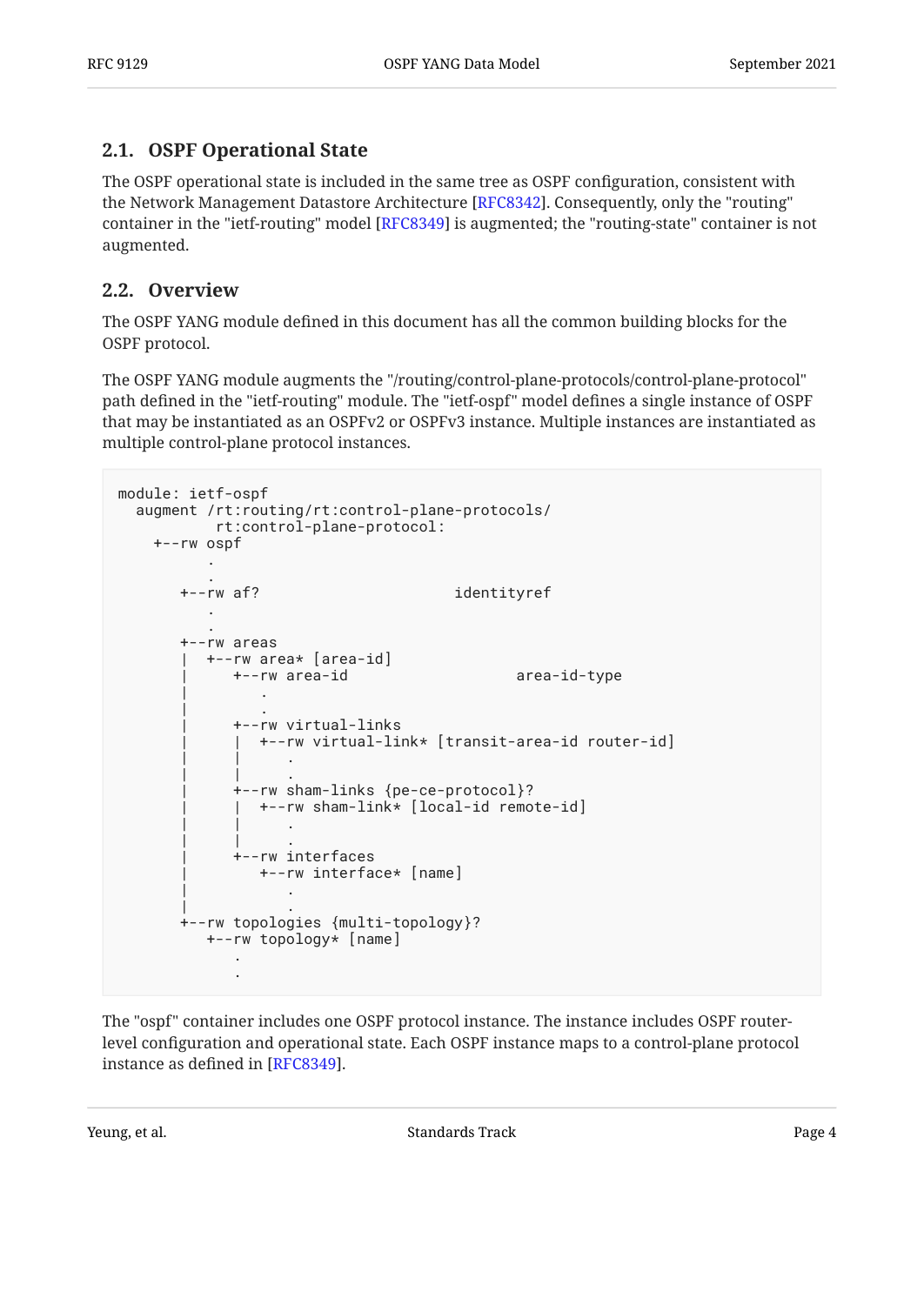The "area" and "area/interface" containers define the OSPF configuration and operational state for OSPF areas and interfaces, respectively.

The "topologies" container defines the OSPF configuration and operational state for OSPF topologies when the "multi-topology" feature is supported.

#### <span id="page-4-0"></span>**[2.3. OSPFv2 and OSPFv3](#page-4-0)**

The data model defined herein supports both OSPFv2 and OSPFv3.

The "version" field is used to indicate the OSPF version and is mandatory. Based on the configured version, the data model varies to accommodate the differences between OSPFv2 and OSPFv3.

#### <span id="page-4-1"></span>**[2.4. Optional Features](#page-4-1)**

Optional features go beyond the basic OSPF configuration. It is the responsibility of each vendor to decide whether to support a given feature on a particular device.

This model defines the following optional features:

multi-topology: Support for Multi-Topology (MT) routing [\[RFC4915](#page-115-3)].

multi-area-adj: Support for OSPF multi-area adjacencies [RFC5185].

explicit-router-id: Support for the specification of an explicit per-instance Router ID.

demand-circuit: Support for OSPF demand circuits [RFC1793].

mtu-ignore: Support for the disabling of OSPF Database Description packet MTU mismatch checking as specified in Section 10.6 of  $[RFC2328]$ .

lls: Support for OSPF link-local signaling (LLS) [\[RFC5613](#page-116-4)].

prefix-suppression: Support for OSPF prefix advertisement suppression [RFC6860].

ttl-security: Support for OSPF Time to Live (TTL) security checking [RFC5082].

nsr: Support for OSPF Non-Stop Routing (NSR). The OSPF NSR feature allows a router with redundant control-plane capability (e.g., dual Route Processor (RP) cards) to maintain its state and adjacencies during planned and unplanned control-plane processing restarts. It differs from graceful restart or Non-Stop Forwarding (NSF) in that no protocol signaling or assistance from adjacent OSPF neighbors is required to recover control-plane state.

graceful-restart: Support for graceful OSPF restart [\[RFC3623](#page-114-6)] [\[RFC5187\]](#page-115-1).

- auto-cost: Support for OSPF interface cost calculations according to reference bandwidth . [[RFC2328\]](#page-114-3)
- max-ecmp: Support for configuration of the maximum number of Equal-Cost Multi-Path (ECMP) paths.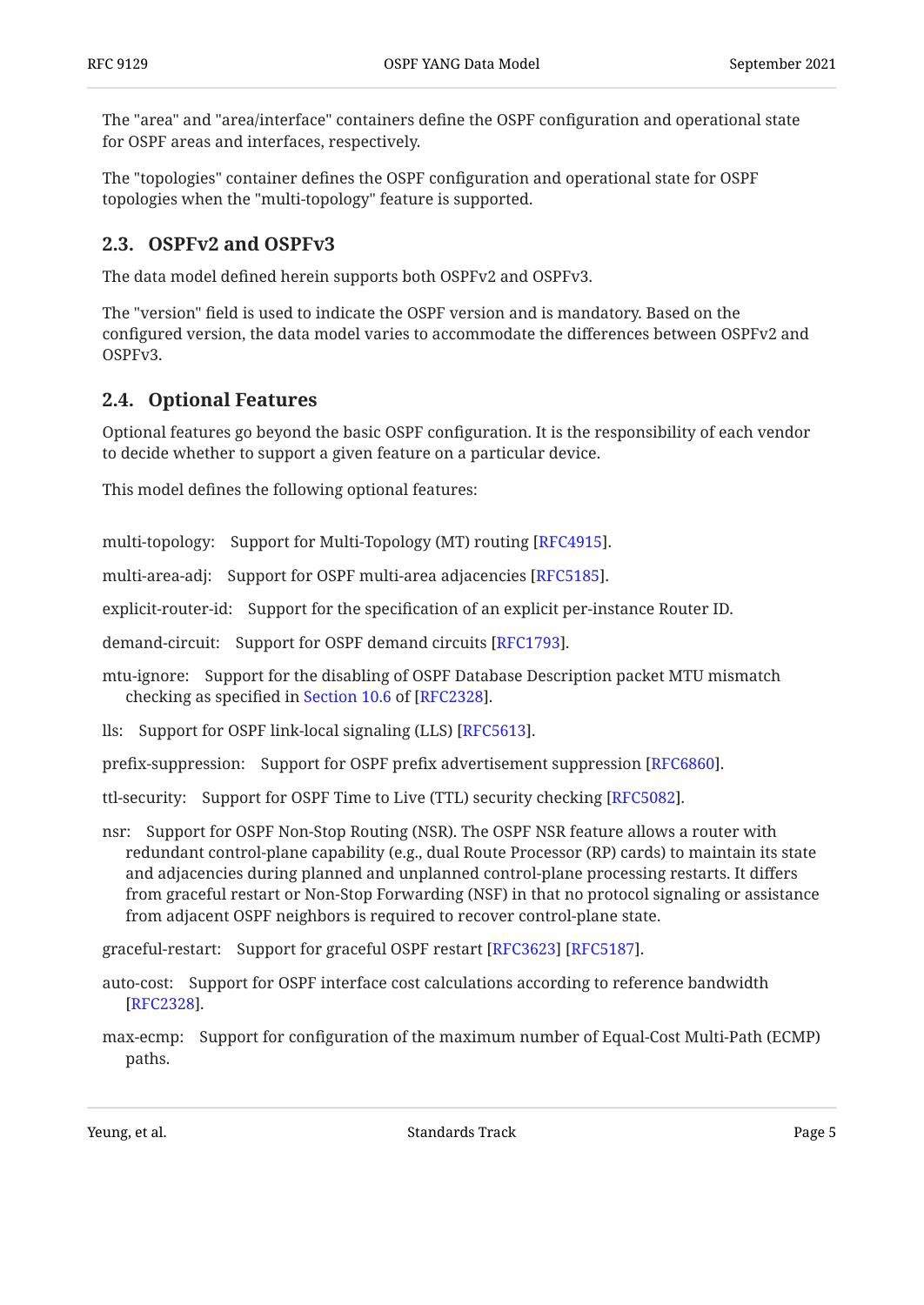- max-lsa: Support for configuration of the maximum number of Link State Advertisements (LSAs) the OSPF instance will accept  $[RFC1765]$ .
- te-rid: Support for configuration of the Traffic Engineering (TE) Router ID, i.e., the Router Address TLV as described in Section 2.4.1 of [RFC3630] or the Router IPv6 Address TLV as describedin Section 3 of [RFC5329].
- ldp-igp-sync: Support for LDP IGP synchronization [RFC5443].
- ospfv2-authentication-trailer: Support for the OSPFv2 Authentication Trailer as specified in [[RFC5709\]](#page-116-6) and [RFC7474].
- ospfv3-authentication-ipsec: Support for IPsec for OSPFv3 authentication [RFC4552].
- ospfv3-authentication-trailer: Support for the OSPFv3 Authentication Trailer as specified in . [[RFC7166\]](#page-117-6)
- fast-reroute: Support for IP Fast Reroute (IP-FRR) [RFC5714].
- node-flag: Support for node flags for OSPF prefixes [RFC7684].
- node-tag: Support for node administrative tags for OSPF instances [RFC7777].
- lfa: Support for Loop-Free Alternates (LFAs) [\[RFC5286](#page-115-8)].
- remote-lfa: Support for Remote LFAs (R-LFAs) [RFC7490].
- stub-router: Support for OSPF stub router advertisements as defined in [RFC6987].
- pe-ce-protocol: Support for OSPF as a PE-CE protocol [RFC4577] [RFC6565].
- ietf-spf-delay: Support for the IETF Shortest Path First (SPF) delay algorithm [\[RFC8405](#page-118-5)].
- bfd: Support for Bidirectional Forwarding Detection (BFD) to detect OSPF neighbor reachability . [[RFC5880\]](#page-119-2) [\[RFC5881](#page-119-3)] [\[RFC9127\]](#page-118-6)

hybrid-interface: Support for OSPF Hybrid Broadcast and point-to-point interfaces . [RFC6845]

It is expected that vendors will support additional features through vendor-specific augmentations.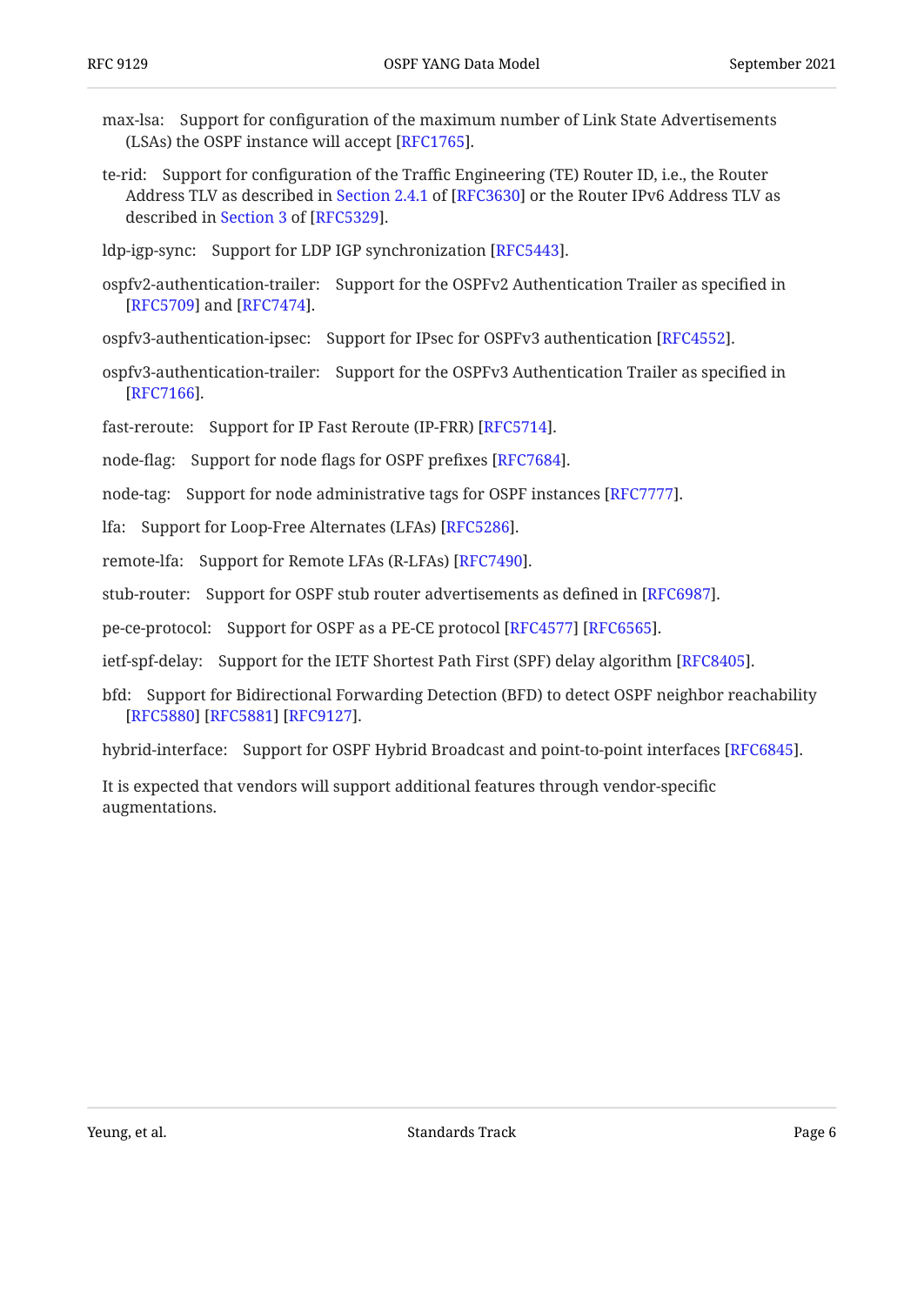#### <span id="page-6-0"></span>**[2.5. O](#page-6-0)SPF Router Confi[guration / Operational State](#page-6-0)**

The "ospf" container is the top-level container in this data model. It represents an OSPF protocol instance and contains the router-level configuration and operational state. The operational state includes instance statistics, IETF SPF delay statistics, the AS-Scoped Link State Database (LSDB), the local RIB, the SPF log, and the LSA log. ("AS" stands for "Autonomous System".)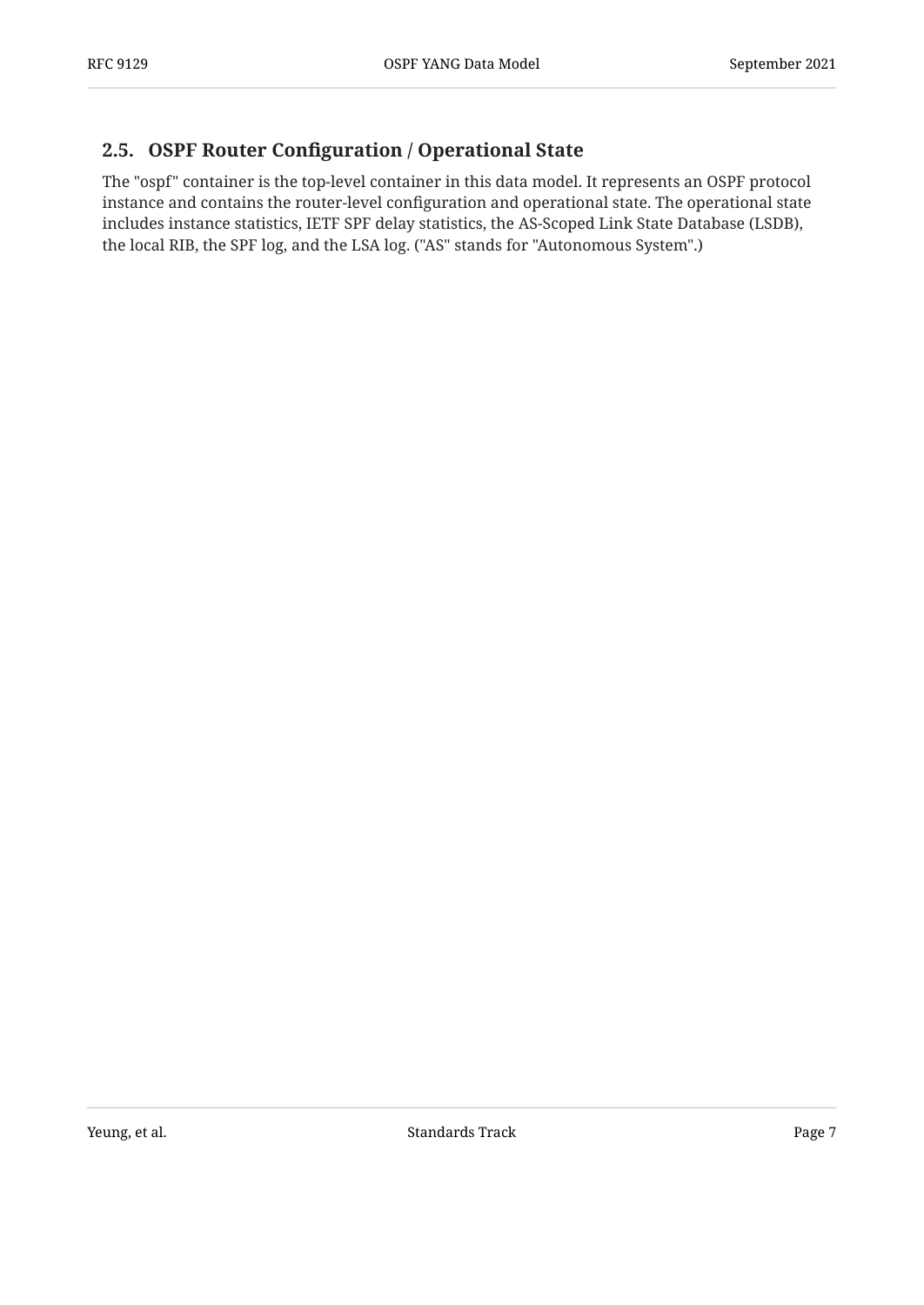```
module: ietf-ospf
   augment /rt:routing/rt:control-plane-protocols/
           rt:control-plane-protocol:
     +--rw ospf
 .
 .
       +--rw af iana-rt-types:address-family
       +--rw enable? boolean
       +--rw explicit-router-id? rt-types:router-id
                                  | {explicit-router-id}?
       +--rw preference
         | +--rw (scope)?
             | +--:(single-value)
              | | +--rw all? uint8
             | +--:(multi-values)
                | +--rw (granularity)?
                  | | +--:(detail)
                  | +-rw intra-area? uint8
                  | +--rw inter-area? uint8
                  +-: (coarse) | | +--rw internal? uint8
                | +--rw external? uint8
       +--rw nsr {nsr}?
       | +--rw enable? boolean
       +--rw graceful-restart {graceful-restart}?
         | +--rw enable? boolean
          | +--rw helper-enable? boolean
         +--rw restart-interval?
          | +--rw helper-strict-lsa-checking? boolean
       +--rw auto-cost {auto-cost}?
         | +--rw enable? boolean
          | +--rw reference-bandwidth? uint32
       +--rw spf-control
          | +--rw paths? uint16 {max-ecmp}?
          | +--rw ietf-spf-delay {ietf-spf-delay}?
             | +--rw initial-delay? uint16
             | +--rw short-delay? uint16
            +--rw long-delay?
             | +--rw hold-down? uint16
             | +--rw time-to-learn? uint16
             | +--ro current-state? enumeration
             | +--ro remaining-time-to-learn? uint16
             | +--ro remaining-hold-down? uint16
            +--ro last-event-received?
             | +--ro next-spf-time? yang:timestamp
             | +--ro last-spf-time? yang:timestamp
       +--rw database-control
        | +--rw max-lsa? uint32 {max-lsa}?
       +--rw stub-router {stub-router}?
          | +--rw (trigger)?
             | +--:(always)
               | +--rw always!
       +--rw mpls
          | +--rw te-rid {te-rid}?
            | | +--rw ipv4-router-id? inet:ipv4-address
            | | +--rw ipv6-router-id? inet:ipv6-address
          | +--rw ldp
```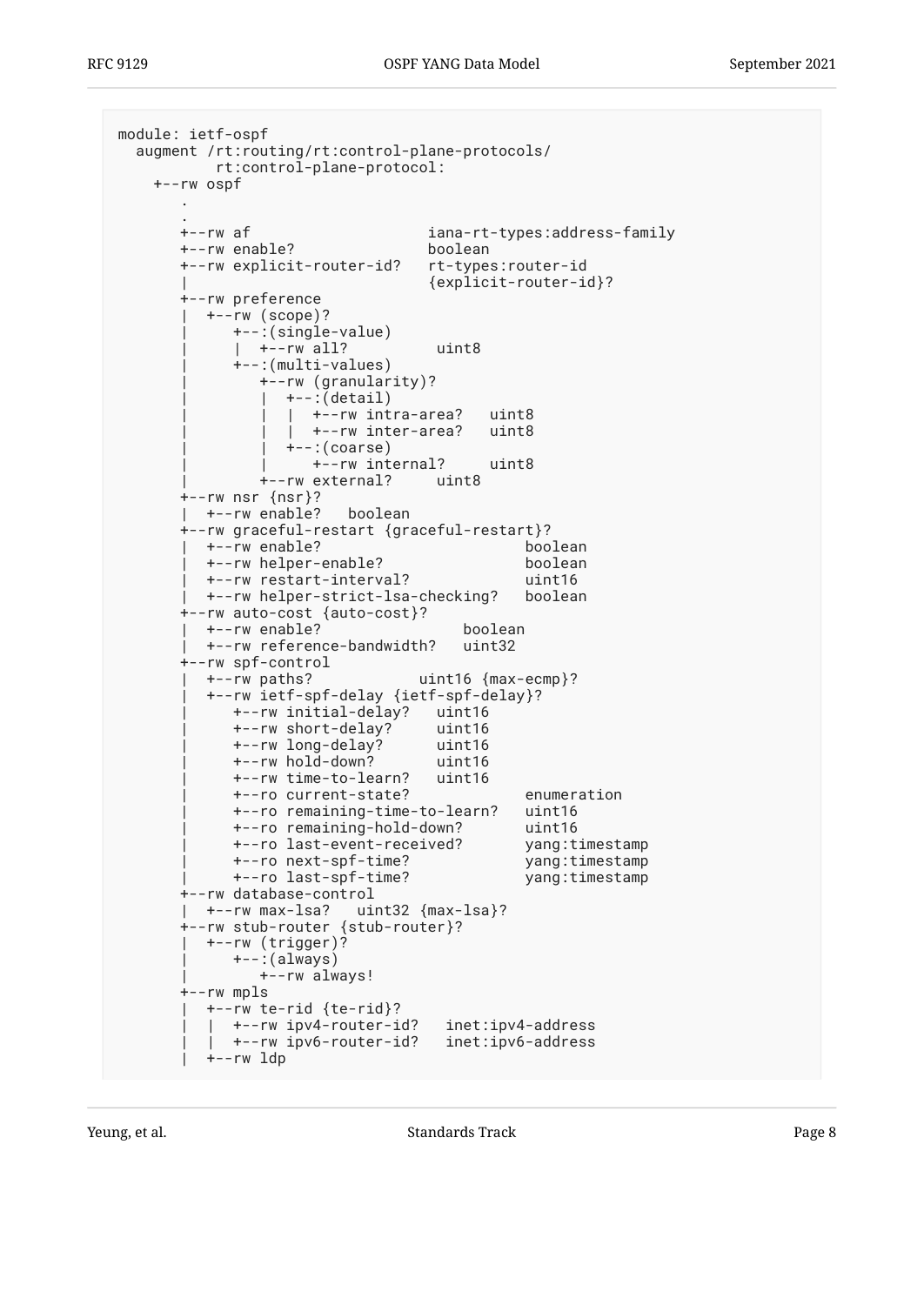| +--rw igp-sync? boolean {ldp-igp-sync}? +--rw fast-reroute {fast-reroute}? | +--rw lfa {lfa}? +--ro protected-routes | +--ro af-stats\* [af prefix alternate] | +--ro af iana-rt-types:address-family | +--ro prefix string | +--ro alternate string | +--ro alternate-type? enumeration | +--ro best? boolean | +--ro non-best-reason? string | +--ro protection-available? bits | +--ro alternate-metric1? uint32 | +--ro alternate-metric2? uint32 +--ro alternate-metric3? +--ro unprotected-routes | +--ro af-stats\* [af prefix] | +--ro af iana-rt-types:address-family | +--ro prefix string +--ro protection-statistics\* [frr-protection-method] | +--ro frr-protection-method string | +--ro af-stats\* [af] | +--ro af iana-rt-types:address-family | +--ro total-routes? uint32 +--ro unprotected-routes? | +--ro protected-routes? uint32 | +--ro linkprotected-routes? uint32 | +--ro nodeprotected-routes? uint32 +--rw node-tags {node-tag}? | +--rw node-tag\* [tag] | +--rw tag uint32 +--ro router-id? +--ro local-rib | +--ro route\* [prefix] | +--ro prefix inet:ip-prefix | +--ro next-hops | | +--ro next-hop\* [next-hop] | | +--ro outgoing-interface? if:interface-ref inet:ip-address | +--ro metric? uint32 | +--ro route-type? route-type +--ro route-tag? +--ro statistics | +--ro discontinuity-time yang:date-and-time +--ro originate-new-lsa-count? | +--ro rx-new-lsas-count? yang:counter32 | +--ro as-scope-lsa-count? yang:gauge32 | +--ro as-scope-lsa-chksum-sum? uint32 | +--ro database | +--ro as-scope-lsa-type\* | +--ro lsa-type? uint16 | +--ro lsa-count? yang:gauge32 | +--ro lsa-cksum-sum? int32 +--ro database | +--ro as-scope-lsa-type\* [lsa-type] | +--ro as-scope-lsas | +--ro as-scope-lsa\* [lsa-id adv-router] | +--ro lsa-id union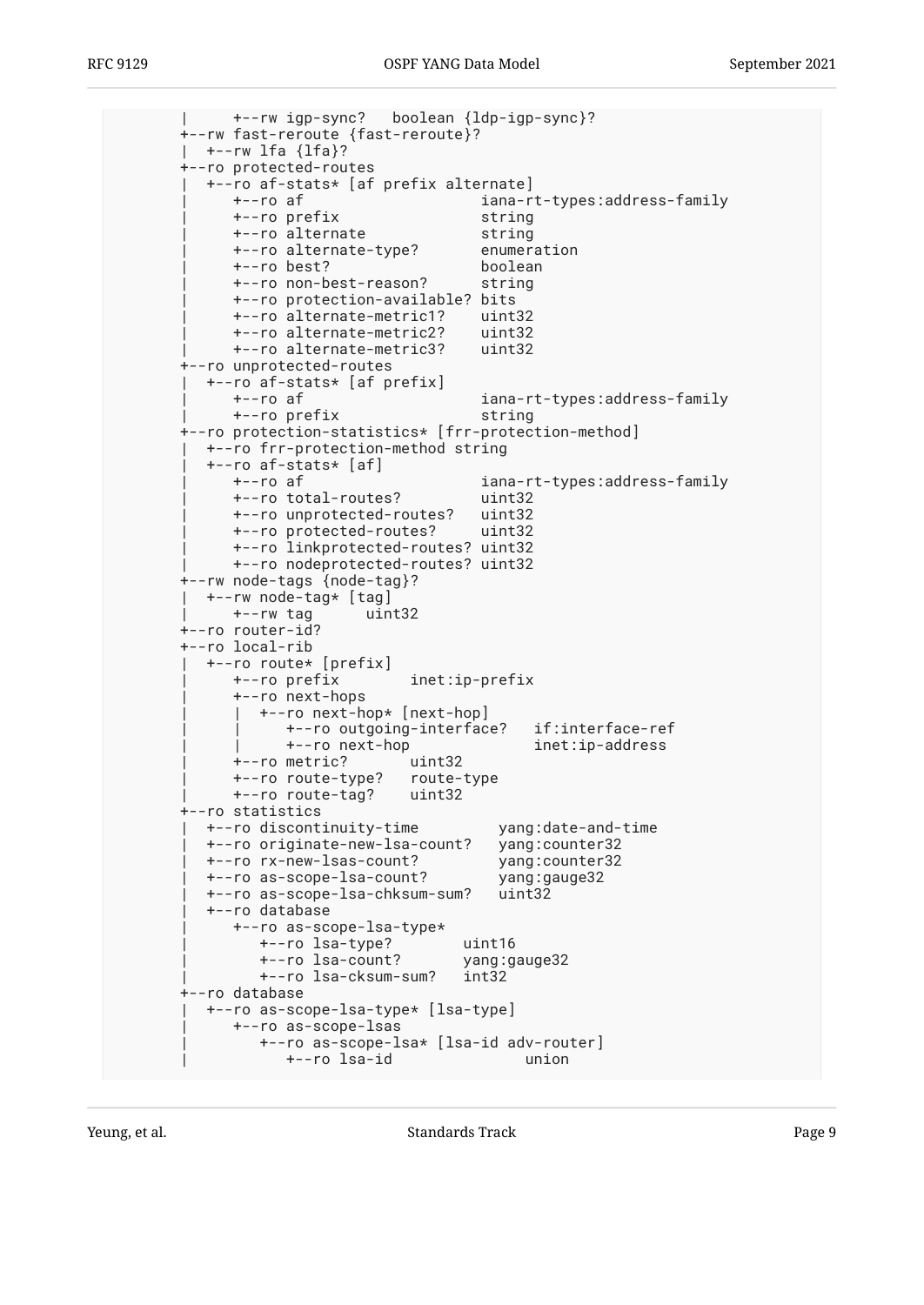| +--ro adv-router<br>+--ro decoded-completed?<br>+--ro raw-data?<br>+--ro (version)?<br>$+-:(ospfv2)$<br>+--ro ospfv2<br>$+-$ : (ospfv3)<br>+--ro ospfv3                                                                                                                                                                 |                                                                                             | inet:ipv4-address<br>boolean<br>yang:hex-string                   |
|-------------------------------------------------------------------------------------------------------------------------------------------------------------------------------------------------------------------------------------------------------------------------------------------------------------------------|---------------------------------------------------------------------------------------------|-------------------------------------------------------------------|
| +--ro spf-log<br>+--ro event* [id]<br>+--ro id<br>+--ro spf-type?<br>+--ro schedule-timestamp?<br>+--ro start-timestamp?<br>+--ro end-timestamp?<br>+--ro trigger-lsa*<br>+--ro area-id?<br>+--ro link-id?<br>+--ro type?<br>+--ro lsa-id?<br>+--ro adv-router?<br>+--ro seq-num?<br>+--ro lsa-log<br>+--ro event* [id] | uint32<br>area-id-type<br>union<br>uint16<br>yang:dotted-quad<br>yang:dotted-quad<br>uint32 | enumeration<br>yang:timestamp<br>yang:timestamp<br>yang:timestamp |
| +--ro id<br>+--ro lsa<br>+--ro area-id?<br>+--ro link-id?<br>+--ro type?<br>+--ro lsa-id?<br>+--ro adv-router?<br>+--ro seq-num?<br>+--ro received-timestamp?<br>+--ro reason?                                                                                                                                          | uint32<br>area-id-type<br>union<br>uint16<br>yang:dotted-quad<br>yang:dotted-quad<br>uint32 | yang:timestamp<br>identityref                                     |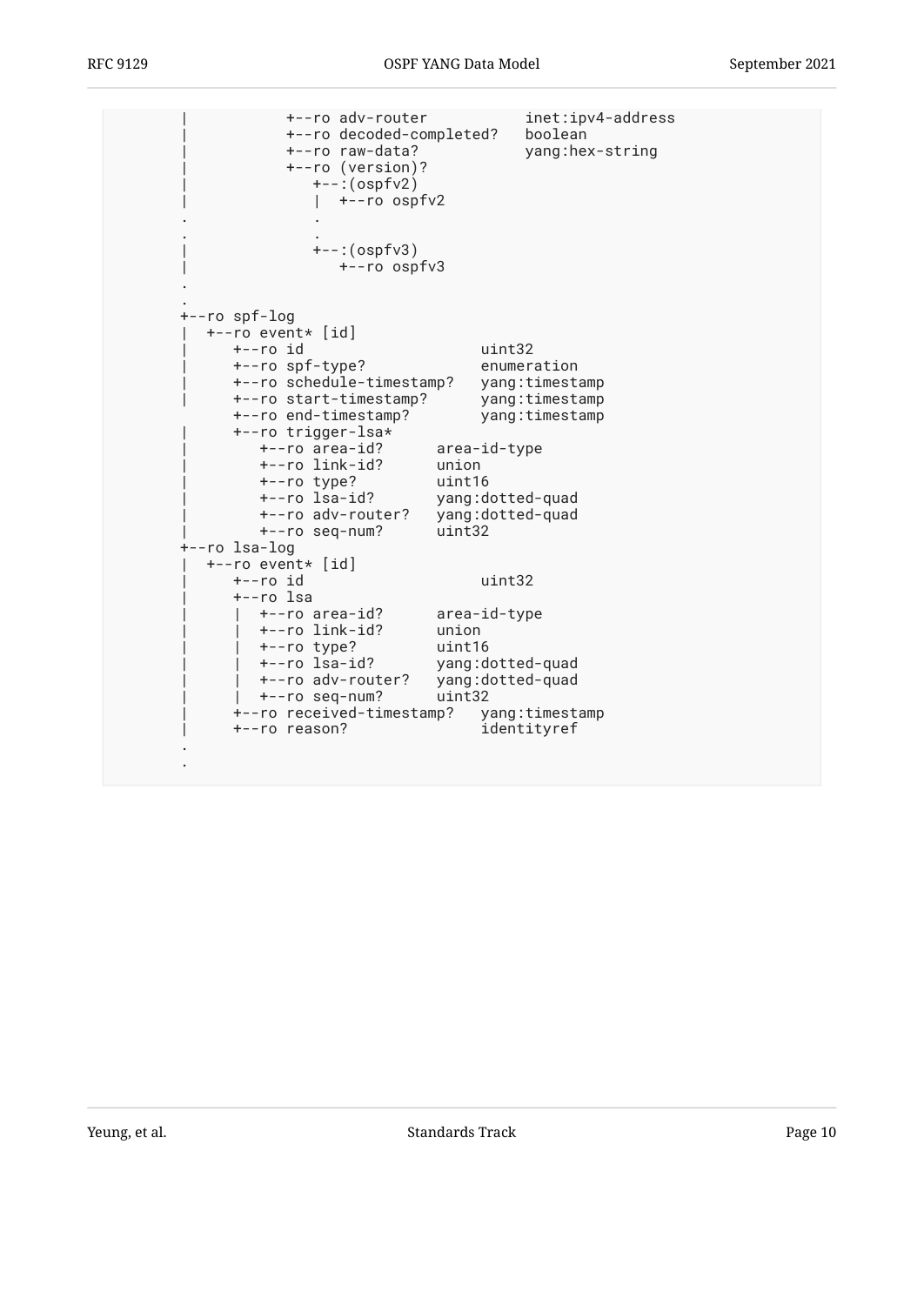#### <span id="page-10-0"></span>**[2.6. O](#page-10-0)SPF Area Confi[guration / Operational State](#page-10-0)**

The "area" container contains OSPF area configuration and the list of interface containers representing all the OSPF interfaces in the area. The area operational state includes area statistics and the area LSDB.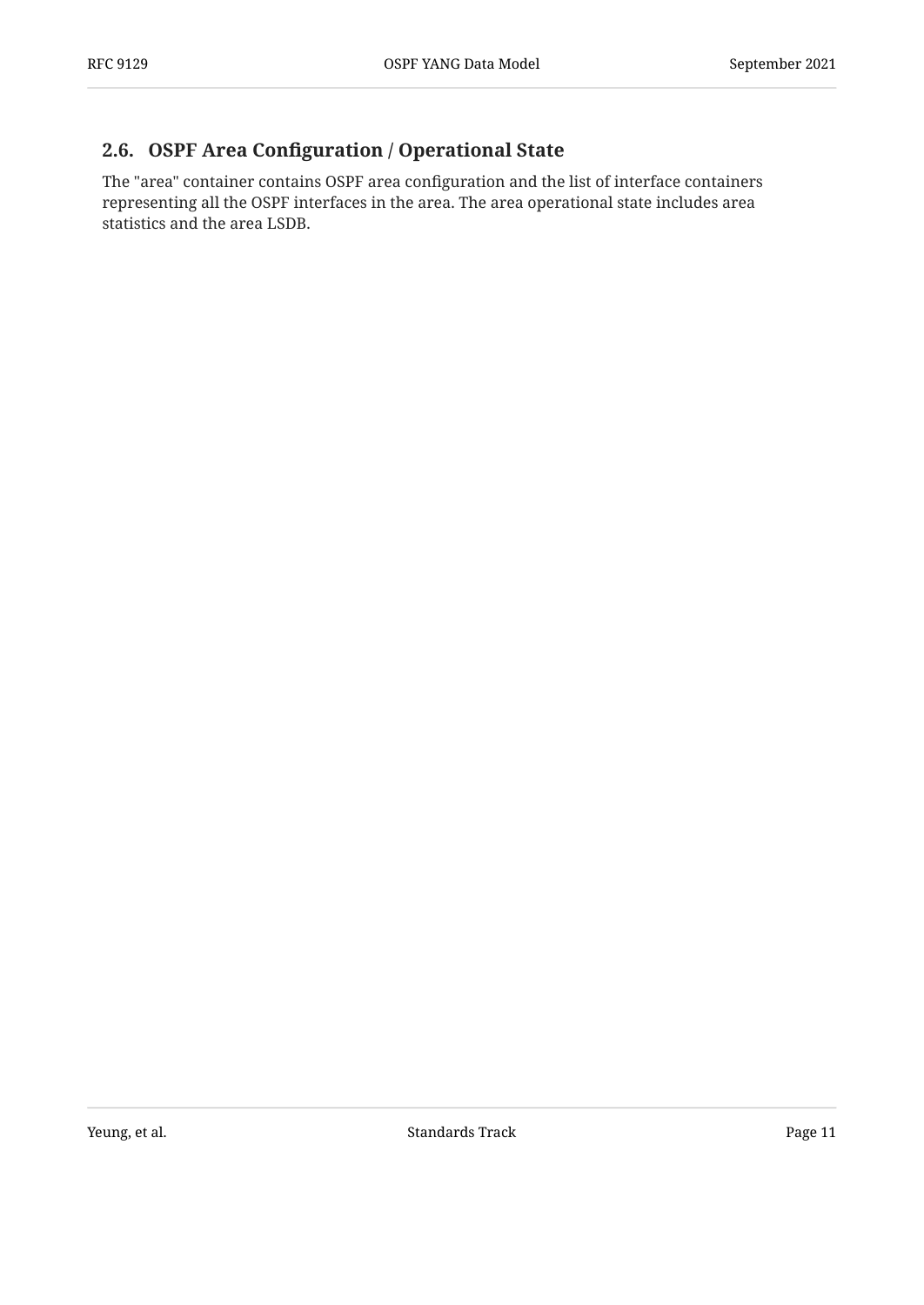```
module: ietf-ospf
  augment /rt:routing/rt:control-plane-protocols/
         rt:control-plane-protocol:
    +--rw ospf
 .
 .
      +--rw areas
        | +--rw area* [area-id]
          | +--rw area-id area-id-type
          | +--rw area-type? identityref
           | +--rw summary? boolean
           | +--rw default-cost? uint32
           | +--rw ranges
             | | +--rw range* [prefix]
 | | +--rw prefix inet:ip-prefix
 | | +--rw advertise? boolean
 | | +--rw cost? uint24
           | +--rw topologies {ospf:multi-topology}?
            | | +--rw topology* [name]
              +--rw name ->> ../../../../../../../../
 | | ../../../rt:ribs/rib/name
 | | +--rw summary? boolean
 | | +--rw default-cost? ospf-metric
                | | +--rw ranges
                   | | +--rw range* [prefix]
 | | +--rw prefix inet:ip-prefix
 | | +--rw advertise? boolean
                     | | +--rw cost? ospf-metric
           | +--ro statistics
 | | +--ro discontinuity-time yang:date-and-time
 | | +--ro spf-runs-count? yang:counter32
             | | +--ro abr-count? yang:gauge32
             | | +--ro asbr-count? yang:gauge32
             | | +--ro ar-nssa-translator-event-count?
                                   yang:counter32
 | | +--ro area-scope-lsa-count? yang:gauge32
 | | +--ro area-scope-lsa-cksum-sum? int32
            +--ro database
                | | +--ro area-scope-lsa-type*
 | | +--ro lsa-type? uint16
 | | +--ro lsa-count? yang:gauge32
                  | | +--ro lsa-cksum-sum? int32
           | +--ro database
             | | +--ro area-scope-lsa-type* [lsa-type]
                | | +--ro lsa-type uint16
                | | +--ro area-scope-lsas
                  | | +--ro area-scope-lsa* [lsa-id adv-router]
                    | | +--ro lsa-id union
 . . .
 . . .
                    | | +--ro (version)?
                       | | +--:(ospfv2)
                      | +--ro ospfv2
                       | | | +--ro header
 . . . .
 . . . .
                       | | | +--ro body
```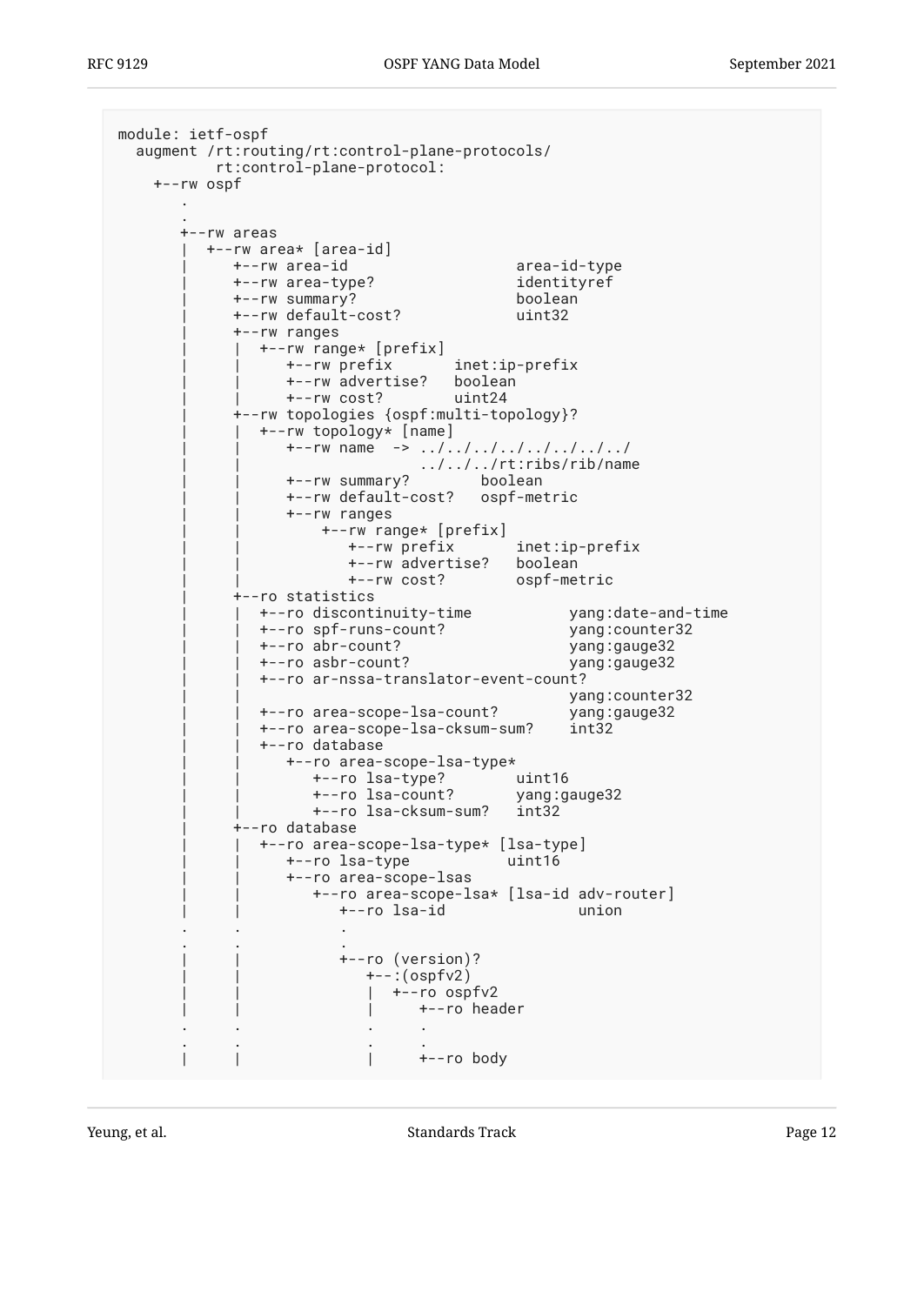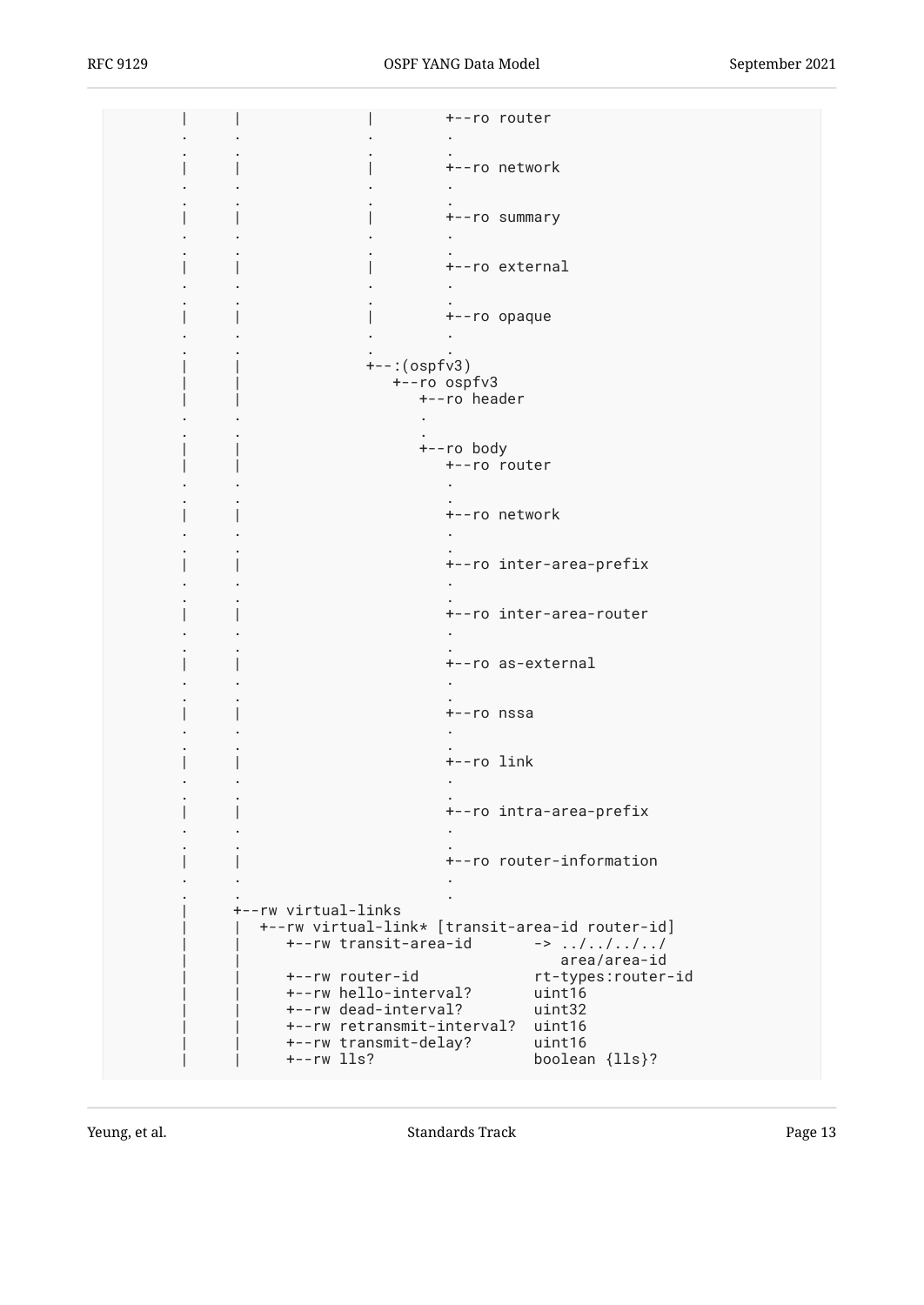| +--rw ttl-security {ttl-security}?      |                                  |
|-----------------------------------------|----------------------------------|
| +--rw enable? boolean                   |                                  |
| +--rw hops?<br>uint8                    |                                  |
|                                         |                                  |
| boolean<br>+--rw enable?                |                                  |
| +--rw authentication                    |                                  |
| +--rw (auth-type-selection)?            |                                  |
| +--:(ospfv2-auth)                       |                                  |
| +--rw ospfv2-auth-trailer-rfc?          |                                  |
| ospfv2-auth-trailer-rfc-version         |                                  |
|                                         | {ospfv2-authentication-trailer}? |
| +--rw (ospfv2-auth-specification)?      |                                  |
|                                         |                                  |
| +--:(auth-key-chain) {key-chain}?       |                                  |
| +--rw ospfv2-key-chain?                 |                                  |
|                                         | key-chain:key-chain-ref          |
| +--:(auth-key-explicit)                 |                                  |
| +--rw ospfv2-key-id?                    | uint32                           |
| +--rw ospfv2-key?                       | string                           |
| +--rw ospfv2-crypto-algorithm?          |                                  |
| identityref                             |                                  |
| +--:(ospfv3-auth-ipsec)                 |                                  |
|                                         |                                  |
| {ospfv3-authentication-ipsec}?          |                                  |
| $+--rw$ sa?                             | string                           |
| +--: (ospfv3-auth-trailer)              |                                  |
| {ospfv3-authentication-trailer}?        |                                  |
| +--rw (ospfv3-auth-specification)?      |                                  |
| +--: (auth-key-chain) {key-chain}?      |                                  |
| +--rw ospfv3-key-chain?                 |                                  |
|                                         | key-chain:key-chain-ref          |
| +--:(auth-key-explicit)                 |                                  |
| +--rw ospfv3-sa-id?                     | uint16                           |
|                                         |                                  |
| +--rw ospfv3-key?                       | string                           |
| +--rw ospfv3-crypto-algorithm?          |                                  |
| identityref                             |                                  |
| uint16<br>+--ro cost?                   |                                  |
| if-state-type<br>+--ro state?           |                                  |
| +--ro hello-timer?<br>rt-types:         |                                  |
|                                         | rtimer-value-seconds16           |
| +--ro wait-timer?<br>rt-types:          |                                  |
|                                         | rtimer-value-seconds16           |
| +--ro dr-router-id?                     | rt-types:router-id               |
| +--ro dr-ip-addr?<br>$inet:ip-address$  |                                  |
| +--ro bdr-router-id?                    |                                  |
|                                         | rt-types:router-id               |
| +--ro bdr-ip-addr?<br>$inet:ip-address$ |                                  |
| +--ro statistics                        |                                  |
| +--ro discontinuity-time                | yang:date-and-time               |
| +--ro if-event-count?                   | yang: counter32                  |
| +--ro link-scope-lsa-count?             | yang:gauge32                     |
| +--ro link-scope-lsa-cksum-sum?         |                                  |
|                                         | uint32                           |
| +--ro database                          |                                  |
| +--ro link-scope-lsa-type*              |                                  |
| +--ro lsa-type?                         | uint16                           |
| +--ro lsa-count?                        |                                  |
|                                         | yang:gauge32                     |
| +--ro lsa-cksum-sum?                    | int32                            |
| +--ro neighbors                         |                                  |
| +--ro neighbor* [neighbor-router-id]    |                                  |
| +--ro neighbor-router-id                |                                  |
|                                         | rt-types:router-id               |
|                                         |                                  |

Yeung, et al. Note as a standard a standards Track Contract the Standards Track Page 14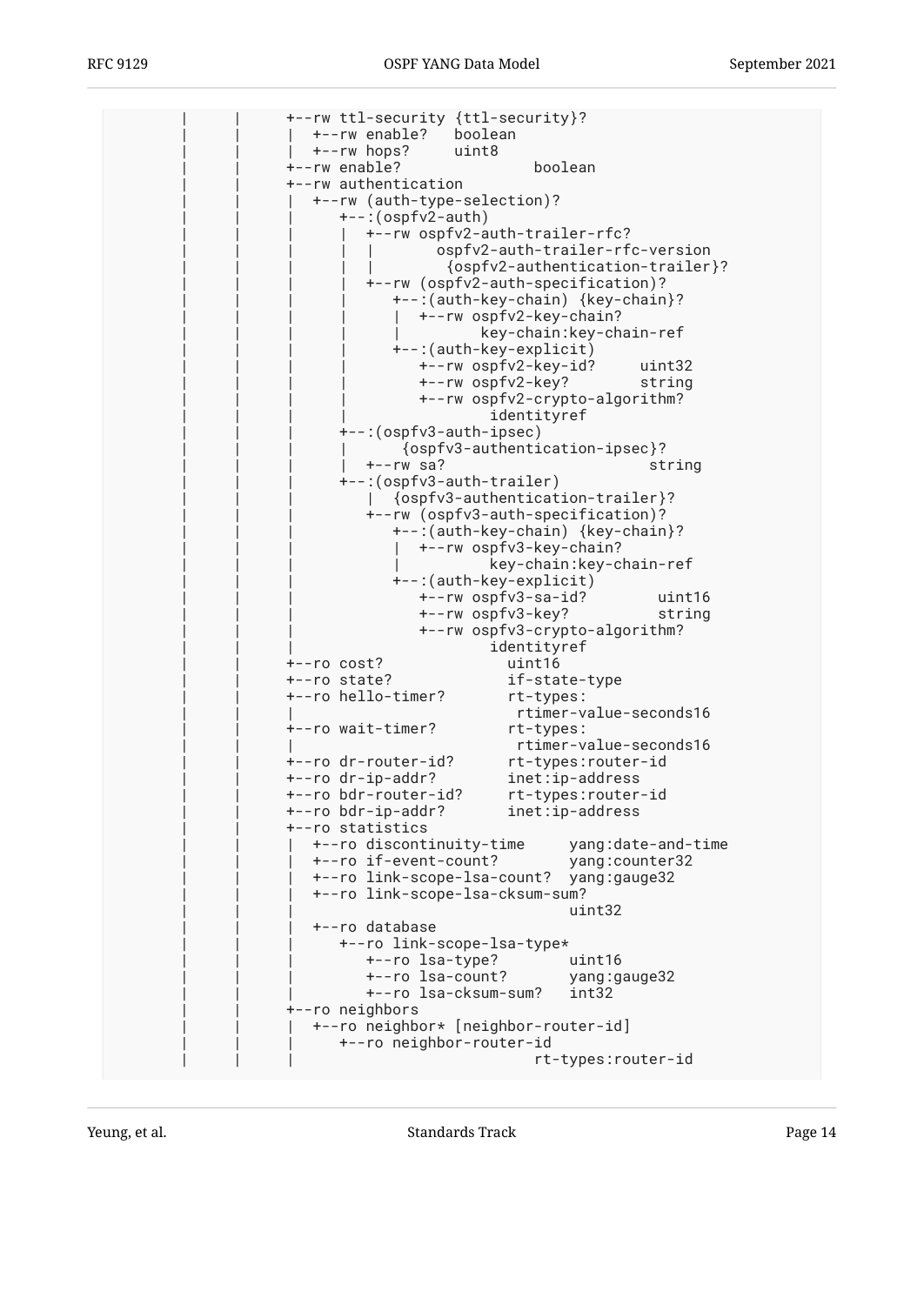```
 | | | +--ro address? inet:ip-address
                             | | | +--ro dr-router-id? rt-types:router-id
                             | | | +--ro dr-ip-addr? inet:ip-address
                            | | | +--ro bdr-router-id? rt-types:router-id
                            | | | +--ro bdr-ip-addr? inet:ip-address
                             | | | +--ro state? nbr-state-type
                             | | | +--ro dead-timer? rt-types:
                                                  | | | | rtimer-value-seconds16
                             | | | +--ro statistics
                                | | | +--ro discontinuity-time
                                                      | | | yang:date-and-time
                                | | | +--ro nbr-event-count?
                                                     | | | yang:counter32
                                | | | +--ro nbr-retrans-qlen?
                                                     yang: gauge32
                      | | +--ro database
                         | | +--ro link-scope-lsa-type* [lsa-type]
                            | | +--ro lsa-type uint16
                             | | +--ro link-scope-lsas
 . .
 . .
               | +--rw sham-links {pe-ce-protocol}?
                  | | +--rw sham-link* [local-id remote-id]
                     | | +--rw local-id inet:ip-address
                                                      inet:ip-address
                      | | +--rw hello-interval? uint16
                      | | +--rw dead-interval? uint32
                     +--rw retransmit-interval?
                      | | +--rw transmit-delay? uint16
                                                      boolean {lls}?
                      | | +--rw ttl-security {ttl-security}?
                     | +--rw enable? boolean
                        | | | +--rw hops? uint8
                      | | +--rw enable? boolean
                      | | +--rw authentication
                         | | | +--rw (auth-type-selection)?
                            +-: (ospfv2-auth)
                               | | | | +--rw ospfv2-auth-trailer-rfc?
                                         | | | | | ospfv2-auth-trailer-rfc-version
                                          | | | | | {ospfv2-authentication-trailer}?
                                | | | | +--rw (ospfv2-auth-specification)?
                                   | | | | +--:(auth-key-chain) {key-chain}?
                                   | +--rw ospfv2-key-chain?
                                               | | | | | key-chain:key-chain-ref
                                  +--:(auth-key-explicit)
                                       | | | | +--rw ospfv2-key-id? uint32
                                       | | | | +--rw ospfv2-key? string
                                       | | | | +--rw ospfv2-crypto-algorithm?
                                               identityref
                             | | | +--:(ospfv3-auth-ipsec)
                                     | | | | {ospfv3-authentication-ipsec}?
                                | | | | +--rw sa? string
                             | | | +--:(ospfv3-auth-trailer)
                                | | | | {ospfv3-authentication-trailer}?
                                | | | +--rw (ospfv3-auth-specification)?
                                   | | | +--:(auth-key-chain) {key-chain}?
                                     | | | | +--rw ospfv3-key-chain?
                                                | | | | key-chain:key-chain-ref
```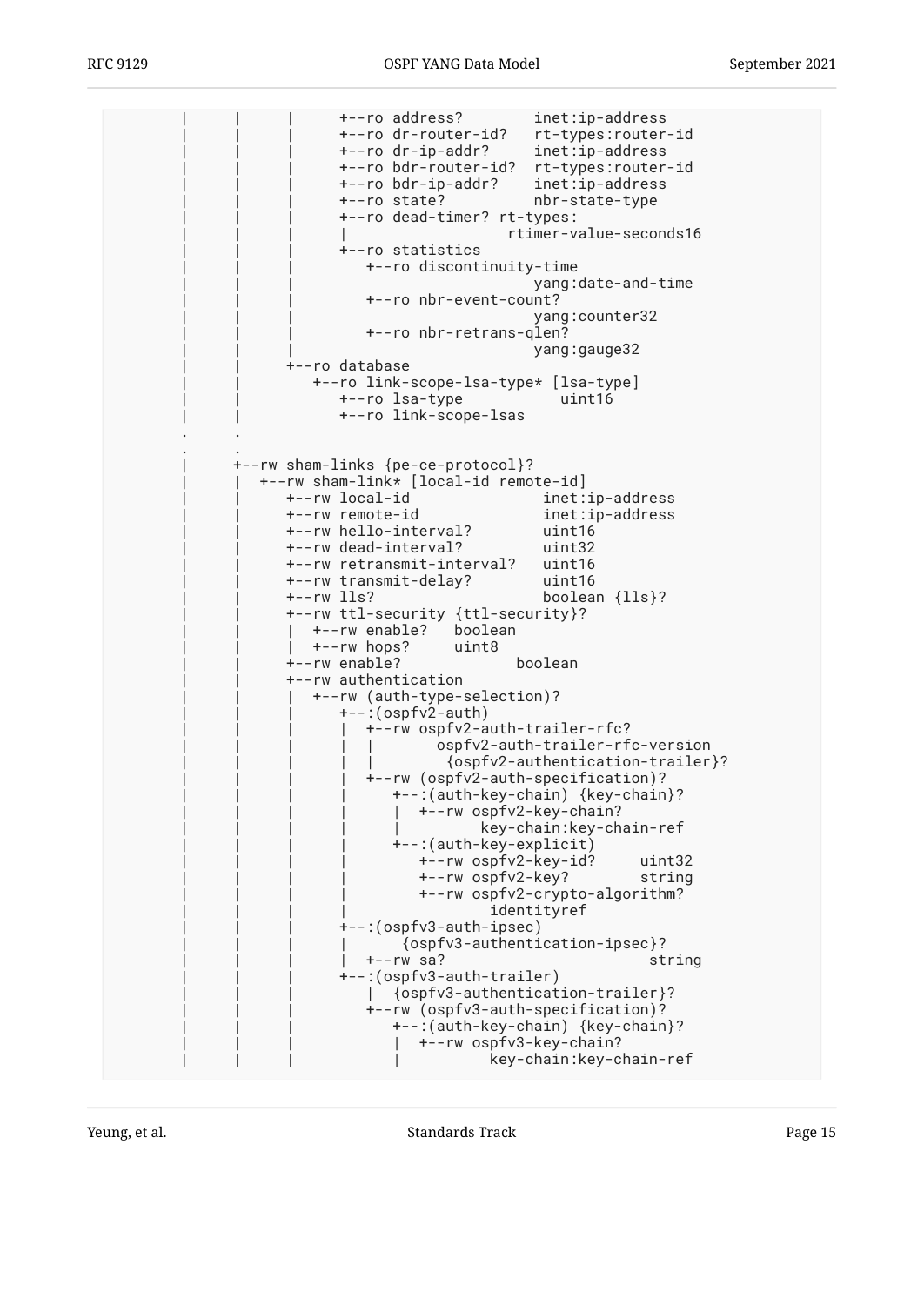| | | +--:(auth-key-explicit) | | | +--rw ospfv3-sa-id? uint16 | | | +--rw ospfv3-key? string | | | +--rw ospfv3-crypto-algorithm? identityref | | +--rw cost? uint16 | | +--rw mtu-ignore? boolean | | {mtu-ignore}? | | +--rw prefix-suppression? boolean | | {prefix-suppression}? | | +--ro state? if-state-type | | +--ro hello-timer? rt-types: | | | rtimer-value-seconds16 | | +--ro wait-timer? rt-types: rtimer-value-seconds16 | | +--ro dr-router-id? rt-types:router-id | | +--ro dr-ip-addr? inet:ip-address | | +--ro bdr-router-id? rt-types:router-id | | +--ro bdr-ip-addr? inet:ip-address | | +--ro statistics | | | +--ro discontinuity-time yang:date-and-time | | | +--ro if-event-count? yang:counter32 | | | +--ro link-scope-lsa-count? yang:gauge32 | | | +--ro link-scope-lsa-cksum-sum? | | | uint32 | | | +--ro database | | | +--ro link-scope-lsa-type\* | | | +--ro lsa-type? uint16 | | | +--ro lsa-count? yang:gauge32 | | | +--ro lsa-cksum-sum? int32 | | +--ro neighbors | | | +--ro neighbor\* [neighbor-router-id] | | | +--ro neighbor-router-id | | | rt-types:router-id  $\texttt{inet:ip-address}$  | | | +--ro dr-router-id? rt-types:router-id | | | +--ro dr-ip-addr? inet:ip-address | | | +--ro bdr-router-id? rt-types:router-id | | | +--ro bdr-ip-addr? inet:ip-address nbr-state-type | | | +--ro cost? uint32 | | | +--ro dead-timer? rt-types: rtimer-value-seconds16 | | | +--ro statistics +--ro nbr-event-count? yang: counter32 +--ro nbr-retrans-qlen? yang:gauge32 | | +--ro database | | +--ro link-scope-lsa-type\* [lsa-type] | | +--ro lsa-type uint16 | | +--ro link-scope-lsas . . . .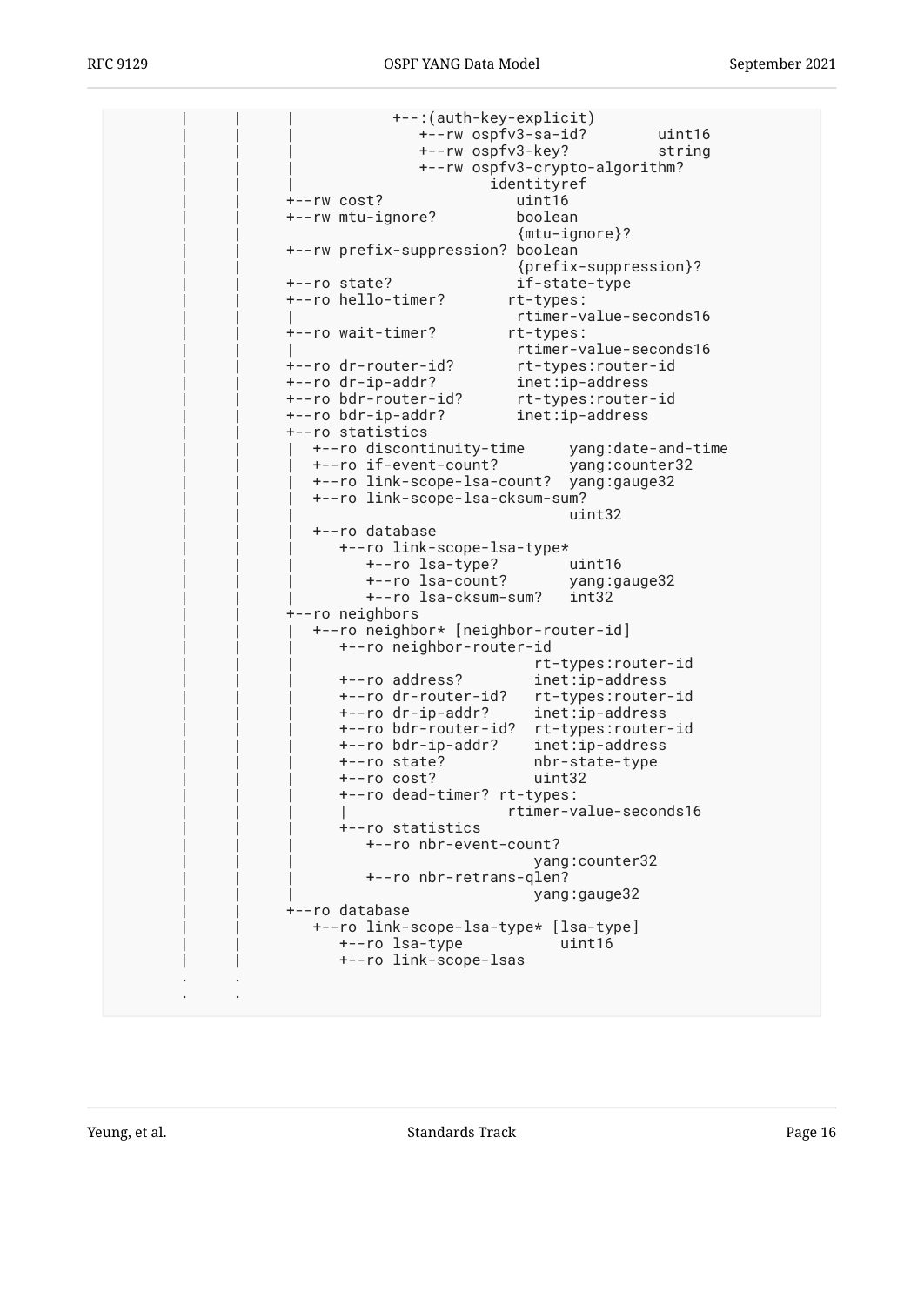#### <span id="page-16-0"></span>**[2.7. O](#page-16-0)SPF Interface Confi[guration / Operational State](#page-16-0)**

The "interface" container contains OSPF interface configuration and operational state. The interface operational state includes the statistics, the list of neighbors, and the link-local LSDB.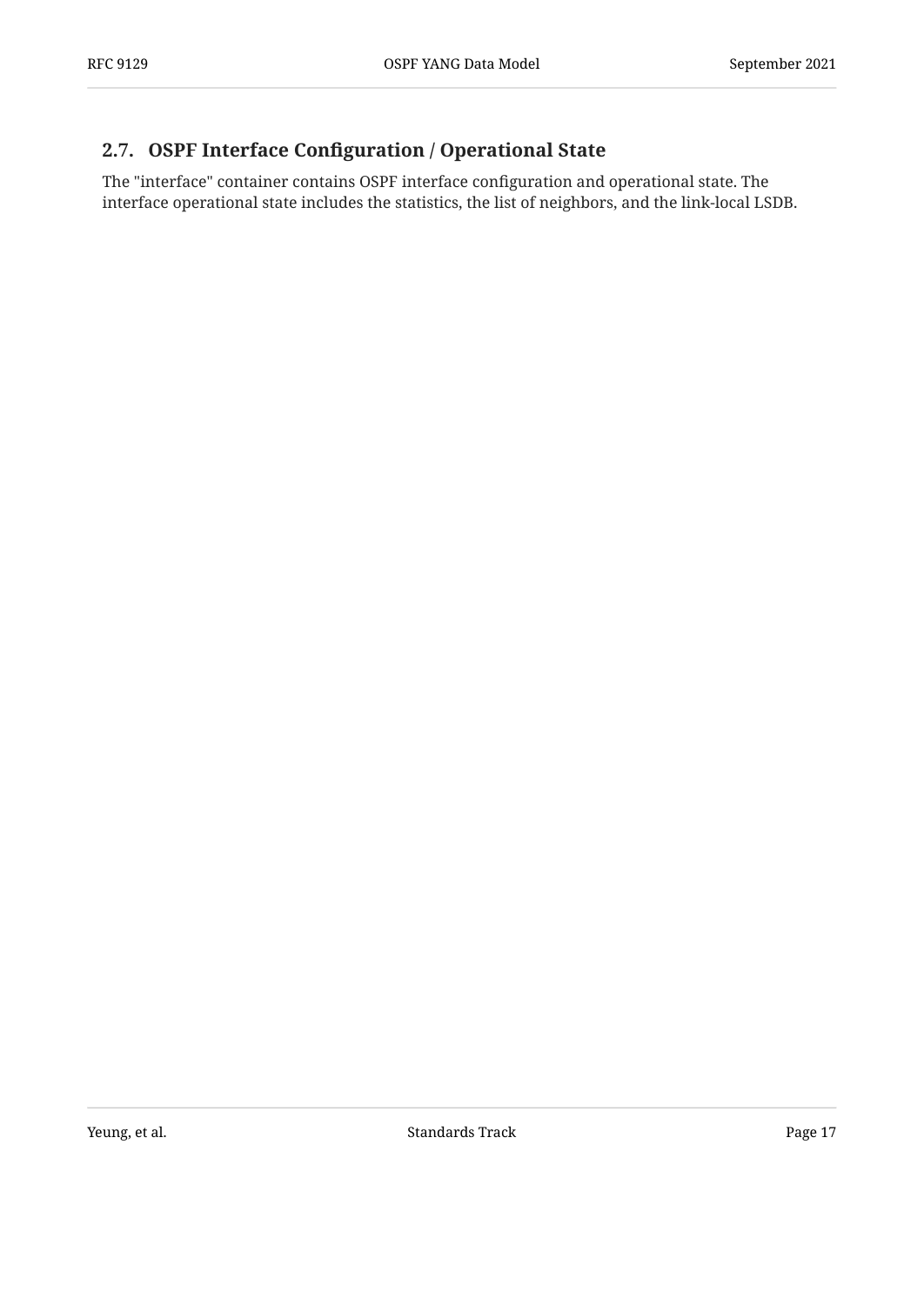```
module: ietf-ospf
   augment /rt:routing/rt:control-plane-protocols/
           rt:control-plane-protocol:
     +--rw ospf
 .
 .
       +--rw areas
          | +--rw area* [area-id]
 | .
 | .
             | +--rw interfaces
                | +--rw interface* [name]
                   | +--rw name if:interface-ref
                  +--rw interface-type?
                   | +--rw passive? boolean
                   | +--rw demand-circuit? boolean
                                               | {demand-circuit}?
                   | +--rw priority? uint8
                   | +--rw multi-areas {multi-area-adj}?
                   | | +--rw multi-area* [multi-area-id]
                         | | +--rw multi-area-id area-id-type
                         | | +--rw cost? uint16
                   | +--rw static-neighbors
                     | | +--rw neighbor* [identifier]
                         | | +--rw identifier inet:ip-address
                         | | +--rw cost? uint16
                        +--rw poll-interval?
                         | | +--rw priority? uint8
                  +--rw node-flag?
                                               | {node-flag}?
                  +--rw bfd {bf}?
                  | +-rw enable? boolean
                   | +--rw fast-reroute {fast-reroute}?
                     | | +--rw lfa {lfa}?
                        | | +--rw candidate-enable? boolean
                         | | +--rw enable? boolean
                         | | +--rw remote-lfa {remote-lfa}?
                            | | +--rw enable? boolean
                   | +--rw hello-interval? uint16
                   | +--rw dead-interval? uint32
                   | +--rw retransmit-interval? uint16
                   | +--rw transmit-delay? uint16
                                              boolean {lls}?
 | +--rw ttl-security {ttl-security}?
 | | +--rw enable? boolean
                     | | +--rw hops? uint8
                   | +--rw enable? boolean
                   | +--rw authentication
                      | | +--rw (auth-type-selection)?
                        +-: (ospfv2-auth)
                           | | | +--rw ospfv2-auth-trailer-rfc?
                                    | | | | ospfv2-auth-trailer-rfc-version
                                    | | | | {ospfv2-authentication-trailer}?
                            | | | +--rw (ospfv2-auth-specification)?
                               | | | +--:(auth-key-chain) {key-chain}?
                              | +--rw ospfv2-key-chain?
                               | | | | key-chain:key-chain-ref
```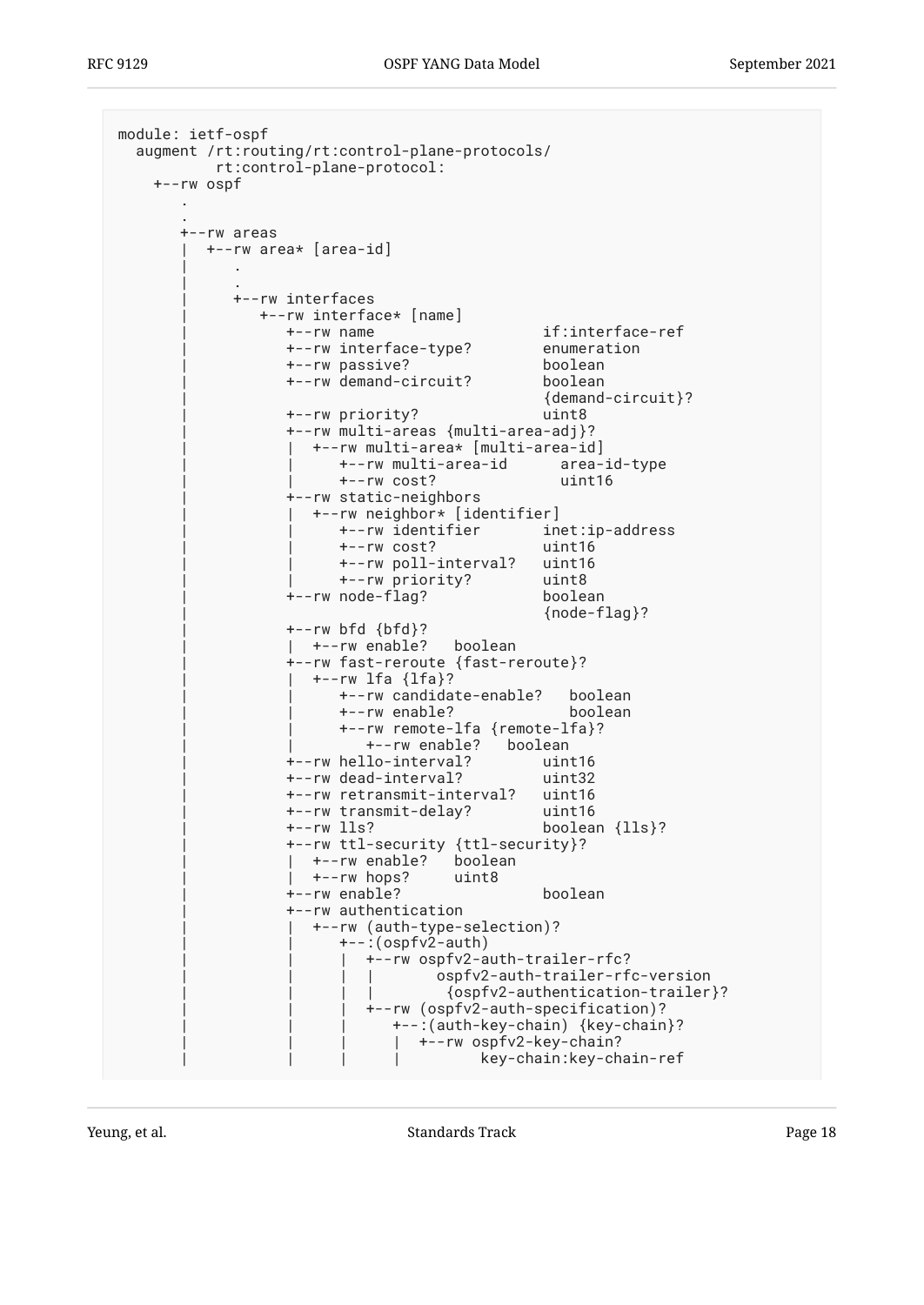| | | +--:(auth-key-explicit) | | | +--rw ospfv2-key-id? uint32 | | | +--rw ospfv2-key? string | | | +--rw ospfv2-crypto-algorithm? identityref | | +--:(ospfv3-auth-ipsec) | | | {ospfv3-authentication-ipsec}? | | | +--rw sa? string | | +--:(ospfv3-auth-trailer) | | | {ospfv3-authentication-trailer}? | | +--rw (ospfv3-auth-specification)? | | +--:(auth-key-chain) {key-chain}? |  $+--rw$  ospfv3-key-chain? | | | key-chain:key-chain-ref | | +--:(auth-key-explicit) | | +--rw ospfv3-sa-id? uint16 | | +--rw ospfv3-key? string | | +--rw ospfv3-crypto-algorithm? identityref<br>uint16  $+--rw$  cost? | +--rw mtu-ignore? boolean | | {mtu-ignore}? | +--rw prefix-suppression? boolean | | {prefix-suppression}? | +--ro state? if-state-type +--ro hello-timer? | | rtimer-value-seconds16 | +--ro wait-timer? rt-types: | | rtimer-value-seconds16 | +--ro dr-router-id? rt-types:router-id  $\texttt{inet:ip-address}$  | +--ro bdr-router-id? rt-types:router-id | +--ro bdr-ip-addr? inet:ip-address | +--ro statistics | | +--ro if-event-count? yang:counter32 | | +--ro link-scope-lsa-count? yang:gauge32 | | +--ro link-scope-lsa-cksum-sum? | | uint32 | | +--ro database | | +--ro link-scope-lsa-type\* | | +--ro lsa-type? uint16 | | +--ro lsa-count? yang:gauge32 | | +--ro lsa-cksum-sum? int32 | +--ro neighbors | | +--ro neighbor\* [neighbor-router-id] | | +--ro neighbor-router-id rt-types:router-id<br>+--ro address? inet:ip-address inet:ip-address +--ro dr-router-id? rt-types:router-id<br>+--ro dr-ip-addr? inet:ip-address | | +--ro dr-ip-addr? inet:ip-address | | +--ro bdr-router-id? rt-types:router-id | | +--ro bdr-ip-addr? inet:ip-address | | +--ro state? nbr-state-type | | +--ro dead-timer? rt-types: | | | rtimer-value-seconds16 | | +--ro statistics | | +--ro nbr-event-count? | | yang:counter32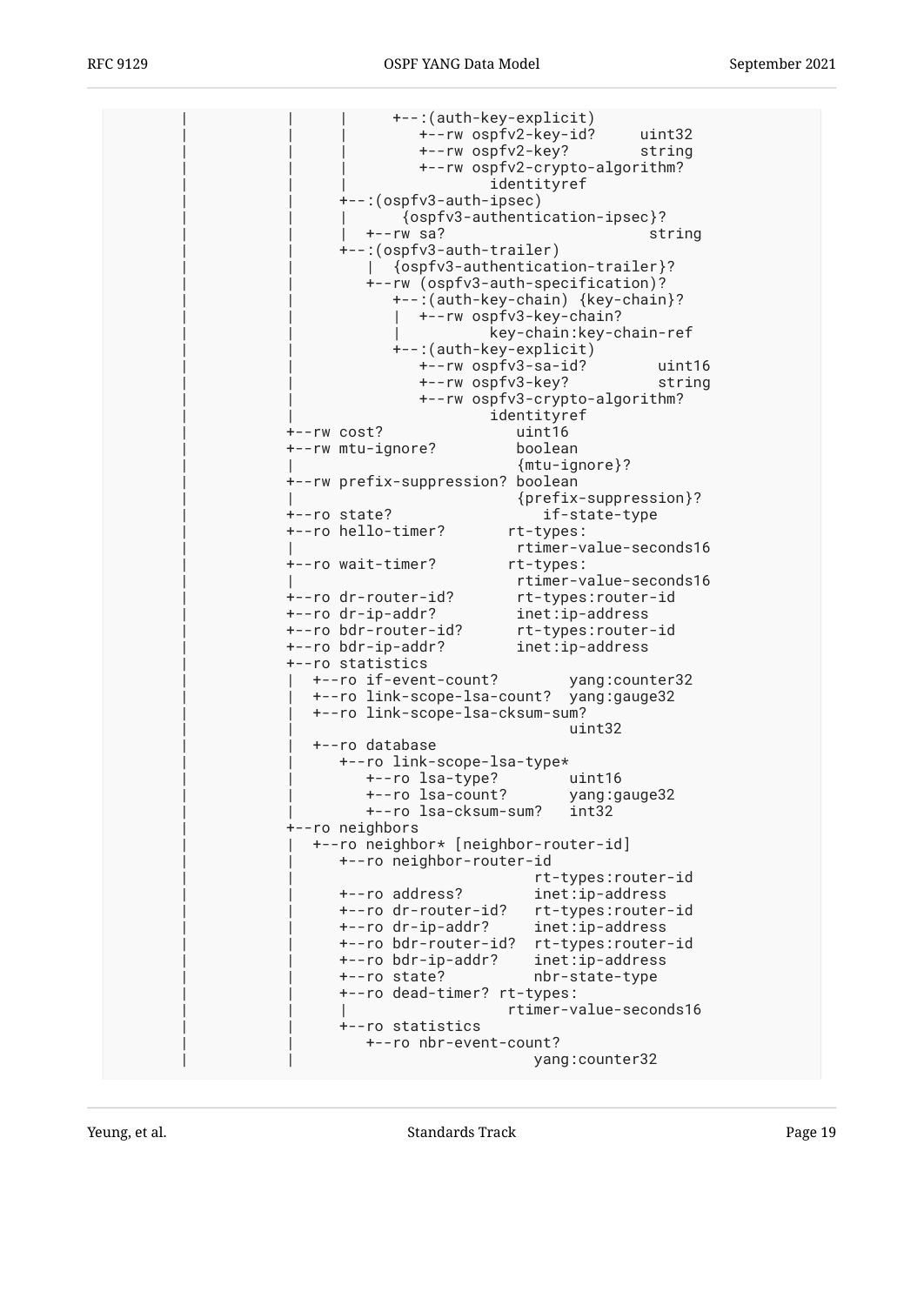. .

| +--ro nbr-retrans-glen?<br>+--ro database<br>. +--ro link-scope-lsa-type* [lsa-type]<br>+--ro lsa-type<br>uint16<br>+--ro link-scope-lsas                                                               | yang:gauge32 |
|---------------------------------------------------------------------------------------------------------------------------------------------------------------------------------------------------------|--------------|
|                                                                                                                                                                                                         |              |
| +--rw topologies {ospf:multi-topology}?<br>+--rw topology* [name]<br>$+ - -rw$ name $- > / / / / / / /$<br>$\ldots/\ldots/\ldots$ rt:ribs/rib/name<br>+--rw cost? uint32<br>+--rw instance-id?<br>uint8 |              |
|                                                                                                                                                                                                         |              |

Yeung, et al. Note as a standard a standards Track Change 20 and the standards Track Page 20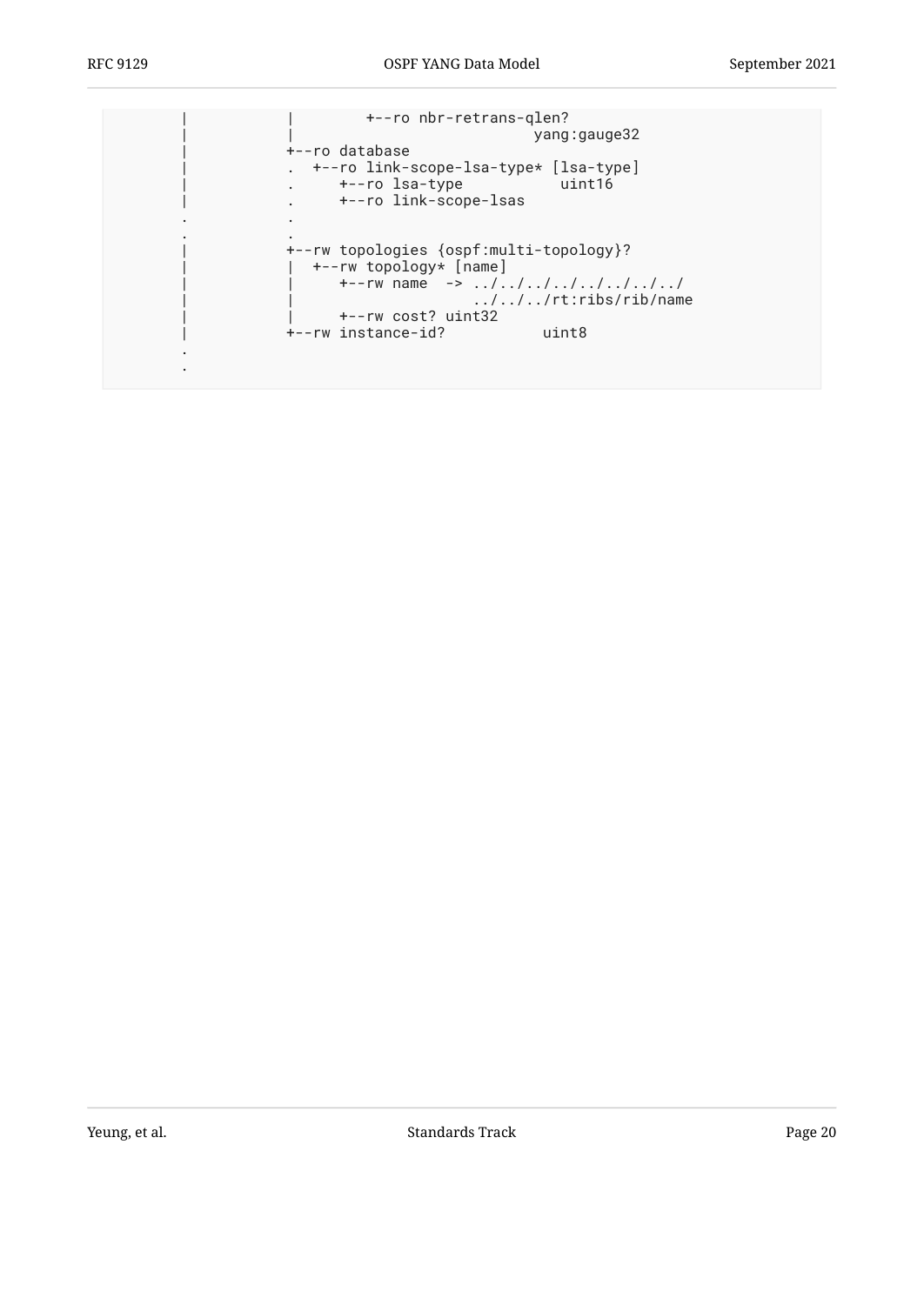#### <span id="page-20-0"></span>**[2.8. OSPF Noti](#page-20-0)fications**

This YANG data model defines a list of notifications that inform YANG clients of important events detected during protocol operation. The defined notifications cover the common set of traps from the OSPFv2 MIB [\[RFC4750](#page-118-7)] and OSPFv3 MIB [[RFC5643\]](#page-118-8).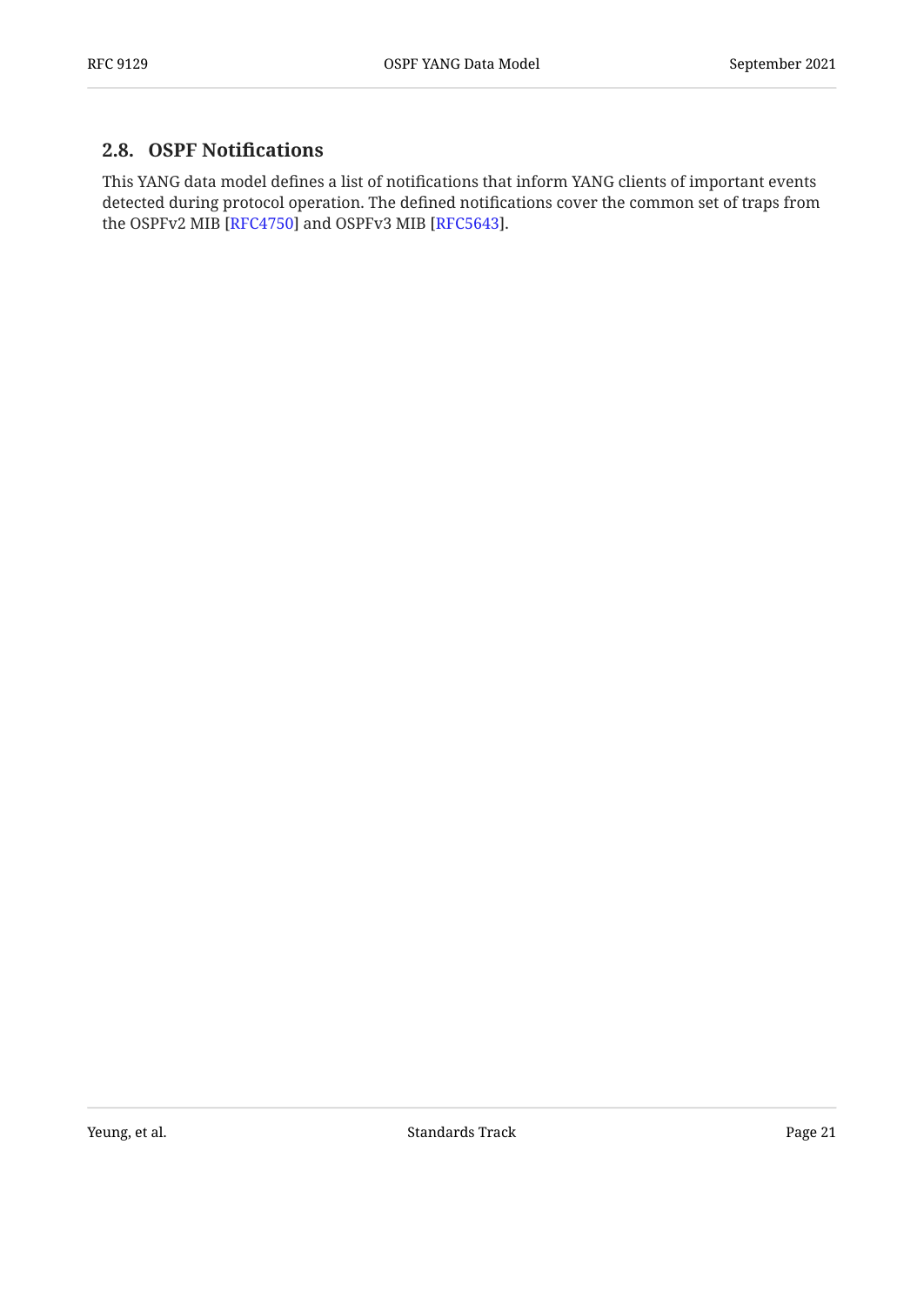```
 notifications:
    +---n if-state-change
       | +--ro routing-protocol-name?
       | + -> /rt:routing/control-plane-protocols/
       | + control-plane-protocol/name
       | +--ro af?
       | + -> /rt:routing/control-plane-protocols/
       | + control-plane-protocol
       | + [rt:name=current()/../routing-protocol-name]/
       | + ospf:ospf/af
       | +--ro (if-link-type-selection)?
         | | +--:(interface)
         | +--ro interface
               | | | +--ro interface? if:interface-ref
          | | +--:(virtual-link)
            | | | +--ro virtual-link
               | | | +--ro transit-area-id? area-id-type
               | | | +--ro neighbor-router-id? rt-types:router-id
         +--: (sham-link)
            | | +--ro sham-link
 | | +--ro area-id? area-id-type
 | | +--ro local-ip-addr? inet:ip-address
 | | +--ro remote-ip-addr? inet:ip-address
       | +--ro state? if-state-type
    +---n if-config-error
       | +--ro routing-protocol-name?
       | + -> /rt:routing/control-plane-protocols/
       | + control-plane-protocol/name
      +--ro af?
       | + -> /rt:routing/control-plane-protocols/
       | + control-plane-protocol
       | + [rt:name=current()/../routing-protocol-name]/
       | + ospf:ospf/af
       | +--ro (if-link-type-selection)?
      | +--:(interface)
         | +--ro interface
               | | | +--ro interface? if:interface-ref
         +-: (virtual-link)
         | +--ro virtual-link
               | | | +--ro transit-area-id? area-id-type
               | | | +--ro neighbor-router-id? rt-types:router-id
         +--: (sham-link)
            | | +--ro sham-link
 | | +--ro area-id? area-id-type
 | | +--ro local-ip-addr? inet:ip-address
 | | +--ro remote-ip-addr? inet:ip-address
       | +--ro packet-source? yang:dotted-quad
      +--ro packet-type?
       | +--ro error? enumeration
    +---n nbr-state-change
      | +--ro routing-protocol-name?
       | + -> /rt:routing/control-plane-protocols/
       | + control-plane-protocol/name
       | +--ro af?
       | + -> /rt:routing/control-plane-protocols/
       | + control-plane-protocol
       | + [rt:name=current()/../routing-protocol-name]/
```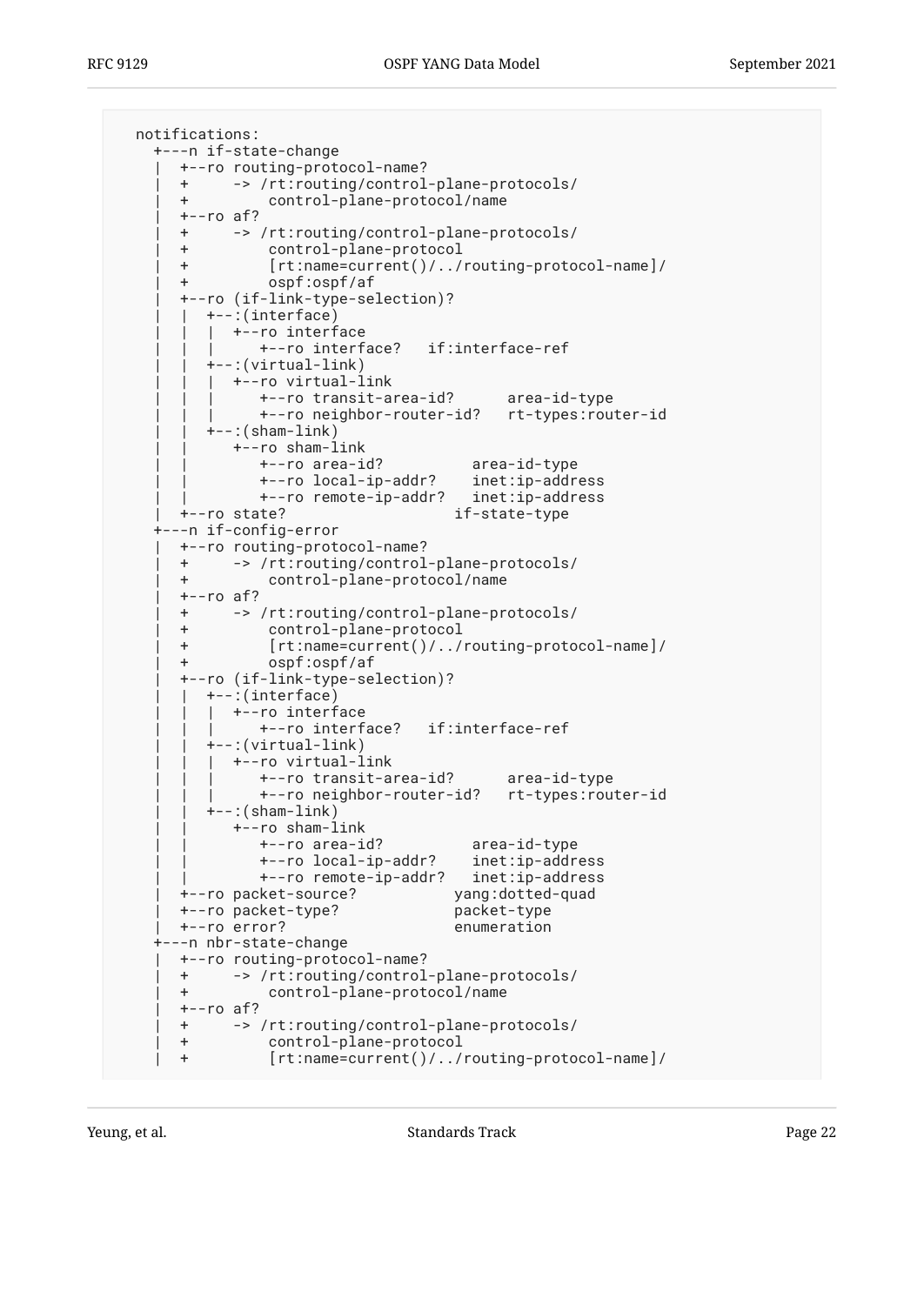| + ospf:ospf/af | +--ro (if-link-type-selection)? | | +--:(interface) | | | +--ro interface | | | +--ro interface? if:interface-ref | | +--:(virtual-link) | | | +--ro virtual-link | | | +--ro transit-area-id? area-id-type | | | +--ro neighbor-router-id? rt-types:router-id  $+-$ : (sham-link) | | +--ro sham-link | | +--ro area-id? area-id-type | | +--ro local-ip-addr? inet:ip-address | | +--ro remote-ip-addr? inet:ip-address | +--ro neighbor-router-id? rt-types:router-id | +--ro neighbor-ip-addr? yang:dotted-quad | +--ro state? nbr-state-type +---n nbr-restart-helper-status-change | +--ro routing-protocol-name? | + -> /rt:routing/control-plane-protocols/ | + control-plane-protocol/name | +--ro af? | + -> /rt:routing/control-plane-protocols/ | + control-plane-protocol | + [rt:name=current()/../routing-protocol-name]/ | + ospf:ospf/af | +--ro (if-link-type-selection)? | | +--:(interface) | +--ro interface | | | +--ro interface? if:interface-ref | | +--:(virtual-link) | | | +--ro virtual-link | | | +--ro transit-area-id? area-id-type | | | +--ro neighbor-router-id? rt-types:router-id  $+--$ : (sham-link) | | +--ro sham-link | | +--ro area-id? area-id-type | | +--ro local-ip-addr? inet:ip-address | | +--ro remote-ip-addr? inet:ip-address | +--ro neighbor-router-id? rt-types:router-id +--ro neighbor-ip-addr? | +--ro status? restart-helper-status-type | +--ro age? uint32 | +--ro exit-reason? restart-exit-reason-type +---n if-rx-bad-packet | +--ro routing-protocol-name? | + -> /rt:routing/control-plane-protocols/ | + control-plane-protocol/name  $+--ro$  af? | + -> /rt:routing/control-plane-protocols/ | + control-plane-protocol | + [rt:name=current()/../routing-protocol-name]/ | + ospf:ospf/af | +--ro (if-link-type-selection)? | | +--:(interface) | +--ro interface | | | +--ro interface? if:interface-ref | | +--:(virtual-link)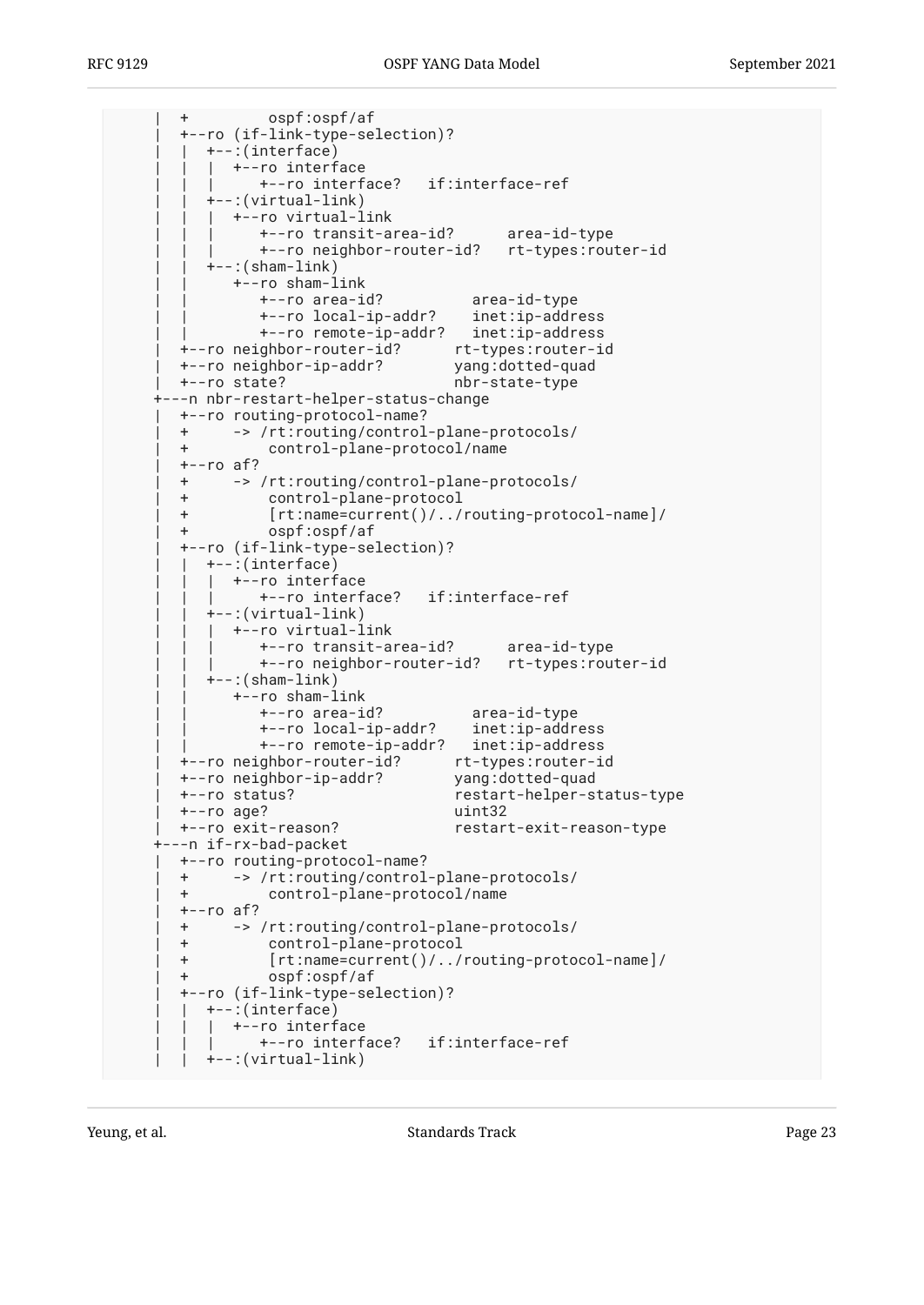| | | +--ro virtual-link | | | +--ro transit-area-id? area-id-type | | | +--ro neighbor-router-id? rt-types:router-id  $+--$ : (sham-link) | | +--ro sham-link | | +--ro area-id? area-id-type | | +--ro local-ip-addr? inet:ip-address +--ro remote-ip-addr? | +--ro packet-source? yang:dotted-quad | +--ro packet-type? packet-type +---n lsdb-approaching-overflow | +--ro routing-protocol-name? | + -> /rt:routing/control-plane-protocols/ | + control-plane-protocol/name  $+--ro$  af? | + -> /rt:routing/control-plane-protocols/ | + control-plane-protocol | + [rt:name=current()/../routing-protocol-name]/ | + ospf:ospf/af | +--ro ext-lsdb-limit? uint32 +---n lsdb-overflow | +--ro routing-protocol-name? | + -> /rt:routing/control-plane-protocols/ | + control-plane-protocol/name  $+--ro$  af? | + -> /rt:routing/control-plane-protocols/ | + control-plane-protocol | + [rt:name=current()/../routing-protocol-name]/ | + ospf:ospf/af | +--ro ext-lsdb-limit? uint32 +---n nssa-translator-status-change | +--ro routing-protocol-name? | + -> /rt:routing/control-plane-protocols/ | + control-plane-protocol/name  $+--ro$  af? | + -> /rt:routing/control-plane-protocols/ | + control-plane-protocol | + [rt:name=current()/../routing-protocol-name]/ | + ospf:ospf/af | +--ro area-id? area-id-type | +--ro status? nssa-translator-state-type +---n restart-status-change +--ro routing-protocol-name? + -> /rt:routing/control-plane-protocols/ + control-plane-protocol/name +--ro af? + -> /rt:routing/control-plane-protocols/ + control-plane-protocol + [rt:name=current()/../routing-protocol-name]/ + ospf:ospf/af +--ro status? restart-status-type +--ro restart-interval? uint16 +--ro exit-reason? restart-exit-reason-type

#### <span id="page-23-0"></span>**[2.9. OSPF RPC Operations](#page-23-0)**

The "ietf-ospf" module defines two RPC operations: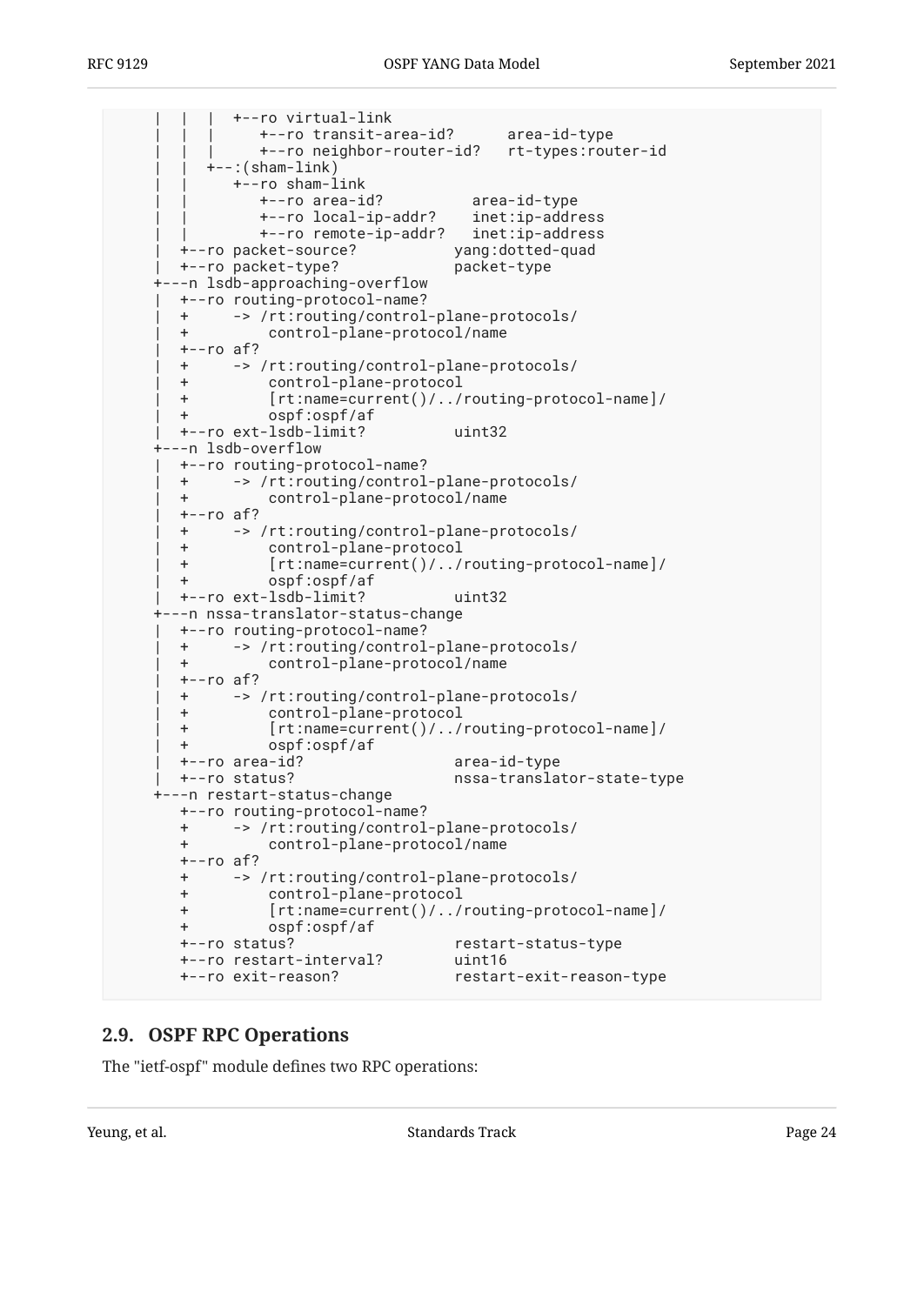clear-database: Resets the contents of a particular OSPF LSDB.

clear-neighbor: Resets a particular OSPF neighbor or group of neighbors associated with an OSPF interface.

```
 rpcs:
   +---x clear-neighbor
    | +---w input
         | +---w routing-protocol-name
         | + -> /rt:routing/control-plane-protocols/
        + control-plane-protocol/name<br>+---w interface? if:interface-ref
        +---w interface?
   +---x clear-database
      +---w input
         +---w routing-protocol-name
                -> /rt:routing/control-plane-protocols/
                    control-plane-protocol/name
```
### <span id="page-24-0"></span>**[3. OSPF YANG Module](#page-24-0)**

The following RFCs are referenced in the "ietf-ospf" YANG module: [RFC0905], [RFC1765], [[RFC1793\]](#page-114-4), [[RFC2328\]](#page-114-3), [\[RFC3101\]](#page-114-7), [\[RFC3623](#page-114-6)], [[RFC3630\]](#page-114-5), [[RFC4552\]](#page-115-7), [\[RFC4576](#page-115-9)], [\[RFC4577](#page-115-2)], [[RFC4915\]](#page-115-3), [[RFC4973\]](#page-115-10), [\[RFC5082\]](#page-115-5), [\[RFC5185](#page-115-4)], [[RFC5187\]](#page-115-1), [[RFC5250\]](#page-115-11), [\[RFC5286](#page-115-8)], [\[RFC5309](#page-115-12)], [[RFC5329\]](#page-115-6), [[RFC5340\]](#page-115-0), [\[RFC5443\]](#page-118-4), [\[RFC5613](#page-116-4)], [[RFC5642\]](#page-116-10), [[RFC5709\]](#page-116-6), [\[RFC5714](#page-116-7)], [\[RFC5838](#page-116-2)],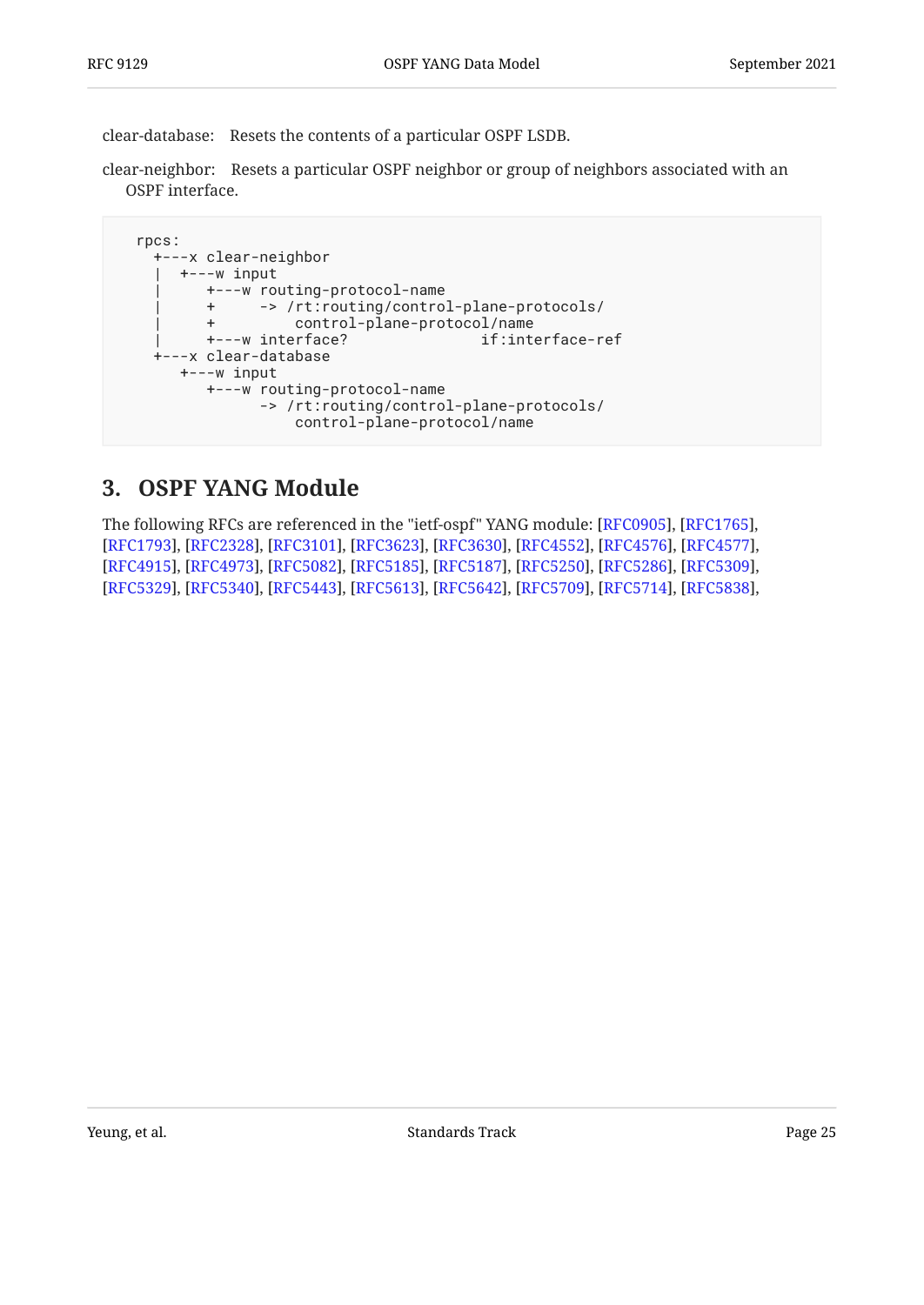[[RFC5880\]](#page-119-2), [RFC5881], [RFC6565], [RFC6845], [RFC6860], [RFC6987], [RFC6991], [RFC7166], [[RFC7474\]](#page-117-5), [RFC7490], [RFC7684], [RFC7770], [RFC7777], [RFC7884], [RFC8177], [RFC8294], [[RFC8343\]](#page-118-3), [RFC8349], [RFC8405], [RFC8476], and [RFC9127].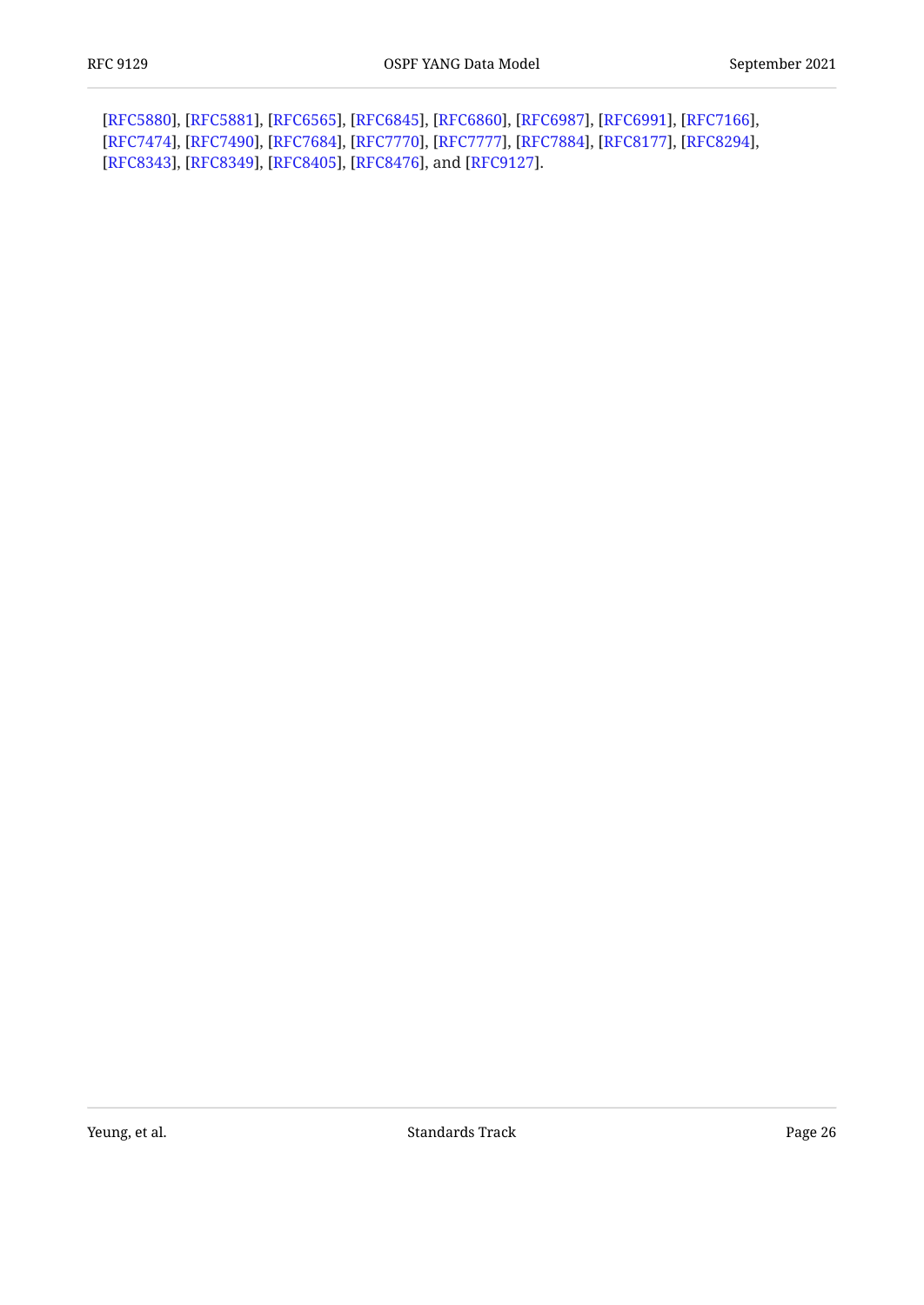```
<CODE BEGINS> file "ietf-ospf@2021-09-03.yang"
module ietf-ospf {
  yang-version 1.1;
   namespace "urn:ietf:params:xml:ns:yang:ietf-ospf";
   prefix ospf;
   import ietf-inet-types {
     prefix "inet";
     reference
       "RFC 6991: Common YANG Data Types";
   }
   import ietf-yang-types {
     prefix "yang";
     reference
       "RFC 6991: Common YANG Data Types";
   }
   import ietf-interfaces {
     prefix "if";
     reference
       "RFC 8343: A YANG Data Model for Interface Management";
   }
   import ietf-routing-types {
    prefix "rt-types";
     reference
       "RFC 8294: Common YANG Data Types for the Routing Area";
   }
   import iana-routing-types {
     prefix "iana-rt-types";
     reference
       "RFC 8294: Common YANG Data Types for the Routing Area";
   }
   import ietf-routing {
     prefix "rt";
     reference
       "RFC 8349: A YANG Data Model for Routing Management
        (NMDA Version)";
   }
   import ietf-key-chain {
     prefix "key-chain";
     reference
       "RFC 8177: YANG Data Model for Key Chains";
   }
   import ietf-bfd-types {
     prefix "bfd-types";
     reference
       "RFC 9127: YANG Data Model for Bidirectional Forwarding
       Detection (BFD)";
   }
```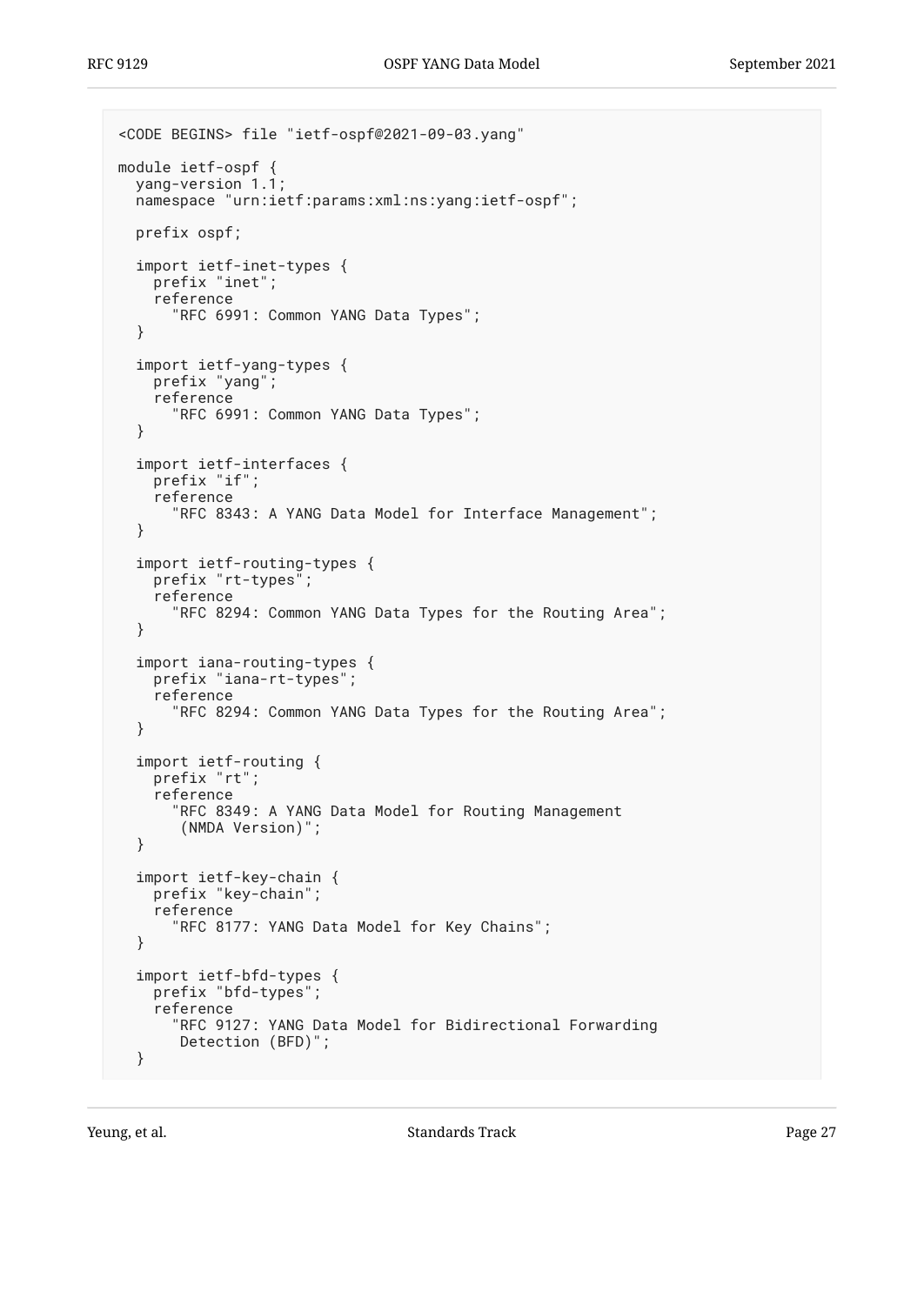```
 organization
       "IETF Link State Routing (lsr) Working Group";
  contact
     "WG Web: <https://datatracker.ietf.org/wg/lsr/>
     WG List: <mailto:lsr@ietf.org>
     Editor: Derek Yeung
                <mailto:derek@arrcus.com>
     Author: Acee Lindem
                <mailto:acee@cisco.com>
     Author: Yingzhen Qu
     <mailto:yingzhen.qu@futurewei.com>
              Salih K A
                <mailto:salih@juniper.net>
     Author: Ing-Wher Chen
               <mailto:ingwherchen@mitre.org>";
  description
     "This YANG module defines the generic configuration and
     operational state for the OSPF protocol common to all
     vendor implementations. It is intended that the module
     will be extended by vendors to define vendor-specific
     OSPF configuration parameters and policies --
     for example, route maps or route policies.
     This YANG data model conforms to the Network Management
     Datastore Architecture (NMDA) as described in RFC 8342.
 The key words 'MUST', 'MUST NOT', 'REQUIRED', 'SHALL', 'SHALL
 NOT', 'SHOULD', 'SHOULD NOT', 'RECOMMENDED', 'NOT RECOMMENDED',
     'MAY', and 'OPTIONAL' in this document are to be interpreted as
     described in BCP 14 (RFC 2119) (RFC 8174) when, and only when,
     they appear in all capitals, as shown here.
     Copyright (c) 2021 IETF Trust and the persons identified as
    authors of the code. All rights reserved.
     Redistribution and use in source and binary forms, with or
     without modification, is permitted pursuant to, and subject to
     the license terms contained in, the Simplified BSD License set
     forth in Section 4.c of the IETF Trust's Legal Provisions
     Relating to IETF Documents
     (https://trustee.ietf.org/license-info).
     This version of this YANG module is part of RFC 9129; see the
     RFC itself for full legal notices.";
  revision 2021-09-03 {
    description
       "Initial revision.";
    reference
       "RFC 9129: YANG Data Model for the OSPF Protocol";
  }
  feature multi-topology {
    description
```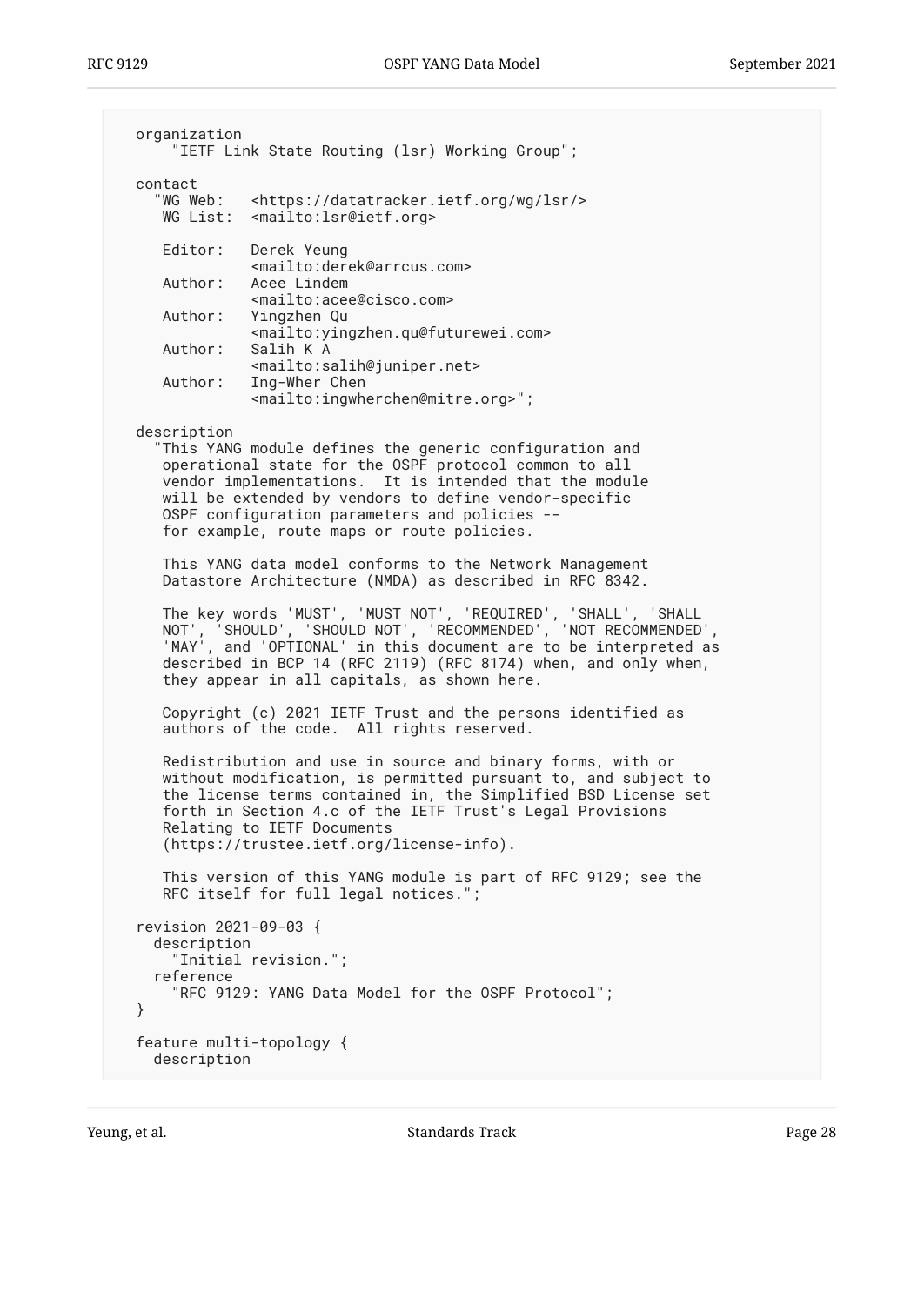```
 "Support for Multi-Topology (MT) routing.";
     reference
       "RFC 4915: Multi-Topology (MT) Routing in OSPF";
  }
  feature multi-area-adj {
     description
       "Support for OSPF multi-area adjacencies as described in
        RFC 5185.";
     reference
       "RFC 5185: OSPF Multi-Area Adjacency";
 }
  feature explicit-router-id {
     description
       "Sets the Router ID per instance explicitly.";
  }
  feature demand-circuit {
     description
       "Support for OSPF demand circuits as defined in RFC 1793.";
     reference
       "RFC 1793: Extending OSPF to Support Demand Circuits";
  }
  feature mtu-ignore {
     description
       "Disable OSPF Database Description packet MTU
        mismatch checking as specified in the OSPFv2
        protocol specification (RFC 2328).";
     reference
       "RFC 2328: OSPF Version 2, Section 10.6";
  }
  feature lls {
    description
       "OSPF link-local signaling (LLS) as defined in RFC 5613.";
     reference
       "RFC 5613: OSPF Link-Local Signaling";
  }
  feature prefix-suppression {
     description
       "OSPF prefix suppression support as described in RFC 6860.";
     reference
       "RFC 6860: Hiding Transit-Only Networks in OSPF";
  }
  feature ttl-security {
    description
       "Support for OSPF Time to Live (TTL) security checking.";
     reference
       "RFC 5082: The Generalized TTL Security Mechanism (GTSM)";
  }
  feature nsr {
     description
       "Non-Stop-Routing (NSR) support. The OSPF NSR feature
        allows a router with redundant control-plane capability
```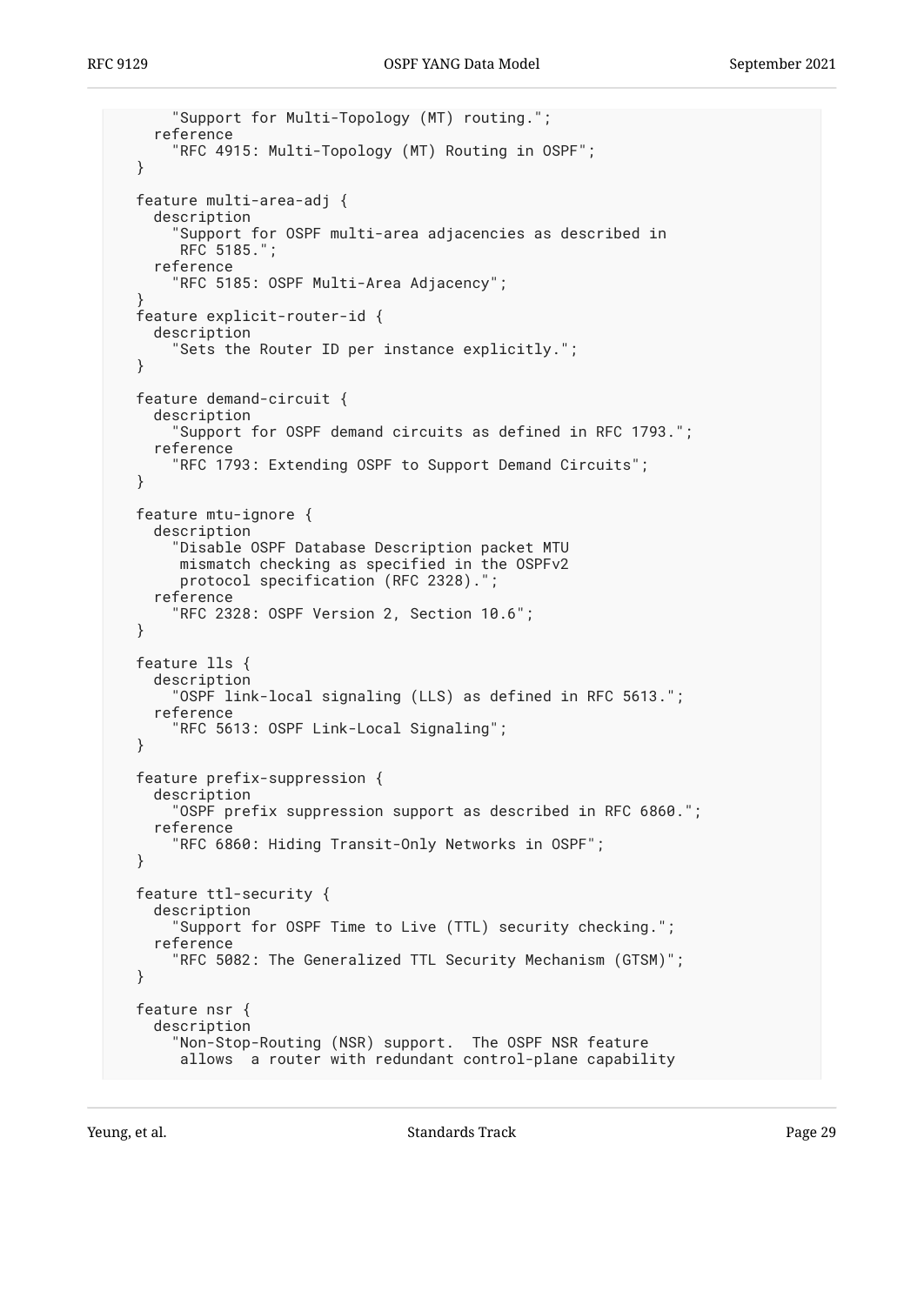```
 (e.g., dual Route Processor (RP) cards) to maintain its
        state and adjacencies during planned and unplanned
       OSPF instance restarts. It differs from graceful restart
       or Non-Stop Forwarding (NSF) in that no protocol signaling
       or assistance from adjacent OSPF neighbors is required to
        recover control-plane state.";
  }
  feature graceful-restart {
     description
       "Graceful OSPF restart as defined in RFCs 3623 and 5187.";
     reference
       "RFC 3623: Graceful OSPF Restart
       RFC 5187: OSPFv3 Graceful Restart";
  }
  feature auto-cost {
     description
       "Calculates the OSPF interface cost according to
       reference bandwidth.";
      reference
        "RFC 2328: OSPF Version 2";
  }
  feature max-ecmp {
     description
       "Sets the maximum number of ECMP paths.";
  }
  feature max-lsa {
     description
       "Sets the maximum number of Link State Advertisements (LSAs)
       the OSPF instance will accept.";
     reference
       "RFC 1765: OSPF Database Overflow";
  }
  feature te-rid {
    description
       "Support for configuration of the Traffic Engineering (TE)
 Router ID, i.e., the Router Address TLV as described in
 Section 2.4.1 of RFC 3630 or the Router IPv6 Address TLV
       as described in Section 3 of RFC 5329.";
     reference
       "RFC 3630: Traffic Engineering (TE) Extensions to
       OSPF Version 2, Section 2.4.1
       RFC 5329: Traffic Engineering Extensions to OSPF Version 3,
       Section 3";
  }
  feature ldp-igp-sync {
     description
       "LDP IGP synchronization.";
     reference
       "RFC 5443: LDP IGP Synchronization";
  }
  feature ospfv2-authentication-trailer {
```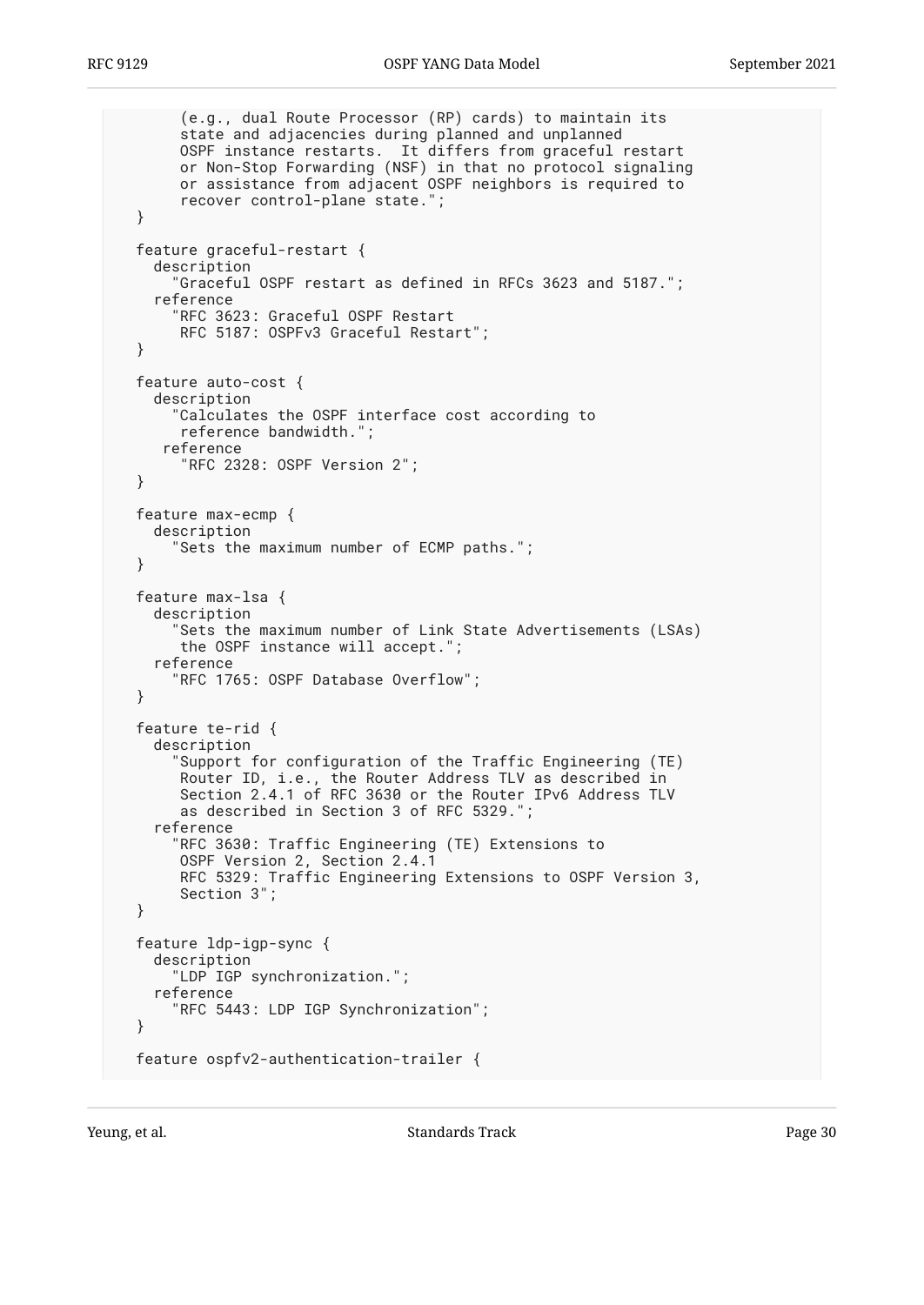```
 description
     "Support for the OSPFv2 Authentication Trailer for OSPFv2
      authentication.";
   reference
     "RFC 5709: OSPFv2 HMAC-SHA Cryptographic Authentication
      RFC 7474: Security Extension for OSPFv2 When
      Using Manual Key Management";
 }
 feature ospfv3-authentication-ipsec {
   description
     "Support for IPsec for OSPFv3 authentication.";
   reference
     "RFC 4552: Authentication/Confidentiality for OSPFv3";
 }
 feature ospfv3-authentication-trailer {
   description
     "Support for the OSPFv3 Authentication Trailer for OSPFv3
      authentication.";
   reference
     "RFC 7166: Supporting Authentication Trailer for OSPFv3";
 }
 feature fast-reroute {
  description
    "Support for IP Fast Reroute (IP-FRR).";
  reference
    "RFC 5714: IP Fast Reroute Framework";
 }
 feature key-chain {
   description
     "Support of key chains for authentication.";
   reference
     "RFC 8177: YANG Data Model for Key Chains";
 }
 feature node-flag {
  description
    "Support for node flags for OSPF prefixes.";
  reference
    "RFC 7684: OSPFv2 Prefix/Link Attribute Advertisement";
 }
 feature node-tag {
   description
     "Support for node administrative tags for OSPF routing
      instances.";
   reference
     "RFC 7777: Advertising Node Administrative Tags in OSPF";
 }
 feature lfa {
  description
    "Support for Loop-Free Alternates (LFAs).";
  reference
    "RFC 5286: Basic Specification for IP Fast Reroute:
```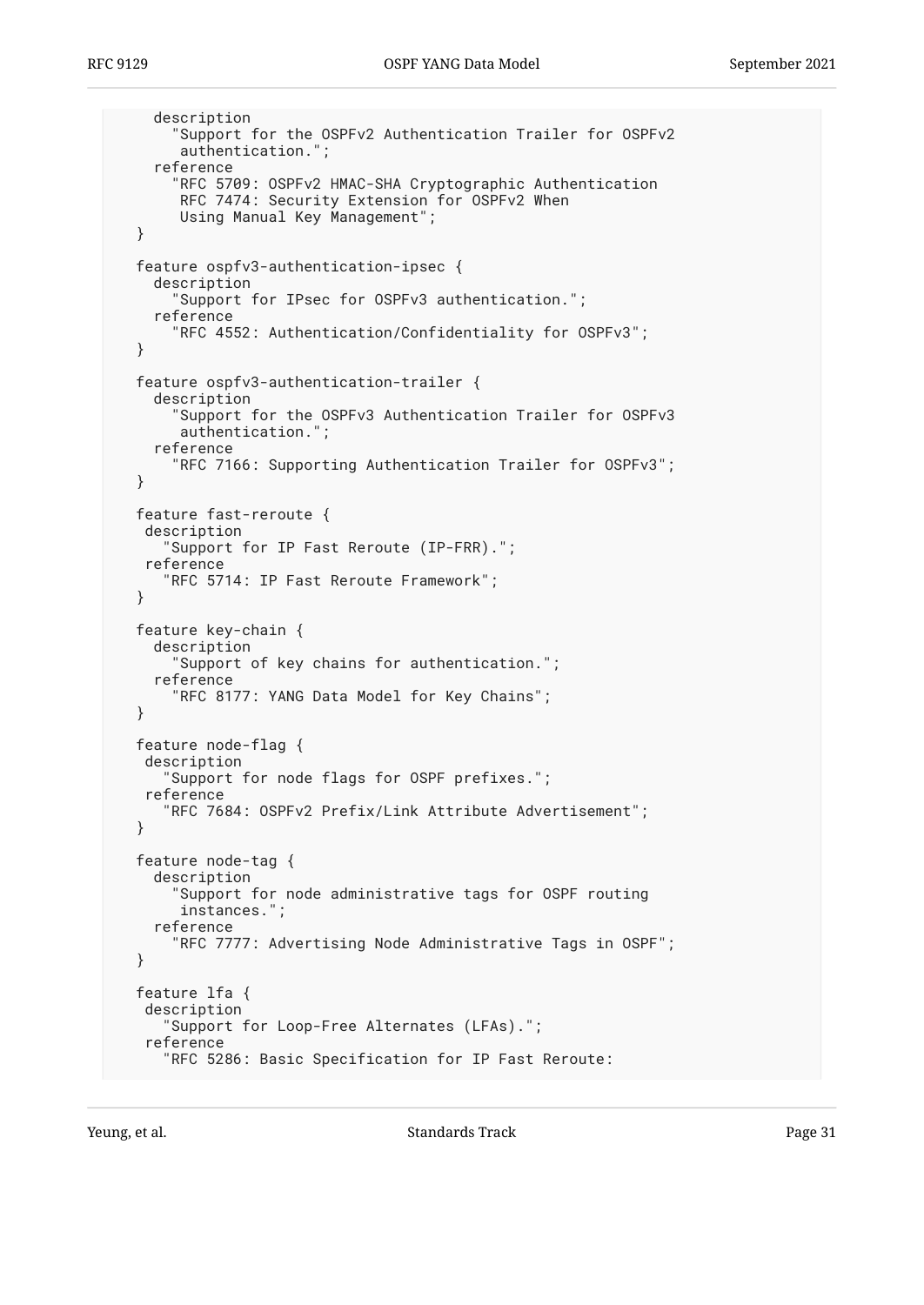```
 Loop-Free Alternates";
  }
  feature remote-lfa {
   description
      "Support for Remote LFAs (R-LFAs).";
   reference
      "RFC 7490: Remote Loop-Free Alternate (LFA) Fast Reroute (FRR)";
  }
  feature stub-router {
     description
       "Support for OSPF stub router advertisements as defined in
        RFC 6987.";
     reference
       "RFC 6987: OSPF Stub Router Advertisement";
  }
  feature pe-ce-protocol {
    description
       "Support for OSPF as a Provider Edge to Customer Edge (PE-CE)
        protocol.";
     reference
       "RFC 4577: OSPF as the Provider/Customer Edge Protocol
       for BGP/MPLS IP Virtual Private Networks (VPNs)
        RFC 6565: OSPFv3 as a Provider Edge to Customer Edge (PE-CE)
        Routing Protocol";
  }
  feature ietf-spf-delay {
     description
       "Support for the IETF Shortest Path First (SPF) delay
        algorithm.";
     reference
       "RFC 8405: Shortest Path First (SPF) Back-Off Delay Algorithm
        for Link-State IGPs";
  }
  feature bfd {
     description
       "Support for BFD to detect OSPF neighbor reachability.";
     reference
       "RFC 5880: Bidirectional Forwarding Detection (BFD)
        RFC 5881: Bidirectional Forwarding Detection
        (BFD) for IPv4 and IPv6 (Single Hop)";
  }
  feature hybrid-interface {
    description
       "Support for the OSPF Hybrid interface type.";
     reference
       "RFC 6845: OSPF Hybrid Broadcast and
       Point-to-Multipoint Interface Type";
  }
 identity ospf {
 base "rt:routing-protocol";
    description
```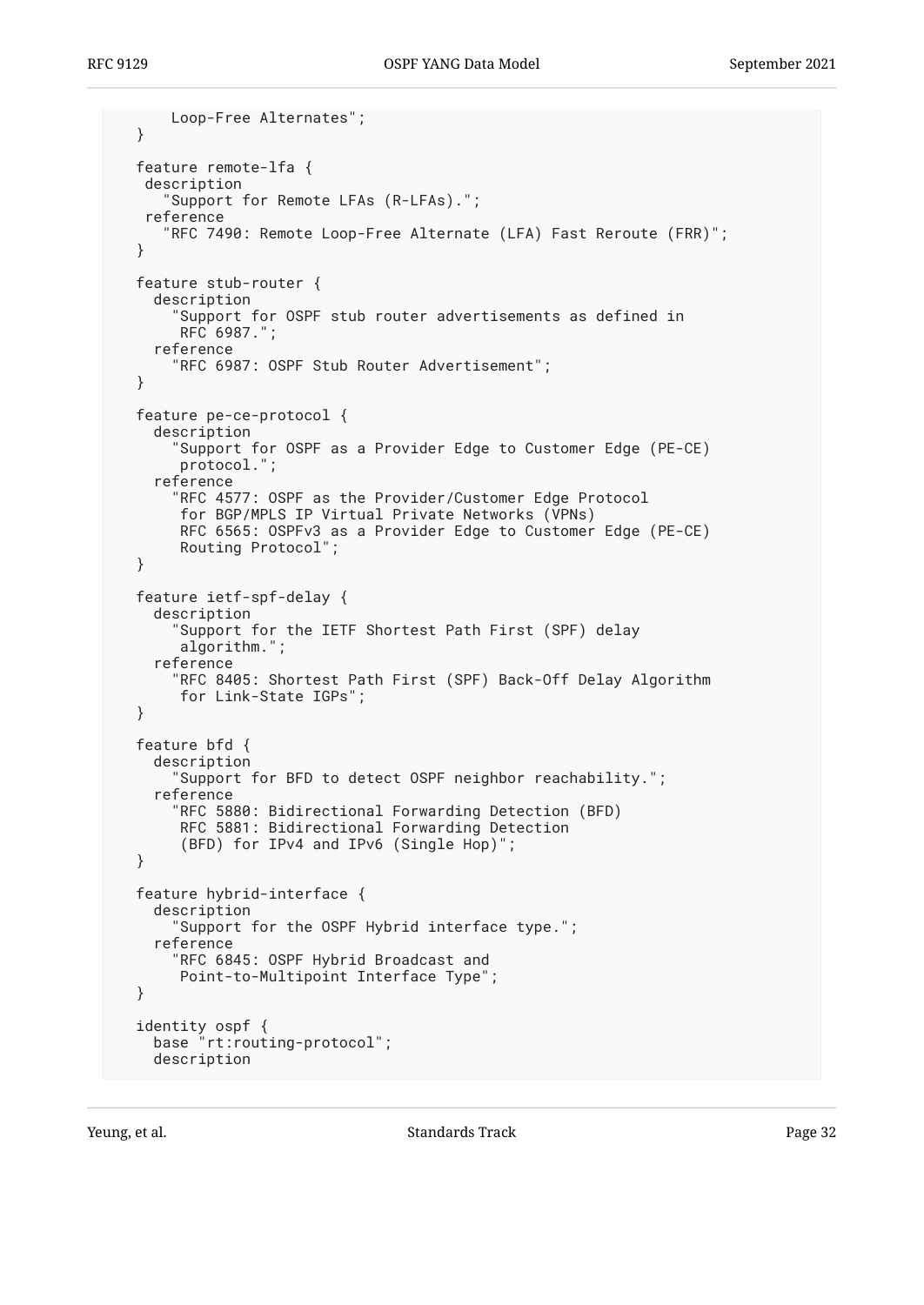```
 "Any OSPF protocol version.";
  }
 identity ospfv2 {
 base "ospf";
     description
       "OSPFv2 protocol.";
  }
 identity ospfv3 {
 base "ospf";
     description
       "OSPFv3 protocol.";
  }
  identity area-type {
    description
       "Base identity for an OSPF area type.";
  }
  identity normal-area {
    base area-type;
     description
       "OSPF normal area.";
  }
  identity stub-nssa-area {
    base area-type;
     description
       "OSPF stub area or Not-So-Stubby Area (NSSA).";
  }
  identity stub-area {
    base stub-nssa-area;
    description
       "OSPF stub area.";
  }
  identity nssa-area {
    base stub-nssa-area;
    description
       "OSPF NSSA.";
     reference
       "RFC 3101: The OSPF Not-So-Stubby Area (NSSA) Option";
  }
  identity ospf-lsa-type {
     description
       "Base identity for OSPFv2 and OSPFv3
        Link State Advertisement (LSA) types.";
  }
  identity ospfv2-lsa-type {
    base ospf-lsa-type;
    description
       "OSPFv2 LSA types.";
  }
```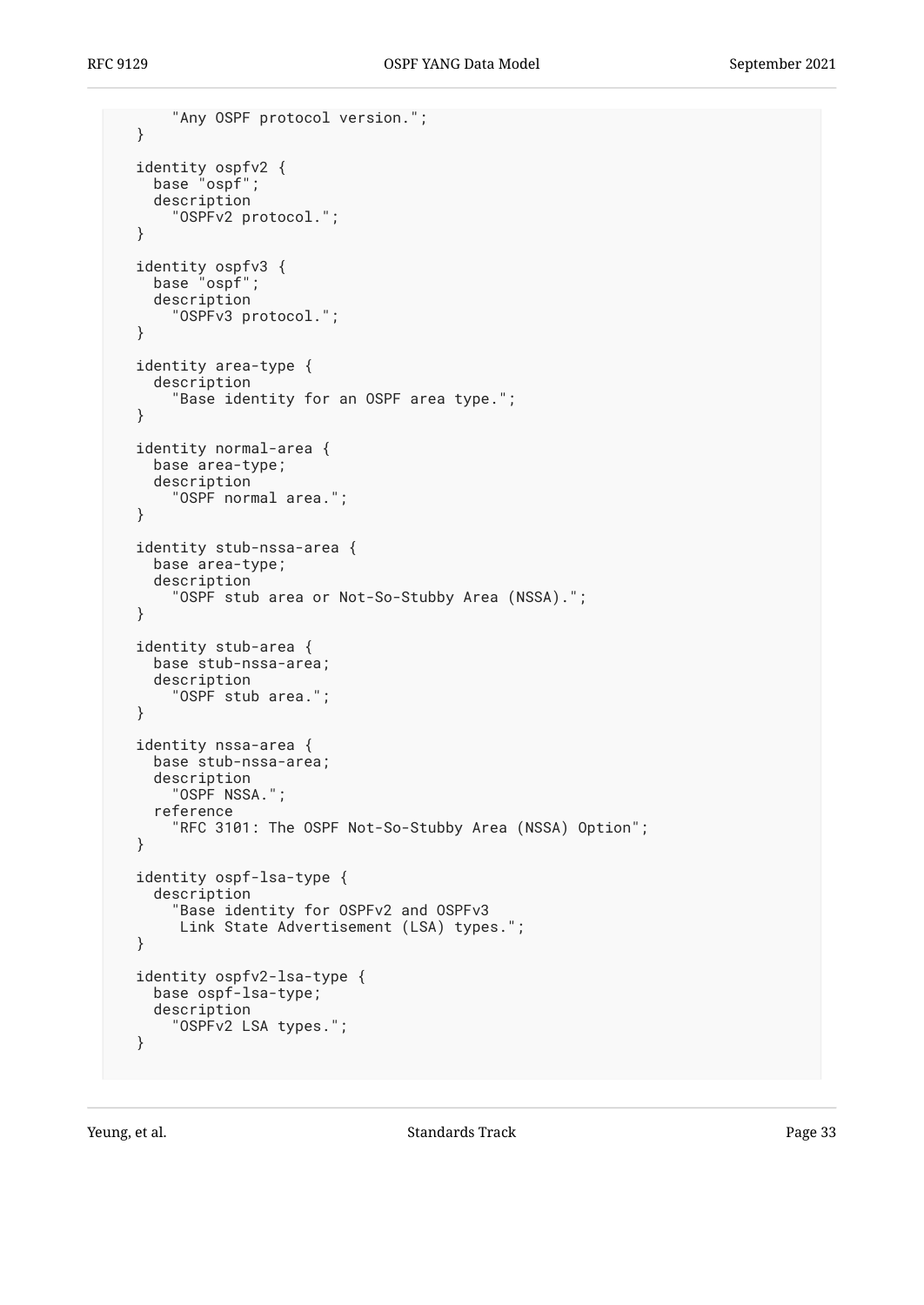```
 identity ospfv2-router-lsa {
   base ospfv2-lsa-type;
   description
     "OSPFv2 Router LSA - Type 1.";
 }
 identity ospfv2-network-lsa {
   base ospfv2-lsa-type;
   description
     "OSPFv2 Network LSA - Type 2.";
 }
 identity ospfv2-summary-lsa-type {
  base ospfv2-lsa-type;
  description
     "OSPFv2 Summary LSA types.";
 }
 identity ospfv2-network-summary-lsa {
   base ospfv2-summary-lsa-type;
   description
     "OSPFv2 Network Summary LSA - Type 3.";
 }
 identity ospfv2-asbr-summary-lsa {
   base ospfv2-summary-lsa-type;
   description
     "OSPFv2 Autonomous System Boundary Router (ASBR) Summary LSA -
      Type 4.";
 }
 identity ospfv2-external-lsa-type {
  base ospfv2-lsa-type;
  description
     "OSPFv2 External LSA types.";
 }
 identity ospfv2-as-external-lsa {
  base ospfv2-external-lsa-type;
   description
     "OSPFv2 AS External LSA - Type 5.";
 }
 identity ospfv2-nssa-lsa {
   base ospfv2-external-lsa-type;
   description
     "OSPFv2 NSSA LSA - Type 7.";
 }
 identity ospfv2-opaque-lsa-type {
   base ospfv2-lsa-type;
   description
     "OSPFv2 Opaque LSA types.";
   reference
     "RFC 5250: The OSPF Opaque LSA Option";
 }
 identity ospfv2-link-scope-opaque-lsa {
```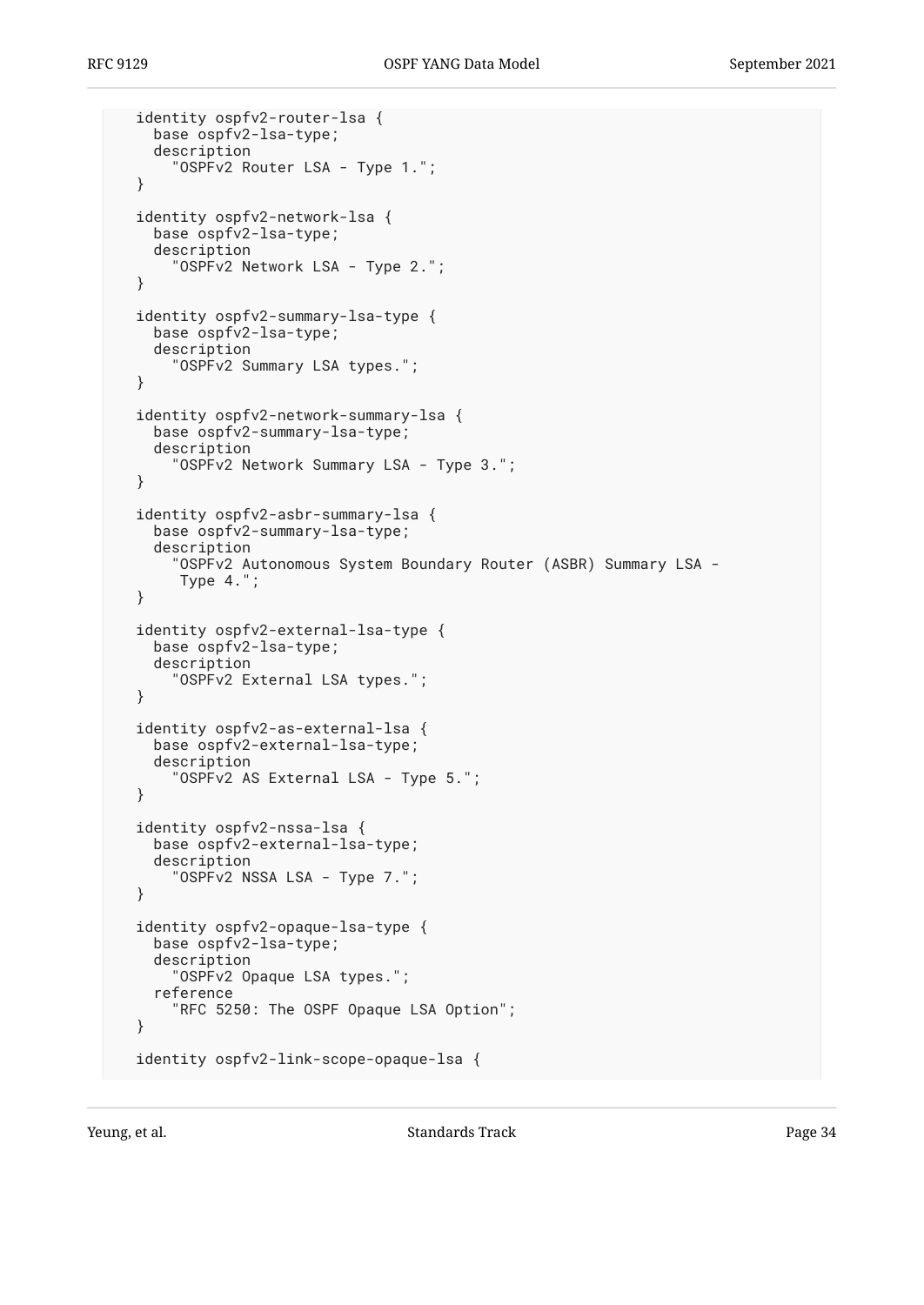```
 base ospfv2-opaque-lsa-type;
   description
     "OSPFv2 Link-Scoped Opaque LSA - Type 9.";
 }
 identity ospfv2-area-scope-opaque-lsa {
   base ospfv2-opaque-lsa-type;
   description
     "OSPFv2 Area-Scoped Opaque LSA - Type 10.";
 }
 identity ospfv2-as-scope-opaque-lsa {
   base ospfv2-opaque-lsa-type;
   description
     "OSPFv2 AS-Scoped Opaque LSA - Type 11.";
 }
 identity ospfv2-unknown-lsa-type {
   base ospfv2-lsa-type;
   description
     "OSPFv2 unknown LSA type.";
 }
 identity ospfv3-lsa-type {
   base ospf-lsa-type;
   description
     "OSPFv3 LSA types.";
   reference
     "RFC 5340: OSPF for IPv6";
 }
 identity ospfv3-router-lsa {
  base ospfv3-lsa-type;
  description
     "OSPFv3 Router LSA - Type 0x2001.";
 }
 identity ospfv3-network-lsa {
  base ospfv3-lsa-type;
   description
     "OSPFv3 Network LSA - Type 0x2002.";
 }
 identity ospfv3-summary-lsa-type {
   base ospfv3-lsa-type;
   description
     "OSPFv3 Summary LSA types.";
 }
 identity ospfv3-inter-area-prefix-lsa {
   base ospfv3-summary-lsa-type;
   description
     "OSPFv3 Inter-area Prefix LSA - Type 0x2003.";
 }
 identity ospfv3-inter-area-router-lsa {
   base ospfv3-summary-lsa-type;
   description
```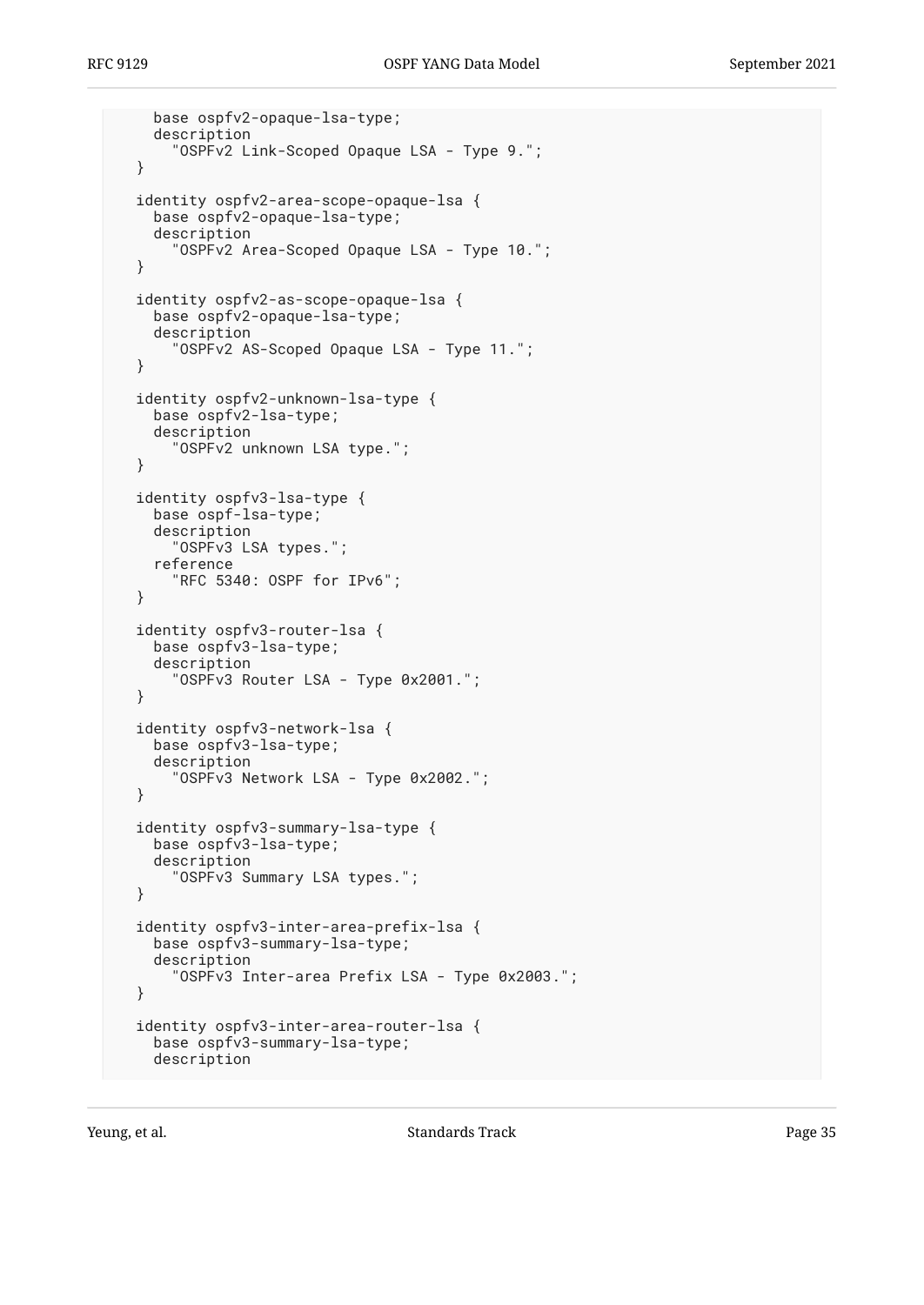```
 "OSPFv3 Inter-area Router LSA - Type 0x2004.";
 }
 identity ospfv3-external-lsa-type {
  base ospfv3-lsa-type;
   description
     "OSPFv3 External LSA types.";
 }
 identity ospfv3-as-external-lsa {
   base ospfv3-external-lsa-type;
   description
     "OSPFv3 AS-External LSA - Type 0x4005.";
 }
 identity ospfv3-nssa-lsa {
   base ospfv3-external-lsa-type;
   description
     "OSPFv3 NSSA LSA - Type 0x2007.";
 }
 identity ospfv3-link-lsa {
  base ospfv3-lsa-type;
   description
     "OSPFv3 link LSA - Type 0x0008.";
 }
 identity ospfv3-intra-area-prefix-lsa {
   base ospfv3-lsa-type;
   description
     "OSPFv3 Intra-area Prefix LSA - Type 0x2009.";
 }
 identity ospfv3-router-information-lsa {
   base ospfv3-lsa-type;
   description
     "OSPFv3 Router Information LSA - Types 0x800C,
      0xA00C, and 0xC00C.";
 }
 identity ospfv3-unknown-lsa-type {
   base ospfv3-lsa-type;
   description
     "OSPFv3 unknown LSA type.";
 }
 identity lsa-log-reason {
   description
     "Base identity for an LSA log reason.";
 }
 identity lsa-refresh {
  base lsa-log-reason;
   description
     "Identity used when the LSA is logged
      as a result of receiving a refresh LSA.";
 }
```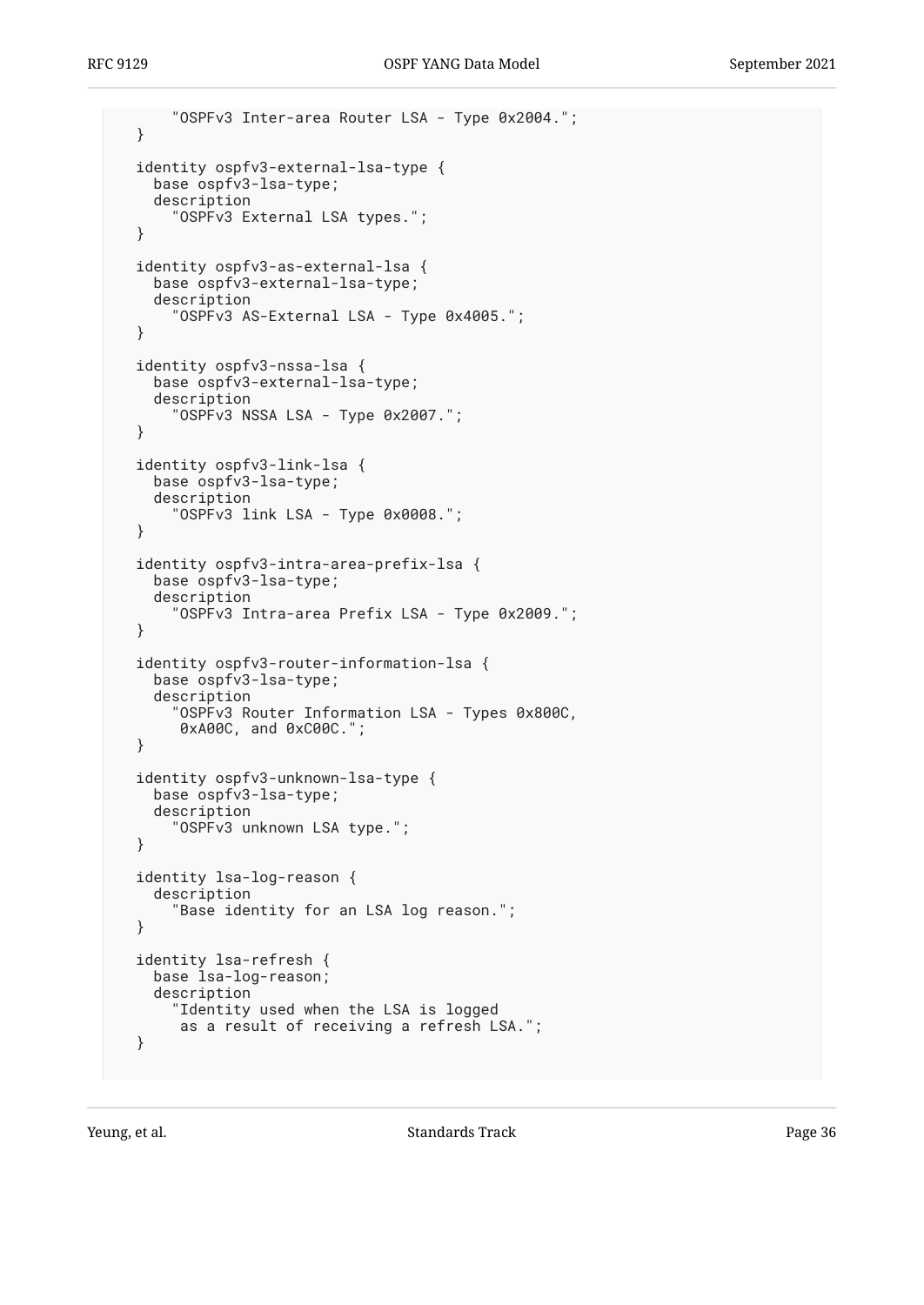```
 identity lsa-content-change {
  base lsa-log-reason;
  description
    "Identity used when the LSA is logged
     as a result of a change in the contents
     of the LSA.";
}
identity lsa-purge {
  base lsa-log-reason;
  description
    "Identity used when the LSA is logged
     as a result of being purged.";
}
identity informational-capability {
  description
    "Base identity for router informational capabilities.";
}
identity graceful-restart {
  base informational-capability;
  description
    "When set, the router is capable of restarting
     gracefully.";
  reference
    "RFC 3623: Graceful OSPF Restart
     RFC 5187: OSPFv3 Graceful Restart";
}
identity graceful-restart-helper {
  base informational-capability;
  description
    "When set, the router is capable of acting as
     a graceful restart helper.";
  reference
    "RFC 3623: Graceful OSPF Restart
     RFC 5187: OSPFv3 Graceful Restart";
}
identity stub-router {
  base informational-capability;
  description
    "When set, the router is capable of acting as
     an OSPF stub router.";
  reference
    "RFC 6987: OSPF Stub Router Advertisement";
}
identity traffic-engineering {
  base informational-capability;
  description
    "When set, the router is capable of OSPF TE.";
  reference
    "RFC 3630: Traffic Engineering (TE) Extensions to
     OSPF Version 2
     RFC 5329: Traffic Engineering Extensions to OSPF Version 3";
}
```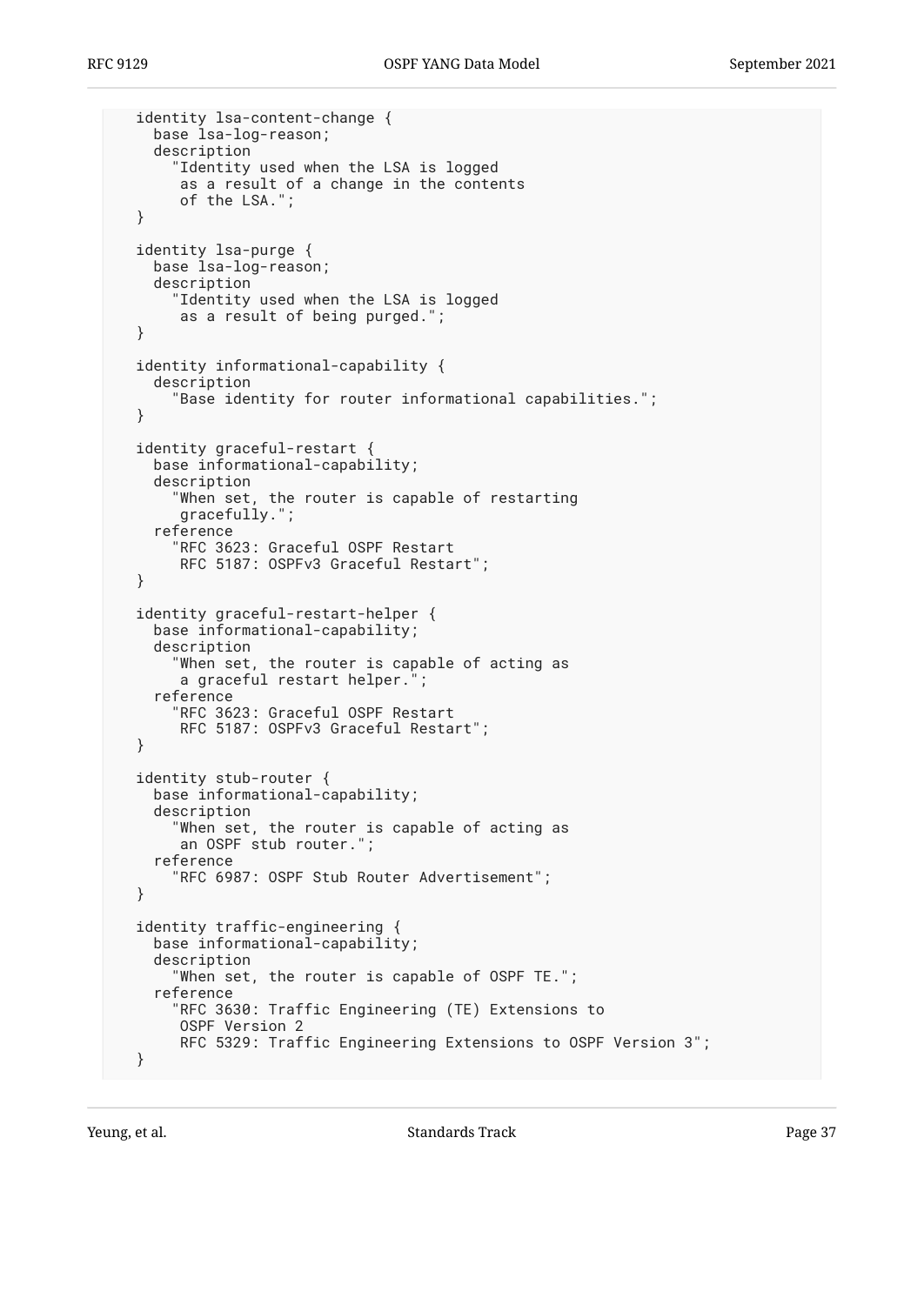```
 identity p2p-over-lan {
  base informational-capability;
  description
    "When set, the router is capable of OSPF point-to-point
     over a LAN.";
  reference
    "RFC 5309: Point-to-Point Operation over LAN in Link State
     Routing Protocols";
}
identity experimental-te {
 base informational-capability;
  description
    "When set, the router is capable of OSPF experimental TE.";
  reference
    "RFC 4973: OSPF-xTE: Experimental Extension to OSPF for
     Traffic Engineering";
}
identity router-lsa-bit {
  description
    "Base identity for Router-LSA bits.";
}
identity vlink-end-bit {
  base router-lsa-bit;
  description
    "V-bit. When set, the router is an endpoint of one or
     more virtual links.";
}
identity asbr-bit {
 base router-lsa-bit;
  description
    "E-bit. When set, the router is an Autonomous System
     Boundary Router (ASBR).";
}
identity abr-bit {
 base router-lsa-bit;
  description
    "B-bit. When set, the router is an Area Border
     Router (ABR).";
}
identity nssa-bit {
  base router-lsa-bit;
  description
    "Nt-bit. When set, the router is an NSSA border router
     that is unconditionally translating NSSA LSAs into
     AS-external LSAs.";
}
identity ospfv3-lsa-option {
 description
    "Base identity for OSPF LSA options flags.";
}
```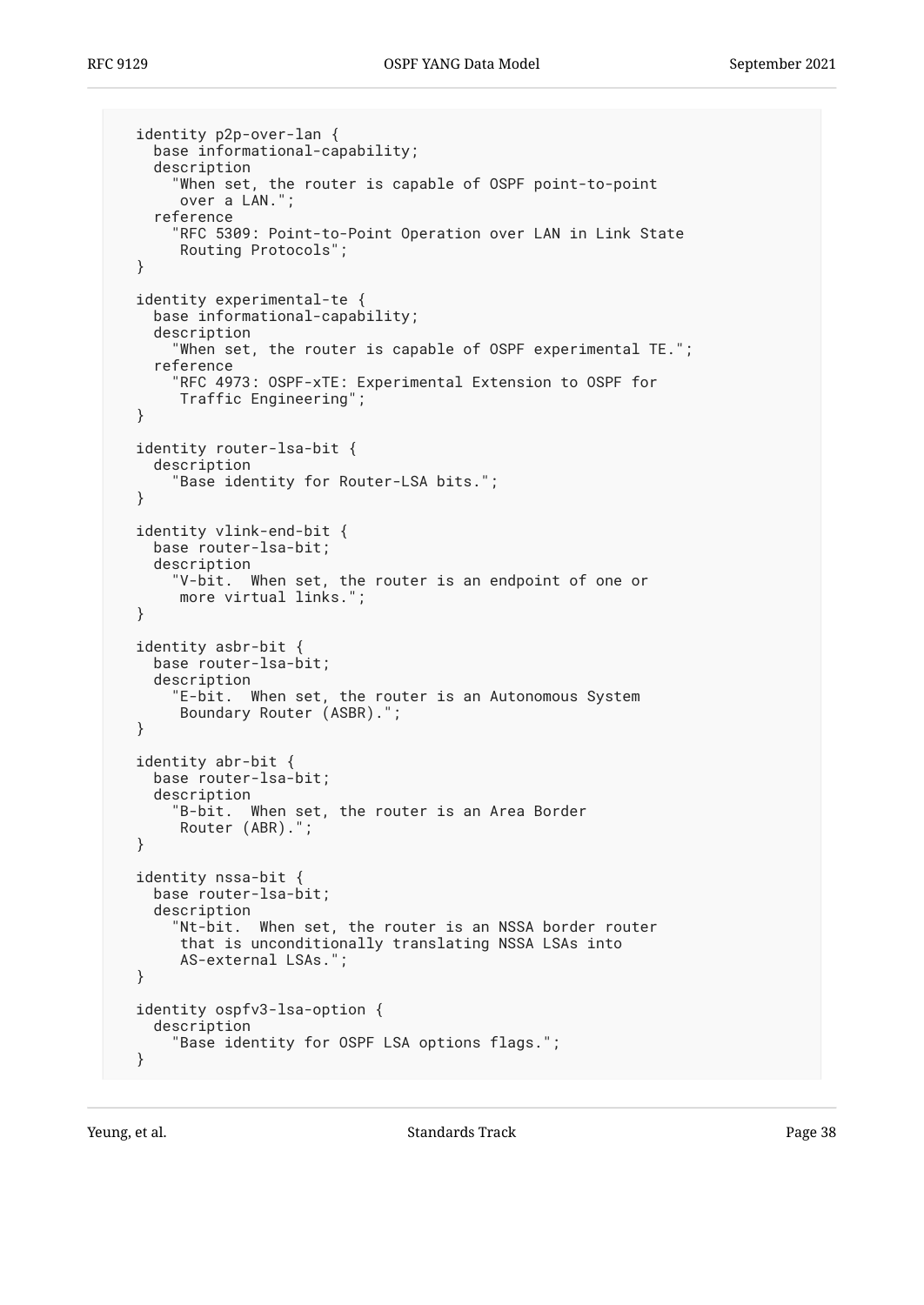identity af-bit { base ospfv3-lsa-option; description "AF-bit. When set, the router supports OSPFv3 Address Families (AFs) as described in RFC 5838."; reference "RFC 5838: Support of Address Families in OSPFv3"; } identity dc-bit { base ospfv3-lsa-option; description "DC-bit. When set, the router supports demand circuits."; } identity r-bit { base ospfv3-lsa-option; description "R-bit. When set, the originator is an active router."; } identity n-bit { base ospfv3-lsa-option; description "N-bit. When set, the router is attached to an NSSA."; } identity e-bit { base ospfv3-lsa-option; description "E-bit. This bit describes the way AS-external LSAs are flooded."; } identity v6-bit { base ospfv3-lsa-option; description "V6-bit. If clear, the router/link should be excluded from IPv6 routing calculations."; } identity ospfv3-prefix-option { description "Base identity for OSPFv3 prefix options."; } identity nu-bit { base ospfv3-prefix-option; description "NU-bit. When set, the prefix should be excluded from IPv6 unicast calculations."; } identity la-bit { base ospfv3-prefix-option; description "LA-bit. When set, the prefix is actually an IPv6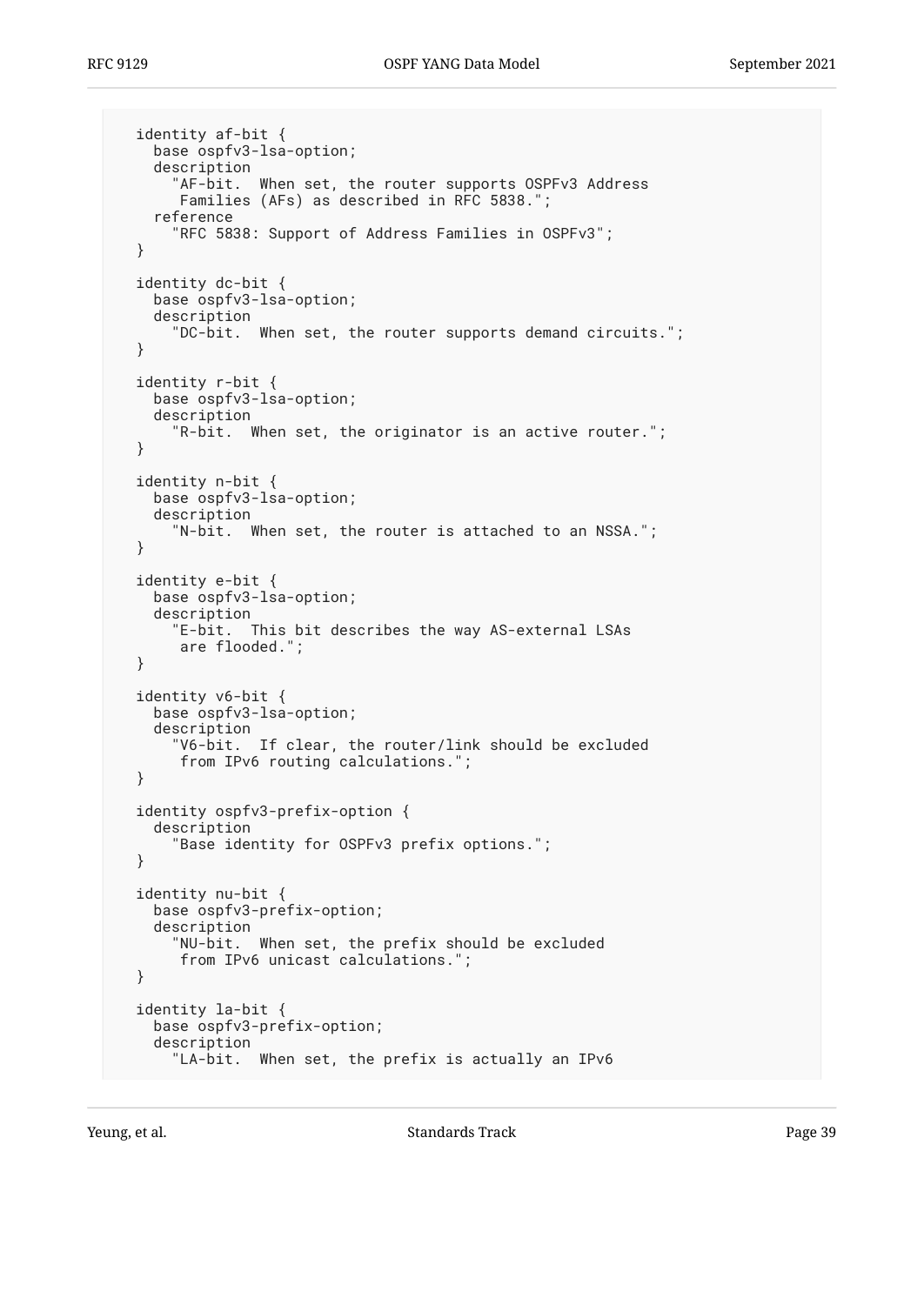```
 interface address of the advertising router.";
 }
 identity p-bit {
   base ospfv3-prefix-option;
    description
"P-bit. When set, the NSSA prefix should be
translated to an AS External LSA and advertised
      by the translating NSSA border router.";
 }
 identity dn-bit {
   base ospfv3-prefix-option;
    description
      "DN-bit. When set, the inter-area-prefix LSA or
      AS-external LSA prefix has been advertised as an
      L3VPN prefix.";
 }
 identity ospfv2-lsa-option {
    description
      "Base identity for OSPFv2 LSA option flags.";
 }
 identity mt-bit {
    base ospfv2-lsa-option;
    description
      "MT-bit. When set, the router supports multi-topology as
      described in RFC 4915.";
    reference
      "RFC 4915: Multi-Topology (MT) Routing in OSPF";
 }
 identity v2-dc-bit {
   base ospfv2-lsa-option;
   description
      "DC-bit. When set, the router supports demand circuits.";
 }
 identity v2-p-bit {
   base ospfv2-lsa-option;
    description
      "P-bit, when used in a type-7 LSA. When set, an NSSA
      border router should translate the type-7 LSA
      to a type-5 LSA.";
 }
 identity mc-flag {
   base ospfv2-lsa-option;
    description
      "MC-bit. When set, the router supports
      Multicast Extensions to OSPF (MOSPF).";
 }
 identity v2-e-flag {
   base ospfv2-lsa-option;
    description
      "E-bit. This bit describes the way AS-external LSAs
```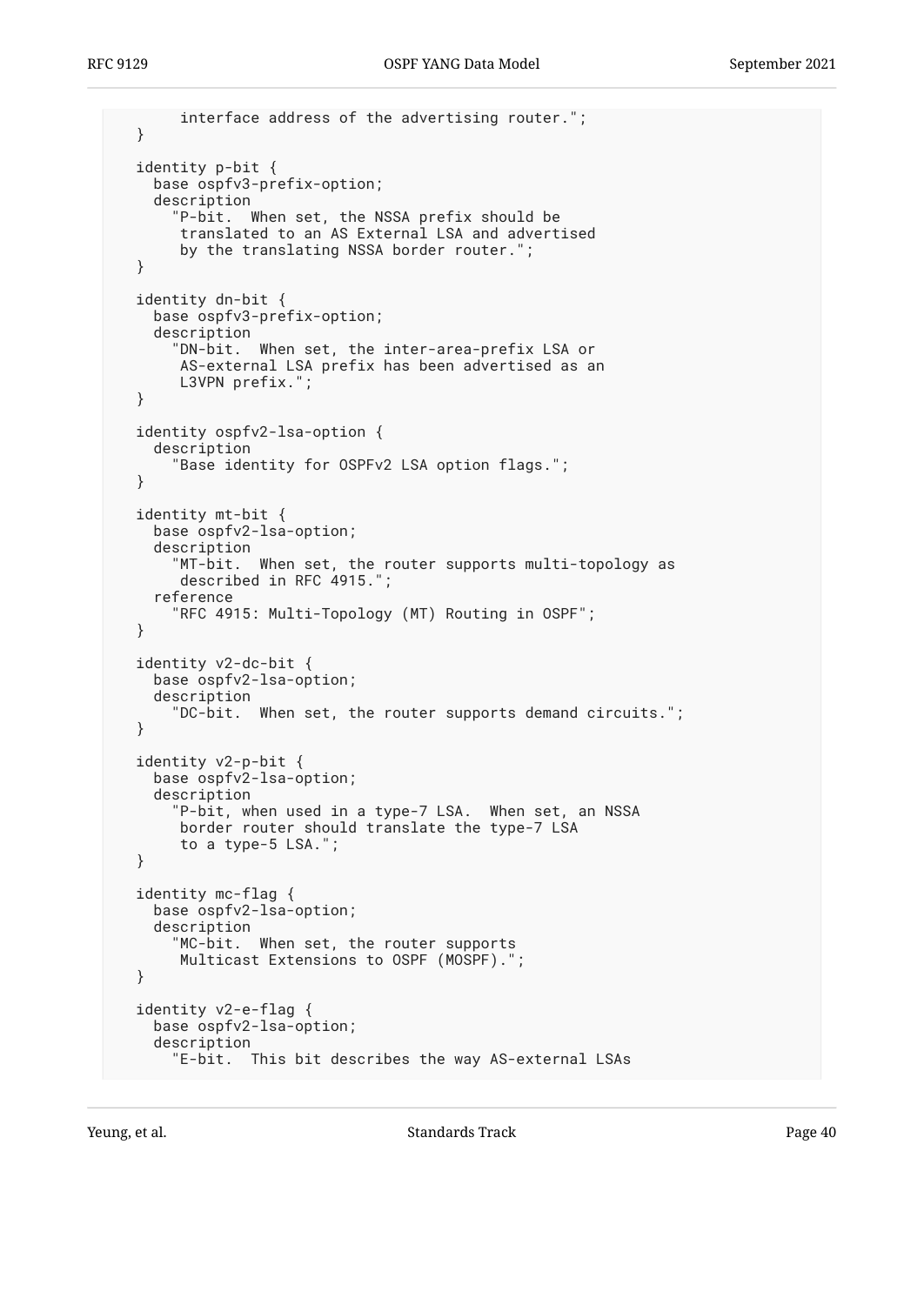```
 are flooded.";
 }
 identity o-bit {
   base ospfv2-lsa-option;
   description
      "O-bit. When set, the router is opaque capable as described
       in RFC 5250.";
    reference
      "RFC 5250: The OSPF Opaque LSA Option";
 }
 identity v2-dn-bit {
   base ospfv2-lsa-option;
    description
      "DN bit. When a type 3, type 5, or type 7 LSA is sent from a
      PE to a CE, the DN bit must be set. See RFC 4576.";
    reference
      "RFC 4576: Using a Link State Advertisement (LSA) Options Bit
       to Prevent Looping in BGP/MPLS IP Virtual Private Networks
       (VPNs)";
 }
 identity ospfv2-extended-prefix-flag {
   description
      "Base identity for the Extended Prefix TLV flag.";
 }
 identity a-flag {
   base ospfv2-extended-prefix-flag;
    description
      "Attach flag. When set, it indicates that the prefix
       corresponds and a route what is directly connected to
       the advertising router.";
 }
 identity node-flag {
   base ospfv2-extended-prefix-flag;
   description
      "Node flag. When set, it indicates that the prefix is
       used to represent the advertising node, e.g., a loopback
       address.";
 }
 typedef ospf-metric {
   type uint32 {
     range "0 .. 16777215";
}
   description
      "OSPF metric. 24-bit unsigned integer.";
 }
 typedef ospf-link-metric {
    type uint16 {
     range "0 .. 65535";
}
    description
      "OSPF link metric. 16-bit unsigned integer.";
```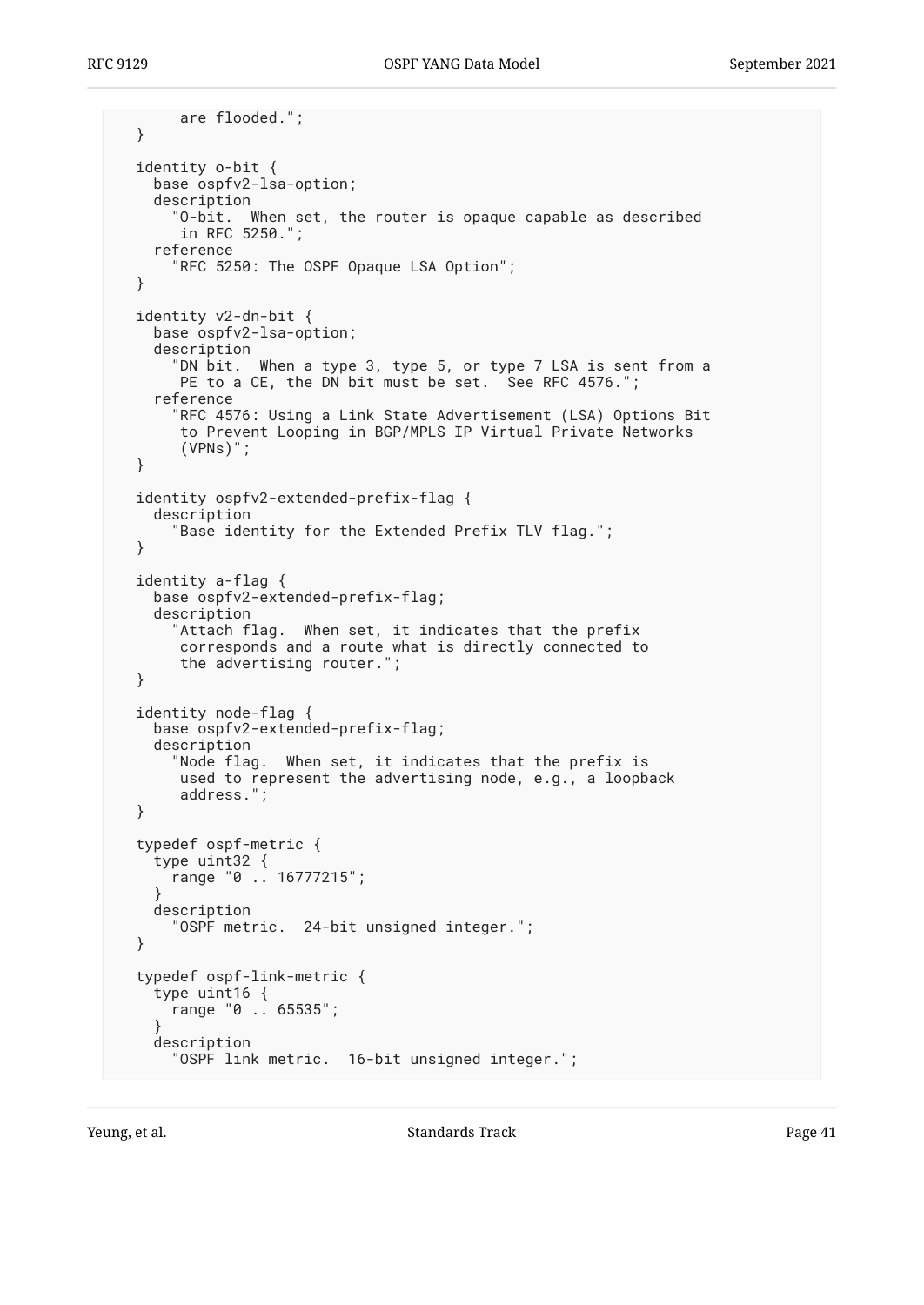```
 }
 typedef opaque-id {
    type uint32 {
      range "0 .. 16777215";
    }
    description
      "Opaque ID. 24-bit unsigned integer.";
 }
 typedef area-id-type {
    type yang:dotted-quad;
    description
      "Area ID type.";
 }
 typedef route-type {
    type enumeration {
      enum intra-area {
        description
          "OSPF intra-area route.";
      }
      enum inter-area {
        description
          "OSPF inter-area route.";
      }
      enum external-1 {
        description
          "OSPF type 1 external route.";
      }
      enum external-2 {
        description
          "OSPF type 2 external route.";
      }
      enum nssa-1 {
        description
          "OSPF type 1 NSSA route.";
      }
      enum nssa-2 {
        description
          "OSPF type 2 NSSA route.";
      }
    }
    description
      "OSPF route type.";
 }
 typedef if-state-type {
    type enumeration {
enum down {
value "1";
        description
          "Interface is in the 'Down' state.";
      }
enum loopback {
value "2";
        description
          "Interface is in the 'Loopback' state.";
```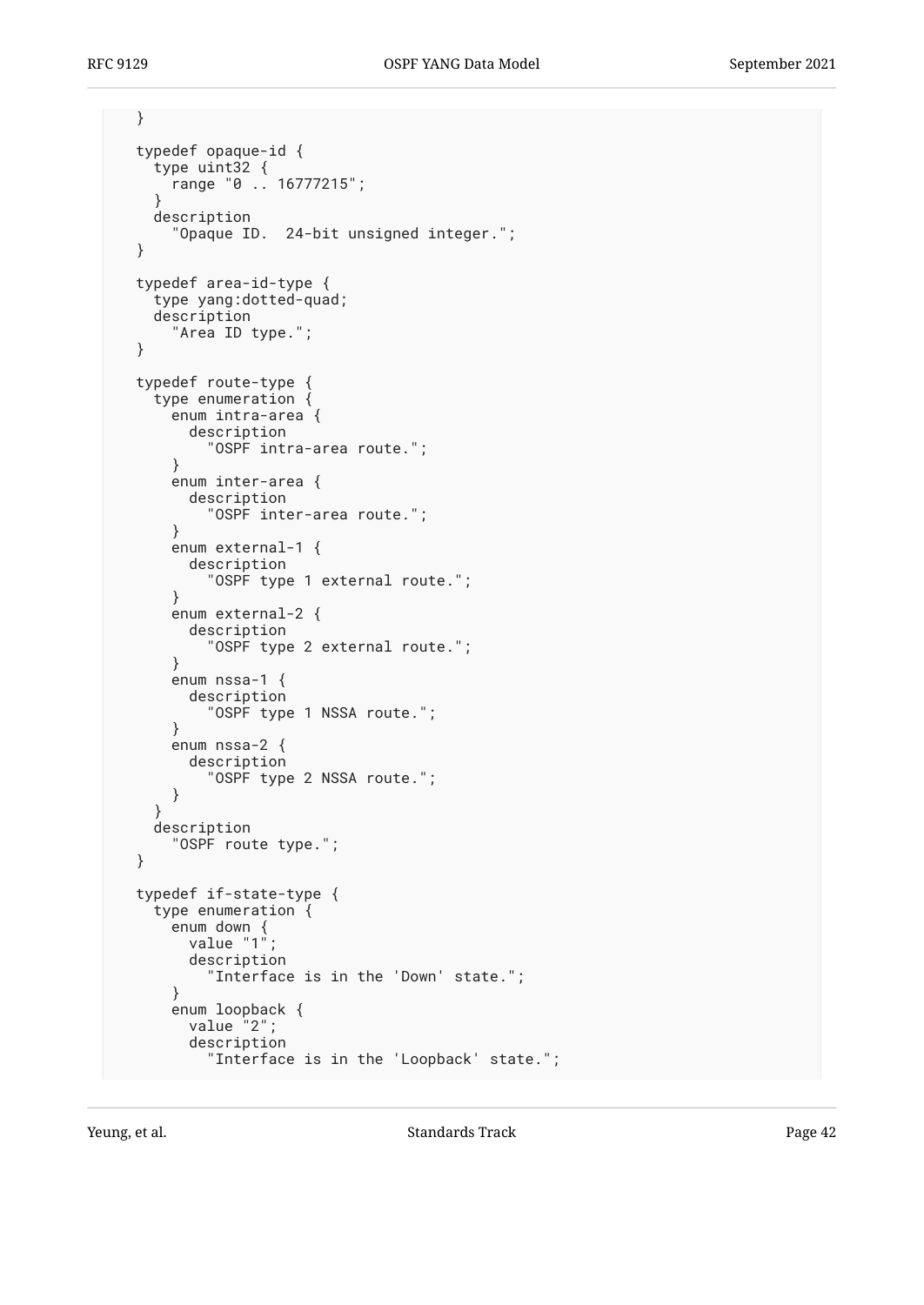```
 }
      enum waiting {
        value "3";
        description
           "Interface is in the 'Waiting' state.";
      }
enum point-to-point {
value "4";
        description
          "Interface is in the 'Point-to-point' state.";
      }
      enum dr {
        value "5";
        description
          "Interface is in the 'DR' (Designated Router) state.";
      }
      enum bdr {
        value "6";
        description
          "Interface is in the 'Backup' (Backup Designated Router
           (BDR)) state.";
      }
     enum dr-other {
        value "7";
        description
           "Interface is in the 'DR Other' state.";
     }
    }
    description
      "OSPF interface state type.";
    reference
      "RFC 2328: OSPF Version 2";
 }
 typedef router-link-type {
    type enumeration {
enum point-to-point-link {
value "1";
        description
          "Point-to-point link to the router.";
      }
      enum transit-network-link {
        value "2";
        description
          "Link to the transit network, identified by the DR.";
      }
      enum stub-network-link {
       value "3":
        description
          "Link to the stub network, identified by the subnet.";
      }
     enum virtual-link {
        value "4";
        description
          "Virtual link across a transit area.";
      }
    }
    description
```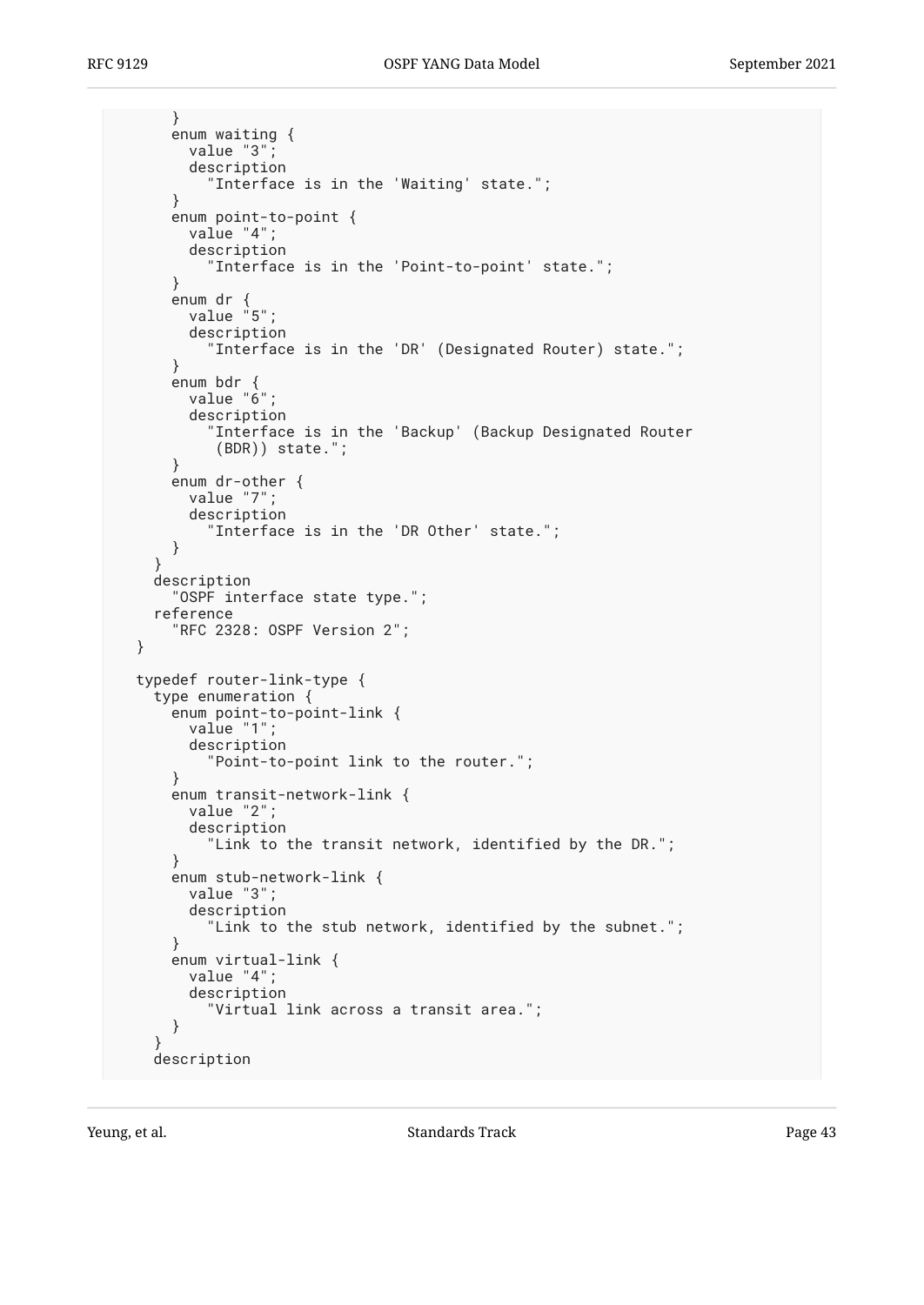```
 "OSPF router link type.";
 }
 typedef nbr-state-type {
   type enumeration {
enum down {
value "1";
       description
          "Neighbor is in the 'Down' state.";
     }
     enum attempt {
       value "2";
       description
         "Neighbor is in the 'Attempt' state.";
     }
enum init {
value "3";
description
         "Neighbor is in the 'Init' state.";
     }
enum 2-way {
value "4";
       description
          "Neighbor is in the '2-Way' state.";
     }
enum exstart {
value "5";
       description
          "Neighbor is in the 'ExStart' (exchange start) state.";
     }
     enum exchange {
       value "6";
       description
         "Neighbor is in the 'Exchange' state.";
     }
     enum loading {
      value "7";
       description
          "Neighbor is in the 'Loading' state.";
     }
     enum full {
      value "8";
       description
          "Neighbor is in the 'Full' state.";
     }
   }
   description
     "OSPF neighbor state type.";
   reference
     "RFC 2328: OSPF Version 2";
 }
 typedef restart-helper-status-type {
   type enumeration {
enum not-helping {
value "1";
       description
          "Restart helper status of 'not-helping'.";
```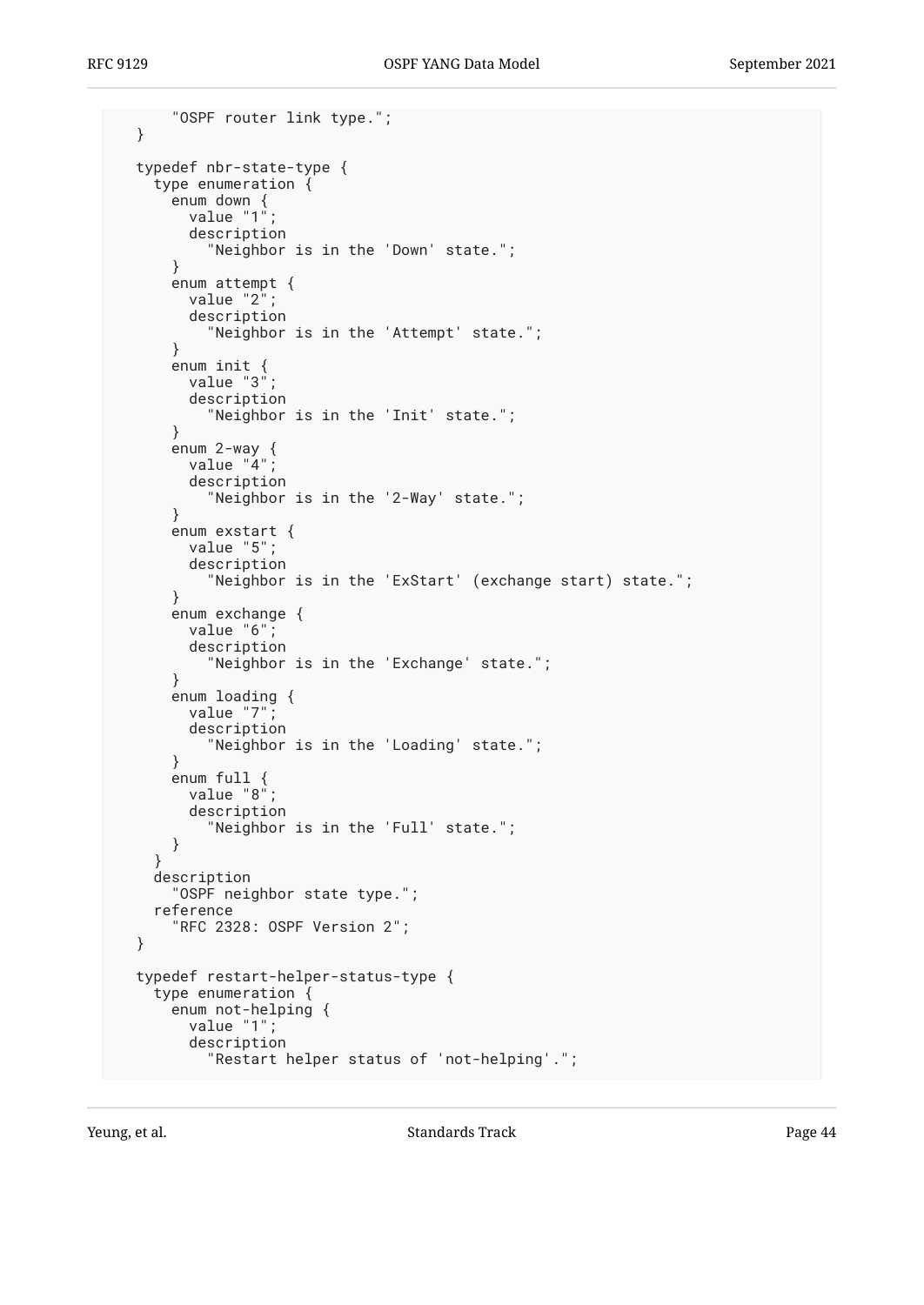```
 }
enum helping {
value "2";
        description
          "Restart helper status of 'helping'.";
      }
    }
    description
      "Restart helper status type.";
 }
 typedef restart-exit-reason-type {
    type enumeration {
enum none {
value "1";
        description
          "Restart not attempted.";
      }
enum in-progress {
value "2";
        description
          "Restart in progress.";
      }
     enum completed {
        value "3";
        description
          "Restart successfully completed.";
      }
     enum timed-out {
       value "4";
        description
          "Restart timed out.";
      }
     enum topology-changed {
       value "5";
        description
          "Restart aborted due to a topology change.";
      }
    }
    description
      "Describes the outcome of the last attempt at a
      graceful restart, either by itself or acting
      as a helper.";
 }
 typedef packet-type {
    type enumeration {
enum hello {
value "1";
        description
          "OSPF Hello packet.";
      }
     enum database-description {
        value "2";
        description
          "OSPF Database Description packet.";
      }
     enum link-state-request {
```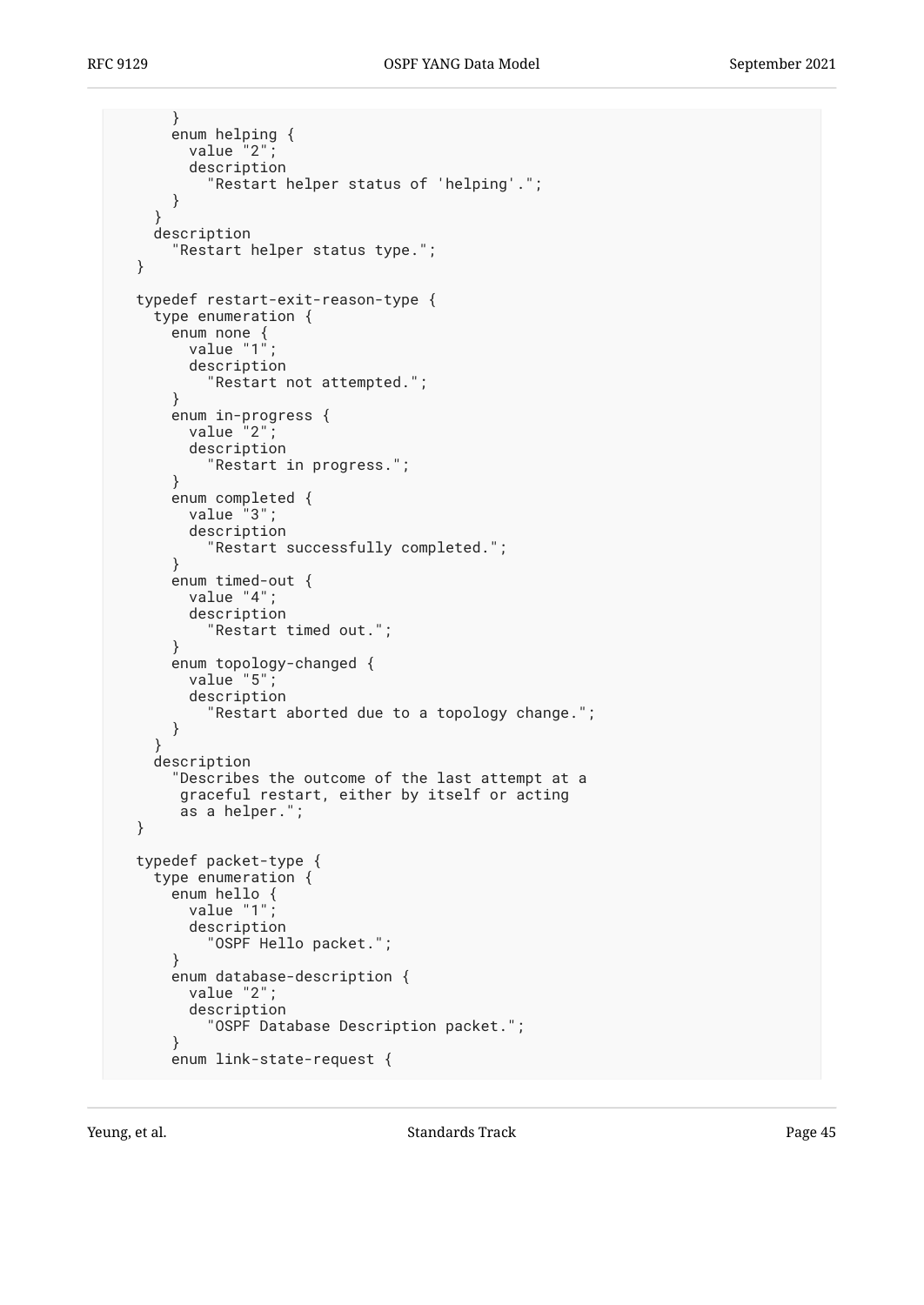```
 value "3";
      description
         "OSPF Link State Request packet.";
    }
    enum link-state-update {
      value "4";
      description
         "OSPF Link State Update packet.";
    }
    enum link-state-ack {
      value "5";
      description
         "OSPF Link State Acknowledgment packet.";
    }
  }
  description
    "OSPF packet type.";
}
typedef nssa-translator-state-type {
  type enumeration {
    enum enabled {
      value "1";
      description
         "NSSA translator enabled state.";
    }
    enum elected {
      value "2";
      description
         "NSSA translator elected state.";
    }
    enum disabled {
      value "3";
      description
         "NSSA translator disabled state.";
    }
  }
  description
    "OSPF NSSA translator state type.";
}
typedef restart-status-type {
  type enumeration {
    enum not-restarting {
      value "1";
      description
         "The router is not restarting.";
    }
    enum planned-restart {
      value "2";
      description
         "The router is going through a planned restart.";
    }
    enum unplanned-restart {
      value "3";
      description
         "The router is going through an unplanned restart.";
    }
```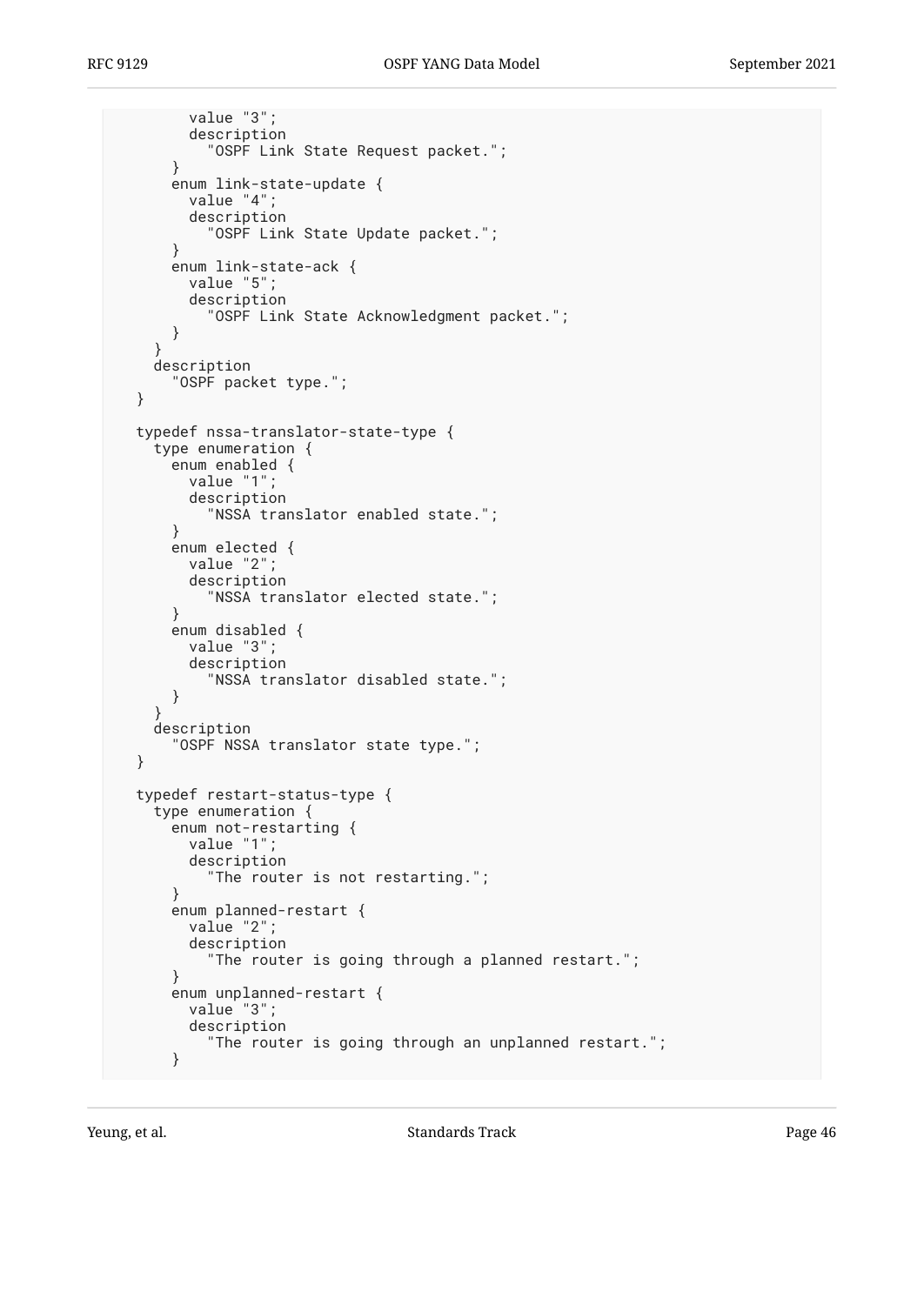```
 }
    description
      "OSPF graceful restart status type.";
 }
 typedef fletcher-checksum16-type {
type string {
pattern '(0x)?[0-9a-fA-F]{4}';
    }
     description
       "Fletcher 16-bit checksum in hex-string format 0xXXXX.";
     reference
       "RFC 905: ISO Transport Protocol Specification ISO DP 8073";
 }
 typedef ospfv2-auth-trailer-rfc-version {
    type enumeration {
     enum rfc5709 {
        description
          "Support for the OSPF Authentication Trailer as
           described in RFC 5709.";
        reference
          "RFC 5709: OSPFv2 HMAC-SHA Cryptographic Authentication";
      }
      enum rfc7474 {
        description
           "Support for the OSPF Authentication Trailer as
           described in RFC 7474.";
        reference
          "RFC 7474: Security Extension for OSPFv2
          When Using Manual Key Management";
     }
    }
    description
      "OSPFv2 Authentication Trailer support.";
 }
 grouping tlv {
    description
      "Type-Length-Value (TLV).";
    leaf type {
      type uint16;
      description
       "TLV type.";
}
    leaf length {
      type uint16;
      description
        "TLV length (octets).";
}
    leaf value {
      type yang:hex-string;
      description
        "TLV value.";
    }
 }
 grouping unknown-tlvs {
```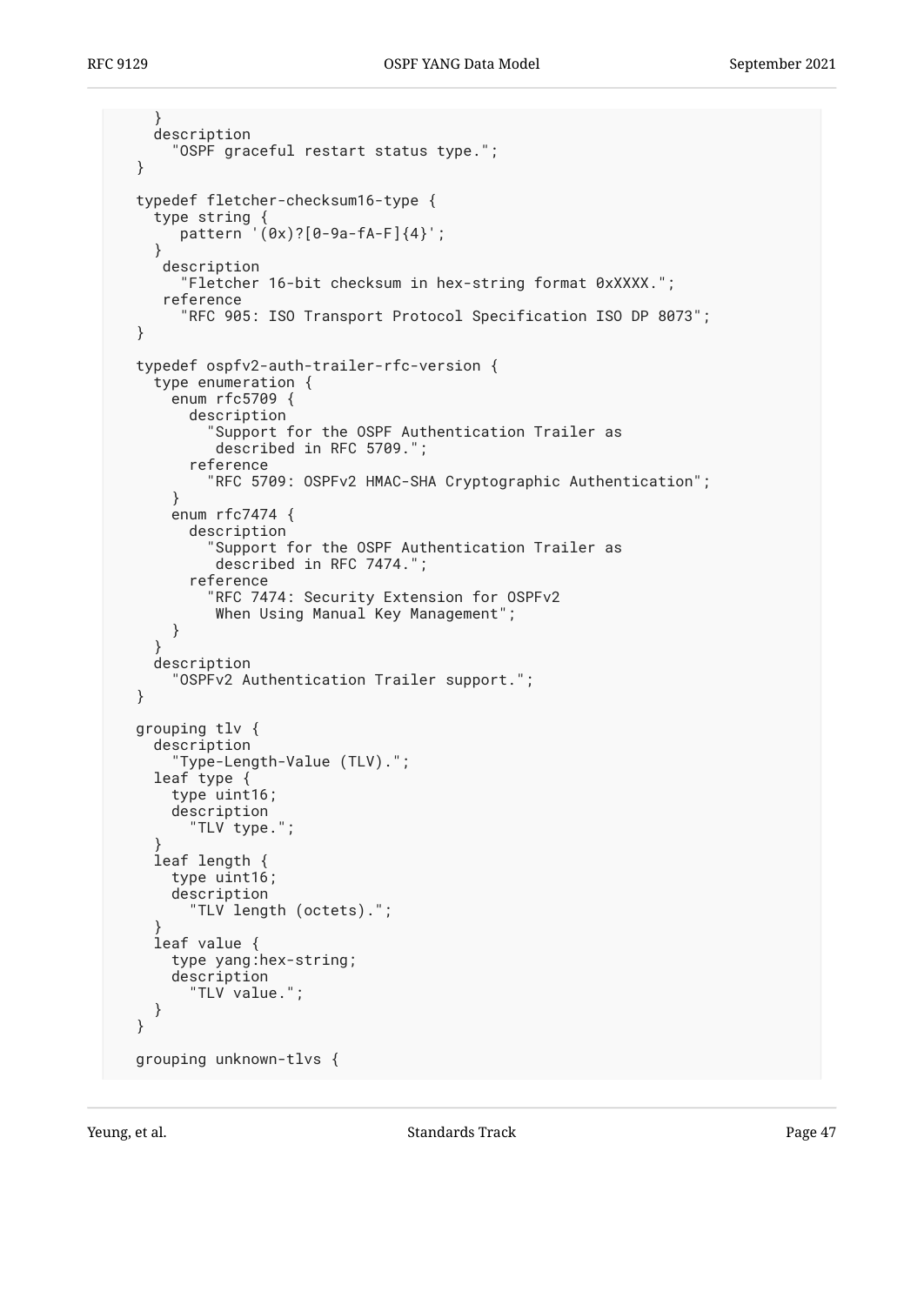```
 description
      "Grouping used for unknown TLVs or unknown sub-TLVs.";
    container unknown-tlvs {
      description
        "All unknown TLVs.";
      list unknown-tlv {
        description
          "Unknown TLV.";
        uses tlv;
     }
   }
 }
 grouping node-tag-tlv {
    description
      "OSPF Node Admin Tag TLV grouping.";
    list node-tag {
      leaf tag {
        type uint32;
        description
          "Value of the node administrative tag.";
      }
      description
        "List of tags.";
    }
 }
 grouping router-capabilities-tlv {
    description
      "Grouping for OSPF router capabilities TLV types.";
    reference
      "RFC 7770: Extensions to OSPF for Advertising Optional
      Router Capabilities";
    container router-informational-capabilities {
      leaf-list informational-capabilities {
        type identityref {
        base informational-capability;
}
        description
          "List of informational capabilities. This list will
           contain the identities for the informational
           capabilities supported by the router.";
      }
      description
         "OSPF Router Informational Flag definitions.";
}
    list informational-capabilities-flags {
      leaf informational-flag {
        type uint32;
        description
          "Individual informational capability flag.";
}
      description
        "List of informational capability flags. This will
         return all the 32-bit informational flags, irrespective
         of whether or not they are known to the device.";
}
    list functional-capabilities {
```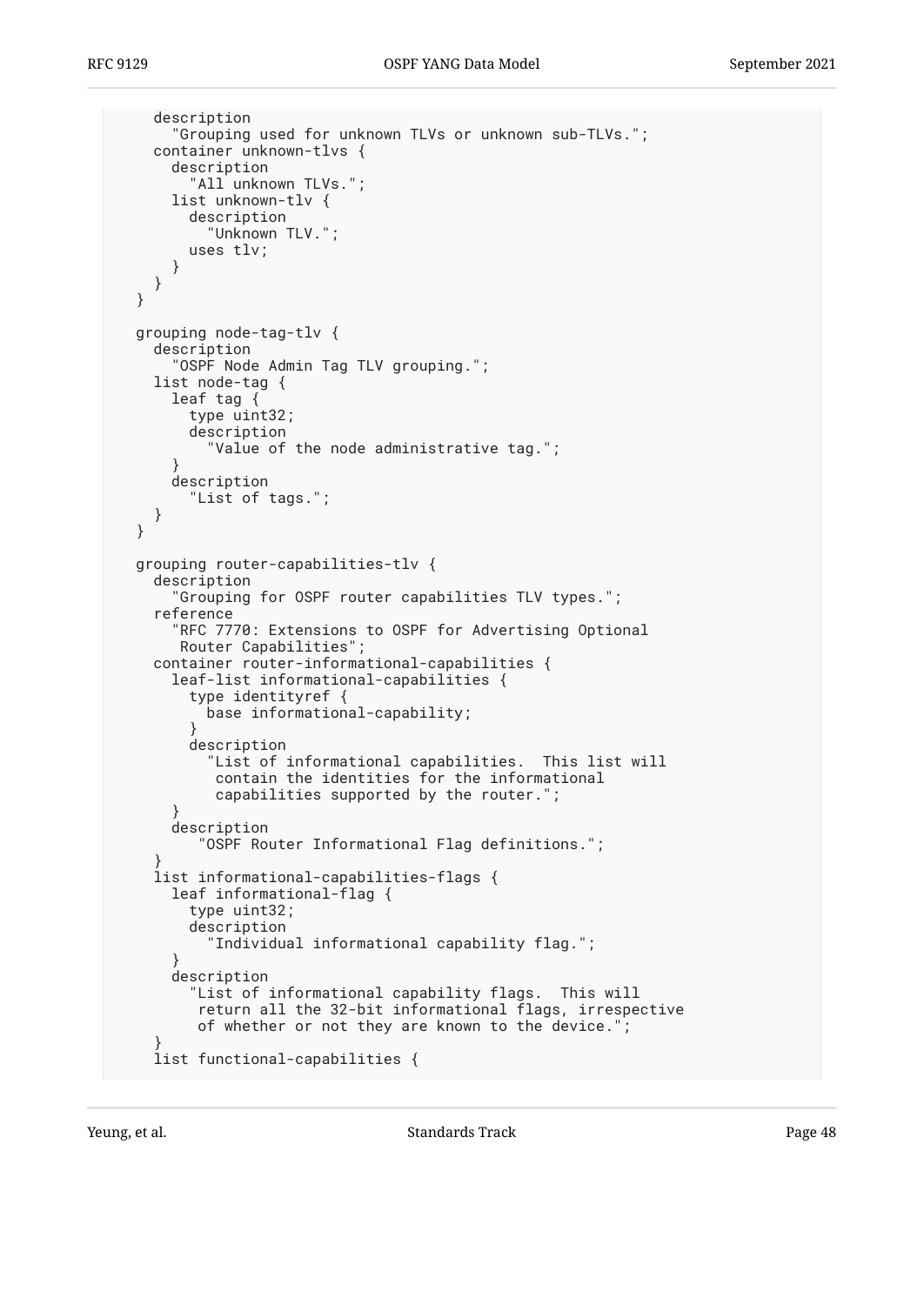```
 leaf functional-flag {
        type uint32;
        description
          "Individual functional capability flag.";
      }
      description
        "List of functional capability flags. This will
         return all the 32-bit functional flags, irrespective
         of whether or not they are known to the device.";
    }
 }
 grouping dynamic-hostname-tlv {
    description
      "Dynamic Hostname TLV.";
    reference
      "RFC 5642: Dynamic Hostname Exchange Mechanism for OSPF";
    leaf hostname {
      type string {
        length "1..255";
      }
      description
        "Dynamic hostname.";
    }
 }
 grouping sbfd-discriminator-tlv {
    description
      "S-BFD Discriminator TLV.";
    reference
      "RFC 7884: OSPF Extensions to Advertise Seamless Bidirectional
       Forwarding Detection (S-BFD) Target Discriminators";
    list sbfd-discriminators {
      leaf sbfd-discriminator {
        type uint32;
        description
          "Individual S-BFD Discriminator.";
      }
      description
        "List of S-BFD Discriminators.";
    }
 }
 grouping maximum-sid-depth-tlv {
    description
      "Node MSD TLV (TLV for Maximum SID Depth).";
    reference
      "RFC 8476: Signaling Maximum SID Depth (MSD) Using OSPF";
    list msd-type {
      leaf msd-type {
        type uint8;
        description
          "Maximum SID Depth (MSD) type.";
}
      leaf msd-value {
        type uint8;
        description
          "MSD value for the type.";
```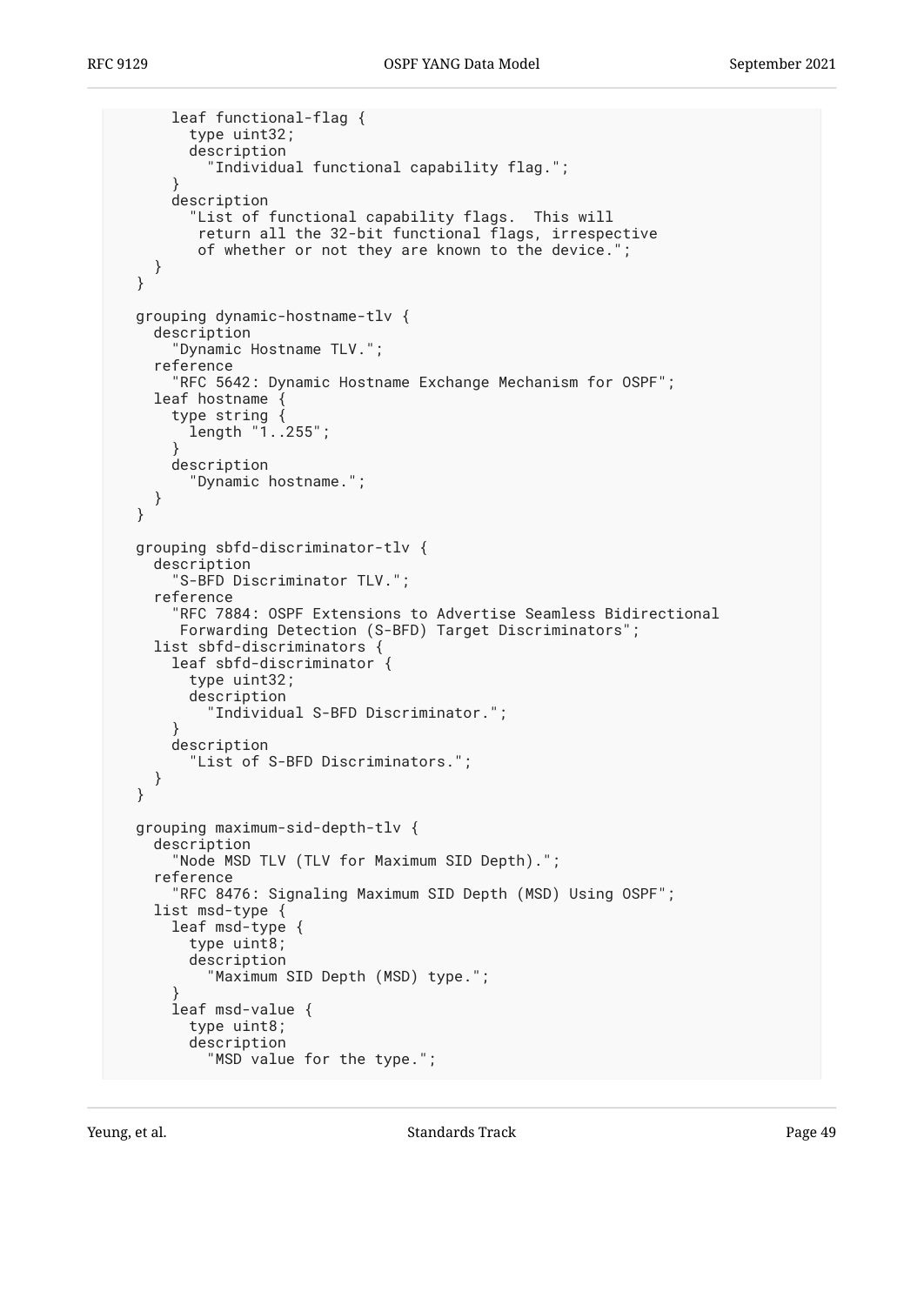```
 }
     description
        "List of MSD tuples.";
   }
 }
 grouping ospf-router-lsa-bits {
   container router-bits {
     leaf-list rtr-lsa-bits {
       type identityref {
         base router-lsa-bit;
}
       description
"List of Router LSA bits. This list will contain
identities for the bits; these identities are set
in the Router-LSA bits.";
     }
     description
       "Router LSA bits.";
   }
   description
      "Router LSA bits. Currently common to both OSPFv2 and
      OSPFv3 but may diverge with future augmentations.";
 }
 grouping ospfv2-router-link {
   description
     "OSPFv2 router link.";
   leaf link-id {
     type union {
       type inet:ipv4-address;
       type yang:dotted-quad;
     }
     description
        "Router-LSA Link ID.";
}
   leaf link-data {
type union {
type inet:ipv4-address;
       type uint32;
     }
     description
        "Router-LSA link data.";
}
   leaf type {
     type router-link-type;
     description
        "Router-LSA link type.";
   }
 }
 grouping ospfv2-lsa-body {
   description
     "OSPFv2 LSA body.";
   container router {
when "derived-from-or-self(../../header/type, "
+ "'ospfv2-router-lsa')" {
       description
```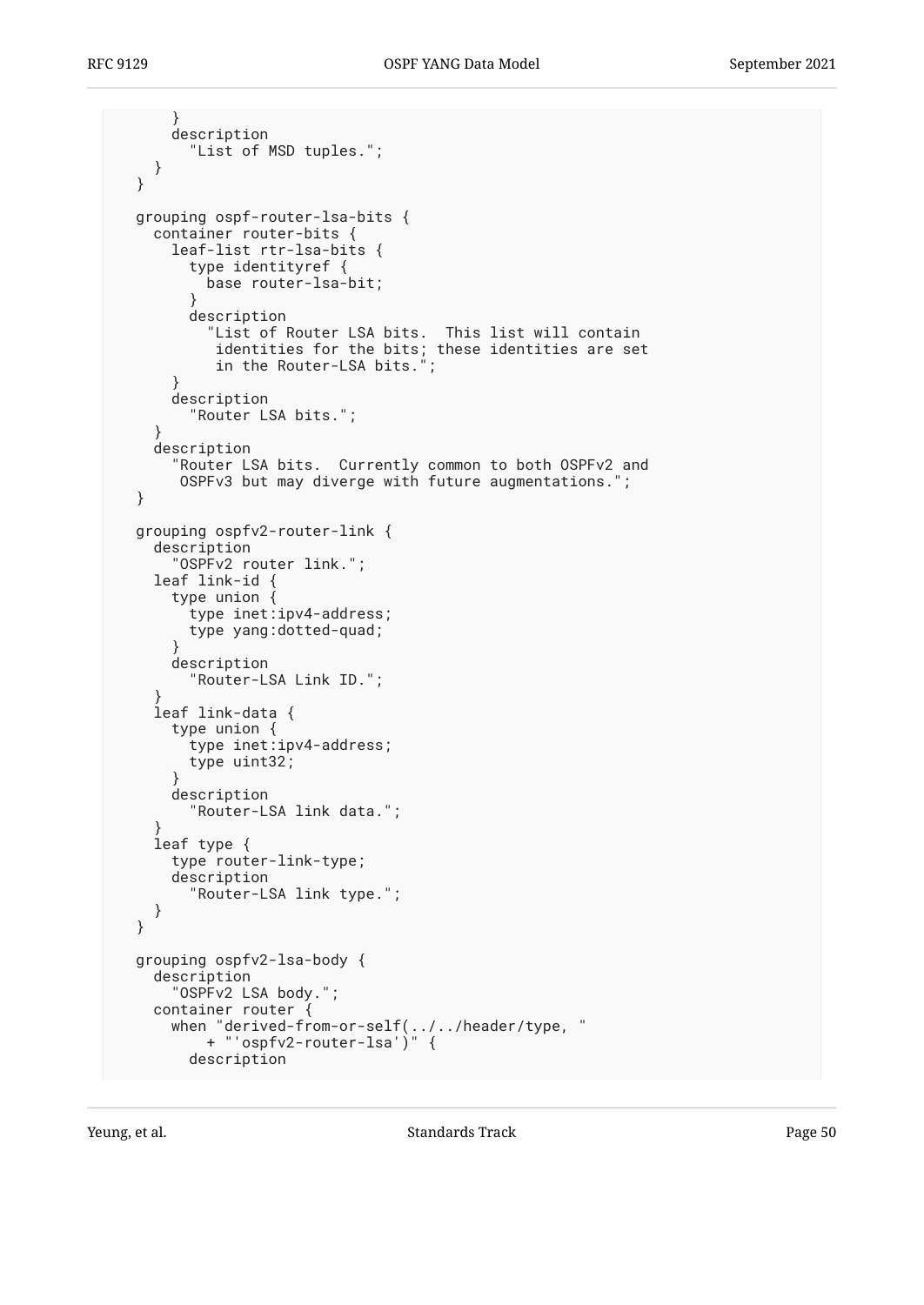```
 "Only applies to Router-LSAs.";
      }
     description
        "Router LSA.";
      uses ospf-router-lsa-bits;
      leaf num-of-links {
        type uint16;
        description
          "Number of links in the Router LSA.";
      }
     container links {
        description
          "All router links.";
        list link {
          description
            "Router LSA link.";
          uses ospfv2-router-link;
          container topologies {
            description
             "All topologies for the link.";
            list topology {
              description
                "Topology-specific information.";
              leaf mt-id {
                type uint8;
                description
                  "The MT-ID for the topology enabled on the link.";
}
              leaf metric {
                type uint16;
                description
                  "Metric for the topology.";
}
}
}
        }
     }
    }
    container network {
     when "derived-from-or-self(../../header/type, "
          + "'ospfv2-network-lsa')" {
        description
          "Only applies to Network LSAs.";
      }
     description
        "Network LSA.";
      leaf network-mask {
        type yang:dotted-quad;
        description
          "The IP address mask for the network.";
      }
      container attached-routers {
        description
          "All attached routers.";
        leaf-list attached-router {
          type inet:ipv4-address;
          description
            "List of the routers attached to the network.";
```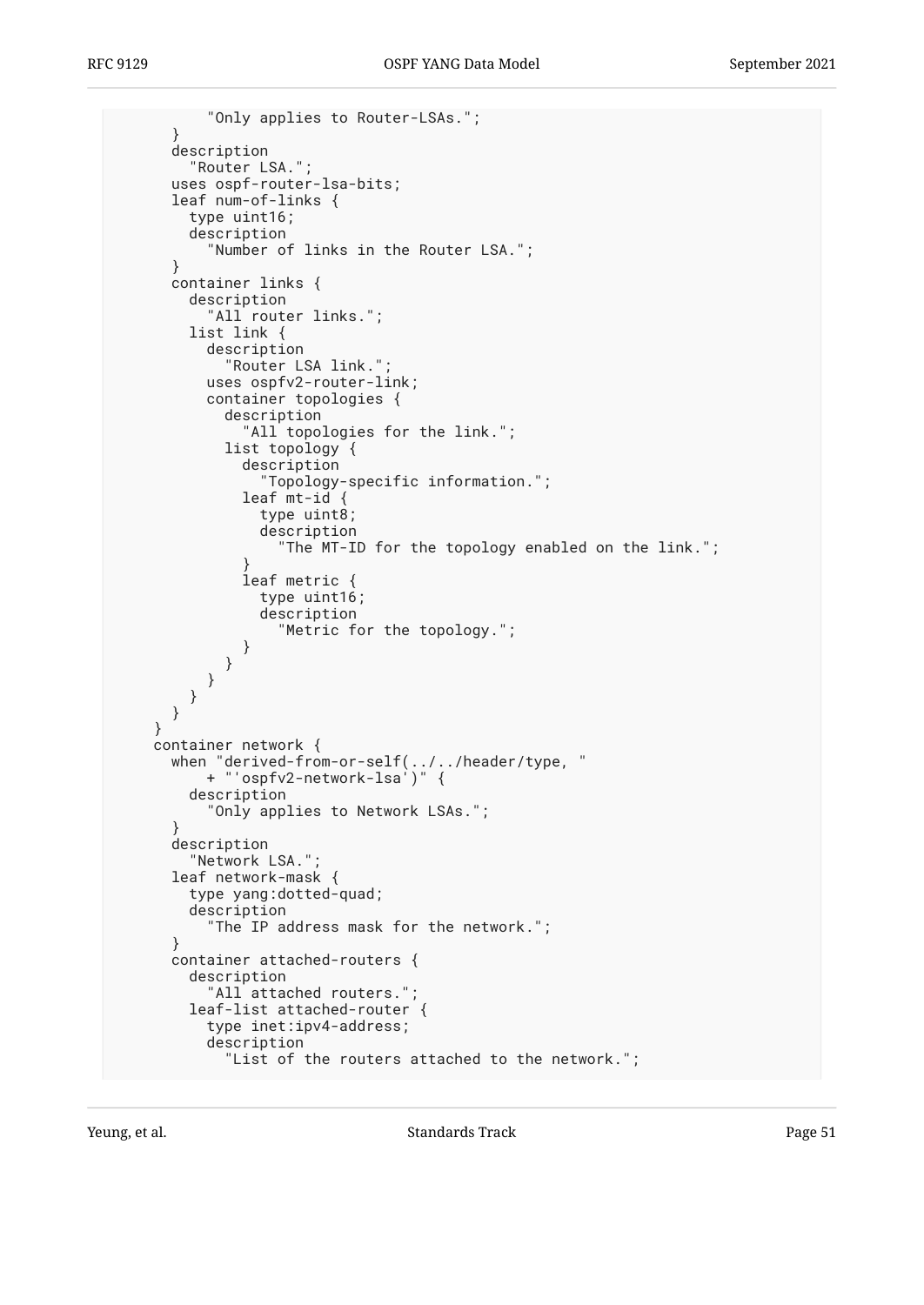} } } container summary { when "derived-from(../../header/type, " + "'ospfv2-summary-lsa-type')" { description "Only applies to Summary LSAs."; } description "Summary LSA."; leaf network-mask { type inet:ipv4-address; description "The IP address mask for the network."; } container topologies { description "All topologies for the summary LSA."; list topology { description "Topology-specific information."; leaf mt-id { type uint8; description "The MT-ID for the topology enabled for the summary."; } leaf metric { type ospf-metric; description "Metric for the topology."; } } } } container external { when "derived-from(../../header/type, " + "'ospfv2-external-lsa-type')" { description "Only applies to AS-external LSAs and NSSA LSAs."; } description "External LSA."; leaf network-mask { type inet:ipv4-address; description "The IP address mask for the network."; } container topologies { description "All topologies for the external."; list topology { description "Topology-specific information."; leaf mt-id { type uint8; description "The MT-ID for the topology enabled for the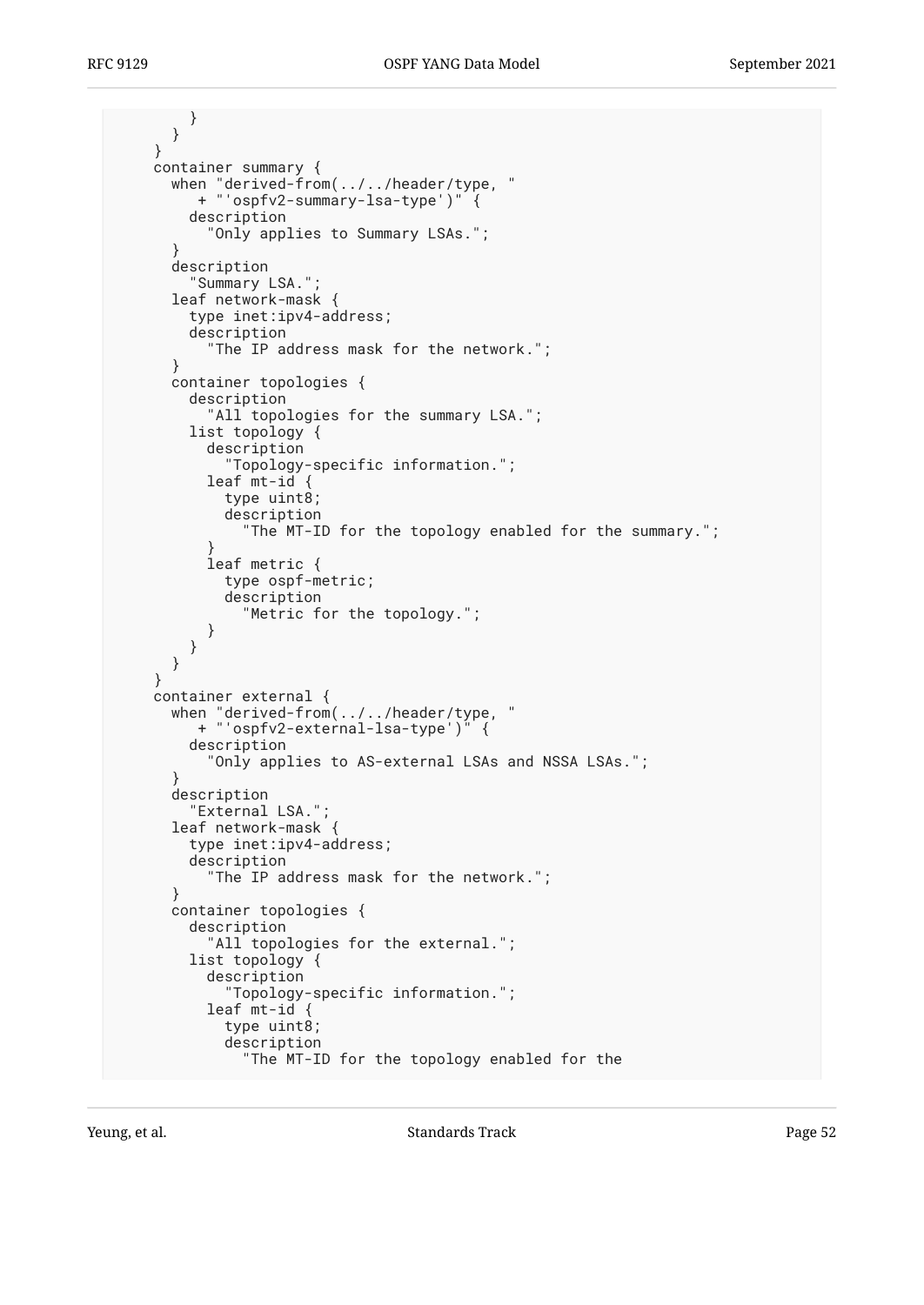```
 external or NSSA prefix.";
}
         leaf flags {
           type bits {
             bit E {
               description
                  "When set, the metric specified is a Type 2
                  external metric.";
}
}
           description
              "Flags.";
}
         leaf metric {
           type ospf-metric;
           description
              "Metric for the topology.";
}
         leaf forwarding-address {
           type inet:ipv4-address;
           description
              "Forwarding address.";
}
         leaf external-route-tag {
           type uint32;
           description
              "Route tag for the topology.";
}
       }
     }
   }
   container opaque {
     when "derived-from(../../header/type, "
        + "'ospfv2-opaque-lsa-type')" {
       description
          "Only applies to Opaque LSAs.";
}
     description
        "Opaque LSA.";
     container ri-opaque {
       description
          "OSPF Router Information (RI) Opaque LSA.";
       reference
          "RFC 7770: Extensions to OSPF for Advertising Optional
          Router Capabilities";
       container router-capabilities-tlv {
         description
           "Informational and functional router capabilities.";
         uses router-capabilities-tlv;
       }
       container node-tag-tlvs {
         description
            "All node tag TLVs.";
         list node-tag-tlv {
           description
```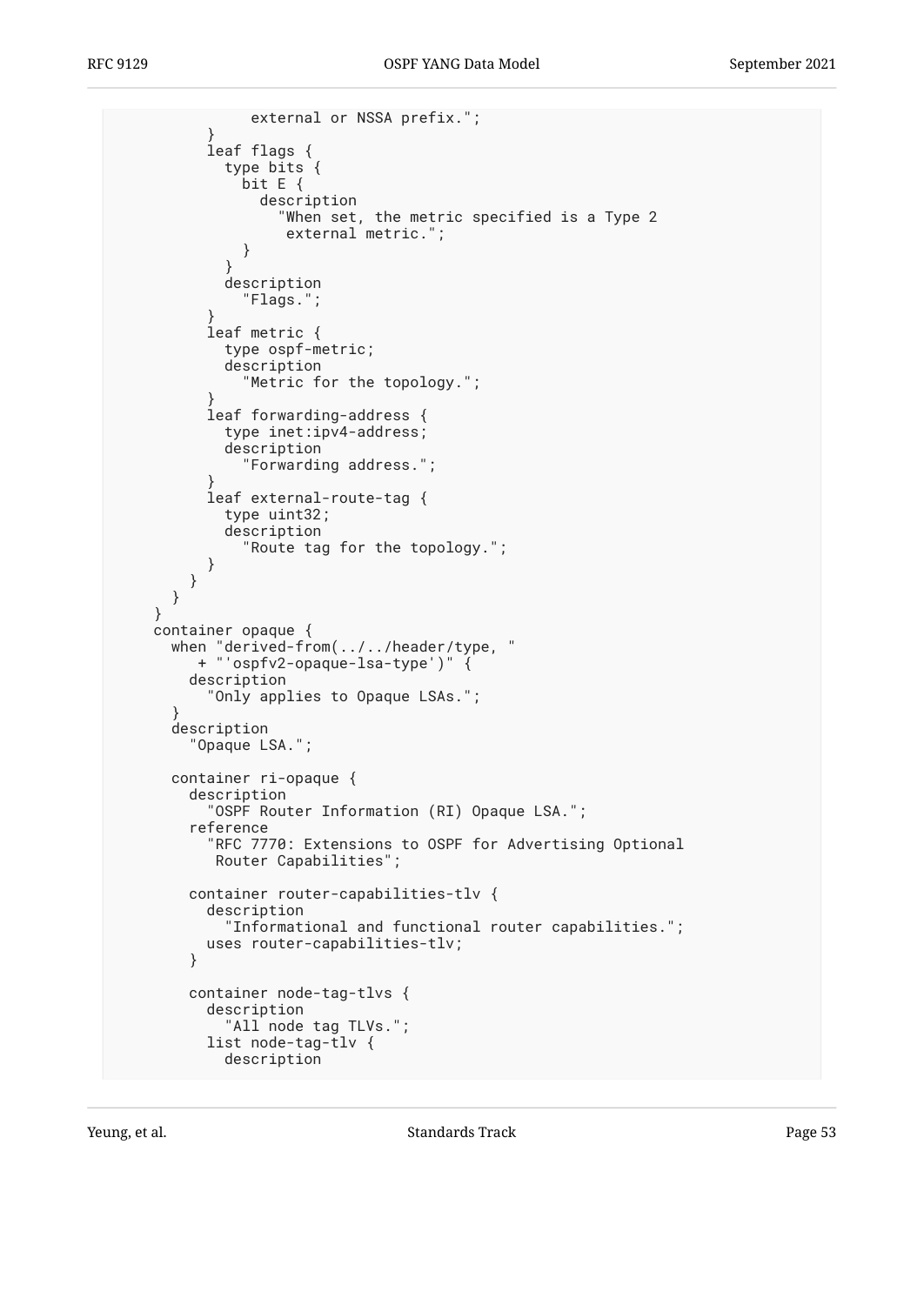```
 "Node tag TLV.";
            uses node-tag-tlv;
          }
        }
       container dynamic-hostname-tlv {
          description
            "OSPF dynamic hostname.";
          uses dynamic-hostname-tlv;
        }
       container sbfd-discriminator-tlv {
          description
            "OSPF S-BFD Discriminators.";
          uses sbfd-discriminator-tlv;
        }
       container maximum-sid-depth-tlv {
          description
            "OSPF MSD values.";
          uses maximum-sid-depth-tlv;
       }
       uses unknown-tlvs;
      }
     container te-opaque {
       description
          "OSPFv2 TE Opaque LSA.";
        reference
          "RFC 3630: Traffic Engineering (TE) Extensions to
           OSPF Version 2";
       container router-address-tlv {
          description
            "Router address TLV.";
          leaf router-address {
            type inet:ipv4-address;
            description
              "Router address.";
          }
        }
       container link-tlv {
          description
"Describes a single link. It is constructed
from a set of sub-TLVs.";
          leaf link-type {
            type router-link-type;
            mandatory true;
            description
              "Link type.";
}
          leaf link-id {
            type union {
              type inet:ipv4-address;
            type yang:dotted-quad;
}
            mandatory true;
```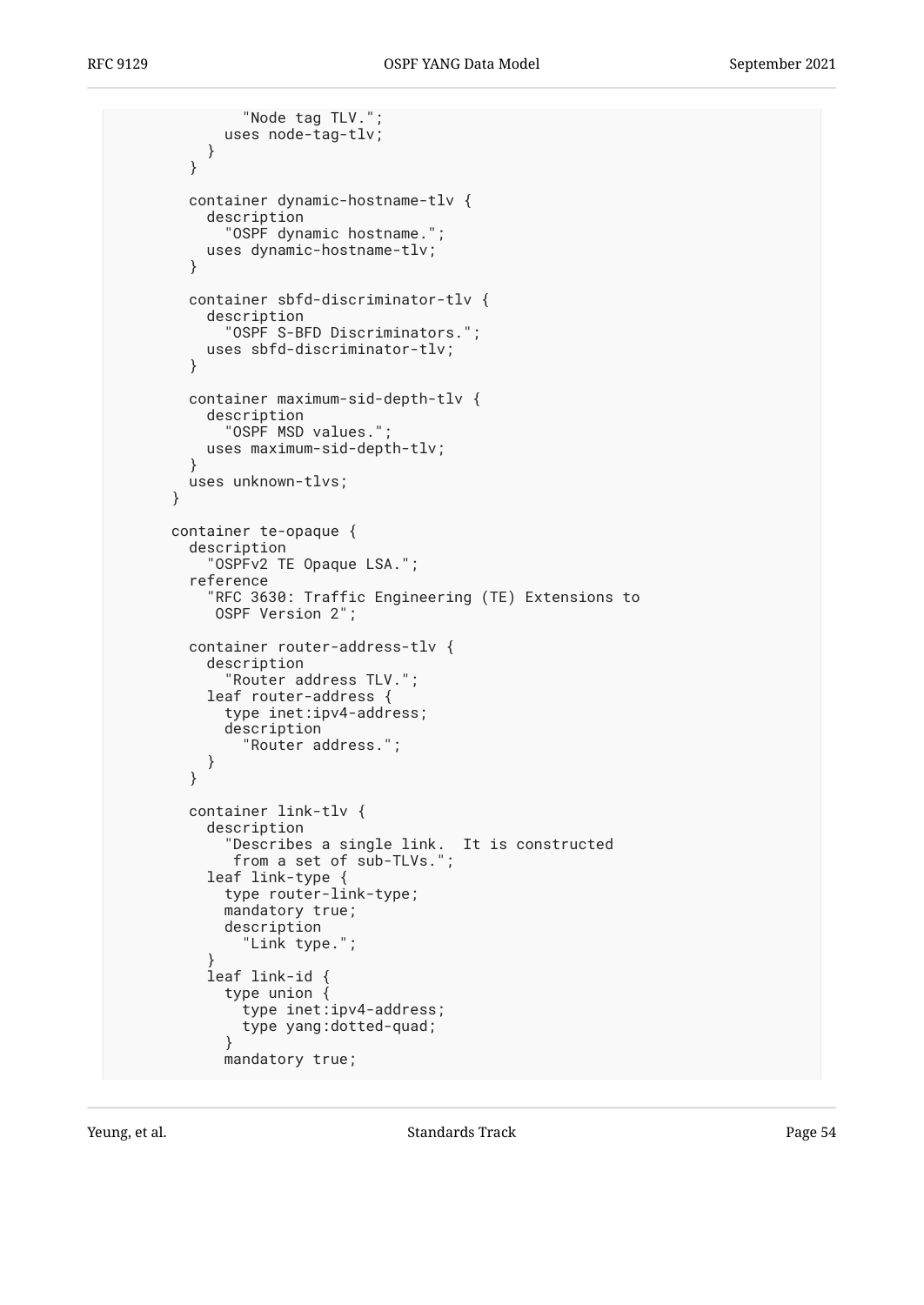description "Link ID."; } container local-if-ipv4-addrs { description 'All local interface IPv4 addresses."; leaf-list local-if-ipv4-addr { type inet:ipv4-address; description "List of local interface IPv4 addresses."; } } container remote-if-ipv4-addrs { description "All remote interface IPv4 addresses."; leaf-list remote-if-ipv4-addr { type inet:ipv4-address; description "List of remote interface IPv4 addresses."; } } leaf te-metric { type uint32; description "TE metric."; } leaf max-bandwidth { type rt-types:bandwidth-ieee-float32; description "Maximum bandwidth."; } leaf max-reservable-bandwidth { type rt-types:bandwidth-ieee-float32; description "Maximum reservable bandwidth."; } container unreserved-bandwidths { description "All unreserved bandwidths."; list unreserved-bandwidth { leaf priority { type uint8 { range "0 .. 7"; } description "Priority from 0 to 7."; } leaf unreserved-bandwidth { type rt-types:bandwidth-ieee-float32; description "Unreserved bandwidth."; } description "List of unreserved bandwidths for different priorities."; } } leaf admin-group {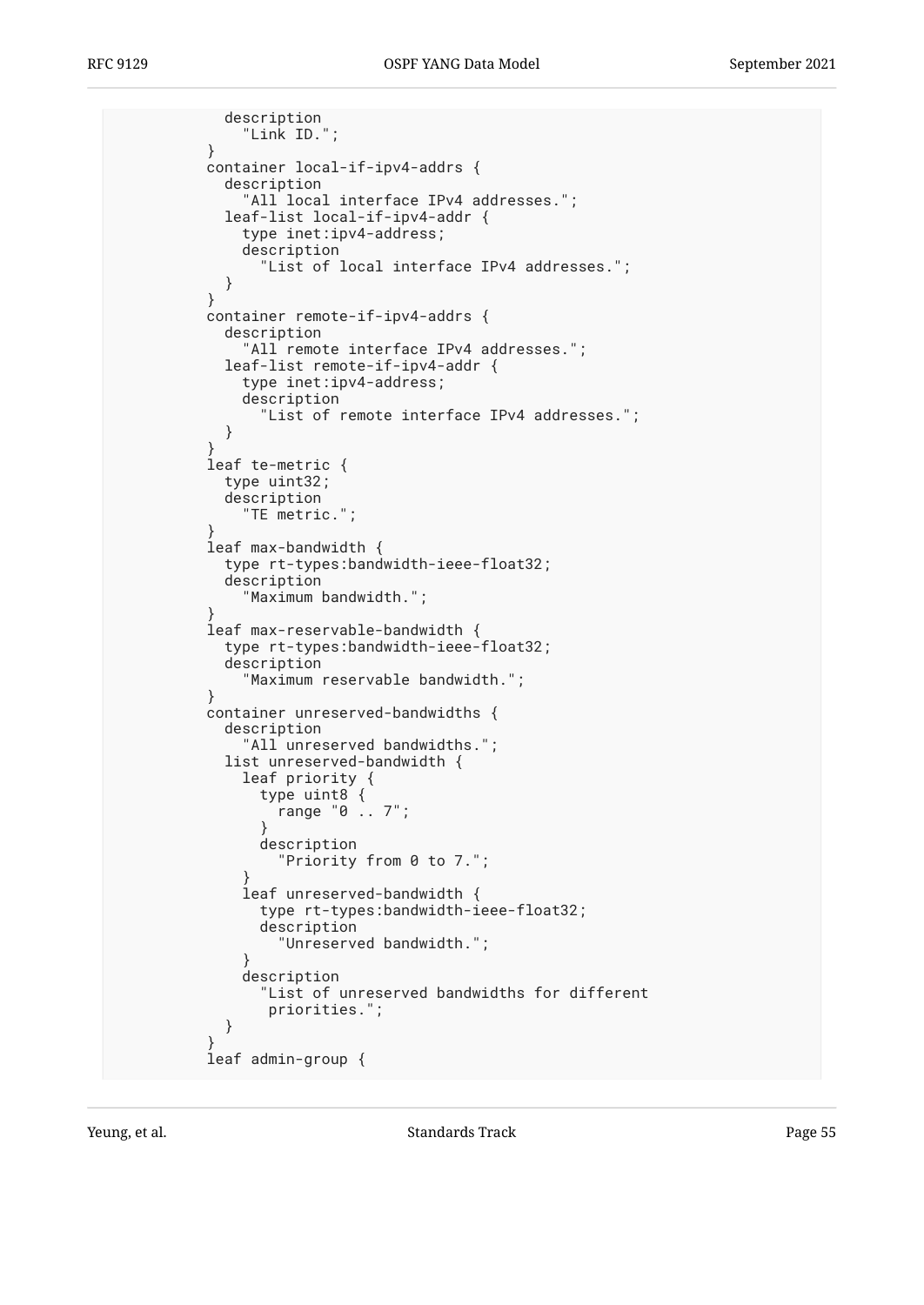```
 type uint32;
          description
             "Administrative Group / Resource Class/Color.";
}
        uses unknown-tlvs;
       }
     }
     container extended-prefix-opaque {
       description
        "All Extended Prefix TLVs in the LSA.";
       list extended-prefix-tlv {
         description
          "Extended Prefix TLV.";
         leaf route-type {
         type enumeration {
            enum unspecified {
              value "0";
              description
                "Unspecified.";
}
            enum intra-area {
             value "1";
              description
                "OSPF intra-area route.";
}
            enum inter-area {
              value "3";
              description
                "OSPF inter-area route.";
}
            enum external {
              value "5";
              description
                "OSPF external route.";
}
enum nssa {
value "7";
              description
            "OSPF NSSA external route.";
}
}
          description
             "Route type.";
         }
         container flags {
          leaf-list extended-prefix-flags {
            type identityref {
              base ospfv2-extended-prefix-flag;
}
            description
              "List of Extended Prefix TLV flags. This list will
               contain identities for the prefix flags; these
               identities are set in the extended prefix flags.";
}
          description
         "Prefix flags.";
}
```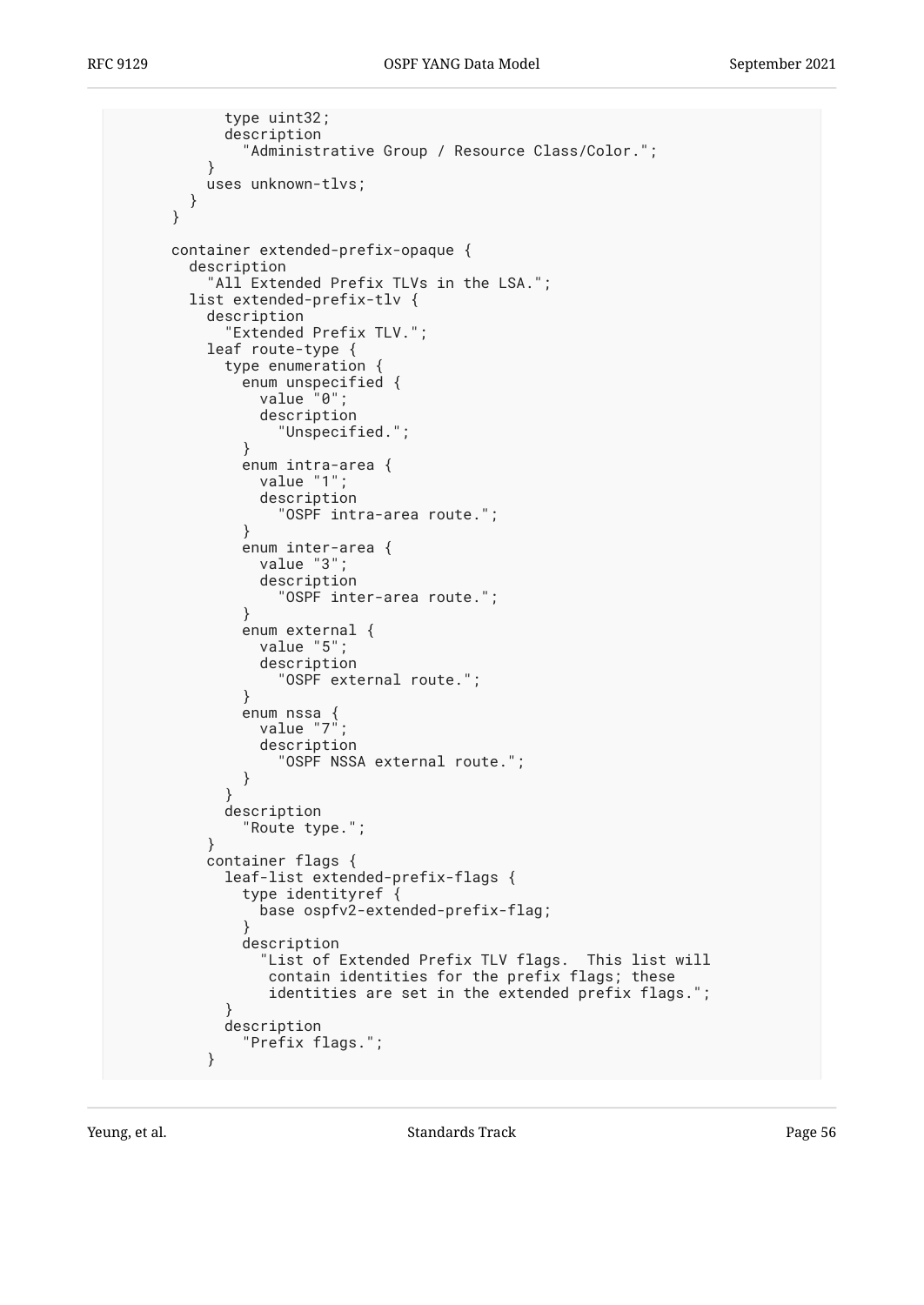```
 leaf prefix {
            type inet:ip-prefix;
            description
              "Address prefix.";
}
          uses unknown-tlvs;
        }
      }
      container extended-link-opaque {
        description
          "All Extended Link TLVs in the LSA.";
        reference
          "RFC 7684: OSPFv2 Prefix/Link Attribute Advertisement";
        container extended-link-tlv {
          description
            "Extended Link TLV.";
          uses ospfv2-router-link;
          container maximum-sid-depth-tlv {
            description
              "OSPF MSD values.";
            uses maximum-sid-depth-tlv;
}
          uses unknown-tlvs;
        }
     }
   }
 }
 grouping ospfv3-lsa-options {
   description
      "OSPFv3 LSA options.";
    container lsa-options {
     leaf-list lsa-options {
        type identityref {
          base ospfv3-lsa-option;
}
        description
          "List of OSPFv3 LSA Option flags. This list will contain
           the identities for the OSPFv3 LSA options that are
           set for the LSA.";
      }
      description
        "OSPFv3 LSA options.";
    }
 }
 grouping ospfv3-lsa-prefix {
   description
      "OSPFv3 LSA prefix.";
    leaf prefix {
     type inet:ip-prefix;
      description
        "LSA prefix.";
    }
   container prefix-options {
     leaf-list prefix-options {
```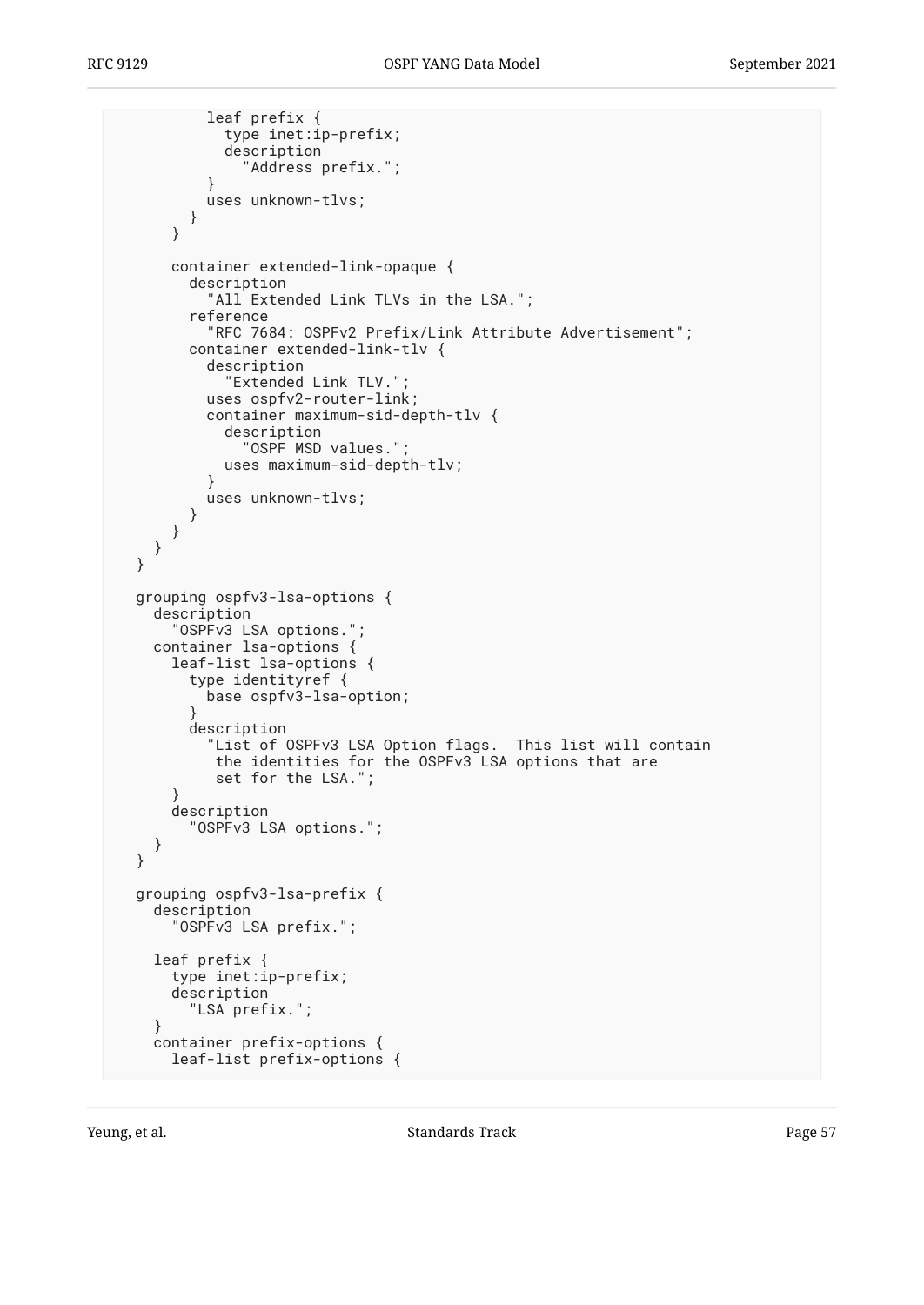```
 type identityref {
          base ospfv3-prefix-option;
}
        description
          "List of OSPFv3 prefix option flags. This list will
           contain the identities for the OSPFv3 options
           that are set for the OSPFv3 prefix.";
      }
      description
        "Prefix options.";
   }
 }
 grouping ospfv3-lsa-external {
   description
      "AS-External and NSSA LSA.";
   leaf metric {
      type ospf-metric;
      description
        "Metric.";
}
    leaf flags {
      type bits {
        bit E {
          description
             "When set, the metric specified is a Type 2
             external metric.";
}
        bit F {
          description
            "When set, a forwarding address is included
             in the LSA.";
}
        bit T {
          description
            "When set, an external route tag is included
             in the LSA.";
        }
      }
     description
        "Flags.";
    }
    leaf referenced-ls-type {
      type identityref {
        base ospfv3-lsa-type;
}
      description
        "Referenced Link State type.";
}
    leaf unknown-referenced-ls-type {
      type uint16;
     description
        "Value for an unknown Referenced Link State type.";
    }
    uses ospfv3-lsa-prefix;
```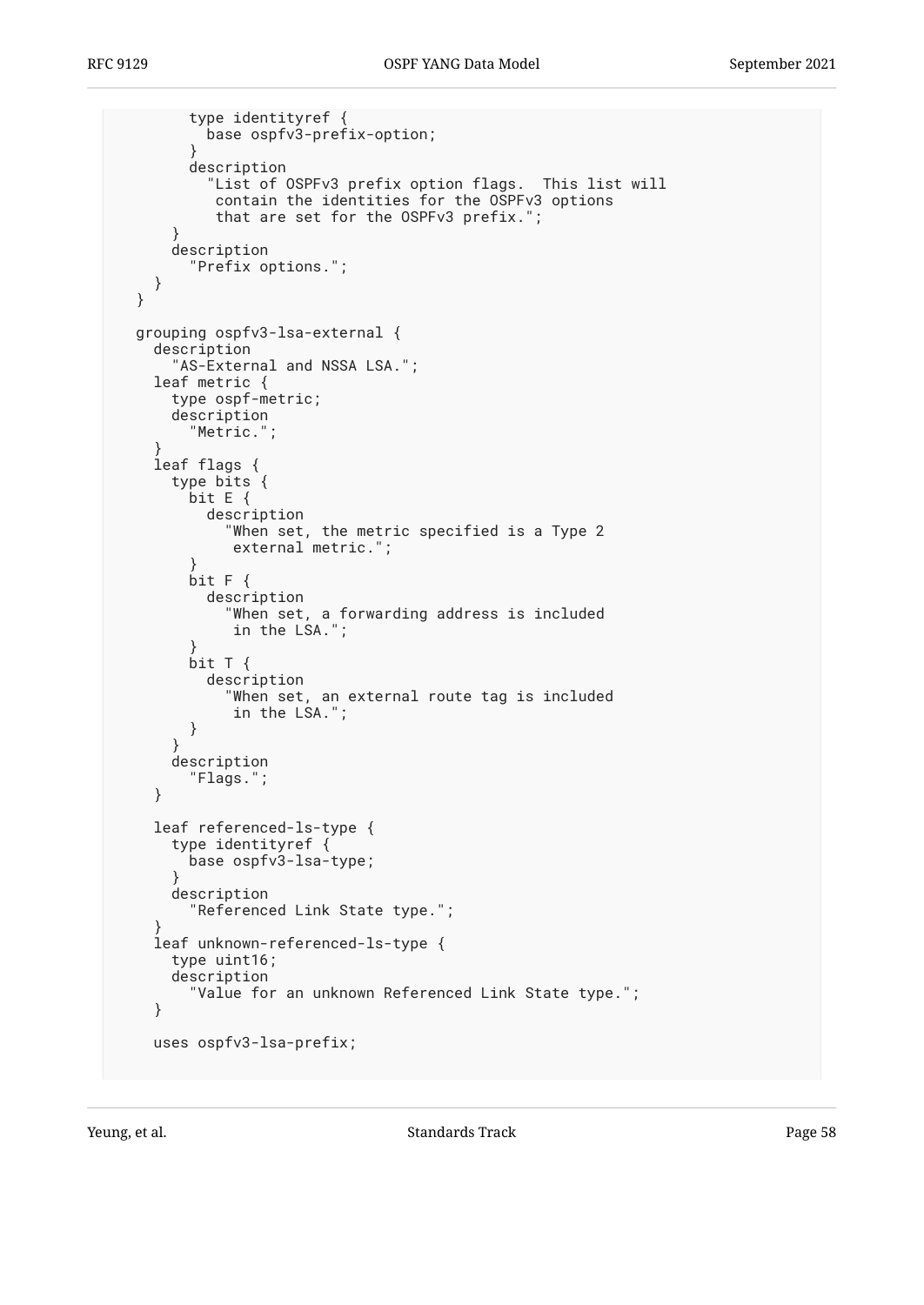```
 leaf forwarding-address {
      type inet:ipv6-address;
      description
        "Forwarding address.";
    }
    leaf external-route-tag {
     type uint32;
     description
        "Route tag.";
}
    leaf referenced-link-state-id {
     type uint32;
     description
        "Referenced Link State ID.";
     reference
        "RFC 5340: OSPF for IPv6";
    }
 }
 grouping ospfv3-lsa-body {
   description
      "OSPFv3 LSA body.";
    container router {
when "derived-from-or-self(../../header/type, "
+ "'ospfv3-router-lsa')" {
        description
          "Only applies to Router LSAs.";
}
     description
        "Router LSA.";
      uses ospf-router-lsa-bits;
     uses ospfv3-lsa-options;
     container links {
        description
          "All router links.";
        list link {
          description
            "Router LSA link.";
          leaf interface-id {
            type uint32;
            description
              "Interface ID for the link.";
}
          leaf neighbor-interface-id {
            type uint32;
            description
              "Neighbor's Interface ID for the link.";
}
          leaf neighbor-router-id {
            type rt-types:router-id;
            description
              "Neighbor's Router ID for the link.";
}
          leaf type {
            type router-link-type;
            description
```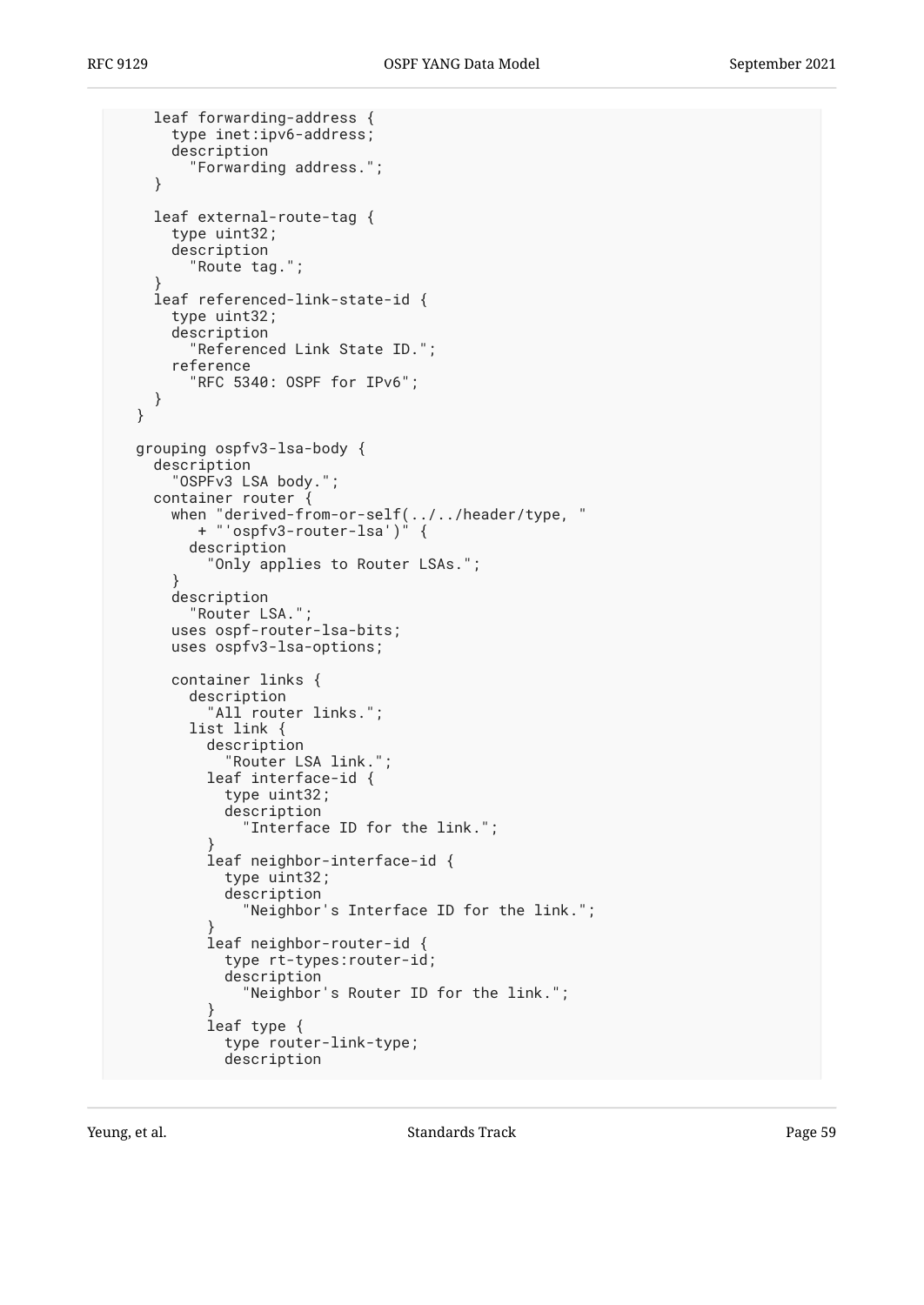```
 "Link type: 1 - Point-to-Point Link
                          2 - Transit Network Link
                          3 - Stub Network Link
                          4 - Virtual Link.";
}
          leaf metric {
            type uint16;
              description
                "Link metric.";
          }
       }
     }
    }
    container network {
when "derived-from-or-self(../../header/type, "
+ "'ospfv3-network-lsa')" {
       description
          "Only applies to Network LSAs.";
}
     description
        "Network LSA.";
     uses ospfv3-lsa-options;
     container attached-routers {
       description
          "All attached routers.";
       leaf-list attached-router {
          type rt-types:router-id;
          description
            "List of the routers attached to the network.";
       }
     }
    }
    container inter-area-prefix {
when "derived-from-or-self(../../header/type, "
+ "'ospfv3-inter-area-prefix-lsa')" {
       description
          "Only applies to Inter-Area-Prefix LSAs.";
}
     leaf metric {
       type ospf-metric;
       description
          "Inter-Area Prefix metric.";
      }
     uses ospfv3-lsa-prefix;
     description
        "Prefix LSA.";
    }
   container inter-area-router {
     when "derived-from-or-self(../../header/type, "
         + "'ospfv3-inter-area-router-lsa')" {
       description
          "Only applies to Inter-Area-Router LSAs.";
      }
     uses ospfv3-lsa-options;
     leaf metric {
       type ospf-metric;
```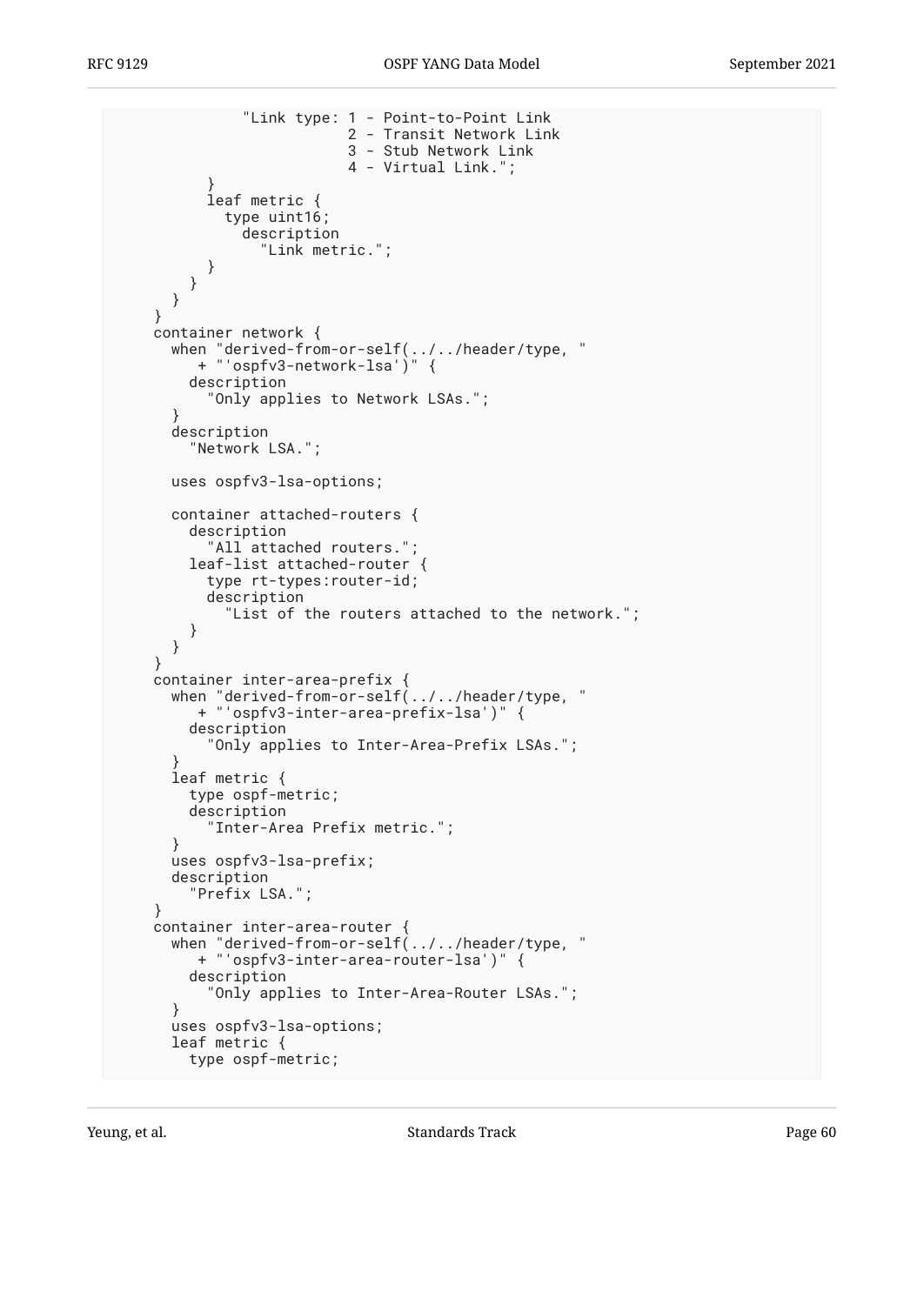```
 description
          "Autonomous System Boundary Router (ASBR) metric.";
      }
     leaf destination-router-id {
        type rt-types:router-id;
        description
          "The Router ID of the ASBR described by the LSA.";
      }
      description
        "Inter-Area-Router LSA.";
    }
    container as-external {
     when "derived-from-or-self(../../header/type, "
        + "'ospfv3-as-external-lsa')" {
        description
          "Only applies to AS-external LSAs.";
      }
     uses ospfv3-lsa-external;
     description
        "AS-External LSA.";
    }
    container nssa {
when "derived-from-or-self(../../header/type, "
+ "'ospfv3-nssa-lsa')" {
        description
          "Only applies to NSSA LSAs.";
      }
     uses ospfv3-lsa-external;
     description
        "NSSA LSA.";
    }
   container link {
when "derived-from-or-self(../../header/type, "
+ "'ospfv3-link-lsa')" {
        description
          "Only applies to link LSAs.";
}
      leaf rtr-priority {
        type uint8;
        description
          "Router priority for DR election. A router with a
           higher priority will be preferred in the election.
           A value of 0 indicates that the router is not eligible
           to become the DR or BDR.";
      }
     uses ospfv3-lsa-options;
     leaf link-local-interface-address {
        type inet:ipv6-address;
        description
          "The originating router's link-local
           interface address for the link.";
      }
     leaf num-of-prefixes {
```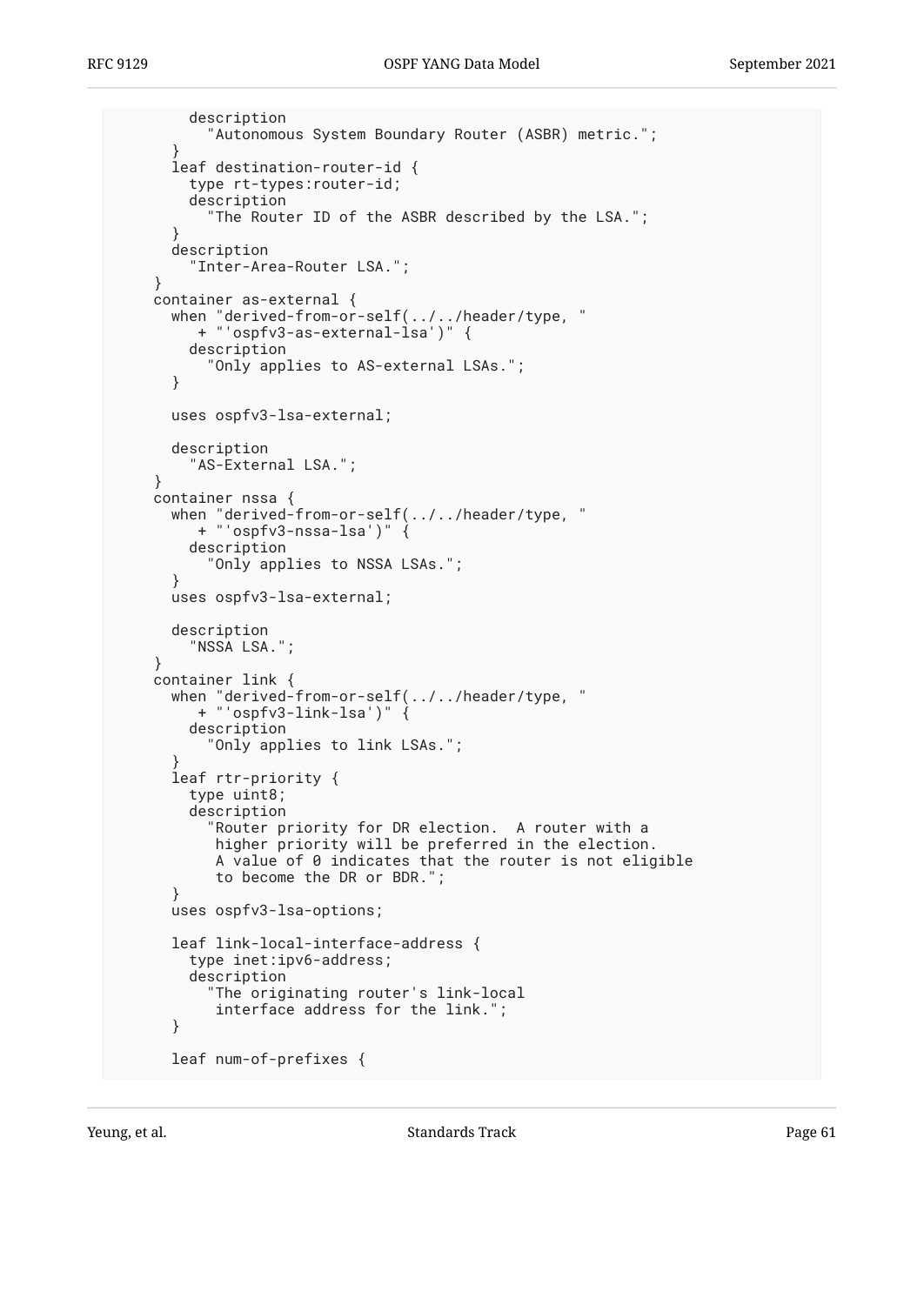```
 type uint32;
        description
          "Number of prefixes.";
      }
     container prefixes {
        description
         "All prefixes for the link.";
        list prefix {
          description
            "List of prefixes associated with the link.";
          uses ospfv3-lsa-prefix;
        }
}
     description
        "Link LSA.";
    }
    container intra-area-prefix {
when "derived-from-or-self(../../header/type, "
+ "'ospfv3-intra-area-prefix-lsa')" {
        description
          "Only applies to Intra-Area-Prefix LSAs.";
      }
      description
        "Intra-Area-Prefix LSA.";
     leaf referenced-ls-type {
        type identityref {
          base ospfv3-lsa-type;
}
        description
          "Referenced Link State type.";
}
      leaf unknown-referenced-ls-type {
        type uint16;
        description
          "Value for an unknown Referenced Link State type.";
}
      leaf referenced-link-state-id {
        type uint32;
        description
          "Referenced Link State ID.";
}
      leaf referenced-adv-router {
        type rt-types:router-id;
        description
          "Referenced Advertising Router.";
        reference
          "RFC 5340: OSPF for IPv6";
      }
     leaf num-of-prefixes {
        type uint16;
        description
          "Number of prefixes.";
      }
     container prefixes {
        description
```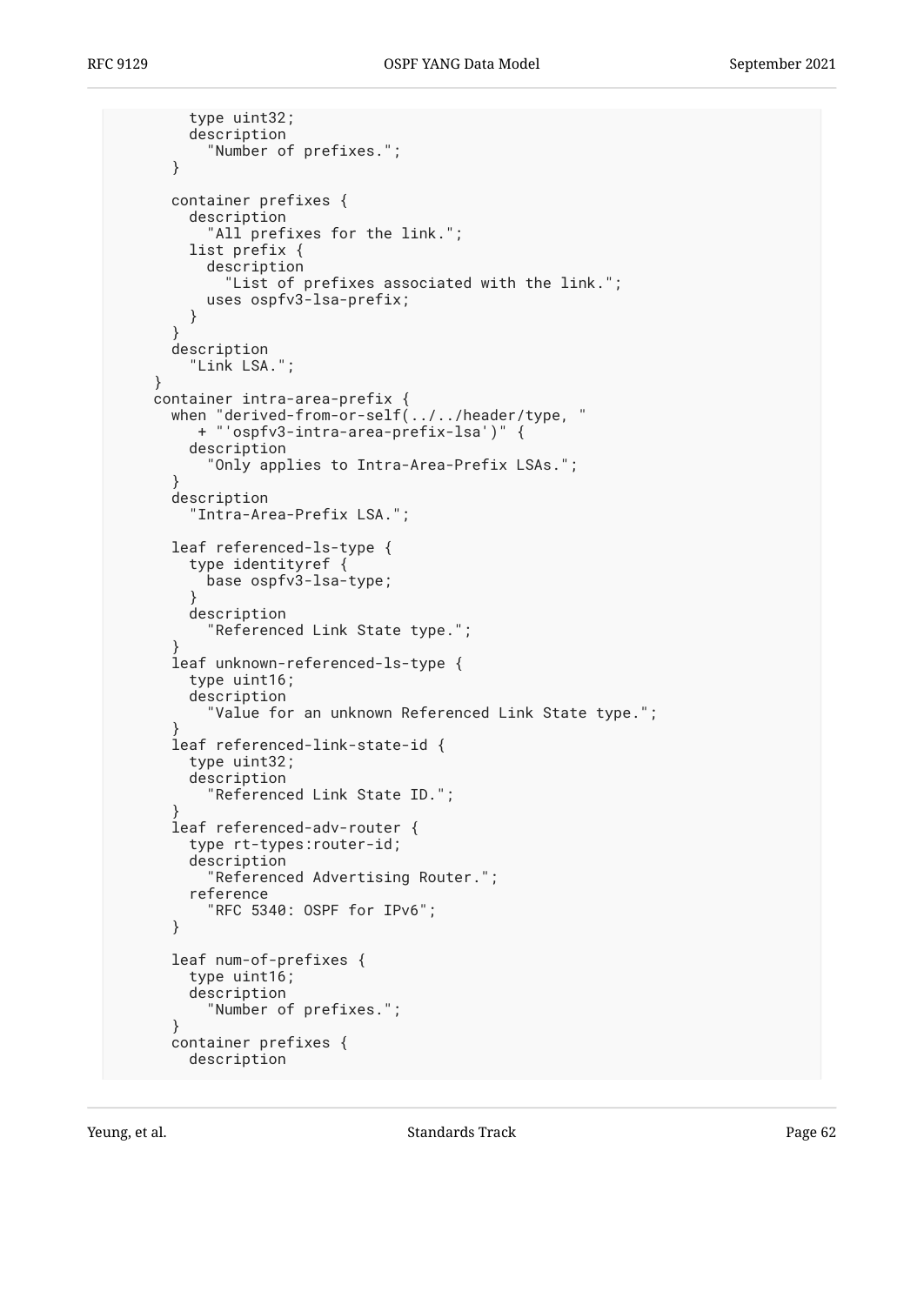```
 "All prefixes in this LSA.";
        list prefix {
          description
            "List of prefixes in this LSA.";
          uses ospfv3-lsa-prefix;
          leaf metric {
            type ospf-metric;
            description
              "Prefix metric.";
          }
        }
     }
    }
    container router-information {
when "derived-from-or-self(../../header/type, "
+ "'ospfv3-router-information-lsa')" {
        description
          "Only applies to Router Information LSAs (RFC 7770).";
        reference
          "RFC 7770: Extensions to OSPF for Advertising Optional
           Router Capabilities";
      }
      container router-capabilities-tlv {
        description
          "Informational and functional router capabilities.";
        uses router-capabilities-tlv;
}
      container node-tag-tlvs {
        description
         "All node tag TLVs.";
        list node-tag-tlv {
          description
            "Node tag TLV.";
          uses node-tag-tlv;
        }
      }
      container dynamic-hostname-tlv {
        description
          "OSPF dynamic hostname.";
        uses dynamic-hostname-tlv;
      }
      container sbfd-discriminator-tlv {
        description
          "OSPF S-BFD Discriminators.";
        uses sbfd-discriminator-tlv;
}
      description
        "Router Information LSA.";
      reference
        "RFC 7770: Extensions to OSPF for Advertising Optional
         Router Capabilities";
   }
 }
 grouping lsa-header {
    description
      "Common LSA for OSPFv2 and OSPFv3.";
   leaf age {
```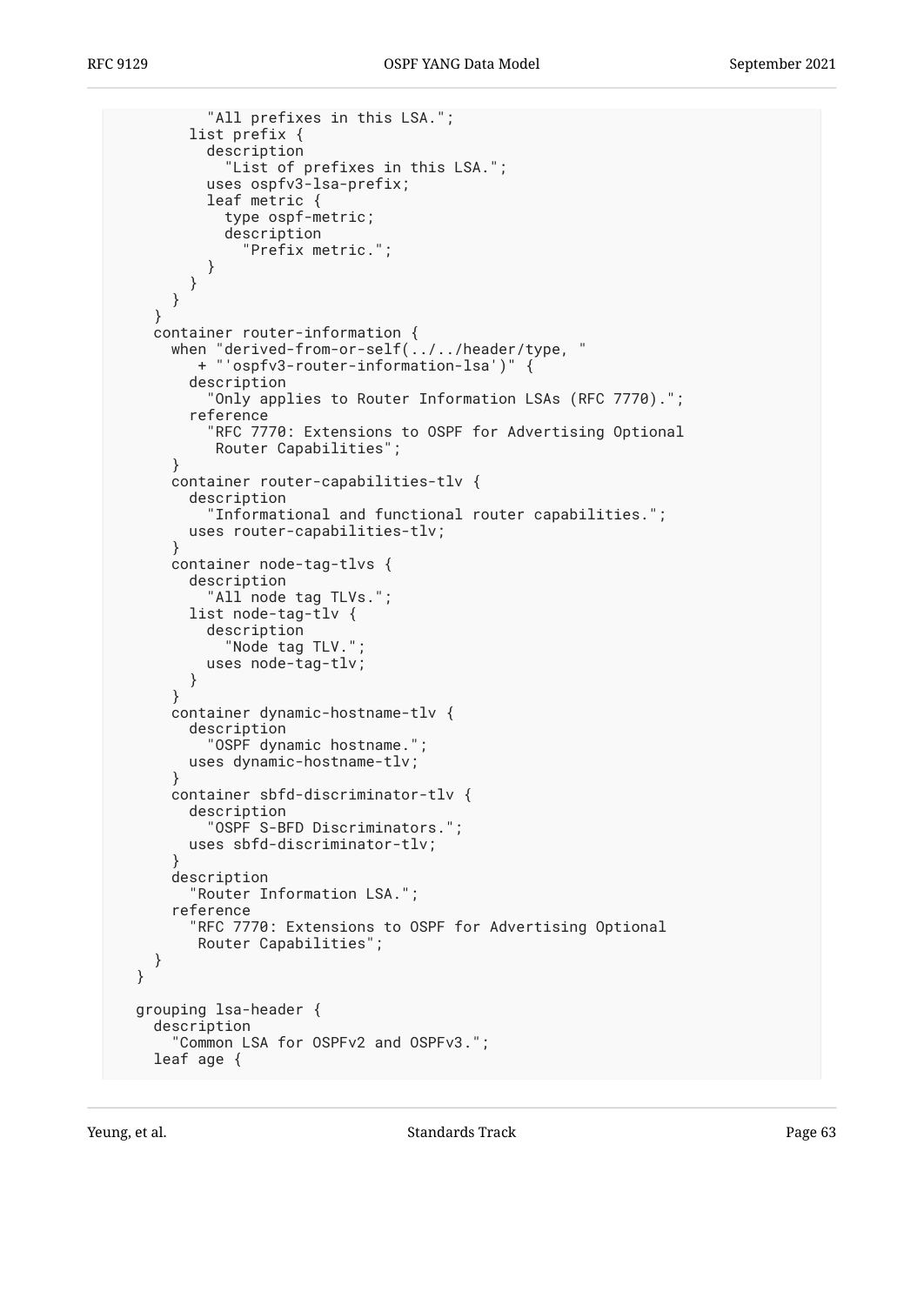```
 type uint16;
     mandatory true;
      description
        "LSA age.";
}
    leaf type {
      type identityref {
       base ospf-lsa-type;
      }
     mandatory true;
     description
        "LSA type.";
}
    leaf adv-router {
     type rt-types:router-id;
     mandatory true;
     description
        "LSA advertising router.";
}
    leaf seq-num {
     type uint32;
     mandatory true;
     description
        "LSA sequence number.";
}
    leaf checksum {
     type fletcher-checksum16-type;
     mandatory true;
     description
        "LSA checksum.";
}
    leaf length {
     type uint16;
     mandatory true;
     description
        "LSA length, including the header.";
   }
 }
 grouping ospfv2-lsa {
    description
      "OSPFv2 LSA. LSAs are uniquely identified by
      the <LSA Type, Link State ID, Advertising Router>
      tuple, with the sequence number differentiating the
      LSA instances.";
   container header {
must "(derived-from(type, "
+ "'ospfv2-opaque-lsa-type') and "
         + "opaque-id and opaque-type) or "
+ "(not(derived-from(type, "
+ "'ospfv2-opaque-lsa-type')) "
         + "and not(opaque-id) and not(opaque-type))" {
       description
          "The Opaque type and the Opaque ID only apply to
          Opaque LSAs.";
      }
      description
        "Decoded OSPFv2 LSA header data.";
```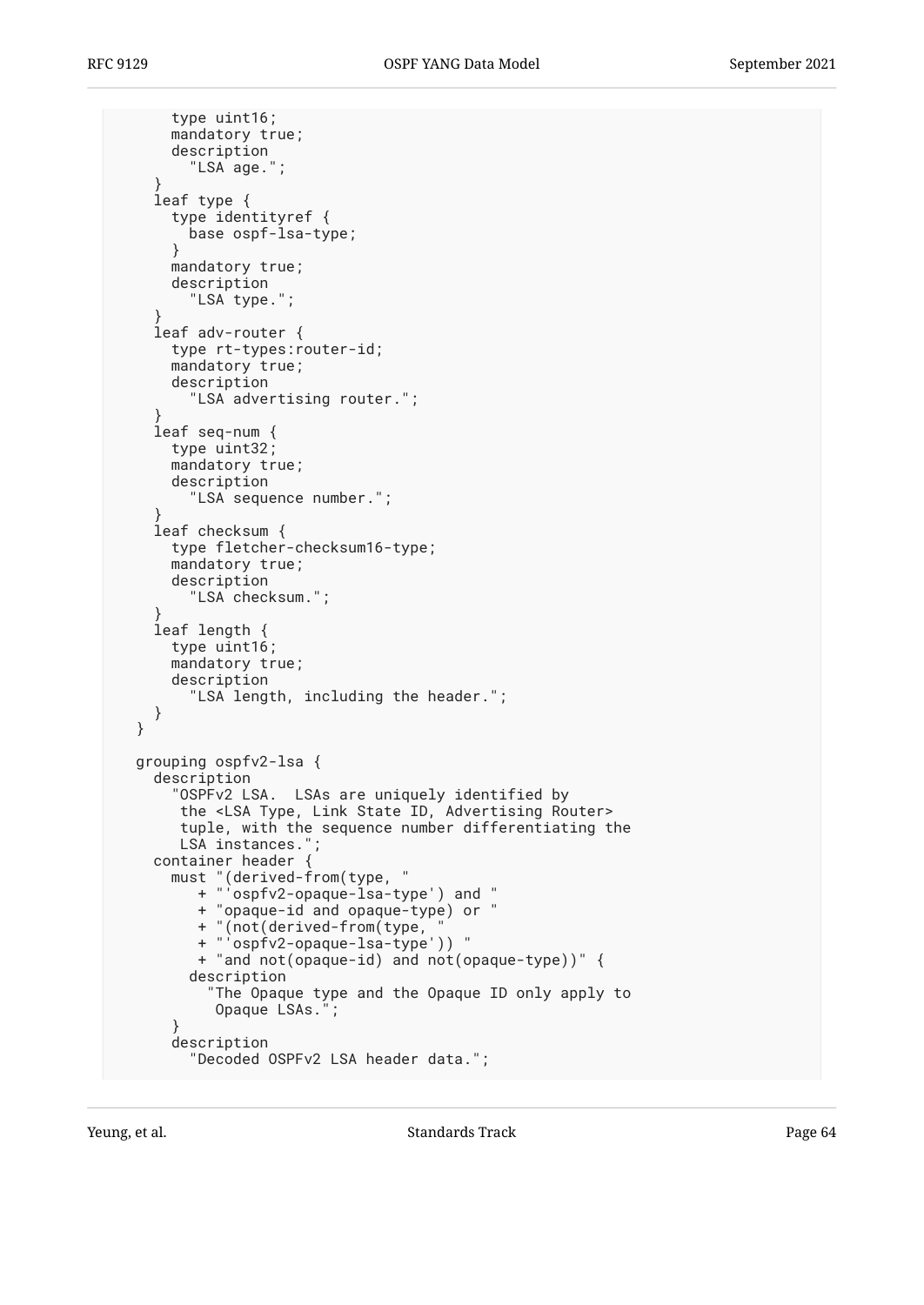```
 container lsa-options {
        leaf-list lsa-options {
          type identityref {
            base ospfv2-lsa-option;
}
          description
             "List of LSA option flags. This list will contain the
             identities for the OSPFv2 LSA options that are set.";
        }
        description
          "LSA options.";
      }
      leaf lsa-id {
        type yang:dotted-quad;
        mandatory true;
        description
          "Link State ID.";
      }
      leaf opaque-type {
        type uint8;
        description
          "Opaque type.";
      }
      leaf opaque-id {
        type opaque-id;
        description
          "Opaque ID.";
      }
      uses lsa-header;
    }
    container body {
      description
        "Decoded OSPFv2 LSA body data.";
      uses ospfv2-lsa-body;
    }
 }
 grouping ospfv3-lsa {
    description
      "Decoded OSPFv3 LSA.";
    container header {
      description
        "Decoded OSPFv3 LSA header data.";
      leaf lsa-id {
        type uint32;
        mandatory true;
        description
          "OSPFv3 LSA ID.";
      }
      uses lsa-header;
    }
    container body {
      description
```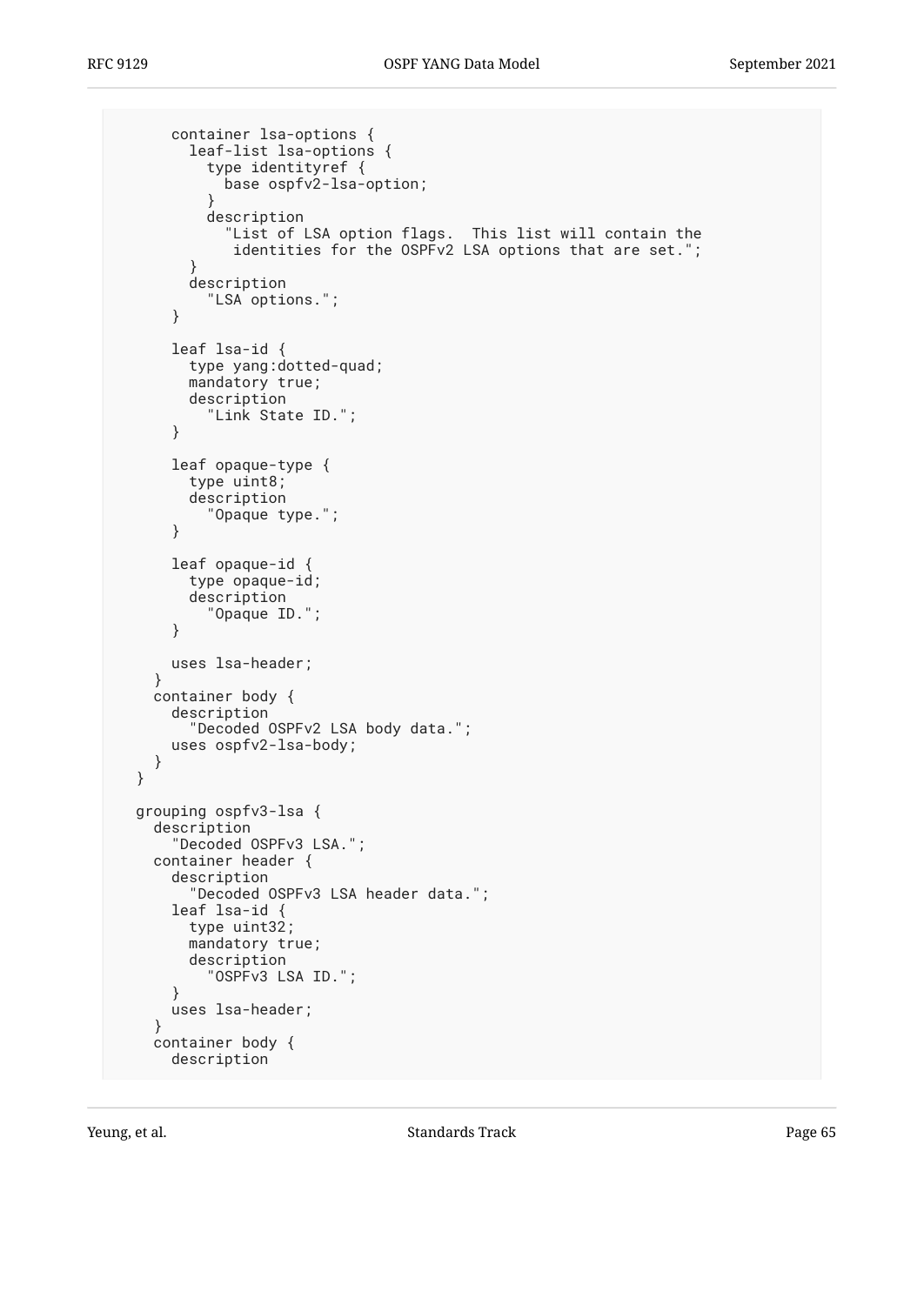```
 "Decoded OSPF LSA body data.";
      uses ospfv3-lsa-body;
    }
 }
 grouping lsa-common {
    description
      "Common fields for OSPF LSA representation.";
    leaf decode-completed {
      type boolean;
      description
        "The OSPF LSA body was successfully decoded other than
         unknown TLVs. Unknown LSA types and OSPFv2 unknown
         Opaque LSA types are not decoded. Additionally,
         malformed LSAs are generally not accepted and will
         not be in the Link State Database (LSDB).";
}
    leaf raw-data {
      type yang:hex-string;
      description
        "The hexadecimal representation of the complete LSA as
         received or originated, in network byte order.";
    }
 }
 grouping lsa {
    description
      "OSPF LSA.";
    uses lsa-common;
    choice version {
      description
        "OSPFv2 or OSPFv3 LSA body.";
      container ospfv2 {
        description
          "OSPFv2 LSA.";
        uses ospfv2-lsa;
      }
      container ospfv3 {
        description
          "OSPFv3 LSA.";
        uses ospfv3-lsa;
      }
    }
 }
 grouping lsa-key {
    description
      "OSPF LSA key. The database key for each LSA of a given
       type in the LSDB.";
    leaf lsa-id {
      type union {
        type yang:dotted-quad;
        type uint32;
      }
      description
        "Link State ID.";
}
    leaf adv-router {
      type rt-types:router-id;
```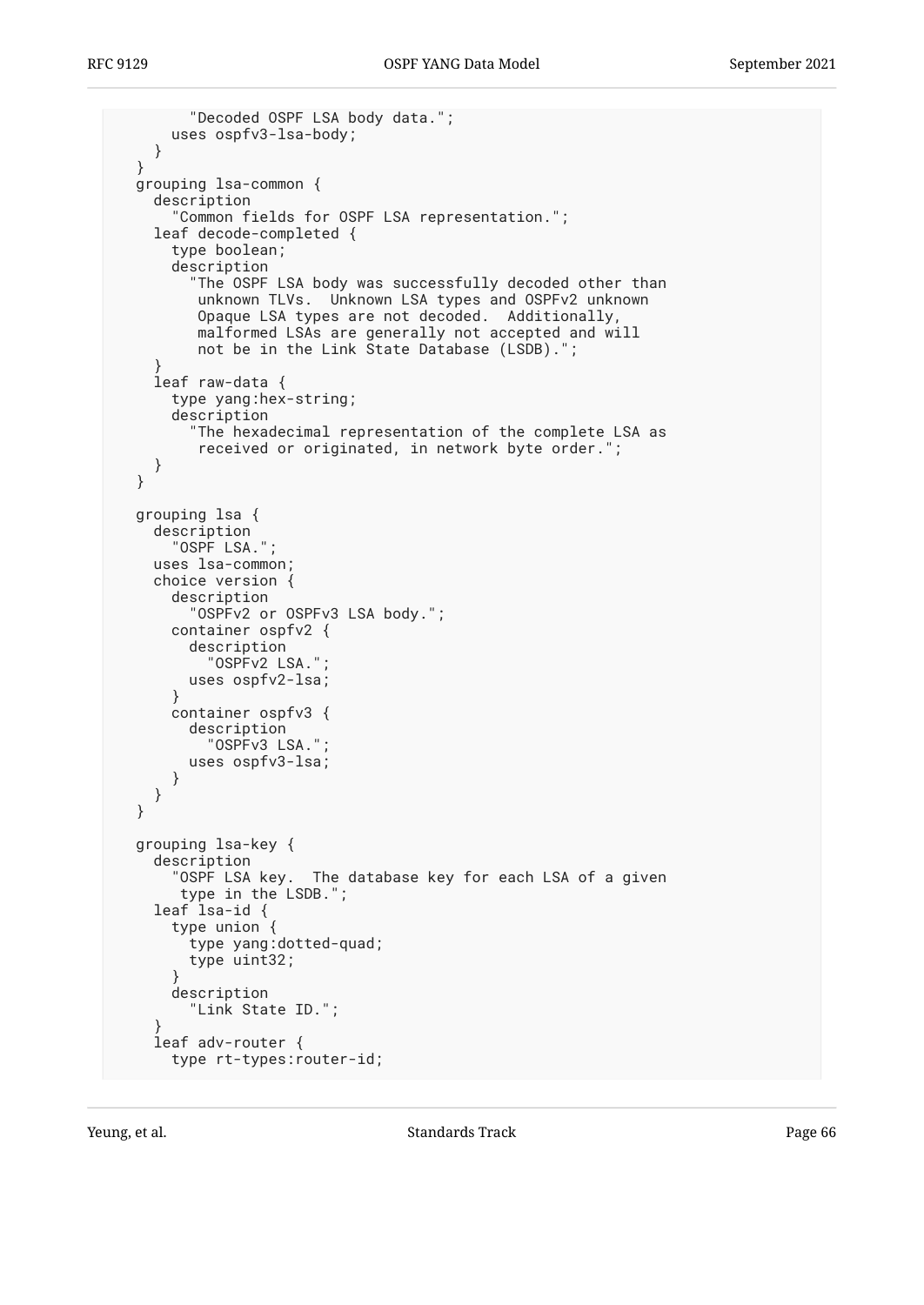```
 description
        "Advertising router.";
    }
 }
 grouping instance-stat {
    description
      "Per-instance statistics.";
    leaf discontinuity-time {
      type yang:date-and-time;
      description
        "The time of the most recent occasion at which any one or
         more of this OSPF instance's counters suffered a
         discontinuity. If no such discontinuities have occurred
        since the OSPF instance was last reinitialized, then
         this node contains the time the OSPF instance was
         reinitialized, which normally occurs when it was
         created.";
}
    leaf originate-new-lsa-count {
     type yang:counter32;
      description
        "The number of new LSAs originated. Discontinuities in the
         value of this counter can occur when the OSPF instance is
         reinitialized.";
}
    leaf rx-new-lsas-count {
     type yang:counter32;
     description
        "The number of new LSAs received. Discontinuities in the
         value of this counter can occur when the OSPF instance is
         reinitialized.";
}
    leaf as-scope-lsa-count {
     type yang:gauge32;
     description
        "The number of AS-scope LSAs.";
}
    leaf as-scope-lsa-chksum-sum {
     type uint32;
      description
        "The module 2**32 sum of the LSA checksums
         for AS-scope LSAs. The value should be treated as
         unsigned when comparing two sums of checksums. While
         differing checksums indicate a different combination
         of LSAs, equivalent checksums don't guarantee that the
LSAs are the same, given that multiple combinations of
LSAs can result in the same checksum.";
    }
    container database {
      description
        "Container for per-AS-scope LSA statistics.";
      list as-scope-lsa-type {
       description
          "List of AS-scope LSA statistics.";
       leaf lsa-type {
          type uint16;
          description
```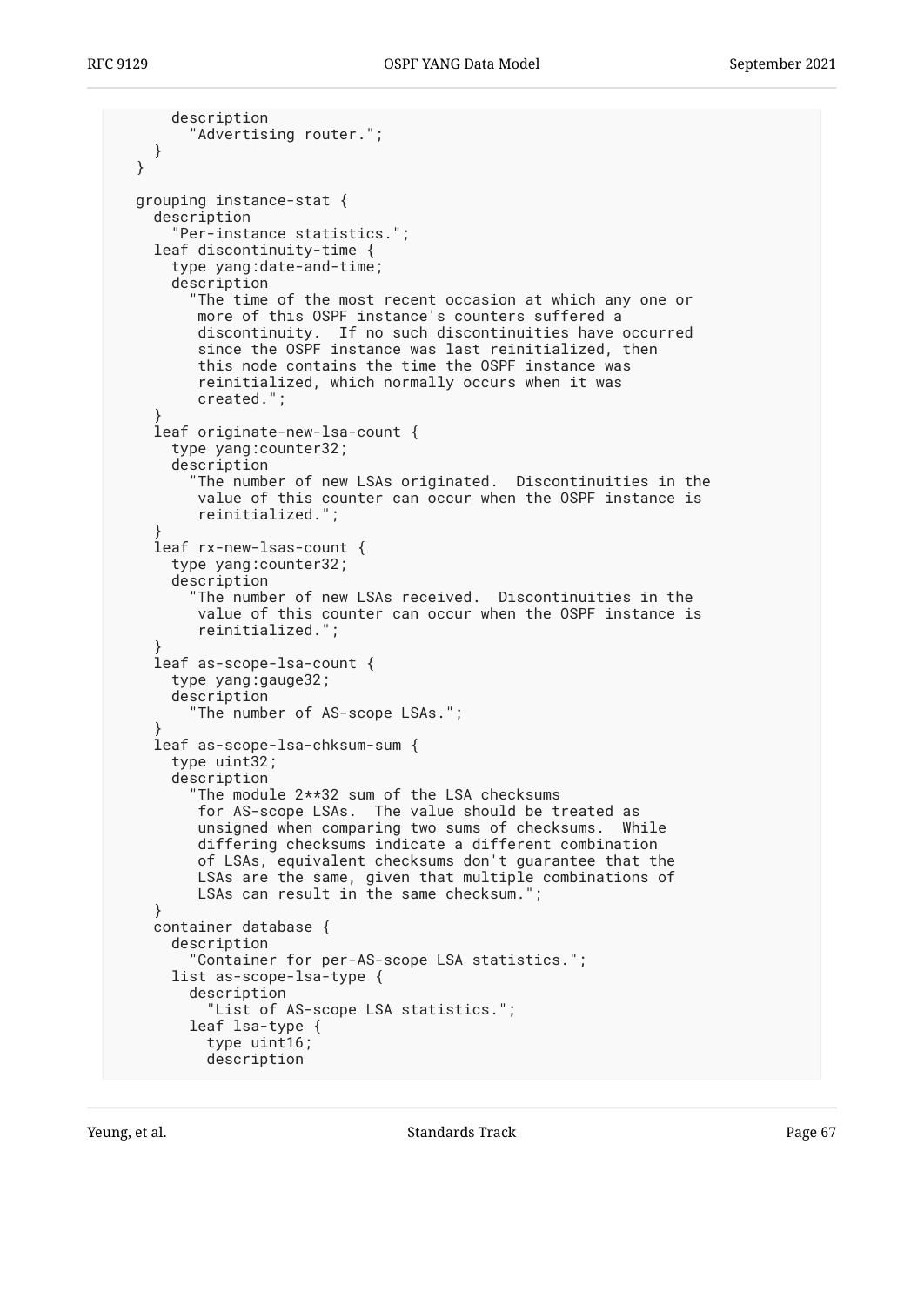```
 "AS-Scope LSA type.";
}
        leaf lsa-count {
          type yang:gauge32;
          description
             "The number of LSAs of this LSA type.";
}
        leaf lsa-cksum-sum {
          type uint32;
          description
            "The module 2**32 sum of the LSA checksums
             for LSAs of this type. The value should be
             treated as unsigned when comparing two sums of
             checksums. While differing checksums indicate a
             different combination of LSAs, equivalent checksums
             don't guarantee that the LSAs are the same, given that
             multiple combinations of LSAs can result in the same
             checksum.";
        }
     }
    }
   uses instance-fast-reroute-state;
 }
 grouping area-stat {
    description
      "Per-area statistics.";
   leaf discontinuity-time {
     type yang:date-and-time;
     description
        "The time of the most recent occasion at which any one or
         more of this OSPF area's counters suffered a
         discontinuity. If no such discontinuities have occurred
         since the OSPF area was last reinitialized, then
         this node contains the time the OSPF area was
         reinitialized, which normally occurs when it was
         created.";
}
    leaf spf-runs-count {
     type yang:counter32;
      description
        "The number of times the intra-area SPF has run.
         Discontinuities in the value of this counter can occur
         when the OSPF area is reinitialized.";
}
    leaf abr-count {
     type yang:gauge32;
     description
        "The total number of Area Border Routers (ABRs)
         reachable within this area.";
}
    leaf asbr-count {
     type yang:gauge32;
     description
        "The total number of ASBRs.";
}
    leaf ar-nssa-translator-event-count {
     type yang:counter32;
```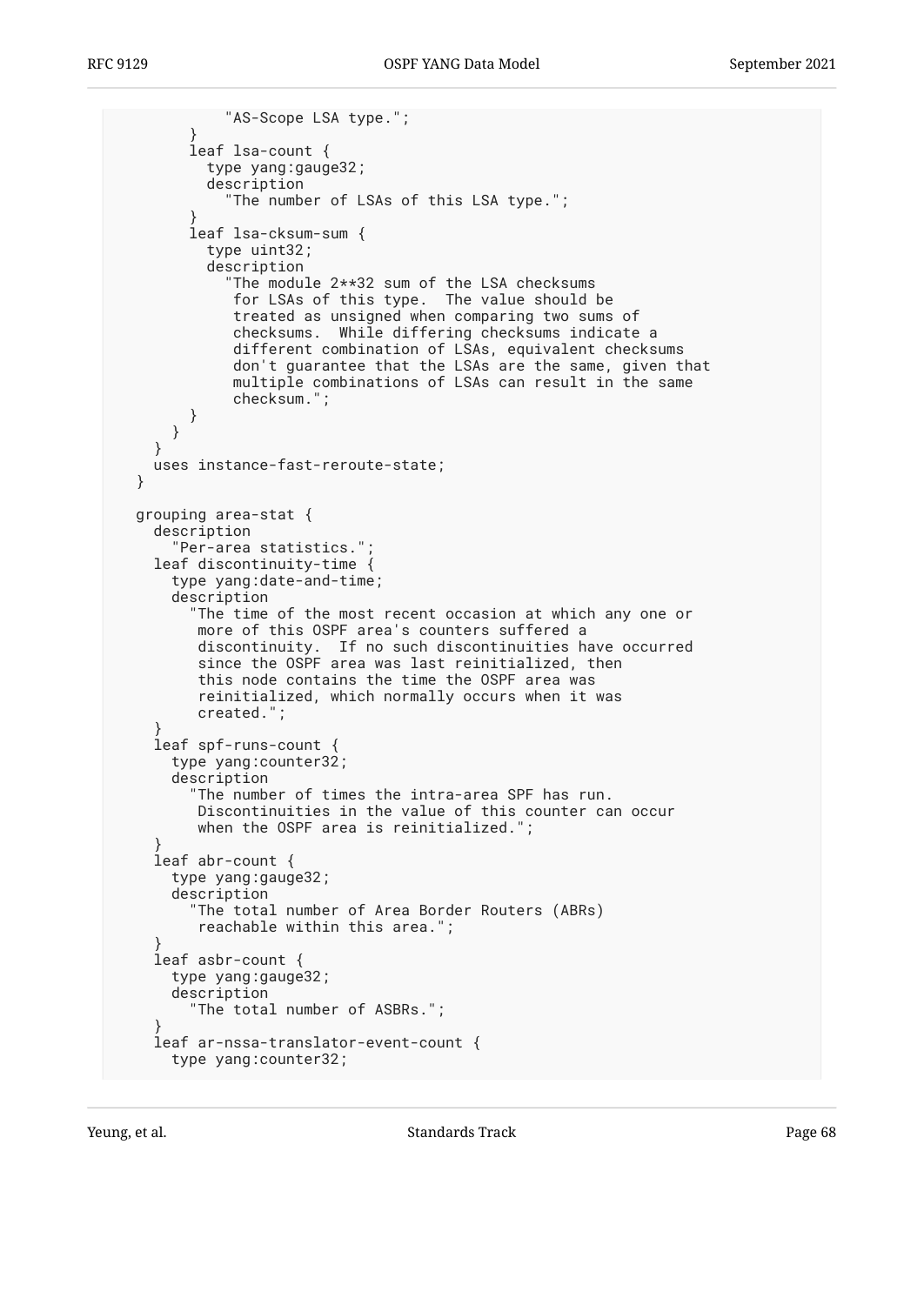```
 description
        "The number of NSSA translator-state changes.
        Discontinuities in the value of this counter can occur
        when the OSPF area is reinitialized.";
}
   leaf area-scope-lsa-count {
     type yang:gauge32;
     description
       "The number of area-scope LSAs in the area.";
}
   leaf area-scope-lsa-cksum-sum {
     type uint32;
     description
        "The module 2**32 sum of the LSA checksums
        for area-scope LSAs. The value should be treated as
        unsigned when comparing two sums of checksums. While
        differing checksums indicate a different combination
        of LSAs, equivalent checksums don't guarantee that the
        LSAs are the same, given that multiple combinations of
       LSAs can result in the same checksum."
   }
   container database {
     description
        "Container for area-scope LSA type statistics.";
     list area-scope-lsa-type {
        description
          "List of area-scope LSA statistics.";
       leaf lsa-type {
          type uint16;
          description
            "Area-scope LSA type.";
}
       leaf lsa-count {
          type yang:gauge32;
          description
            "The number of LSAs of this LSA type.";
}
        leaf lsa-cksum-sum {
          type uint32;
          description
            "The module 2**32 sum of the LSA checksums
             for LSAs of this type. The value should be
             treated as unsigned when comparing two sums of
             checksums. While differing checksums indicate a
             different combination of LSAs, equivalent checksums
don't guarantee that the LSAs are the same, given that
multiple combinations of LSAs can result in the same
             checksum.";
       }
     }
   }
 }
 grouping interface-stat {
   description
     "Per-interface statistics.";
   leaf discontinuity-time {
     type yang:date-and-time;
```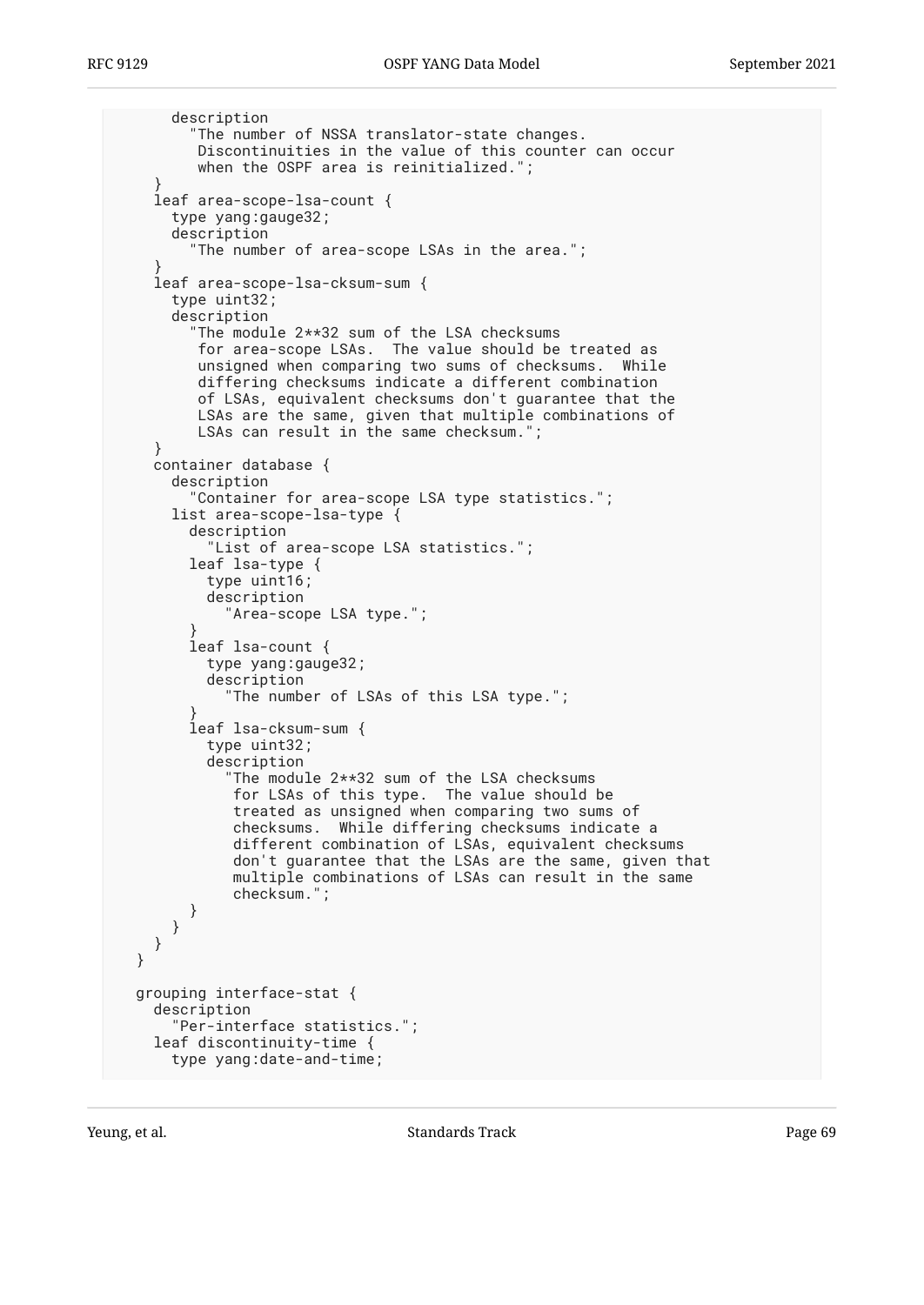```
 description
        "The time of the most recent occasion at which any one or
        more of this OSPF interface's counters suffered a
discontinuity. If no such discontinuities have occurred
since the OSPF interface was last reinitialized, then
        this node contains the time the OSPF interface was
        reinitialized, which normally occurs when it was
        created.";
}
   leaf if-event-count {
     type yang:counter32;
     description
        "The number of times this interface has changed its
        state or an error has occurred. Discontinuities in the
        value of this counter can occur when the OSPF interface
        is reinitialized.";
}
   leaf link-scope-lsa-count {
     type yang:gauge32;
     description
        "The number of link-scope LSAs.";
}
   leaf link-scope-lsa-cksum-sum {
     type uint32;
     description
       The module 2**32 sum of the LSA checksums
        for link-scope LSAs. The value should be treated as
        unsigned when comparing two sums of checksums. While
        differing checksums indicate a different combination
        of LSAs, equivalent checksums don't guarantee that the
        LSAs are the same, given that multiple combinations of
        LSAs can result in the same checksum.";
}
   container database {
     description
        "Container for link-scope LSA type statistics.";
     list link-scope-lsa-type {
       description
          "List of link-scope LSA statistics.";
       leaf lsa-type {
         type uint16;
         description
            "Link-scope LSA type.";
}
       leaf lsa-count {
         type yang:gauge32;
         description
            "The number of LSAs of this LSA type.";
}
       leaf lsa-cksum-sum {
         type uint32;
         description
            "The module 2**32 sum of the LSA checksums
            for LSAs of this type. The value should be
            treated as unsigned when comparing two sums of
checksums. While differing checksums indicate a
different combination of LSAs, equivalent checksums
            don't guarantee that the LSAs are the same, given that
```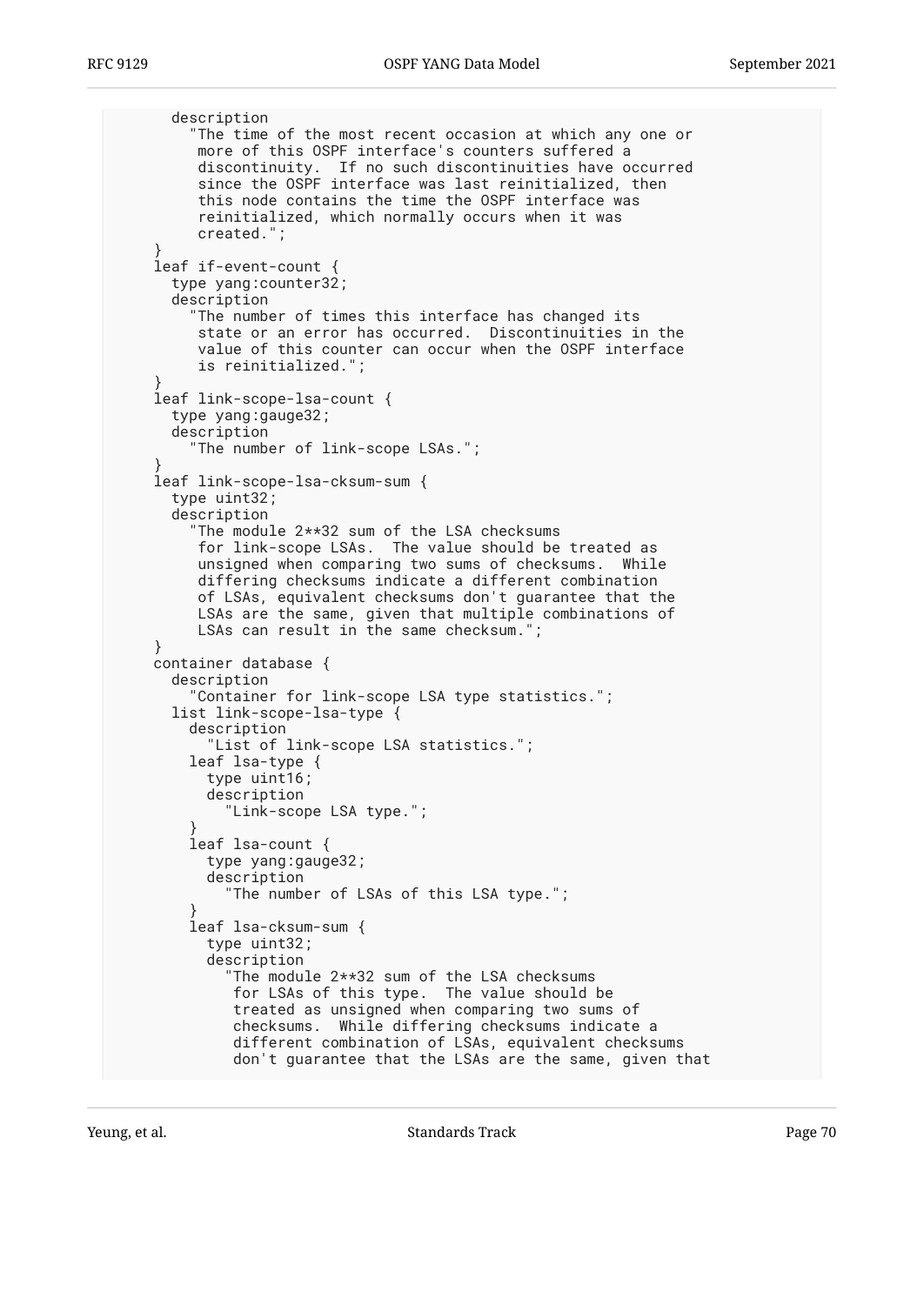```
 multiple combinations of LSAs can result in the same
             checksum.";
       }
     }
   }
 }
 grouping neighbor-stat {
   description
      "Per-neighbor statistics.";
   leaf discontinuity-time {
     type yang:date-and-time;
     description
        "The time of the most recent occasion at which any one or
        more of this OSPF neighbor's counters suffered a
discontinuity. If no such discontinuities have occurred
since the OSPF neighbor was last reinitialized, then
this node contains the time the OSPF neighbor was
        reinitialized, which normally occurs when the neighbor
        is dynamically discovered and created.";
}
   leaf nbr-event-count {
     type yang:counter32;
     description
        "The number of times this neighbor has changed
state or an error has occurred. Discontinuities in the
value of this counter can occur when the OSPF neighbor
        is reinitialized.";
}
   leaf nbr-retrans-qlen {
     type yang:gauge32;
     description
        "The current length of the retransmission queue.";
   }
 }
 grouping instance-fast-reroute-config {
   description
      "This group defines the global configuration of
      IP Fast Reroute (IP-FRR).";
   container fast-reroute {
     if-feature fast-reroute;
     description
        "This container may be augmented with global
        parameters for IP-FRR.";
     container lfa {
       if-feature lfa;
       description
          "This container may be augmented with
          global parameters for Loop-Free Alternates (LFAs).
          Container creation has no effect on LFA activation.";
     }
   }
 }
 grouping instance-fast-reroute-state {
   description
     "IP-FRR state data grouping.";
```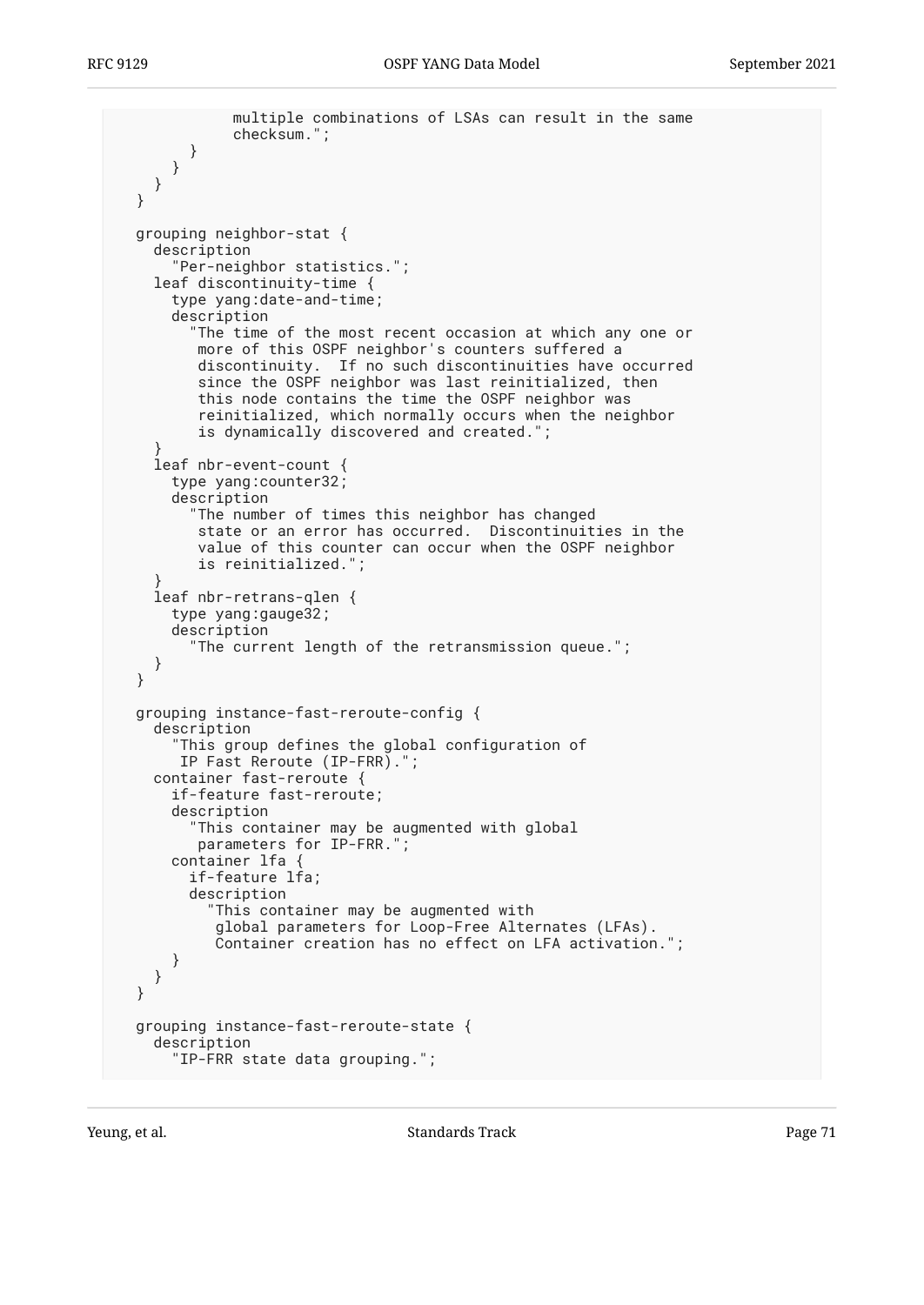```
 container protected-routes {
     if-feature fast-reroute;
     config false;
     description
        "Instance protection statistics.";
     list address-family-stats {
       key "address-family prefix alternate";
       description
         "Per-Address-Family (AF) protected prefix information.";
       leaf address-family {
         type iana-rt-types:address-family;
         description
           "Address family.";
}
       leaf prefix {
         type inet:ip-prefix;
         description
           "Protected prefix.";
}
       leaf alternate {
         type inet:ip-address;
         description
            "Alternate next hop for the prefix.";
}
       leaf alternate-type {
         type enumeration {
           enum equal-cost {
             description
           "ECMP-based alternate.";
}
           enum lfa {
             description
                "LFA-based alternate.";
}
           enum remote-lfa {
             description
               "Remote-LFA-based alternate.";
}
           enum tunnel {
             description
                "Tunnel-based alternate (like RSVP-TE or GRE).";
}
           enum ti-lfa {
             description
               "TI-LFA-based alternate.";
}
           enum mrt {
             description
               "MRT-based alternate.";
}
           enum other {
             description
                "Unknown alternate type.";
        \begin{matrix} \end{matrix} }
```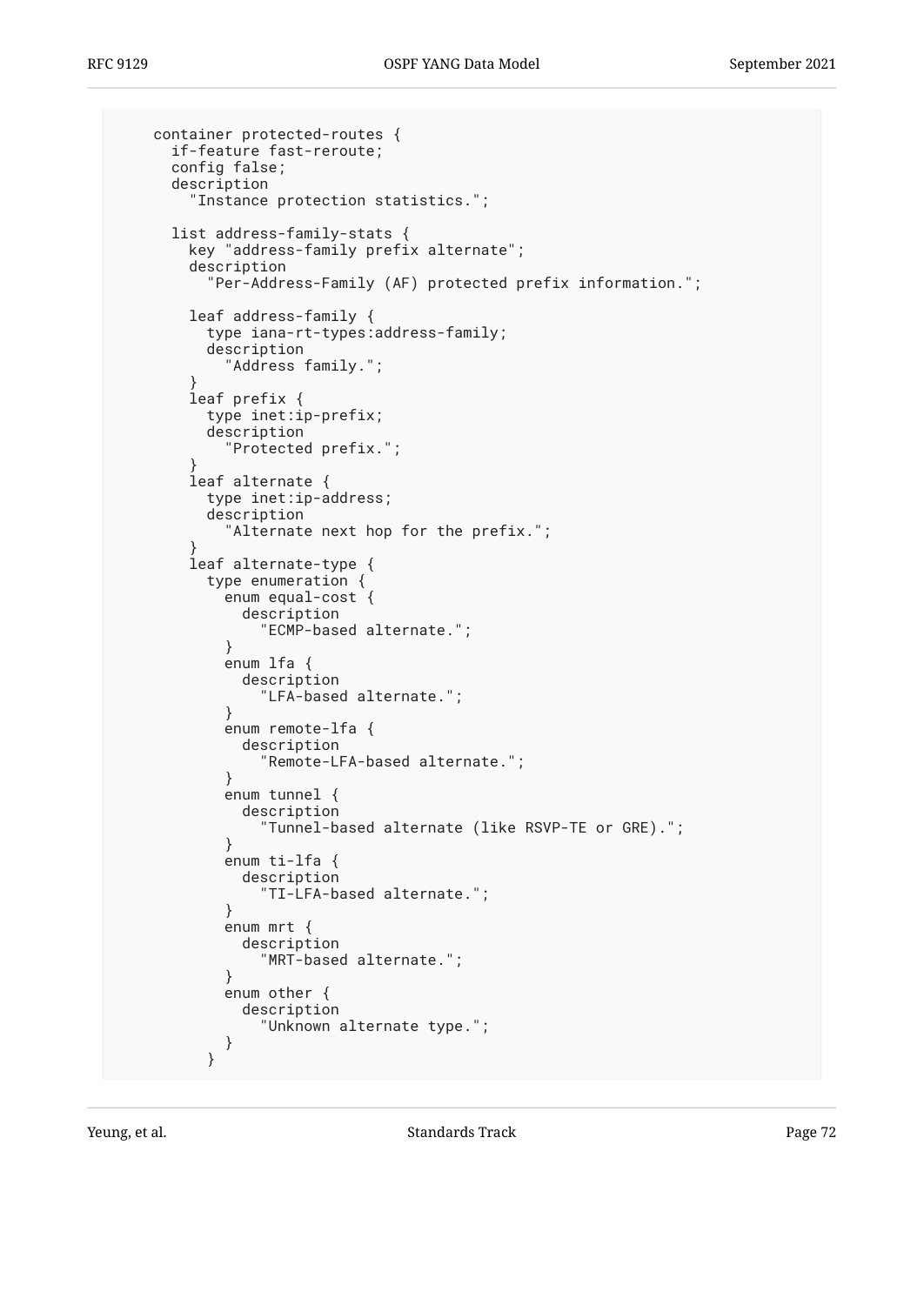```
 description
            "Type of alternate.";
 }
        leaf best {
          type boolean;
          description
             "Indicates that this alternate is preferred.";
 }
        leaf non-best-reason {
          type string {
            length "1..255";
 }
          description
            "Information field used to describe why the alternate
             is not the best choice.";
 }
        leaf protection-available {
          type bits {
            bit node-protect {
              position 0;
              description
                "Node protection available.";
 }
            bit link-protect {
              position 1;
              description
                "Link protection available.";
 }
            bit srlg-protect {
              position 2;
              description
                "Shared Risk Link Group (SRLG) protection
                 available.";
 }
            bit downstream-protect {
              position 3;
              description
                "Downstream protection available.";
 }
            bit other {
              position 4;
              description
            "Other protection available.";
 }
 }
          description
            "Protection provided by the alternate.";
 }
        leaf alternate-metric1 {
          type uint32;
          description
            "Metric from the Point of Local Repair (PLR) to
             the destination through the alternate path.";
 }
        leaf alternate-metric2 {
          type uint32;
          description
            "Metric from the PLR to the alternate node.";
```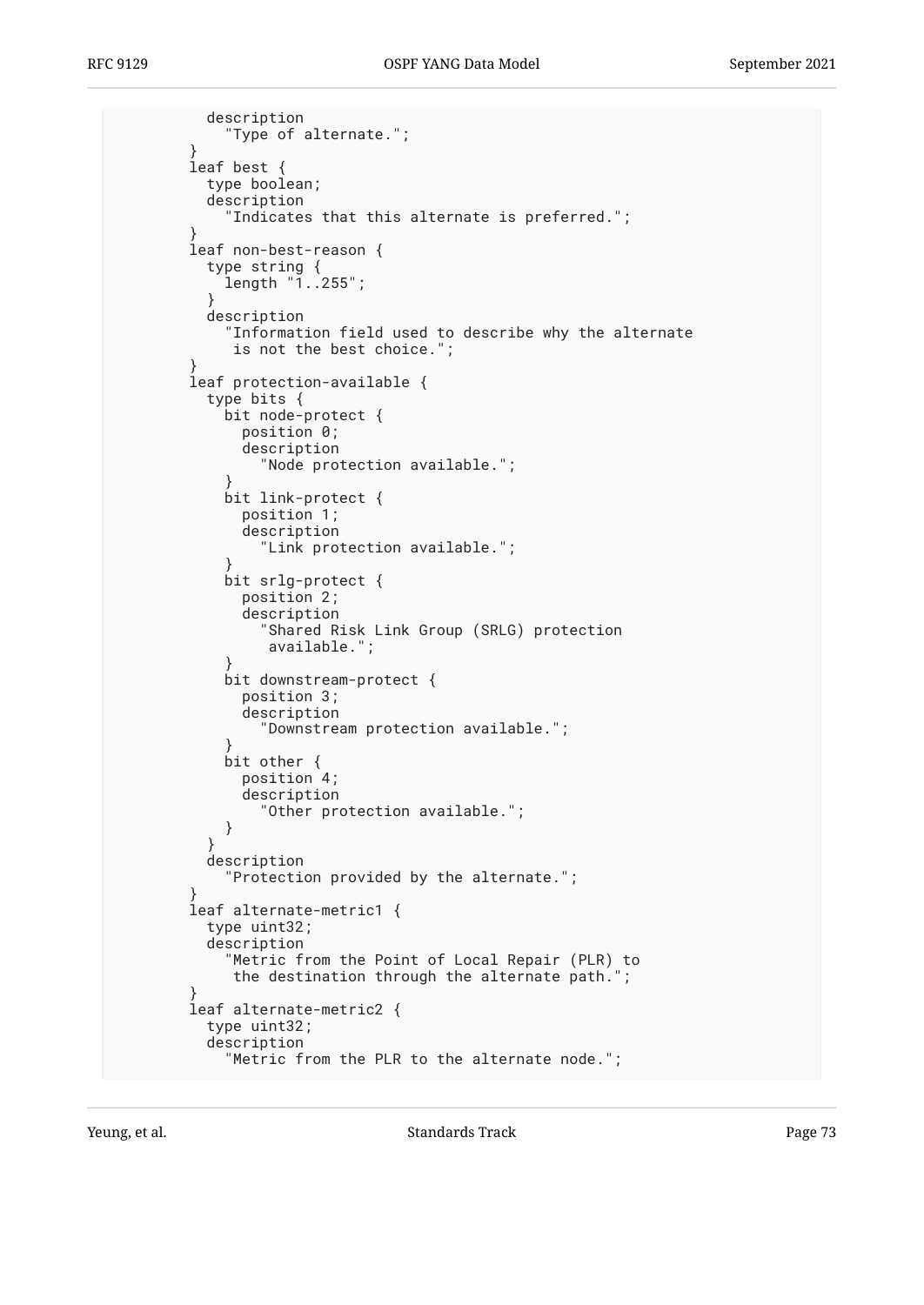```
 }
         leaf alternate-metric3 {
           type uint32;
           description
             "Metric from the alternate node to the destination.";
         }
      }
     }
     container unprotected-routes {
      if-feature fast-reroute;
       config false;
       description
         "List of prefixes that are not protected.";
       list address-family-stats {
         key "address-family prefix";
         description
           "Per-AF unprotected prefix statistics.";
         leaf address-family {
           type iana-rt-types:address-family;
           description
             "Address family.";
 }
         leaf prefix {
           type inet:ip-prefix;
           description
             "Unprotected prefix.";
         }
      }
     }
     list protection-statistics {
       key frr-protection-method;
       config false;
       description
         "List of protection method statistics.";
       leaf frr-protection-method {
         type string;
         description
           "Protection method used.";
 }
       list address-family-stats {
         key address-family;
         description
           "Per-AF protection statistics.";
         leaf address-family {
           type iana-rt-types:address-family;
           description
             "Address family.";
 }
         leaf total-routes {
           type uint32;
           description
             "Total prefixes.";
```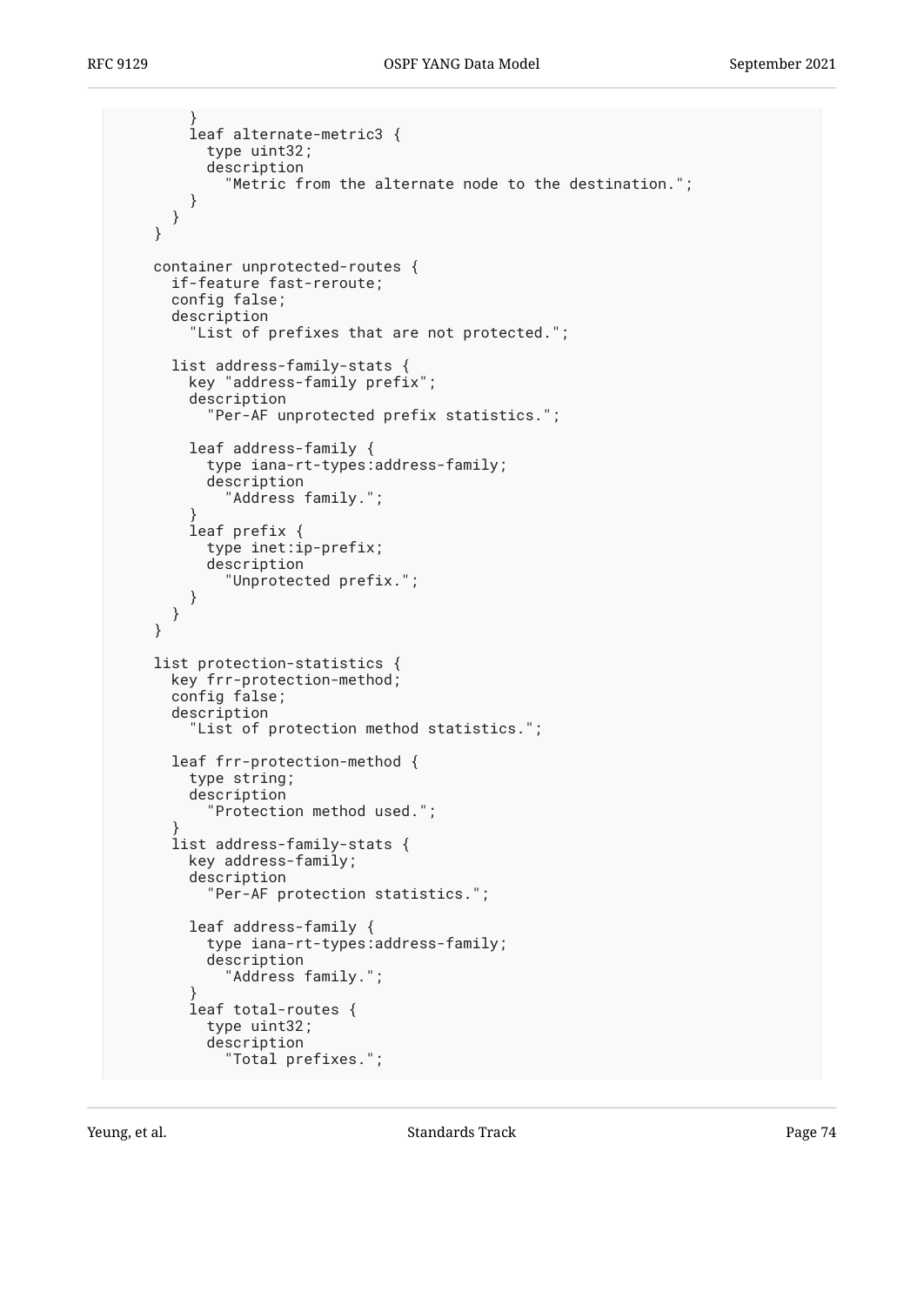```
 }
         leaf unprotected-routes {
           type uint32;
           description
             "Total prefixes that are not protected.";
 }
         leaf protected-routes {
           type uint32;
           description
             "Total prefixes that are protected.";
 }
         leaf linkprotected-routes {
           type uint32;
           description
             "Total prefixes that are link protected.";
 }
         leaf nodeprotected-routes {
           type uint32;
           description
             "Total prefixes that are node protected.";
        }
      }
    }
  }
  grouping interface-fast-reroute-config {
     description
       "This group defines interface configuration of IP-FRR.";
     container fast-reroute {
      if-feature fast-reroute;
      container lfa {
        if-feature lfa;
        leaf candidate-enable {
           type boolean;
           default true;
           description
             "Enables the interface to be used as a backup.";
 }
        leaf enable {
          type boolean;
           default false;
           description
             "Activates an LFA. Per-prefix LFA computation
              is assumed.";
         }
         container remote-lfa {
           if-feature remote-lfa;
           leaf enable {
             type boolean;
             default false;
             description
               "Activates a Remote LFA (R-LFA).";
 }
           description
             "R-LFA configuration.";
 }
        description
           "LFA configuration.";
```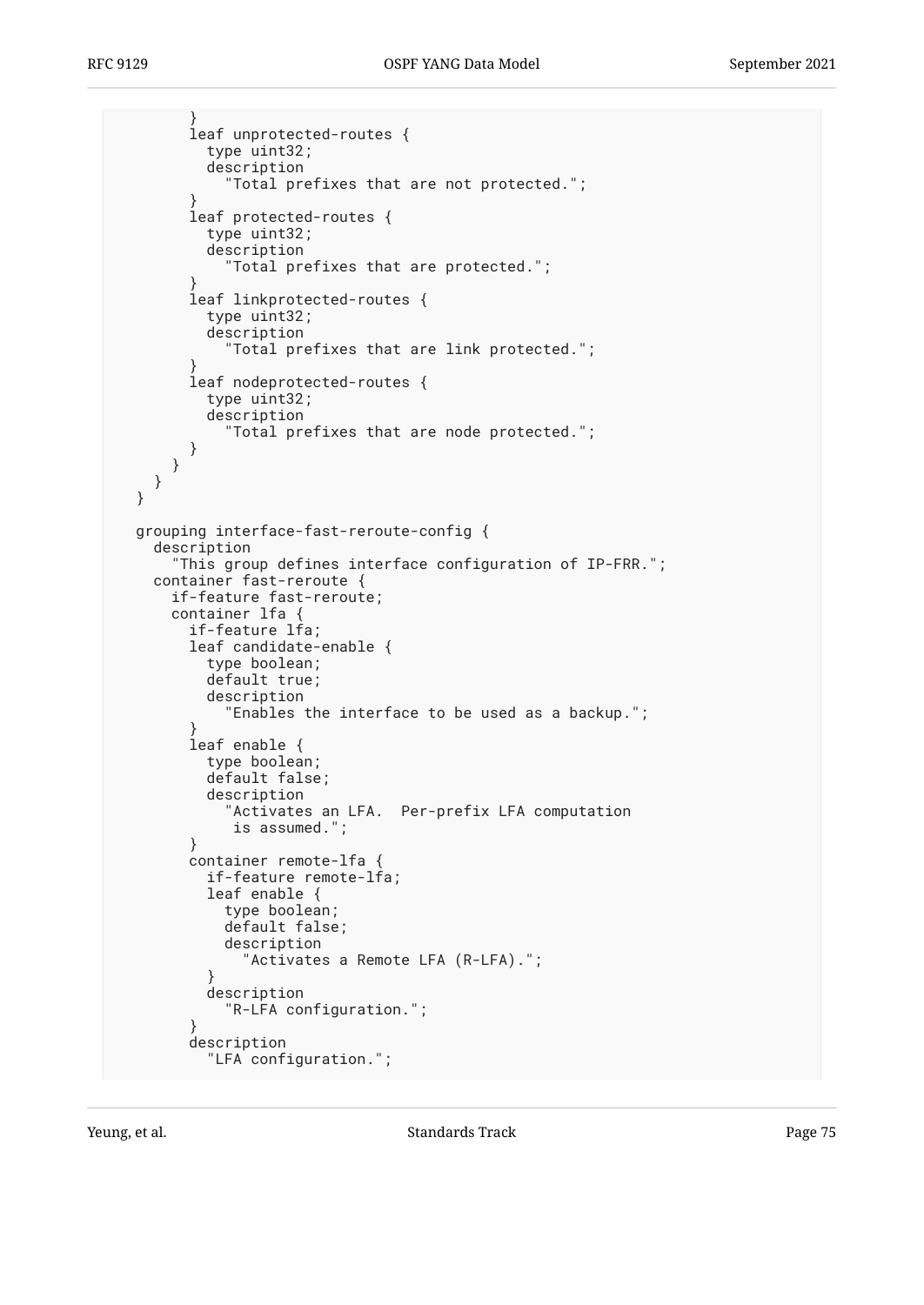```
 }
      description
         "Interface IP-FRR configuration.";
    }
  }
  grouping interface-physical-link-config {
    description
       "Interface cost configuration that only applies to
       physical interfaces (non-virtual) and sham links.";
    leaf cost {
      type ospf-link-metric;
      description
         "Interface's cost.";
 }
    leaf mtu-ignore {
      if-feature mtu-ignore;
      type boolean;
      description
         "Enables/disables bypassing the MTU mismatch check in
         Database Description packets as specified in Section 10.6
         of RFC 2328.";
      reference
         "RFC 2328: OSPF Version 2, Section 10.6";
 }
    leaf prefix-suppression {
      if-feature prefix-suppression;
      type boolean;
      description
         "Suppresses advertisement of the prefixes associated
         with the interface.";
    }
  }
  grouping interface-common-config {
    description
       "Common configuration for all types of interfaces,
       including virtual links and sham links.";
    leaf hello-interval {
      type uint16;
      units seconds;
      description
         "Interval between Hello packets (seconds). It must
         be the same for all routers on the same network.
 Different networks, implementations, and deployments
 will use different Hello intervals. A sample value
         for a LAN network would be 10 seconds.";
      reference
         "RFC 2328: OSPF Version 2, Appendix C.3";
    }
    leaf dead-interval {
      type uint16;
      units seconds;
 must "../dead-interval > ../hello-interval" {
 error-message "The dead interval must be "
 + "larger than the Hello interval";
```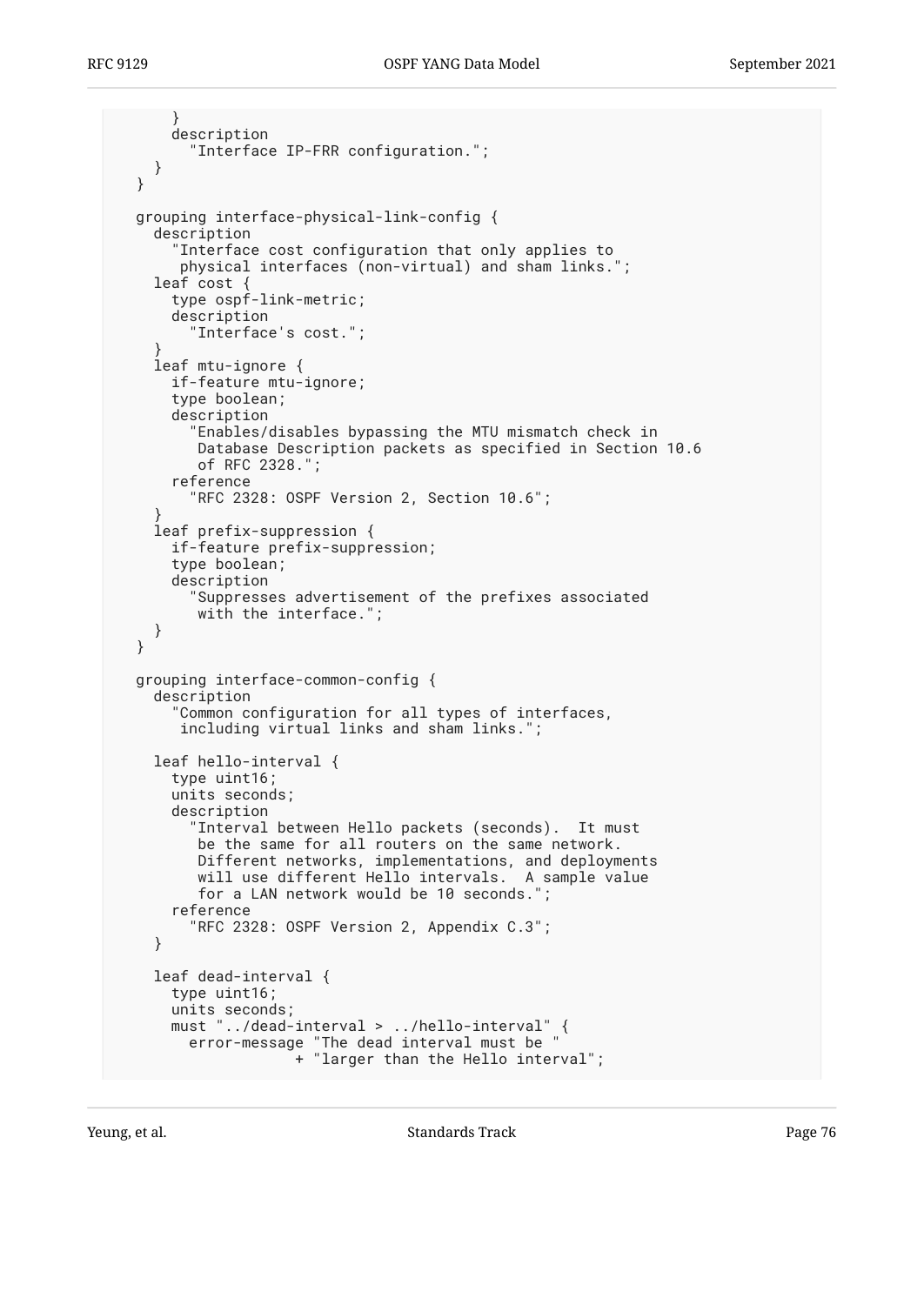```
 description
           "The value must be greater than 'hello-interval'.";
       }
       description
         "Interval after which a neighbor is declared down
 (seconds) if Hello packets are not received. It is
 typically 3 or 4 times the 'hello-interval' period.
         A typical value for LAN networks is 40 seconds.
        reference
          "RFC 2328: OSPF Version 2, Appendix C.3";
     }
     leaf retransmit-interval {
      type uint16 {
          range "1..3600";
       }
      units seconds;
      description
         "Interval between retransmitting unacknowledged Link
          State Advertisements (LSAs) (seconds). This should
          be well over the round-trip transmit delay for
          any two routers on the network. A sample value
          would be 5 seconds.";
        reference
          "RFC 2328: OSPF Version 2, Appendix C.3";
     }
     leaf transmit-delay {
      type uint16;
      units seconds;
      description
         "Estimated time needed to transmit Link State Update
          (LSU) packets on the interface (seconds). LSAs have
          their age incremented by this amount when advertised
          on the interface. A sample value would be 1 second.";
        reference
          "RFC 2328: OSPF Version 2, Appendix C.3";
     }
    leaf lls {
      if-feature lls;
      type boolean;
      description
         "Enables/disables link-local signaling (LLS) support.";
     }
     container ttl-security {
      if-feature ttl-security;
      description
         "Time to Live (TTL) security checking.";
       leaf enable {
         type boolean;
         description
           "Enables/disables TTL security checking.";
 }
       leaf hops {
         type uint8 {
          range "1..254";
```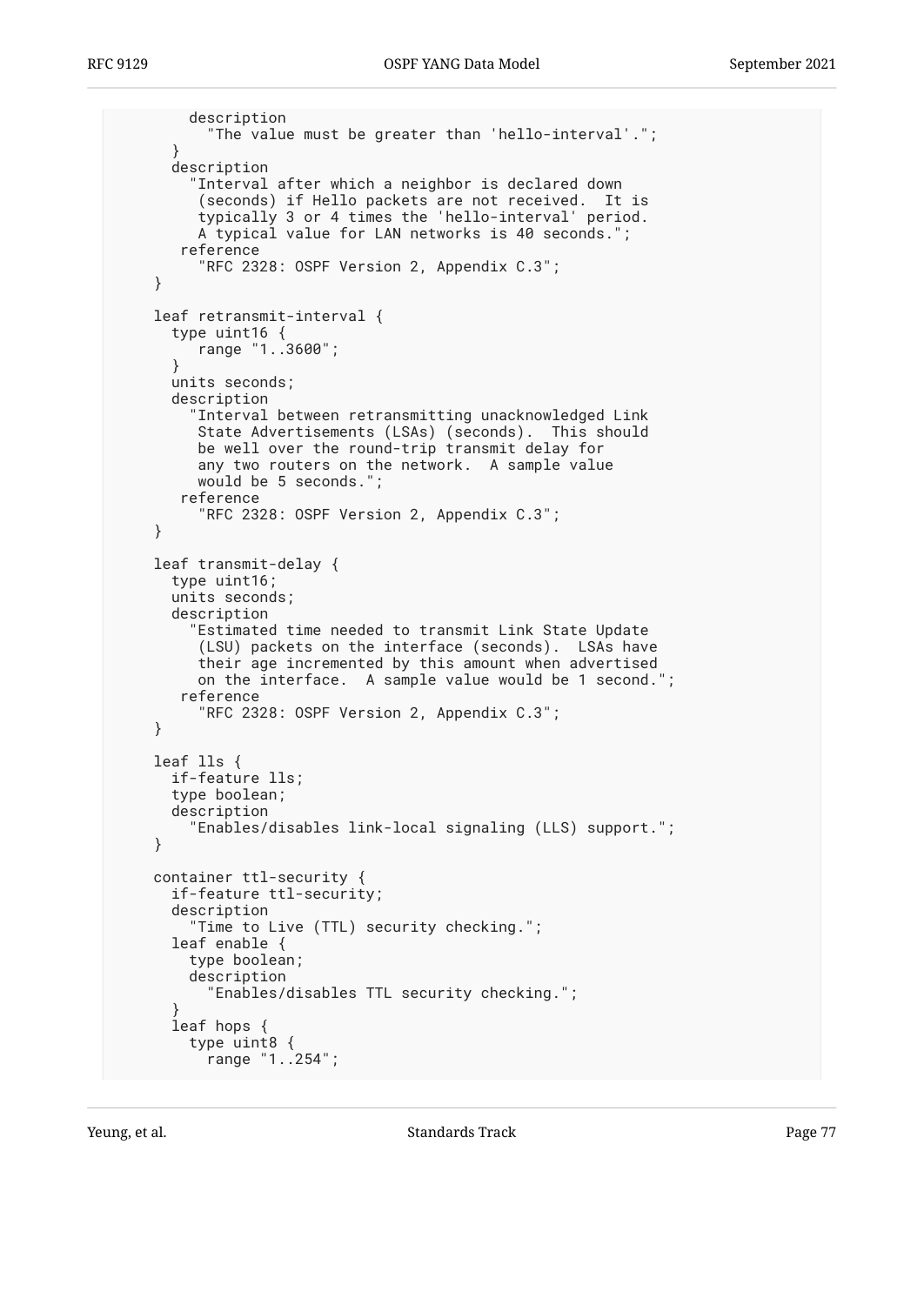```
 }
        default 1;
        description
           "Maximum number of hops that an OSPF packet may
           have traversed before reception.";
      }
 }
    leaf enable {
      type boolean;
      default true;
      description
         "Enables/disables the OSPF protocol on the interface.";
    }
    container authentication {
      description
         "Authentication configuration.";
      choice auth-type-selection {
        description
           "Options for OSPFv2/OSPFv3 authentication
           configuration.";
        case ospfv2-auth {
           when "derived-from-or-self(../../../../../../rt:type, "
            + "'ospfv2')" {
             description
               "Applied to OSPFv2 only.";
 }
           leaf ospfv2-auth-trailer-rfc {
             if-feature ospfv2-authentication-trailer;
             type ospfv2-auth-trailer-rfc-version;
             description
               "Version of OSPFv2 Authentication Trailer support.
               See RFCs 5709 and 7474.";
             reference
               "RFC 5709: OSPFv2 HMAC-SHA Cryptographic Authentication
               RFC 7474: Security Extension for OSPFv2 When Using
               Manual Key Management";
 }
           choice ospfv2-auth-specification {
             description
               "Key chain or explicit key parameter specification.";
             case auth-key-chain {
               if-feature key-chain;
               leaf ospfv2-key-chain {
                 type key-chain:key-chain-ref;
                 description
                   "Name of the key chain.";
 }
 }
             case auth-key-explicit {
               leaf ospfv2-key-id {
                 type uint32;
                 description
                   "Key identifier.";
 }
               leaf ospfv2-key {
                 type string;
                 description
```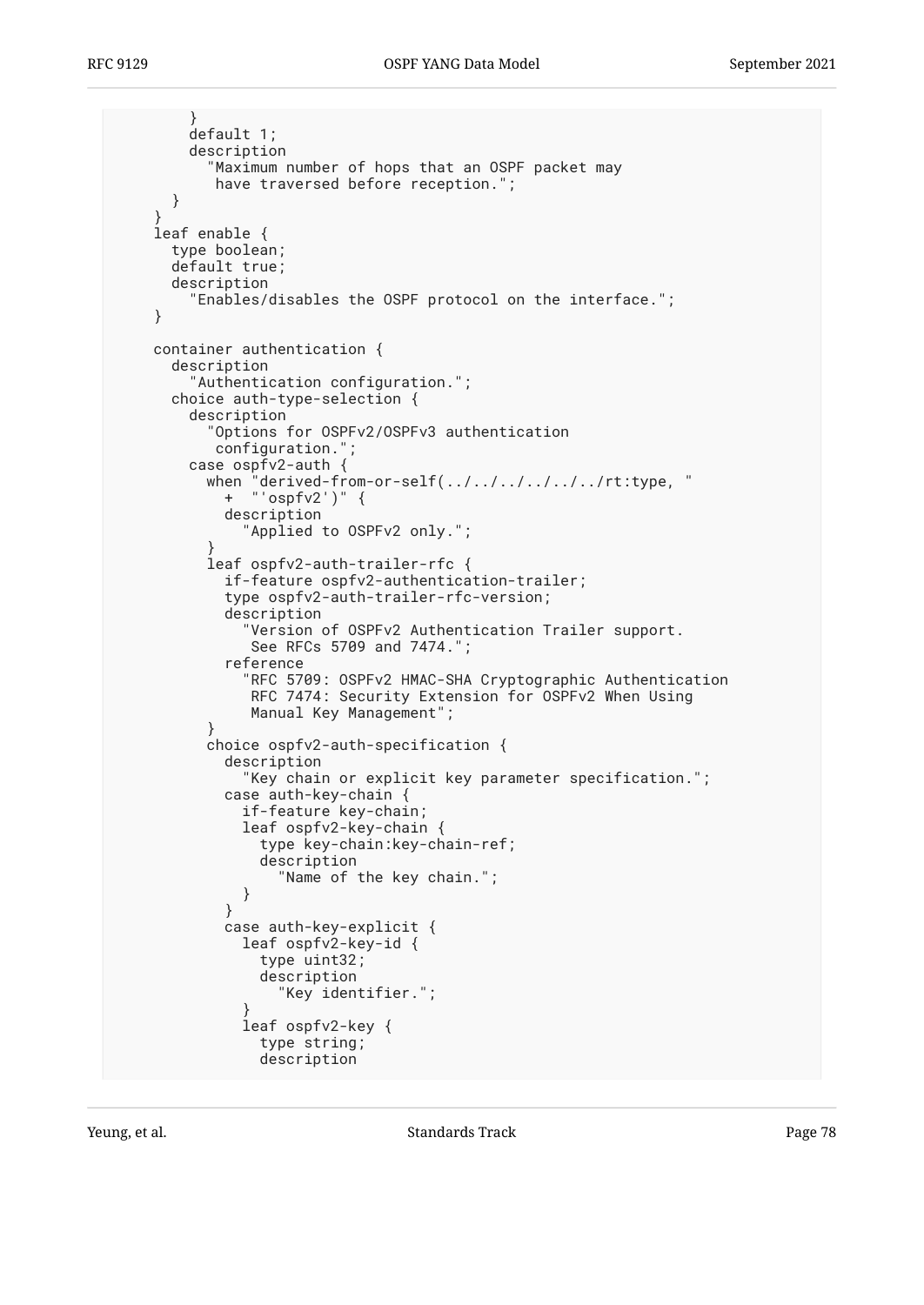```
 "OSPFv2 authentication key. The
                   length of the key may be dependent on the
                   cryptographic algorithm.";
 }
              leaf ospfv2-crypto-algorithm {
                type identityref {
                 base key-chain:crypto-algorithm;
 }
                description
                  "Cryptographic algorithm associated with the key.";
 }
 }
 }
        }
        case ospfv3-auth-ipsec {
              'derived-from-or-self(../../../../../../rt:type, "
         when "derived-from<br>+ "'ospfv3')" {
            description
              "Applied to OSPFv3 only.";
 }
          if-feature ospfv3-authentication-ipsec;
          leaf sa {
              type string;
              description
                "Name of the Security Association (SA).";
          }
 }
        case ospfv3-auth-trailer {
              "derived-from-or-self(../../../../../r\t;type, "when "derived-from<br>+ "'ospfv3')" {
            description
              "Applied to OSPFv3 only.";
 }
          if-feature ospfv3-authentication-trailer;
          choice ospfv3-auth-specification {
            description
              "Key chain or explicit key parameter specification.";
            case auth-key-chain {
             if-feature key-chain;
              leaf ospfv3-key-chain {
                type key-chain:key-chain-ref;
                description
                  "Name of the key chain.";
 }
 }
            case auth-key-explicit {
              leaf ospfv3-sa-id {
                type uint16;
                description
                  "SA identifier.";
 }
              leaf ospfv3-key {
                type string;
                description
                  "OSPFv3 authentication key. The
 length of the key may be dependent on the
 cryptographic algorithm.";
 }
```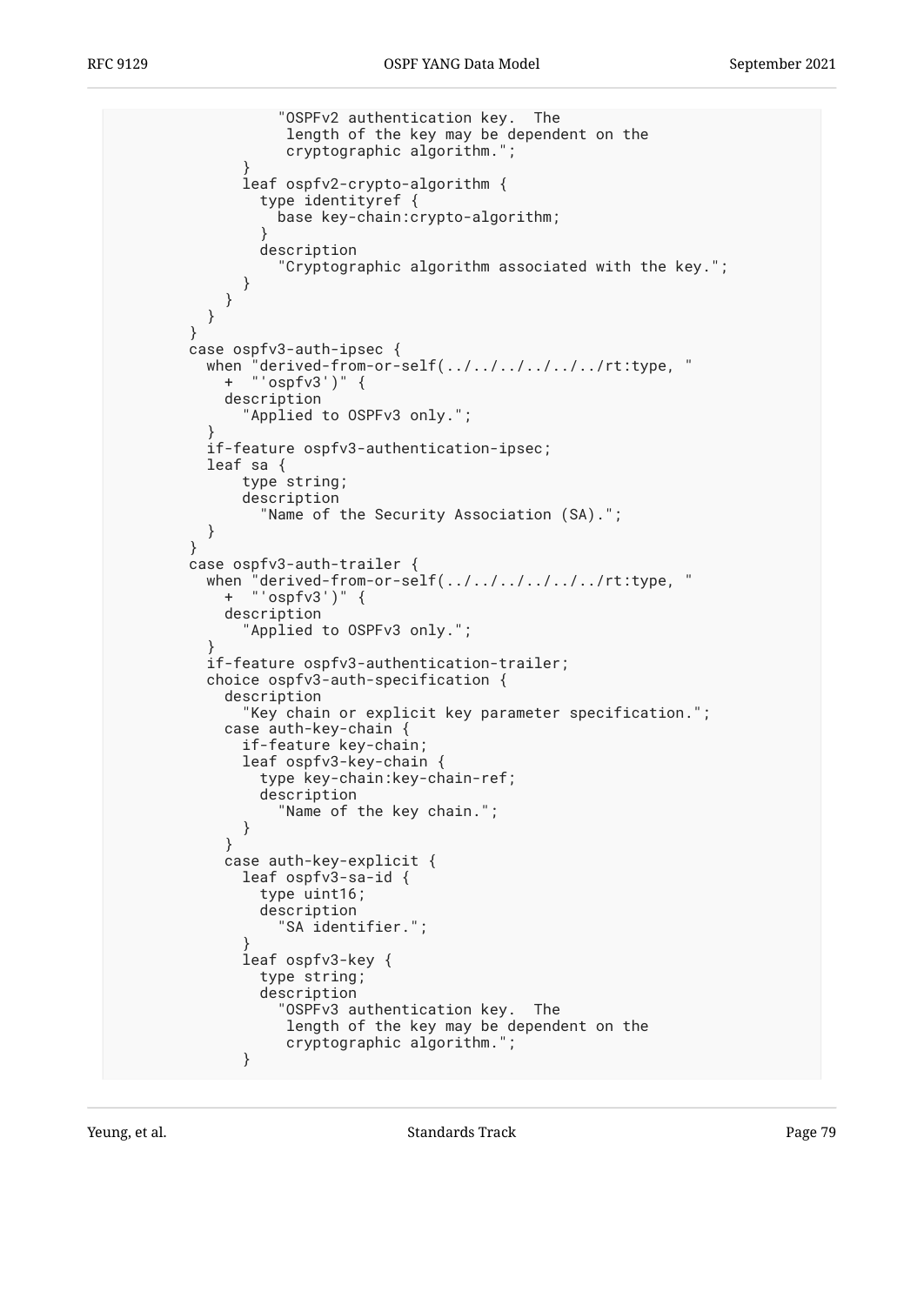```
 leaf ospfv3-crypto-algorithm {
                 type identityref {
                  base key-chain:crypto-algorithm;
 }
                description
                   "Cryptographic algorithm associated with the key.";
 }
 }
 }
 }
 }
    }
  }
  grouping interface-config {
    description
       "Configuration for real interfaces.";
    leaf interface-type {
      type enumeration {
        enum "broadcast" {
          description
             "Specifies an OSPF broadcast multi-access network.";
         }
        enum "non-broadcast" {
          description
             "Specifies an OSPF Non-Broadcast Multi-Access
             (NBMA) network.";
 }
        enum "point-to-multipoint" {
          description
             "Specifies an OSPF point-to-multipoint network.";
         }
        enum "point-to-point" {
          description
             "Specifies an OSPF point-to-point network.";
 }
        enum "hybrid" {
          if-feature hybrid-interface;
          description
             "Specifies an OSPF Hybrid Broadcast /
             point-to-multipoint network.";
         }
      }
      description
         "Interface type.";
    }
    leaf passive {
      type boolean;
      description
         "Enables/disables a passive interface. A passive
         interface's prefix will be advertised, but no neighbor
         adjacencies will be formed on the interface.";
    }
    leaf demand-circuit {
      if-feature demand-circuit;
```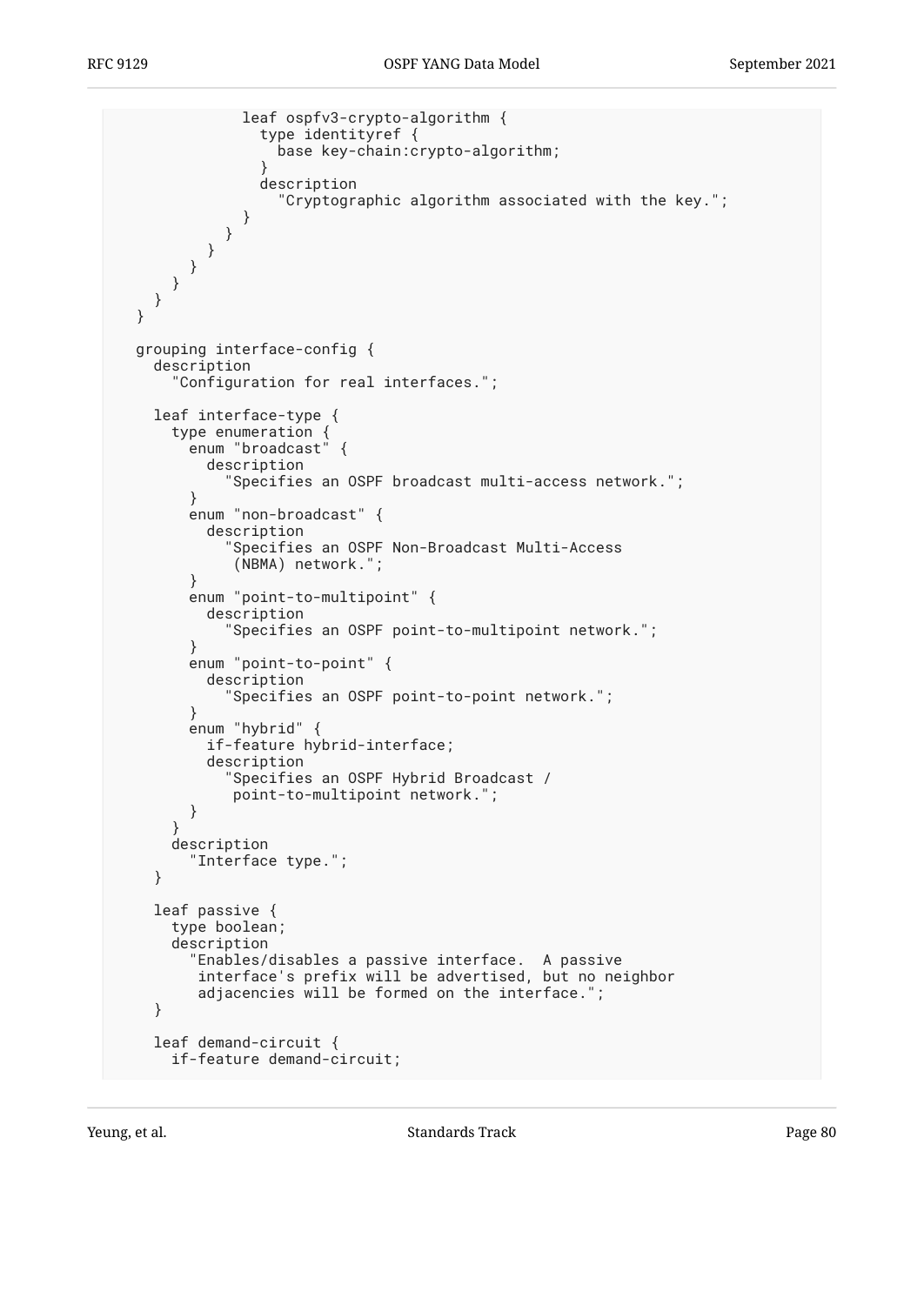```
 type boolean;
       description
         "Enables/disables a demand circuit.";
     }
     leaf priority {
       type uint8;
       description
         "Configures OSPF router priority. In a multi-access
          network, this value is for Designated Router (DR) election.
          The priority is ignored on other interface types. A router
          with a higher priority will be preferred in the election.
          A value of 0 indicates that the router is not eligible to
          become the DR or Backup DR (BDR).";
     }
     container multi-areas {
       if-feature multi-area-adj;
       description
         "Container for multi-area configuration.";
       list multi-area {
         key multi-area-id;
         description
           "Configures an OSPF multi-area adjacency.";
         leaf multi-area-id {
           type area-id-type;
           description
             "Multi-area adjacency area ID.";
 }
         leaf cost {
           type ospf-link-metric;
           description
             "Interface cost for a multi-area adjacency.";
         }
       }
     }
     container static-neighbors {
       description
         "Statically configured neighbors.";
       list neighbor {
         key "identifier";
         description
           "Specifies a static OSPF neighbor.";
         leaf identifier {
           type inet:ip-address;
           description
             "Neighbor's Router ID, IPv4 address, or IPv6 address.";
         }
         leaf cost {
           type ospf-link-metric;
           description
              "Neighbor's cost. Different implementations have
              different default costs, with some defaulting to a
              cost inversely proportional to the interface speed.
```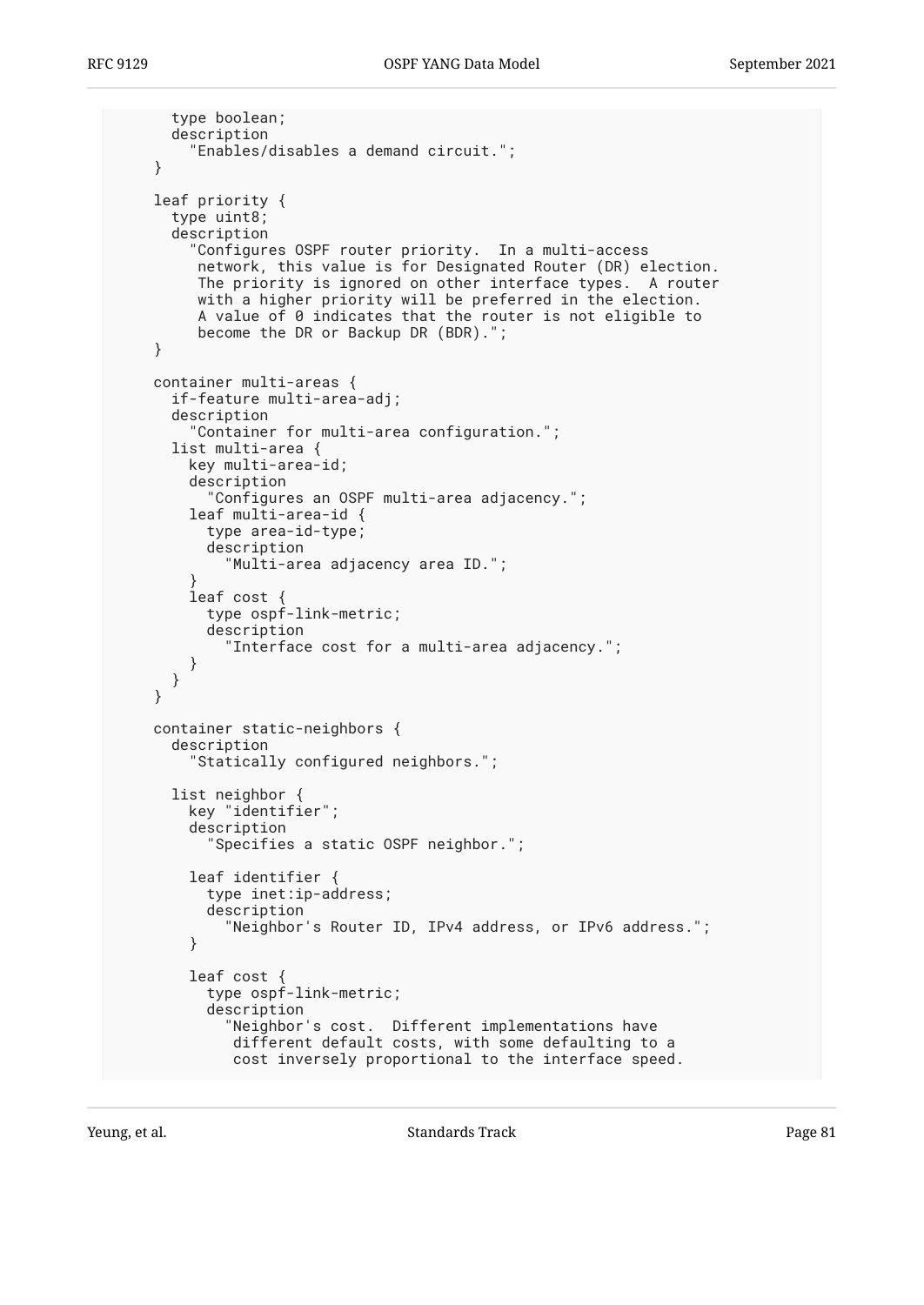```
 Others will default to 1, equating the cost to a
              hop count.";
 }
         leaf poll-interval {
           type uint16;
           units seconds;
           description
             "Neighbor's poll interval (seconds) for sending OSPF
              Hello packets to discover the neighbor on NBMA
              networks. This interval dictates the granularity for
              discovery of new neighbors. A sample would be
              120 seconds (2 minutes) for a legacy Packet Data
              Network (PDN) X.25 network.";
           reference
             "RFC 2328: OSPF Version 2, Appendix C.5";
 }
         leaf priority {
           type uint8;
           description
             "Neighbor's priority for DR election. A router with a
              higher priority will be preferred in the election.
              A value of 0 indicates that the router is not
              eligible to become the DR or BDR.";
         }
      }
     }
     leaf node-flag {
      if-feature node-flag;
       type boolean;
      default false;
       description
         "Sets the prefix as identifying the advertising router.";
       reference
         "RFC 7684: OSPFv2 Prefix/Link Attribute Advertisement";
     }
    container bfd {
      if-feature bfd;
       description
         "BFD client configuration.";
       uses bfd-types:client-cfg-parms;
       reference
         "RFC 9127: YANG Data Model for Bidirectional Forwarding
          Detection (BFD)";
     }
    uses interface-fast-reroute-config;
    uses interface-common-config;
    uses interface-physical-link-config;
  grouping neighbor-state {
    description
       "OSPF neighbor operational state.";
     leaf address {
      type inet:ip-address;
```
}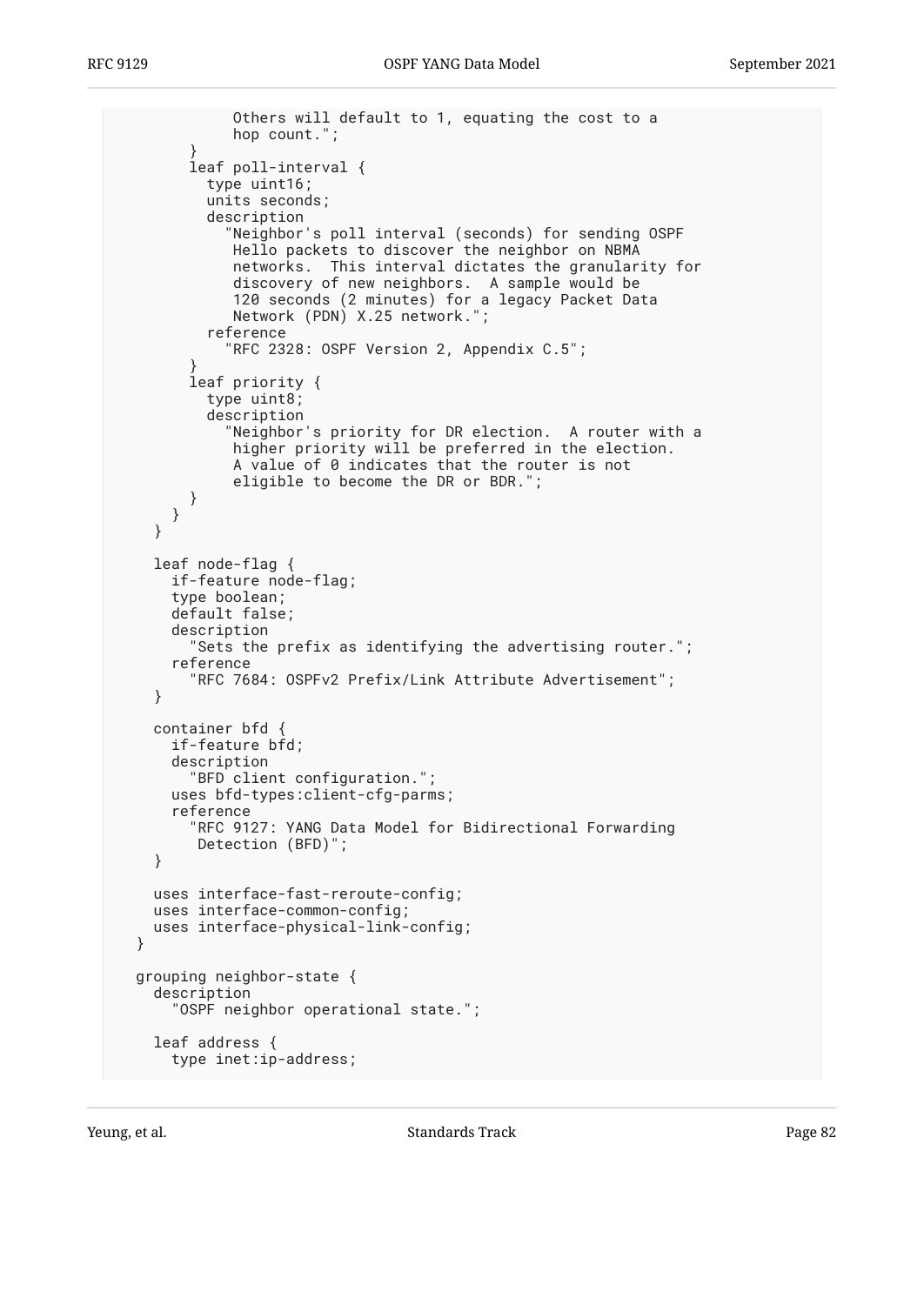```
 config false;
       description
         "Neighbor's address.";
 }
     leaf dr-router-id {
       type rt-types:router-id;
       config false;
       description
         "Neighbor's DR Router ID.";
     }
     leaf dr-ip-addr {
       type inet:ip-address;
       config false;
       description
         "Neighbor's DR IP address.";
     }
     leaf bdr-router-id {
       type rt-types:router-id;
       config false;
       description
         "Neighbor's BDR Router ID.";
     }
     leaf bdr-ip-addr {
       type inet:ip-address;
       config false;
       description
         "Neighbor's BDR IP address.";
 }
     leaf state {
       type nbr-state-type;
       config false;
       description
         "OSPF neighbor state.";
 }
     leaf cost {
       type ospf-link-metric;
       config false;
       description
         "Cost to reach the neighbor for point-to-multipoint
          and Hybrid networks.";
 }
     leaf dead-timer {
       type rt-types:timer-value-seconds16;
       config false;
       description
         "This timer tracks the remaining time before
          the neighbor is declared dead.";
     }
     container statistics {
       config false;
       description
         "Per-neighbor statistics.";
       uses neighbor-stat;
    }
  }
```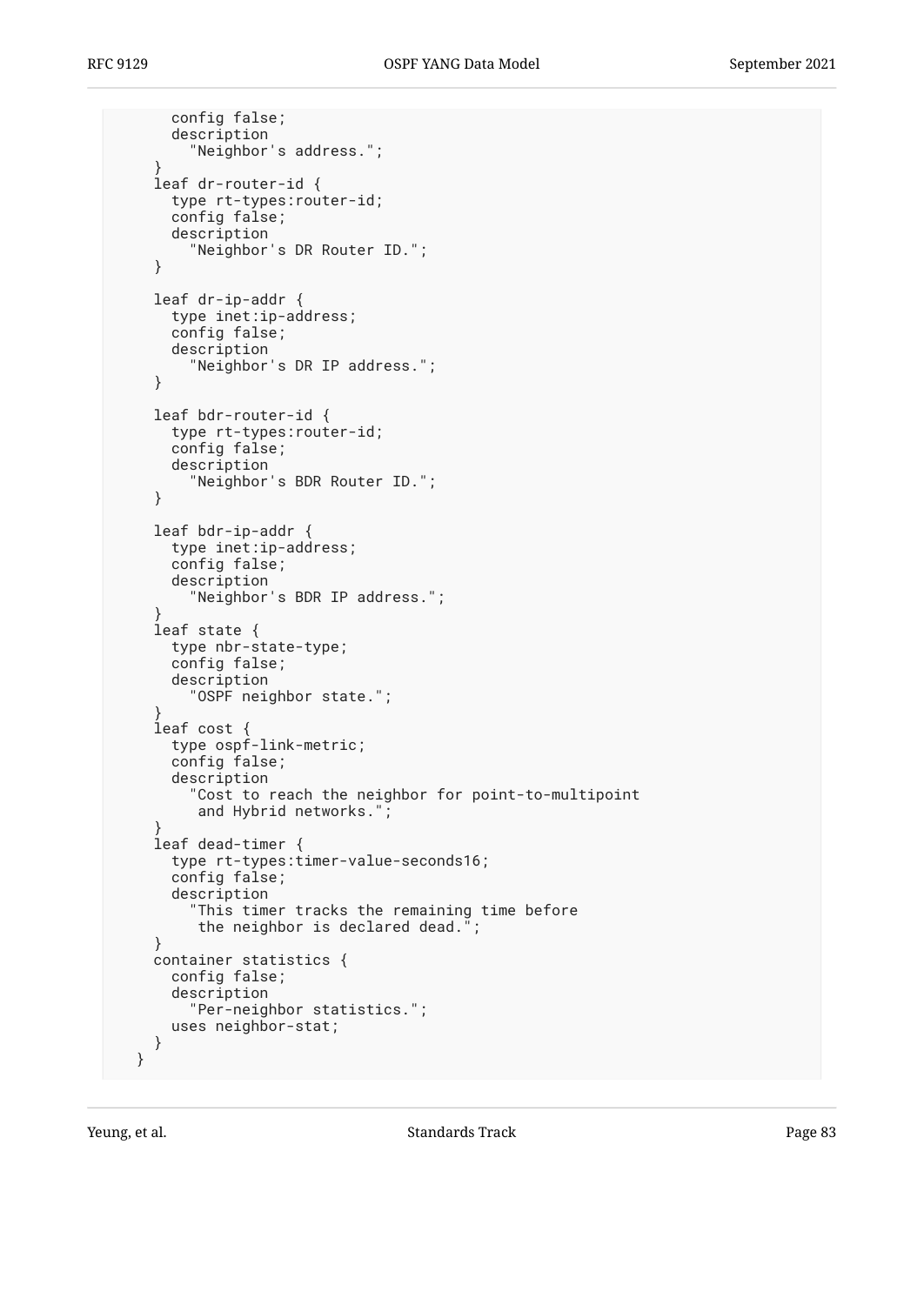```
 grouping interface-common-state {
   description
     "OSPF interface common operational state.";
   reference
     "RFC 2328: OSPF Version 2, Section 9";
   leaf state {
     type if-state-type;
     config false;
     description
       "Interface state.";
   }
   leaf hello-timer {
     type rt-types:timer-value-seconds16;
     config false;
     description
       "This timer tracks the remaining time before the
        next Hello packet is sent on the interface.";
   }
   leaf wait-timer {
     type rt-types:timer-value-seconds16;
     config false;
     description
        "This timer tracks the remaining time before
        the interface exits the 'Waiting' state.";
   }
   leaf dr-router-id {
     type rt-types:router-id;
     config false;
     description
       "DR Router ID.";
   }
   leaf dr-ip-addr {
     type inet:ip-address;
     config false;
     description
       "DR IP address.";
   }
   leaf bdr-router-id {
     type rt-types:router-id;
     config false;
     description
       "BDR Router ID.";
   }
   leaf bdr-ip-addr {
     type inet:ip-address;
     config false;
     description
       "BDR IP address.";
   }
```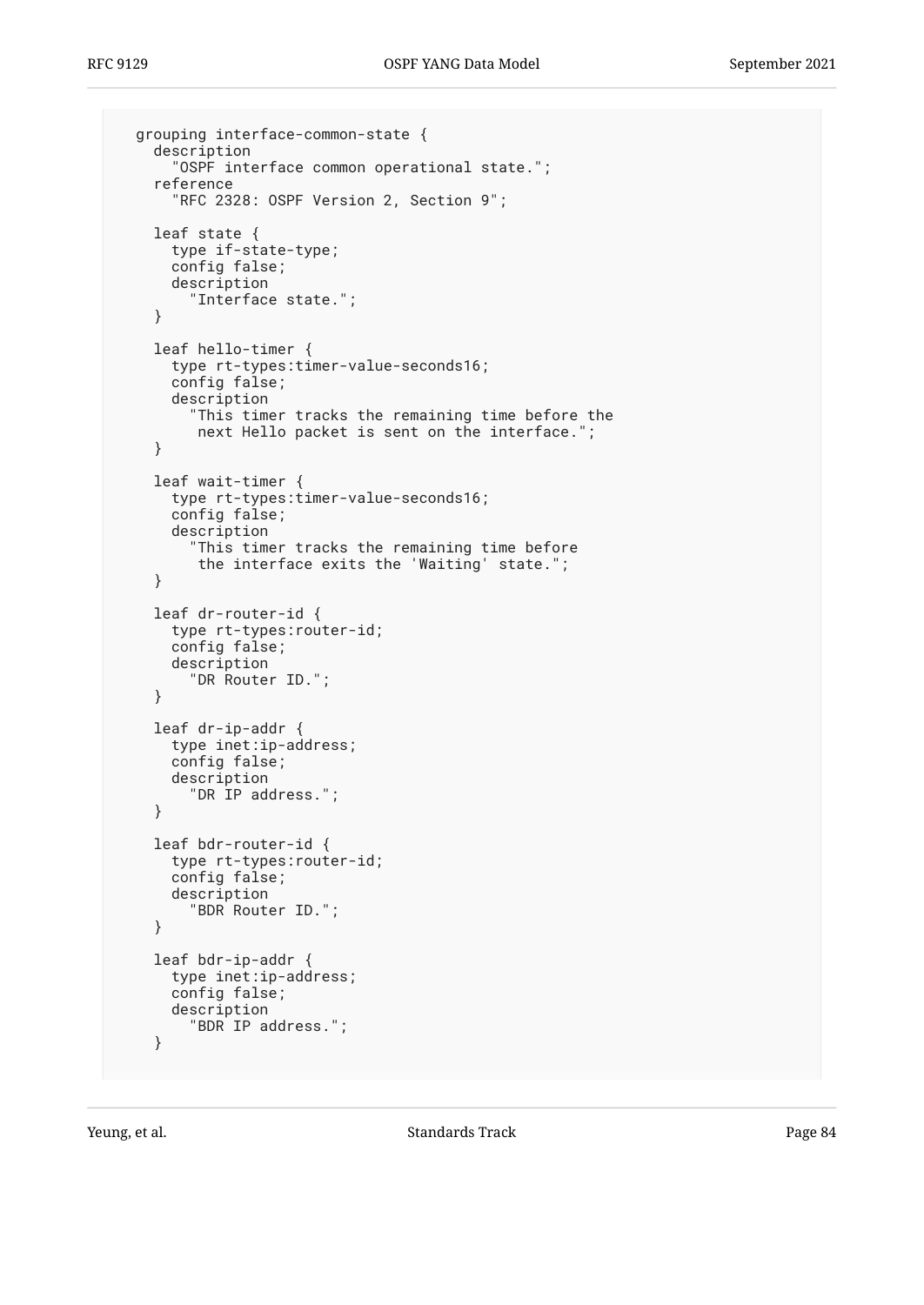```
 container statistics {
      config false;
      description
        "Per-interface statistics.";
      uses interface-stat;
    }
    container neighbors {
      config false;
      description
       "All neighbors for the interface.";
      list neighbor {
        key "neighbor-router-id";
        description
          "List of interface OSPF neighbors.";
        leaf neighbor-router-id {
          type rt-types:router-id;
          description
           "Neighbor's Router ID.";
        }
        uses neighbor-state;
      }
    }
    container database {
      config false;
      description
        "Link-scope LSDB.";
      list link-scope-lsa-type {
        key "lsa-type";
        description
          "List of OSPF link-scope LSAs.";
        leaf lsa-type {
          type uint16;
          description
            "OSPF link-scope LSA type.";
        }
        container link-scope-lsas {
          description
           "All link-scope LSAs of this LSA type.";
          list link-scope-lsa {
           key "lsa-id adv-router";
           description
              "List of OSPF link-scope LSAs.";
           uses lsa-key;
 uses lsa {
 refine "version/ospfv2/ospfv2" {
 must "derived-from-or-self( "
 + "../../../../../../../../../../"
 + "rt:type, 'ospfv2')" {
                 description
               "OSPFv2 LSA.";
 }
 }
 refine "version/ospfv3/ospfv3" {
 must "derived-from-or-self( "
 + "../../../../../../../../../../"
 + "rt:type, 'ospfv3')" {
                 description
```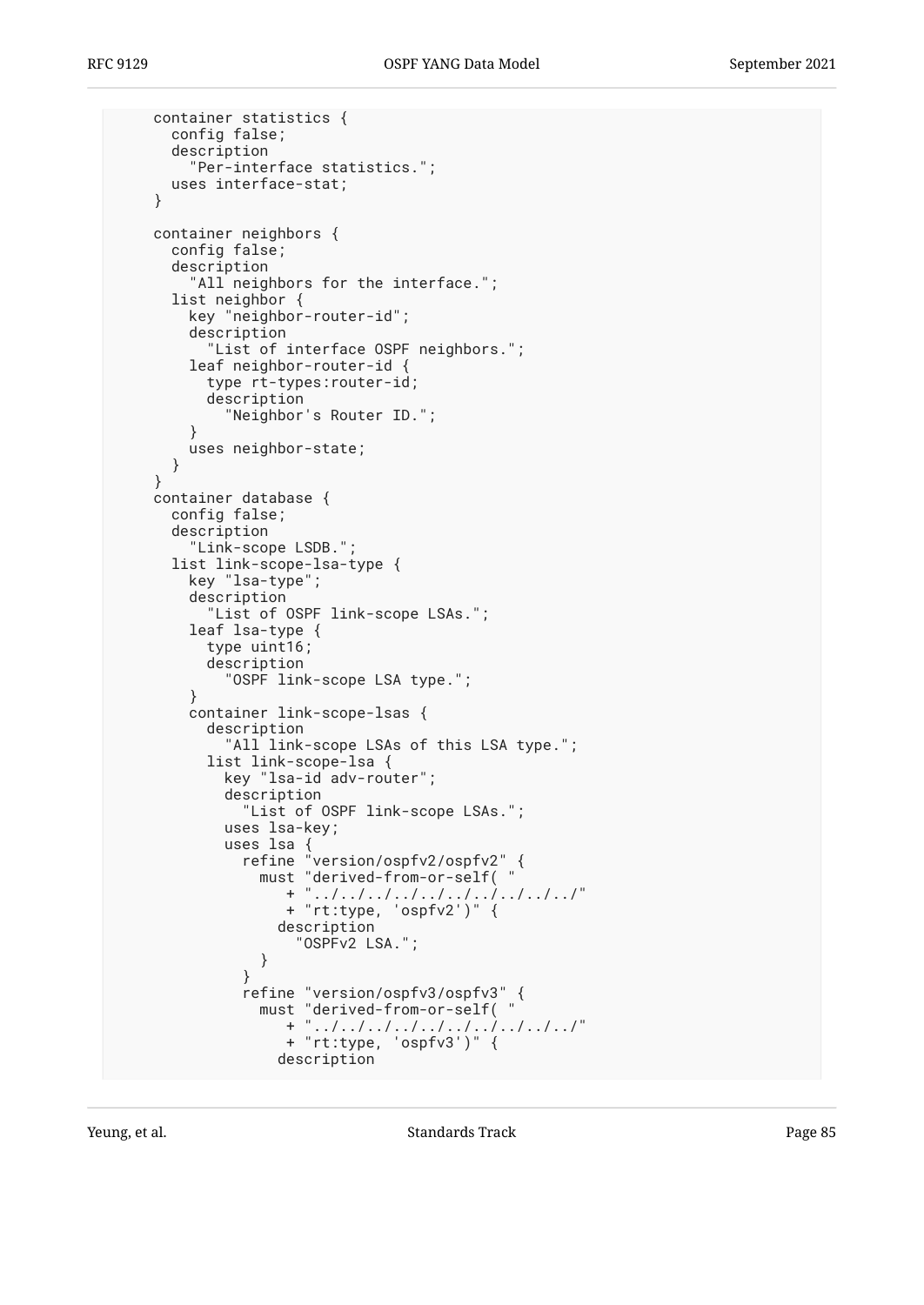```
 "OSPFv3 LSA.";
 }
 }
 }
 }
 }
 }
 }
  }
  grouping interface-state {
    description
       "OSPF interface operational state.";
    reference
       "RFC 2328: OSPF Version 2, Section 9";
    uses interface-common-state;
  }
  grouping virtual-link-config {
    description
      "OSPF virtual link configuration state.";
    uses interface-common-config;
  }
  grouping virtual-link-state {
    description
      "OSPF virtual link operational state.";
    leaf cost {
      type ospf-link-metric;
      config false;
      description
        "Virtual link interface's cost.";
 }
    uses interface-common-state;
  }
  grouping sham-link-config {
    description
       "OSPF sham link configuration state.";
    uses interface-common-config;
    uses interface-physical-link-config;
  }
  grouping sham-link-state {
    description
      "OSPF sham link operational state.";
    uses interface-common-state;
  }
  grouping address-family-area-config {
    description
       "OSPF address-family-specific area configuration state.";
    container ranges {
```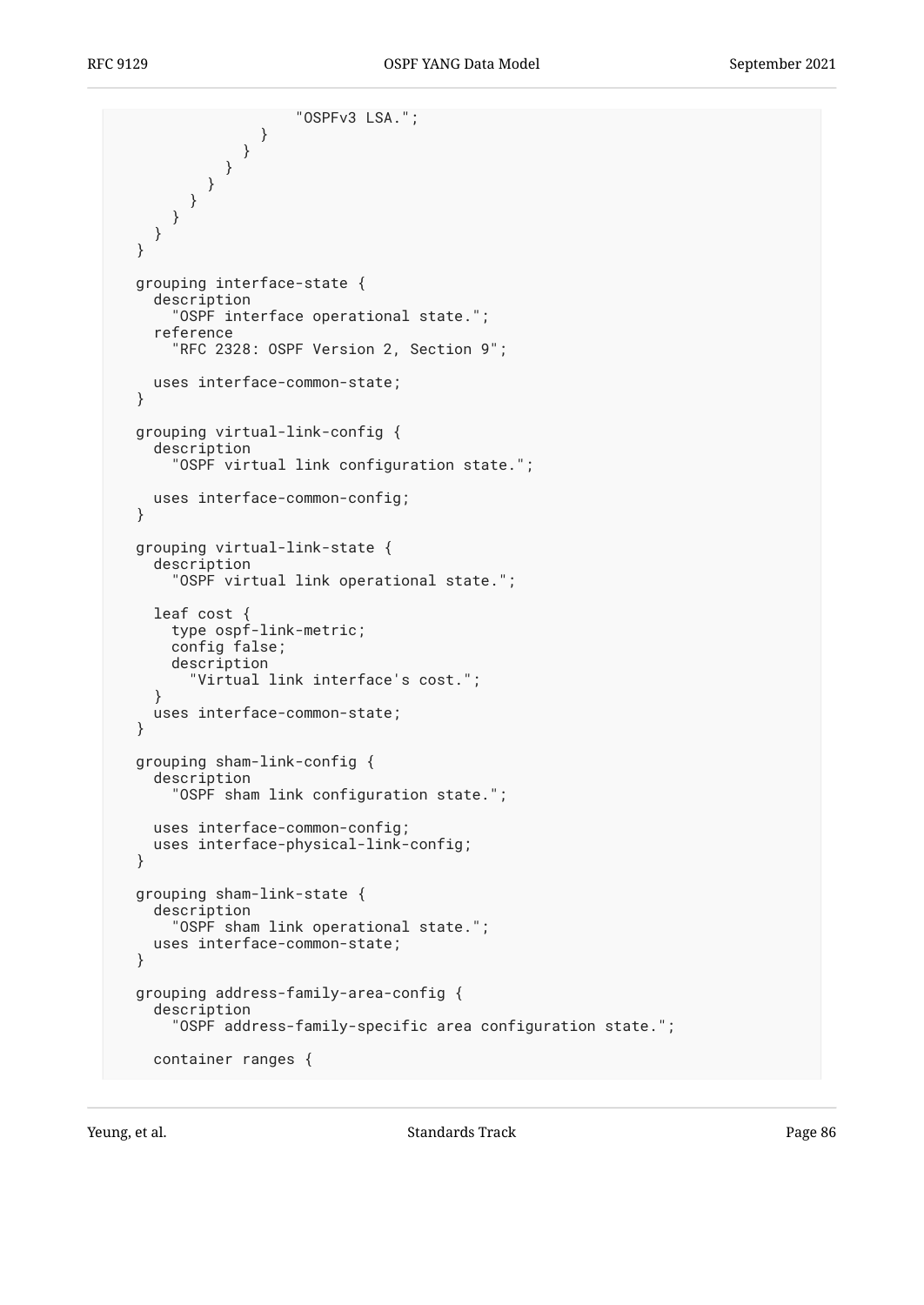```
 description
         "Container for summary ranges.";
      list range {
         key "prefix";
         description
            "Summarizes routes matching the address/mask.
            Applicable to Area Border Routers (ABRs) only.";
 leaf prefix {
 type inet:ip-prefix;
           description
             "IPv4 or IPv6 prefix.";
 }
         leaf advertise {
           type boolean;
           description
             "Advertise or hide.";
 }
         leaf cost {
           type ospf-metric;
           description
            "Advertised cost of a summary route.";
         }
      }
     }
  }
  grouping area-common-config {
     description
       "OSPF area common configuration state.";
     leaf summary {
      when "derived-from(../area-type,'stub-nssa-area')" {
         description
           "Summary advertisement into the stub area / NSSA.";
       }
      type boolean;
      description
         "Enables/disables a summary advertisement into the stub
         area or NSSA.";
 }
     leaf default-cost {
      when "derived-from(../area-type,'stub-nssa-area')" {
           description
             "Cost for the LSA default route advertised into the
              stub area or NSSA.";
 }
      type ospf-metric;
      description
         "Sets the summary default route cost for a stub area
         or NSSA.";
     }
  }
  grouping area-config {
    description
       "OSPF area configuration state.";
```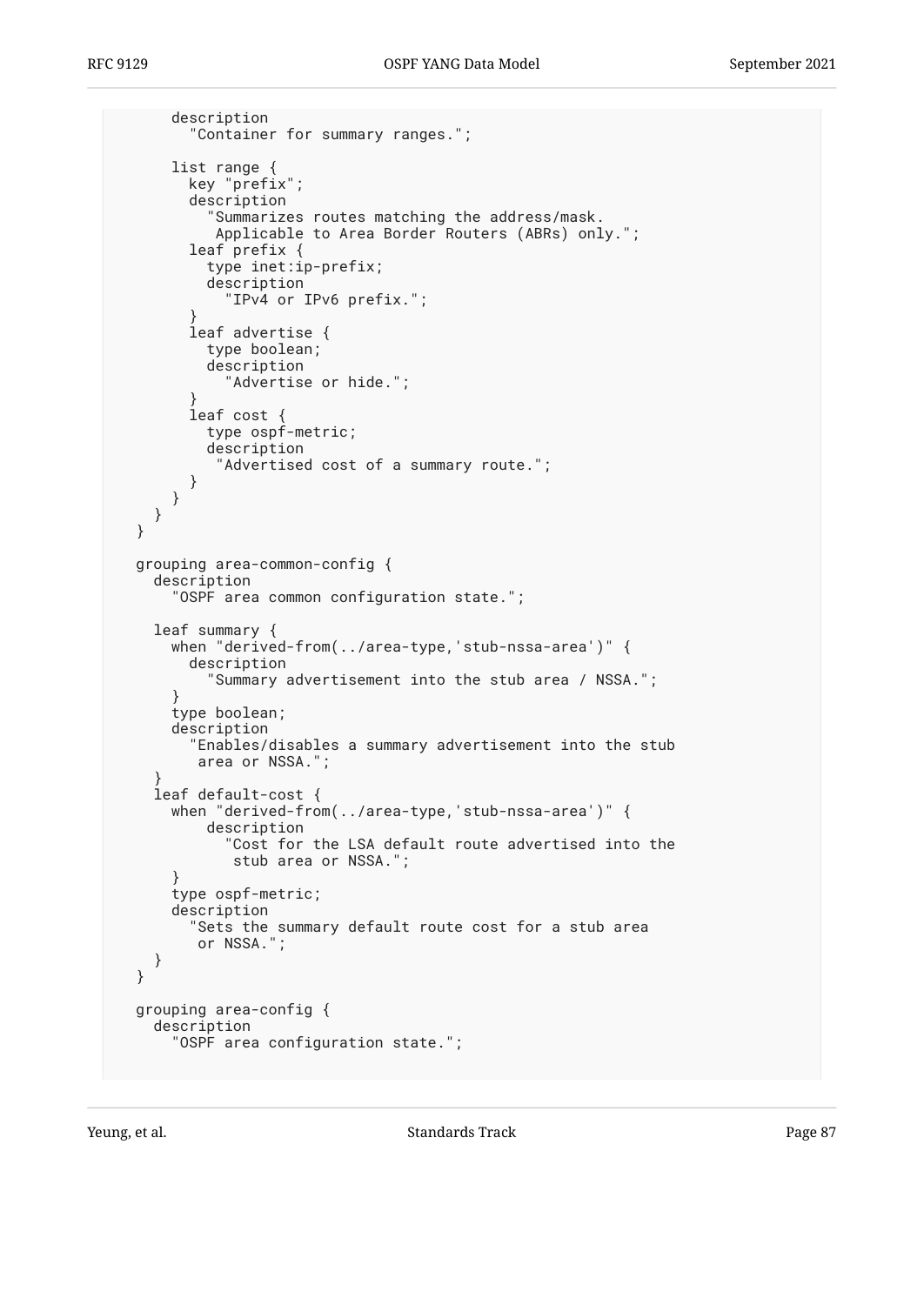```
 leaf area-type {
      type identityref {
        base area-type;
      }
      default normal-area;
      description
        "Area type.";
    }
    uses area-common-config;
    uses address-family-area-config;
  }
  grouping area-state {
    description
      "OSPF area operational state.";
    container statistics {
      config false;
      description
        "Per-area statistics.";
      uses area-stat;
    }
    container database {
      config false;
      description
        "Area-scope LSDB.";
      list area-scope-lsa-type {
        key "lsa-type";
        description
          "List of OSPF area-scope LSAs.";
        leaf lsa-type {
          type uint16;
          description
            "OSPF area-scope LSA type.";
        }
        container area-scope-lsas {
          description
            "All area-scope LSAs of an area-scope
            LSA type.";
          list area-scope-lsa {
           key "lsa-id adv-router";
            description
              "List of OSPF area-scope LSAs.";
            uses lsa-key;
 uses lsa {
 refine "version/ospfv2/ospfv2" {
 must "derived-from-or-self( "
 + "../../../../../../../../"
 + "rt:type, 'ospfv2')" {
                 description
               "OSPFv2 LSA.";
 }
 }
 refine "version/ospfv3/ospfv3" {
 must "derived-from-or-self( "
 + "../../../../../../../../"
```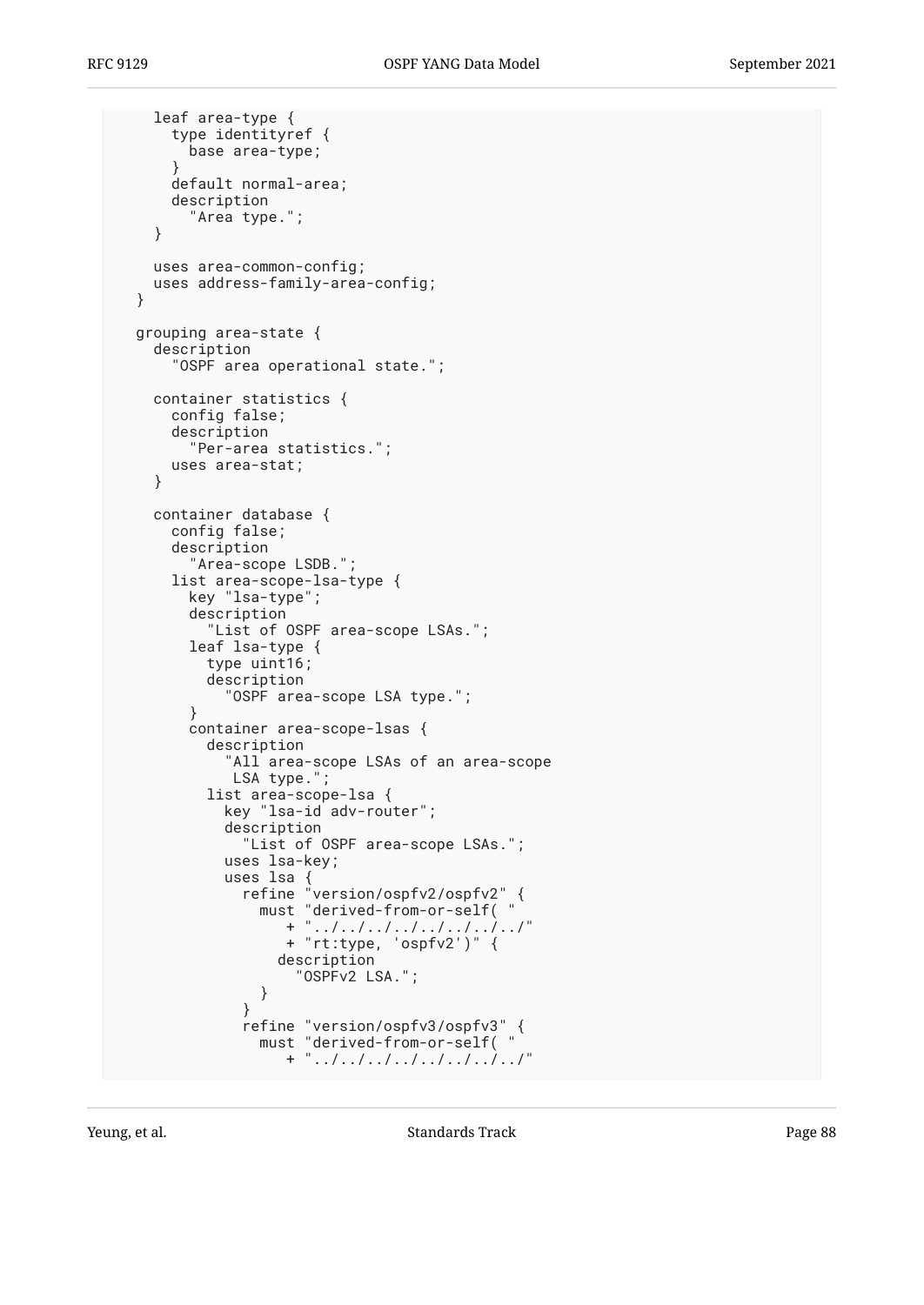```
 + "rt:type, 'ospfv3')" {
                  description
                    "OSPFv3 LSA.";
 }
 }
 }
 }
 }
 }
    }
  }
  grouping local-rib {
    description
       "Local RIB. RIB for routes computed by the local
       OSPF routing instance.";
    container local-rib {
      config false;
      description
        "Local RIB.";
      list route {
        key "prefix";
        description
          "Routes.";
        leaf prefix {
          type inet:ip-prefix;
          description
            "Destination prefix.";
        }
        container next-hops {
          description
            "Next hops for the route.";
          list next-hop {
            key "next-hop";
            description
              "List of next hops for the route.";
            leaf outgoing-interface {
              type if:interface-ref;
              description
                "Name of the outgoing interface.";
 }
            leaf next-hop {
             type inet:ip-address;
             description
               "Address of the next hop.";
 }
          }
 }
        leaf metric {
          type uint32;
          description
            "Metric for this route.";
 }
        leaf route-type {
          type route-type;
          description
            "Route type for this route.";
        }
```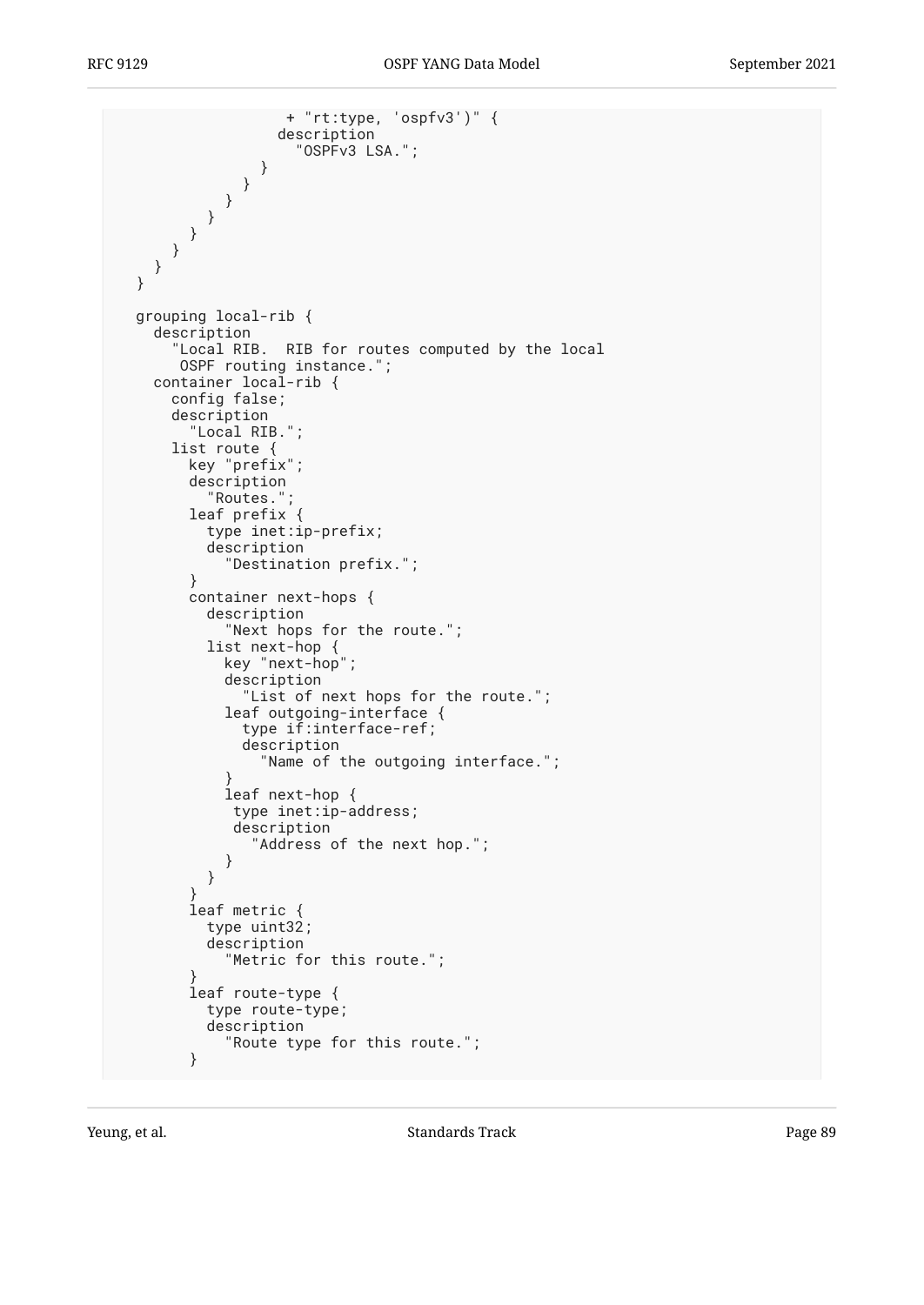```
 leaf route-tag {
           type uint32;
           description
             "Route tag for this route.";
         }
      }
    }
  }
  grouping ietf-spf-delay {
     leaf initial-delay {
      type uint32;
       units milliseconds;
       description
         "Delay used while in the 'QUIET' state (milliseconds).";
 }
     leaf short-delay {
       type uint32;
       units milliseconds;
      description
         "Delay used while in the 'SHORT_WAIT' state (milliseconds).";
 }
     leaf long-delay {
      type uint32;
       units milliseconds;
       description
         "Delay used while in the 'LONG_WAIT' state (milliseconds).";
 }
     leaf hold-down {
      type uint32;
       units milliseconds;
       description
         "This timer value defines the period without any changes
          for the IGP to be considered stable (milliseconds).";
 }
     leaf time-to-learn {
      type uint32;
       units milliseconds;
      description
         "Duration used to learn all the IGP events
          related to a single component failure (milliseconds).";
 }
     leaf current-state {
      type enumeration \{ enum "quiet" {
           description
              'QUIET' state.";
         }
         enum "short-wait" {
           description
              "'SHORT_WAIT' state.";
         }
         enum "long-wait" {
           description
             "'LONG_WAIT' state.";
         }
       }
       config false;
```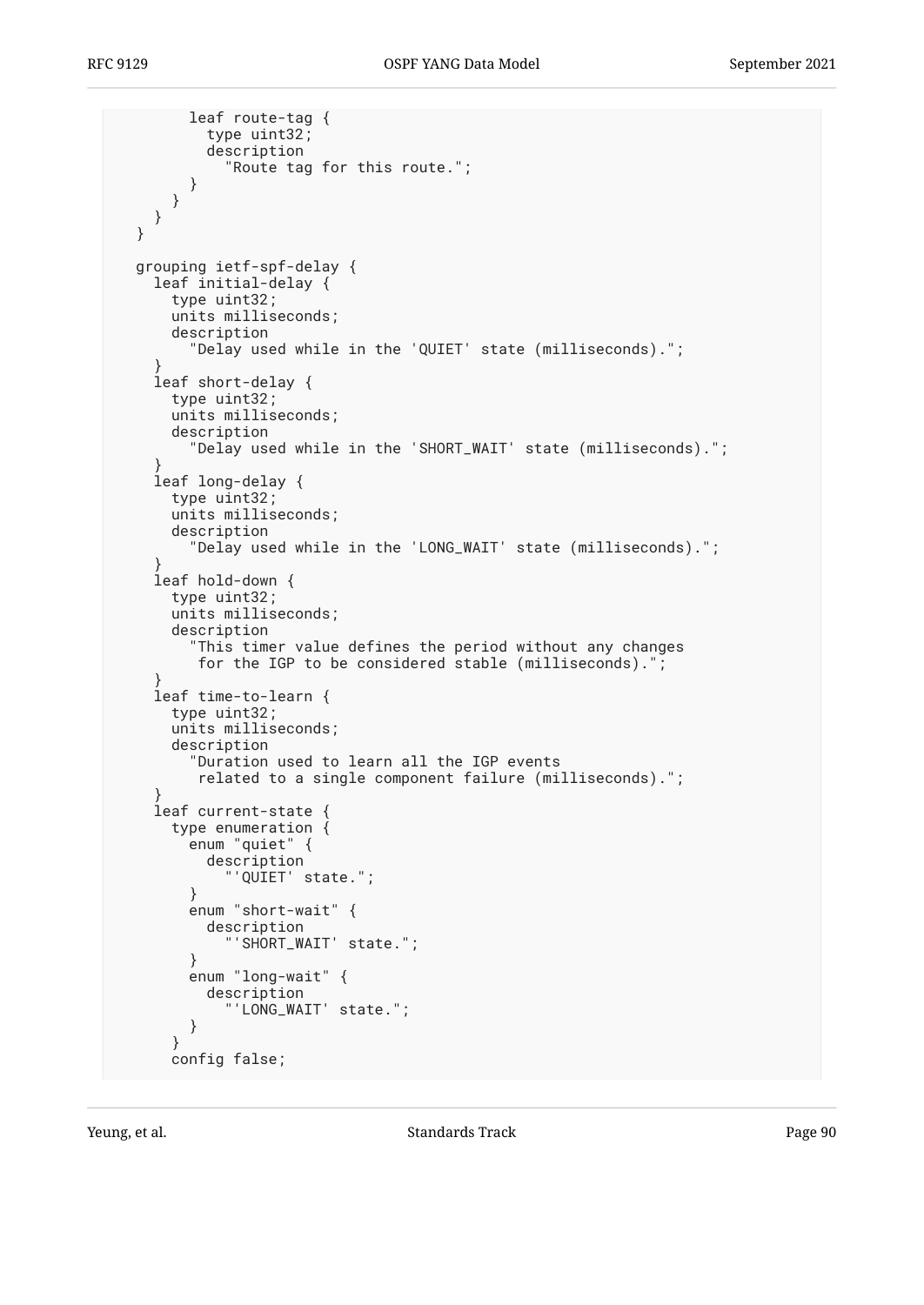```
 description
         "Current SPF back-off algorithm state.";
     }
     leaf remaining-time-to-learn {
      type rt-types:timer-value-milliseconds;
       config false;
       description
         "Remaining time until the time-to-learn timer fires.";
 }
     leaf remaining-hold-down {
       type rt-types:timer-value-milliseconds;
       config false;
       description
         "Remaining time until the hold-down timer fires.";
 }
     leaf last-event-received {
      type yang:timestamp;
       config false;
      description
         "Time of the last SPF triggering event.";
 }
     leaf next-spf-time {
      type yang:timestamp;
      config false;
      description
          "Time when the next SPF has been scheduled.";
 }
     leaf last-spf-time {
       type yang:timestamp;
      config false;
      description
         "Time of the last SPF computation.";
       }
    description
       "Grouping for IETF SPF delay configuration and state.";
  }
  grouping node-tag-config {
    description
       "OSPF node tag configuration state.";
     container node-tags {
       if-feature node-tag;
       list node-tag {
         key tag;
         leaf tag {
           type uint32;
             description
               "Node tag value.";
         }
         description
           "List of tags.";
 }
       description
         "Container for node administrative tags.";
     }
  }
  grouping instance-config {
```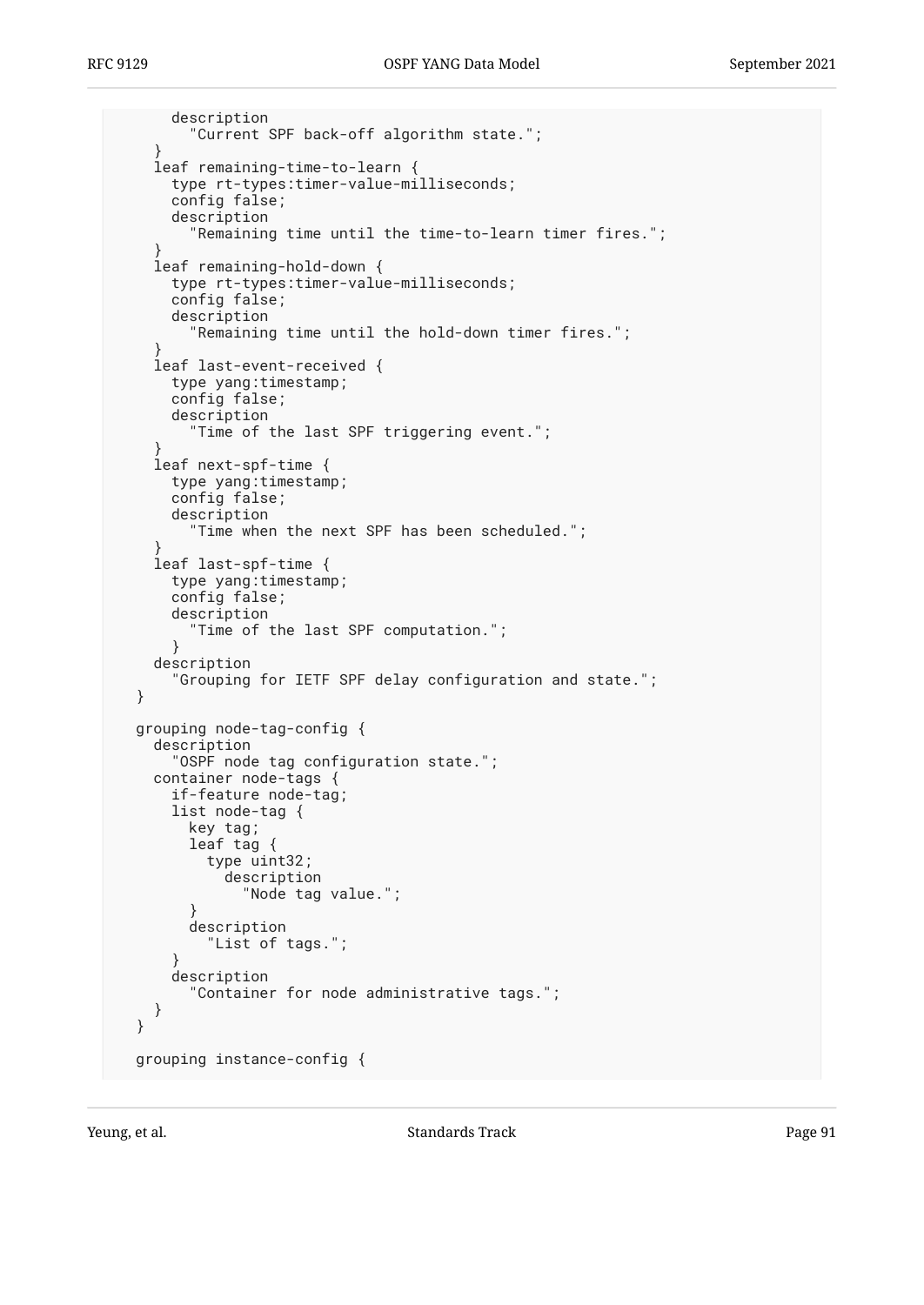```
 description
       "OSPF instance configuration state.";
     leaf enable {
      type boolean;
      default true;
      description
         "Enables/disables the protocol.";
     }
     leaf explicit-router-id {
      if-feature explicit-router-id;
      type rt-types:router-id;
      description
         "Defined in RFC 2328. A 32-bit number
          that uniquely identifies the router.";
       reference
         "RFC 2328: OSPF Version 2";
     }
     container preference {
       description
         "Route preference configuration. In many
          implementations, preference is referred to as
          administrative distance.";
       reference
         "RFC 8349: A YANG Data Model for Routing Management
          (NMDA Version)";
       choice scope {
        description
           "Options for expressing preference
            as single or multiple values.";
        case single-value {
           leaf all {
             type uint8;
             description
               "Preference for intra-area, inter-area, and
          external routes.";<br>}
 }
         }
        case multi-values {
           choice granularity {
             description
               "Options for expressing preference
                for intra-area and inter-area routes.";
             case detail {
               leaf intra-area {
                 type uint8;
                 description
                   "Preference for intra-area routes.";
 }
               leaf inter-area {
                 type uint8;
                 description
                   "Preference for inter-area routes.";
 }
 }
             case coarse {
```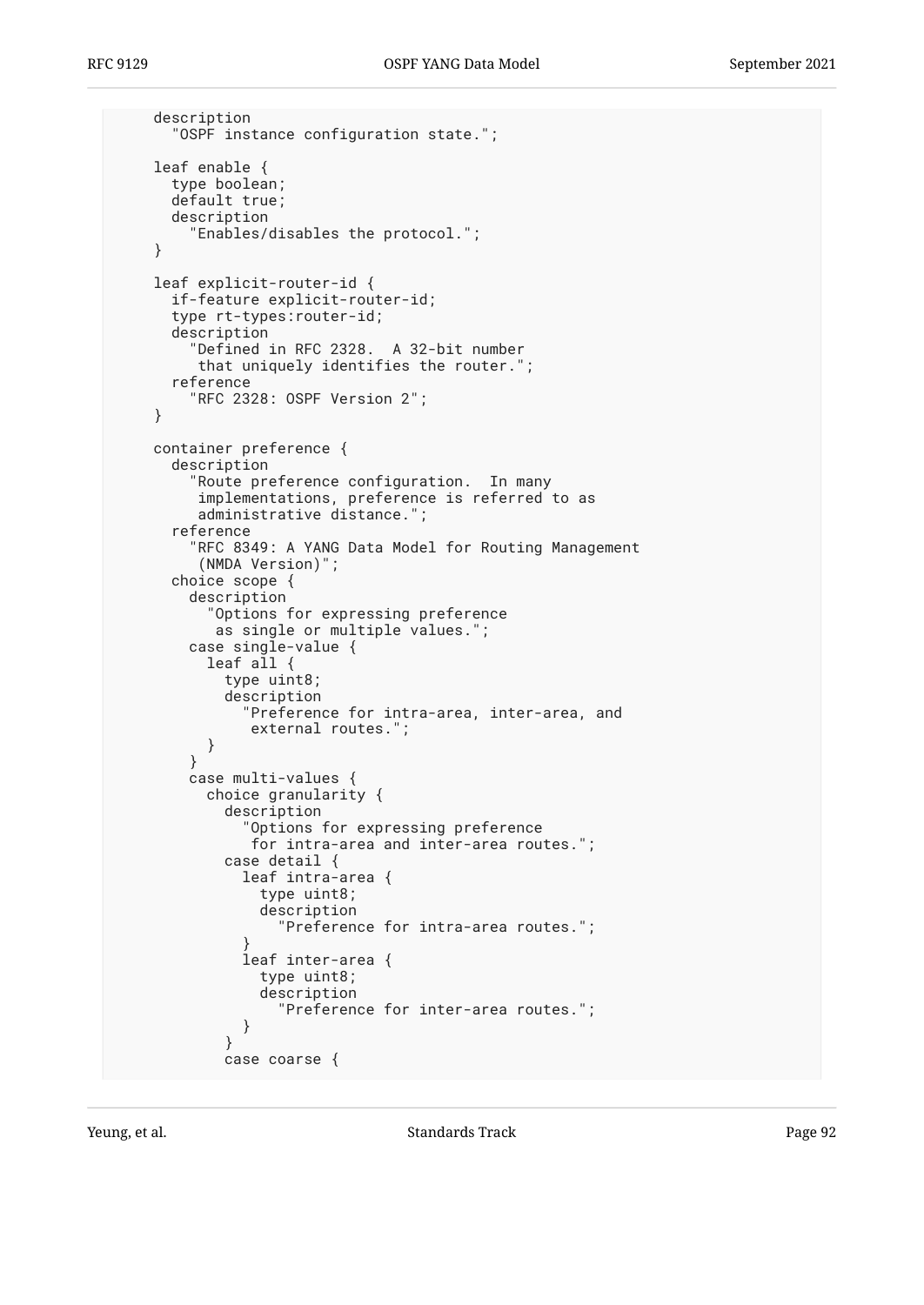```
 leaf internal {
                 type uint8;
                 description
                   "Preference for both intra-area and
                    inter-area routes.";
 }
 }
 }
           leaf external {
             type uint8;
             description
               "Preference for AS external routes.";
          }
        }
      }
     }
     container nsr {
      if-feature nsr;
      description
         "Non-Stop Routing (NSR) configuration state.";
      leaf enable {
         type boolean;
         description
           "Enables/disables NSR.";
      }
     }
     container graceful-restart {
      if-feature graceful-restart;
      description
         "Graceful restart configuration state.";
       reference
         "RFC 3623: Graceful OSPF Restart
          RFC 5187: OSPFv3 Graceful Restart";
      leaf enable {
         type boolean;
         description
           "Enables/disables graceful restart as defined in RFC 3623
           for OSPFv2 and RFC 5187 for OSPFv3.";
 }
       leaf helper-enable {
         type boolean;
         description
           "Enables graceful restart helper support for restarting
            routers (Section 3 of RFC 3623).";
         reference
           "RFC 3623: Graceful OSPF Restart, Section 3";
 }
       leaf restart-interval {
         type uint16 {
            range "1..1800";
         }
         units seconds;
         default "120";
         description
           "Interval during which to attempt graceful restart prior
           to failing (seconds) (Appendix B.1 of RFC 3623).";
```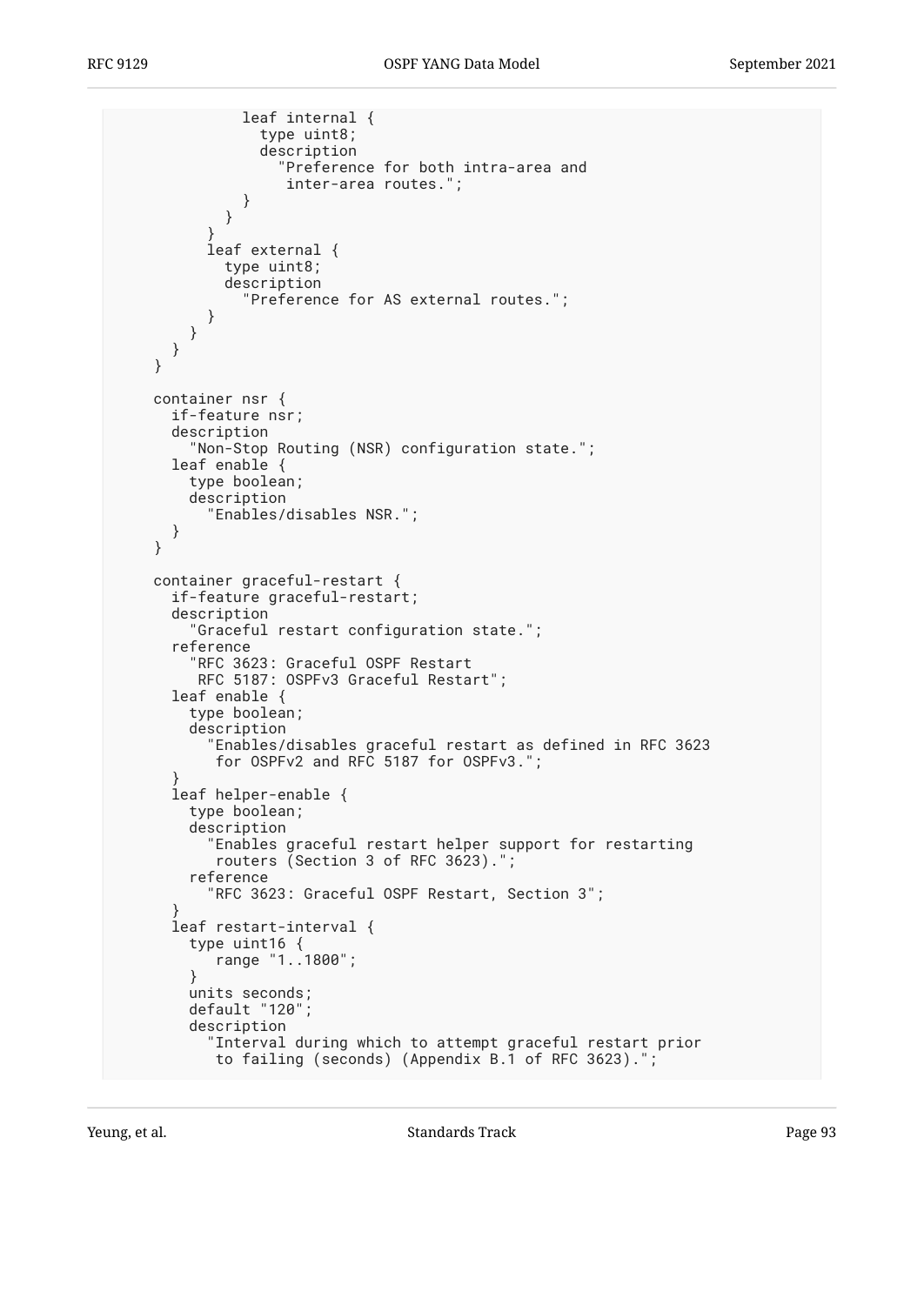```
 reference
           "RFC 3623: Graceful OSPF Restart, Appendix B.1";
 }
       leaf helper-strict-lsa-checking {
         type boolean;
         description
            "Terminates graceful restart when an LSA topology change
           is detected (Appendix B.2 of RFC 3623)."
         reference
           "RFC 3623: Graceful OSPF Restart, Appendix B.2";
      }
     }
     container auto-cost {
       if-feature auto-cost;
       description
         "Interface auto-cost configuration state.";
       leaf enable {
         type boolean;
         description
           "Enables/disables interface auto-cost.";
 }
       leaf reference-bandwidth {
        when "\ldots/enable = 'true'" {
           description
              "Only when auto-cost is enabled.";
 }
         type uint32 {
        range "1..4294967";<br>}
 }
         units Mbits;
         description
           "Configures reference bandwidth used to automatically
            determine interface cost (Mbits). The cost is the
            reference bandwidth divided by the interface speed,
            with 1 being the minimum cost.";
      }
     }
     container spf-control {
       leaf paths {
         if-feature max-ecmp;
         type uint16 {
           range "1..65535";
 }
         description
           "Maximum number of Equal-Cost Multi-Path (ECMP) paths.";
       }
       container ietf-spf-delay {
         if-feature ietf-spf-delay;
         uses ietf-spf-delay;
         description
           "IETF SPF delay algorithm configuration.";
       }
      description
         "SPF calculation control.";
     }
```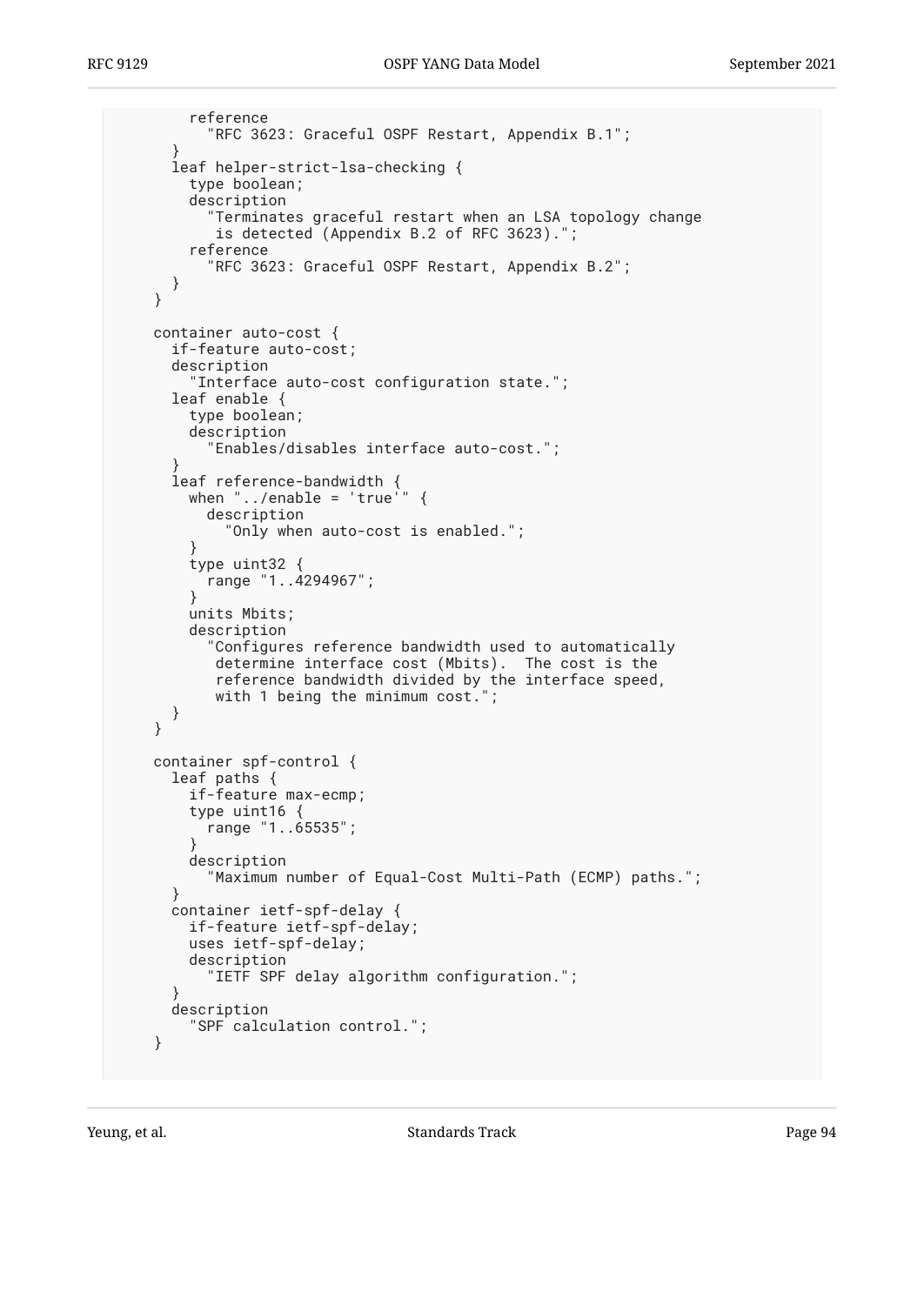```
 container database-control {
       leaf max-lsa {
         if-feature max-lsa;
         type uint32 {
           range "1..4294967294";
 }
         description
           "Maximum number of OSPF LSAs the router will accept.";
 }
      description
         "Database maintenance control.";
     }
     container stub-router {
      if-feature stub-router;
      description
         "Sets the maximum metric configuration.";
      choice trigger {
         description
           "Specific triggers that will enable stub router state.";
         container always {
           presence
             "Enables unconditional stub router support";
           description
 "Unconditional stub router state (advertises
 transit links with 'MaxLinkMetric').";
           reference
             "RFC 6987: OSPF Stub Router Advertisement";
         }
      }
     }
     container mpls {
      description
         "OSPF MPLS configuration state.";
      container te-rid {
         if-feature te-rid;
         description
           "Stable OSPF Router IP address used for TE.";
         leaf ipv4-router-id {
           type inet:ipv4-address;
           description
             "Explicitly configures the TE IPv4 Router ID.";
 }
         leaf ipv6-router-id {
           type inet:ipv6-address;
           description
             "Explicitly configures the TE IPv6 Router ID.";
         }
       }
       container ldp {
         description
           "OSPF MPLS LDP configuration state.";
         leaf igp-sync {
           if-feature ldp-igp-sync;
           type boolean;
           description
```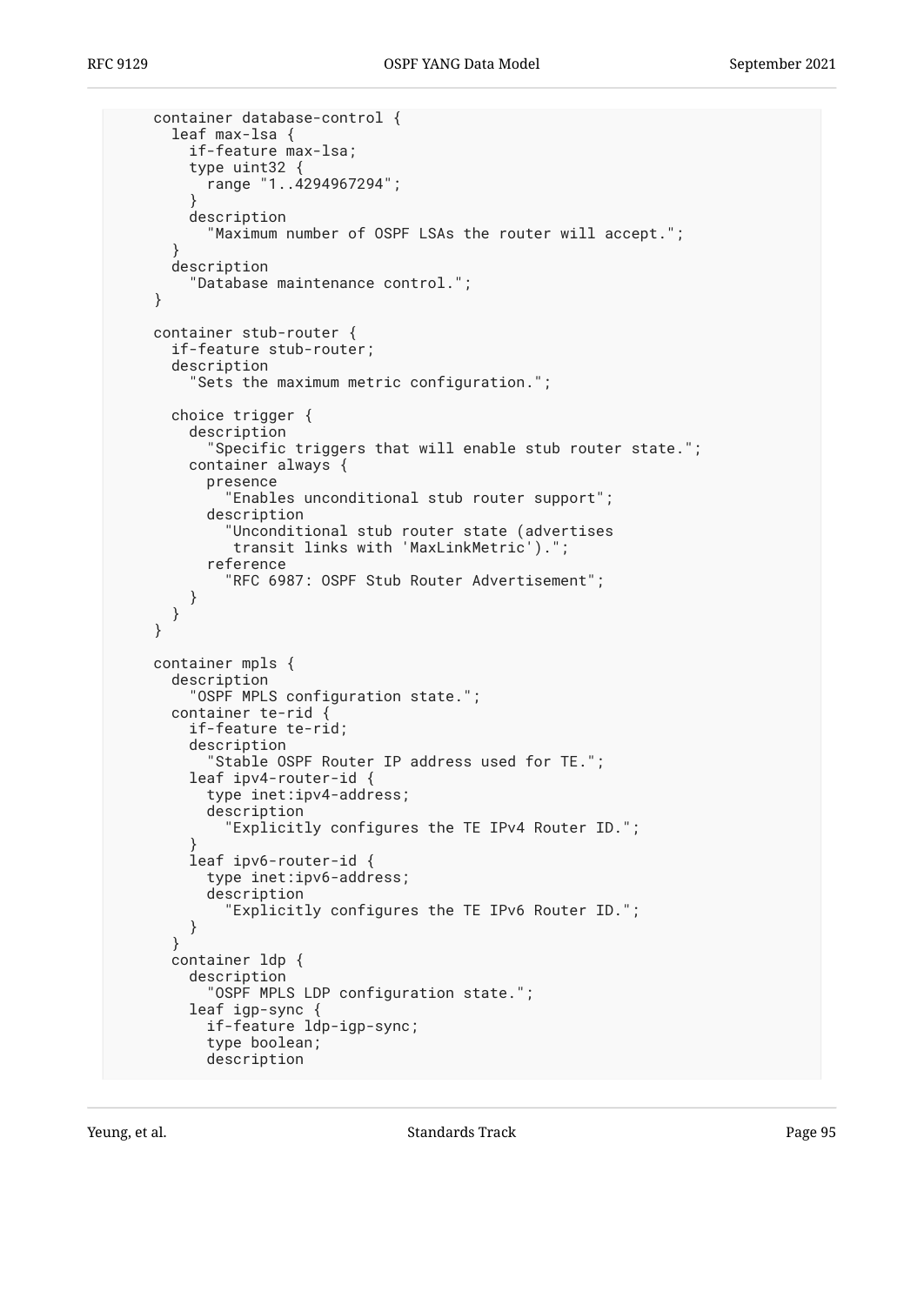```
 "Enables LDP IGP synchronization.";
         }
      }
    }
    uses instance-fast-reroute-config;
    uses node-tag-config;
  }
  grouping instance-state {
     description
       "OSPF instance operational state.";
     leaf router-id {
      type rt-types:router-id;
      config false;
      description
         "Defined in RFC 2328. A 32-bit number
         that uniquely identifies the router.'
       reference
         "RFC 2328: OSPF Version 2";
     }
    uses local-rib;
    container statistics {
      config false;
      description
         "Per-instance statistics.";
      uses instance-stat;
     }
     container database {
      config false;
      description
         "AS-scope LSDB.";
      list as-scope-lsa-type {
         key "lsa-type";
         description
           "List of OSPF AS-scope LSAs.";
         leaf lsa-type {
           type uint16;
           description
             "OSPF AS-scope LSA type.";
         }
         container as-scope-lsas {
           description
            "All AS-scope LSAs of this LSA type.";
           list as-scope-lsa {
             key "lsa-id adv-router";
             description
               "List of OSPF AS-scope LSAs.";
             uses lsa-key;
             uses lsa {
 refine "version/ospfv2/ospfv2" {
 must "derived-from-or-self( "
+ ".../.../.../.../.../.../" + "rt:type, 'ospfv2')" {
                   description
```
Yeung, et al. Note that the Standards Track Contract Page 96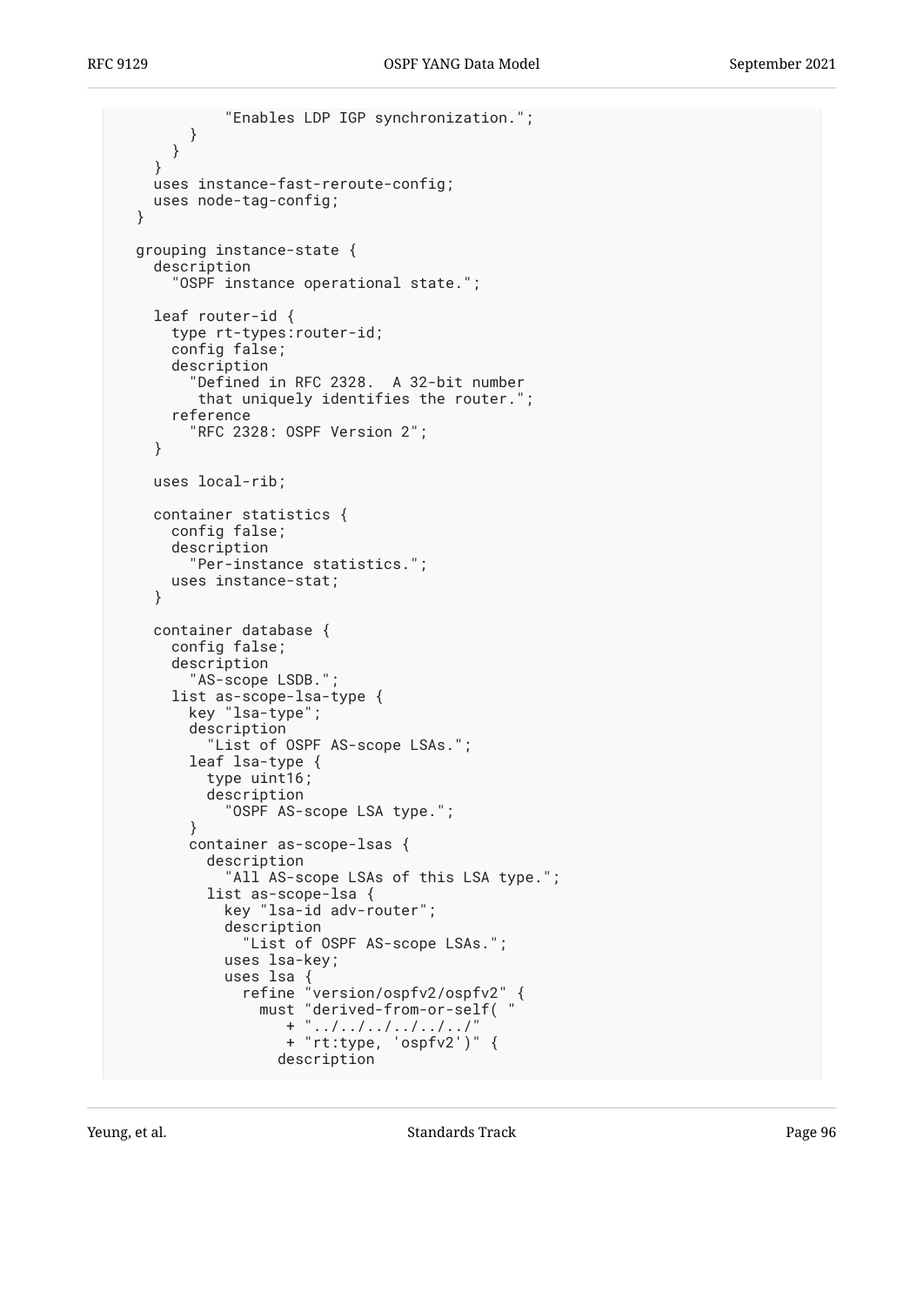```
 "OSPFv2 LSA.";
 }
 }
              refine "version/ospfv3/ospfv3" {
 must "derived-from-or-self( "
+ ".../.../.../.../.../.../" + "rt:type, 'ospfv3')" {
                  description
                    "OSPFv3 LSA.";
 }
 }
 }
 }
 }
      }
    }
    uses spf-log;
    uses lsa-log;
  }
  grouping multi-topology-area-common-config {
    description
      "OSPF multi-topology area common configuration state.";
    leaf summary {
      when "derived-from(../../../area-type, 'stub-nssa-area')" {
        description
          "Summary advertisement into the stub area / NSSA.";
      }
      type boolean;
      description
        "Enables/disables a summary advertisement into the
         topology in the stub area or NSSA.";
 }
    leaf default-cost {
      when "derived-from(../../../area-type, 'stub-nssa-area')" {
        description
          "Cost for the LSA default route advertised into the
           topology in the stub area or NSSA.";
      }
      type ospf-metric;
      description
        "Sets the summary default route cost for a
         stub area or NSSA.";
    }
  }
  grouping multi-topology-area-config {
    description
      "OSPF multi-topology area configuration state.";
    uses multi-topology-area-common-config;
    uses address-family-area-config;
  }
  grouping multi-topology-state {
    description
      "OSPF multi-topology operational state.";
```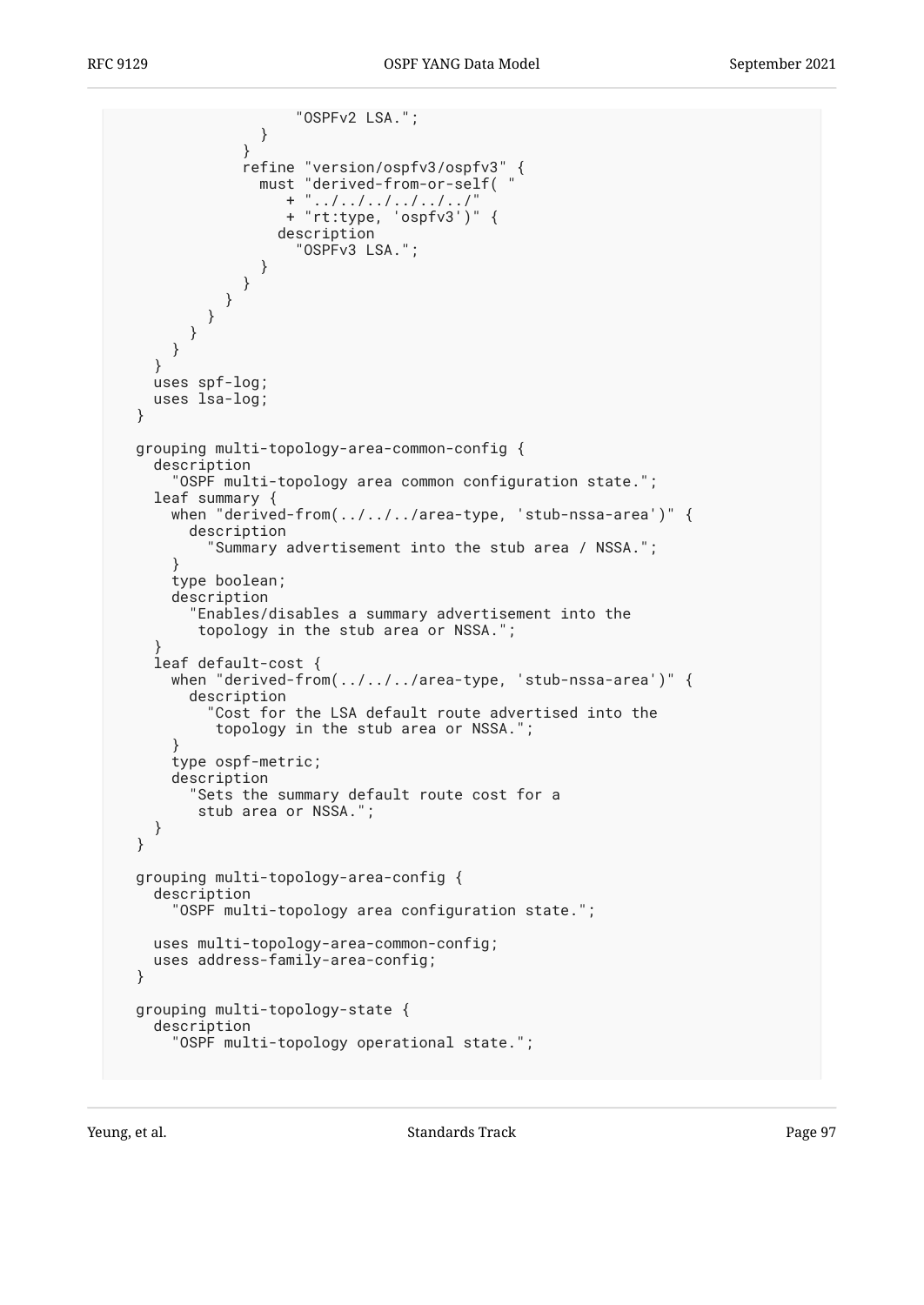```
 uses local-rib;
  }
  grouping multi-topology-interface-config {
     description
       "OSPF multi-topology configuration state.";
     leaf cost {
      type ospf-link-metric;
      description
        "Interface cost for this topology.";
     }
  }
  grouping ospfv3-interface-config {
     description
       "OSPFv3 interface-specific configuration state.";
     leaf instance-id {
       type uint8 {
         range "0 .. 31";
       }
       description
         "OSPFv3 instance ID.";
     }
  }
  grouping ospfv3-interface-state {
     description
       "OSPFv3 interface-specific operational state.";
     leaf interface-id {
       type uint16;
       config false;
       description
         "OSPFv3 interface ID.";
    }
  }
  grouping lsa-identifiers {
     description
       "The parameters that uniquely identify an LSA.";
     leaf area-id {
       type area-id-type;
       description
         "Area ID.";
 }
     leaf type {
       type uint16;
       description
         "LSA type.";
 }
     leaf lsa-id {
       type union {
         type inet:ipv4-address;
         type yang:dotted-quad;
 }
       description
```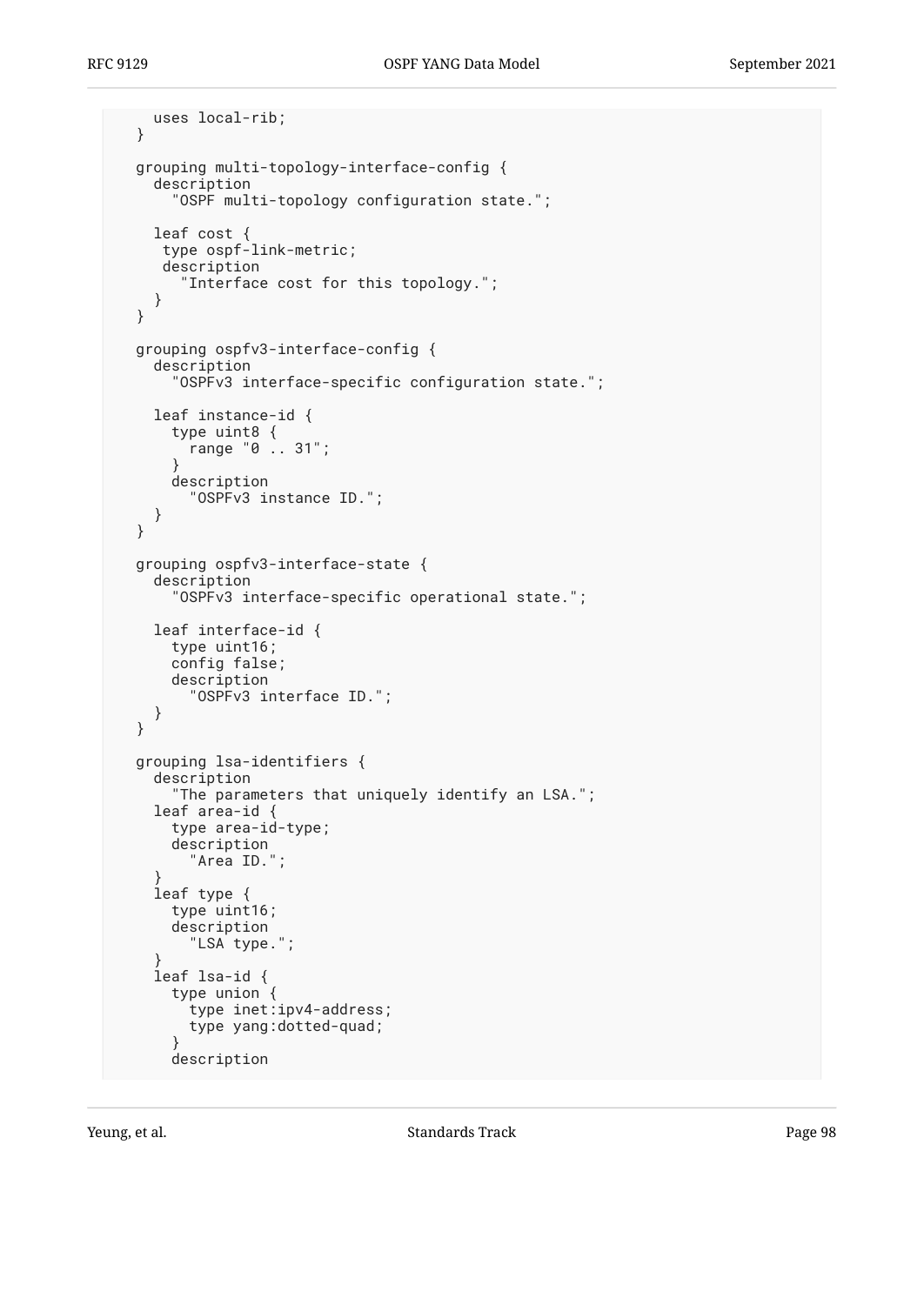```
 "Link State ID.";
    }
    leaf adv-router {
      type rt-types:router-id;
      description
         "LSA advertising router.";
 }
    leaf seq-num {
      type uint32;
      description
        "LSA sequence number.";
    }
  }
  grouping spf-log {
    description
      "Grouping for the SPF log.";
    container spf-log {
      config false;
      description
         "This container lists the SPF log entries.";
      list event {
        key id;
        description
           "List of SPF log entries represented
           as a wrapping buffer in chronological
 order, with the oldest entry returned
 first.";
        leaf id {
          type uint32;
          description
            "Event identifier. A purely internal value.";
 }
        leaf spf-type {
          type enumeration {
            enum full {
              description
            "The SPF computation was for a full SPF.";
 }
            enum intra {
              description
                "The SPF computation was only for intra-area
            routes.";
 }
            enum inter {
              description
                "The SPF computation was only for inter-area
           summary routes.";<br>}
 }
            enum external {
              description
                "The SPF computation was only for AS external
                 routes.";
 }
 }
          description
             "The SPF computation type for the SPF log entry.";
        }
```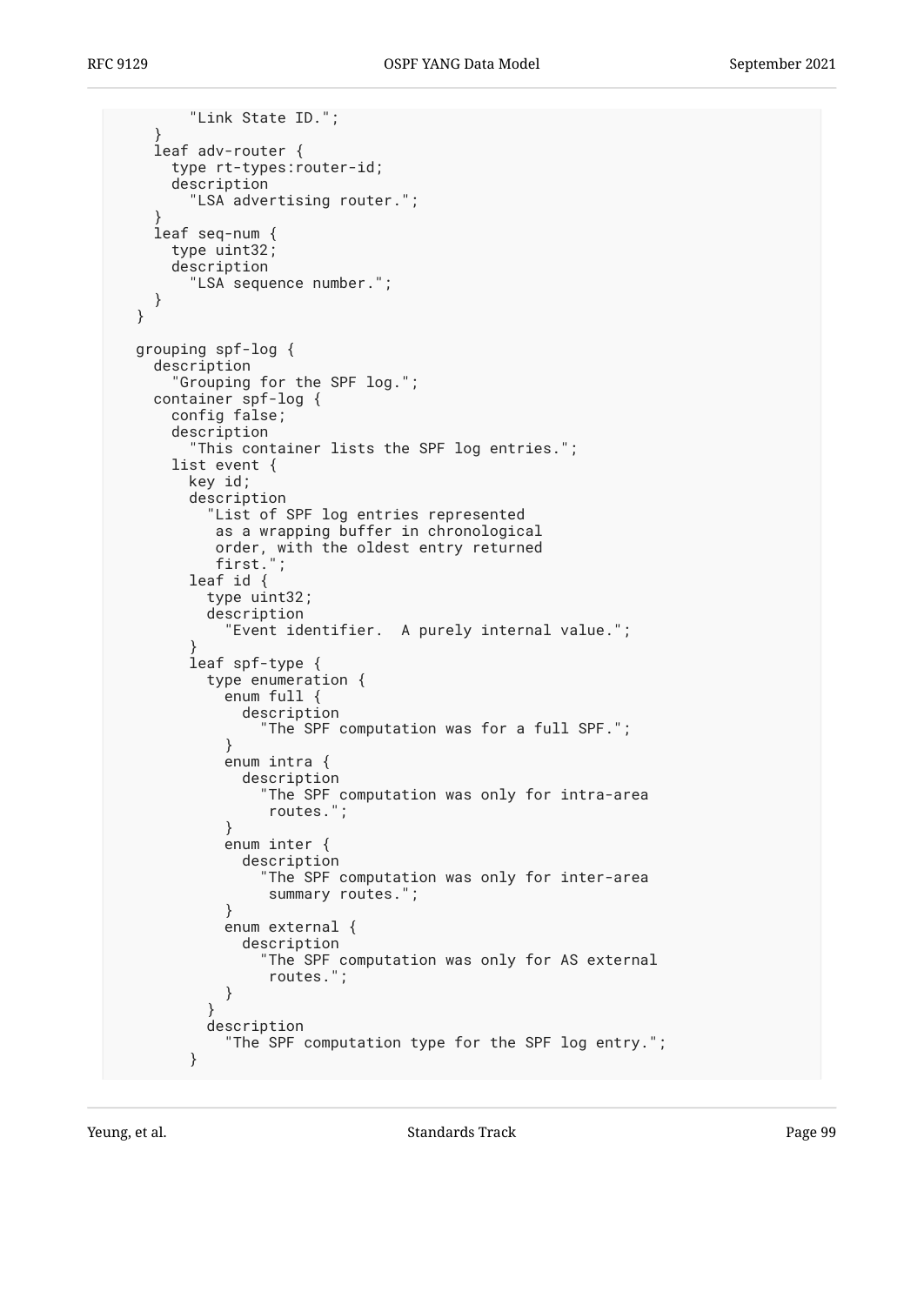```
 leaf schedule-timestamp {
           type yang:timestamp;
           description
             "This is the timestamp when the computation was
              scheduled.";
 }
         leaf start-timestamp {
           type yang:timestamp;
           description
             "This is the timestamp when the computation was
              started.";
 }
         leaf end-timestamp {
           type yang:timestamp;
           description
              "This is the timestamp when the computation was
              completed.";
 }
         list trigger-lsa {
           description
             "The list of LSAs that triggered the computation.";
           uses lsa-identifiers;
         }
      }
     }
  }
  grouping lsa-log {
     description
       "Grouping for the LSA log.";
    container lsa-log {
       config false;
       description
         "This container lists the LSA log entries.
          Local LSA modifications are also included
          in the list.";
       list event {
         key id;
         description
           "List of LSA log entries represented
            as a wrapping buffer in chronological order,
            with the oldest entry returned first.";
         leaf id {
           type uint32;
           description
             "Event identifier. A purely internal value.";
 }
         container lsa {
           description
             "This container describes the LSA that was logged.";
           uses lsa-identifiers;
 }
         leaf received-timestamp {
           type yang:timestamp;
           description
              "This is the timestamp when the LSA was received.
              In the case of a local LSA update, the timestamp
              refers to the LSA origination time.";
```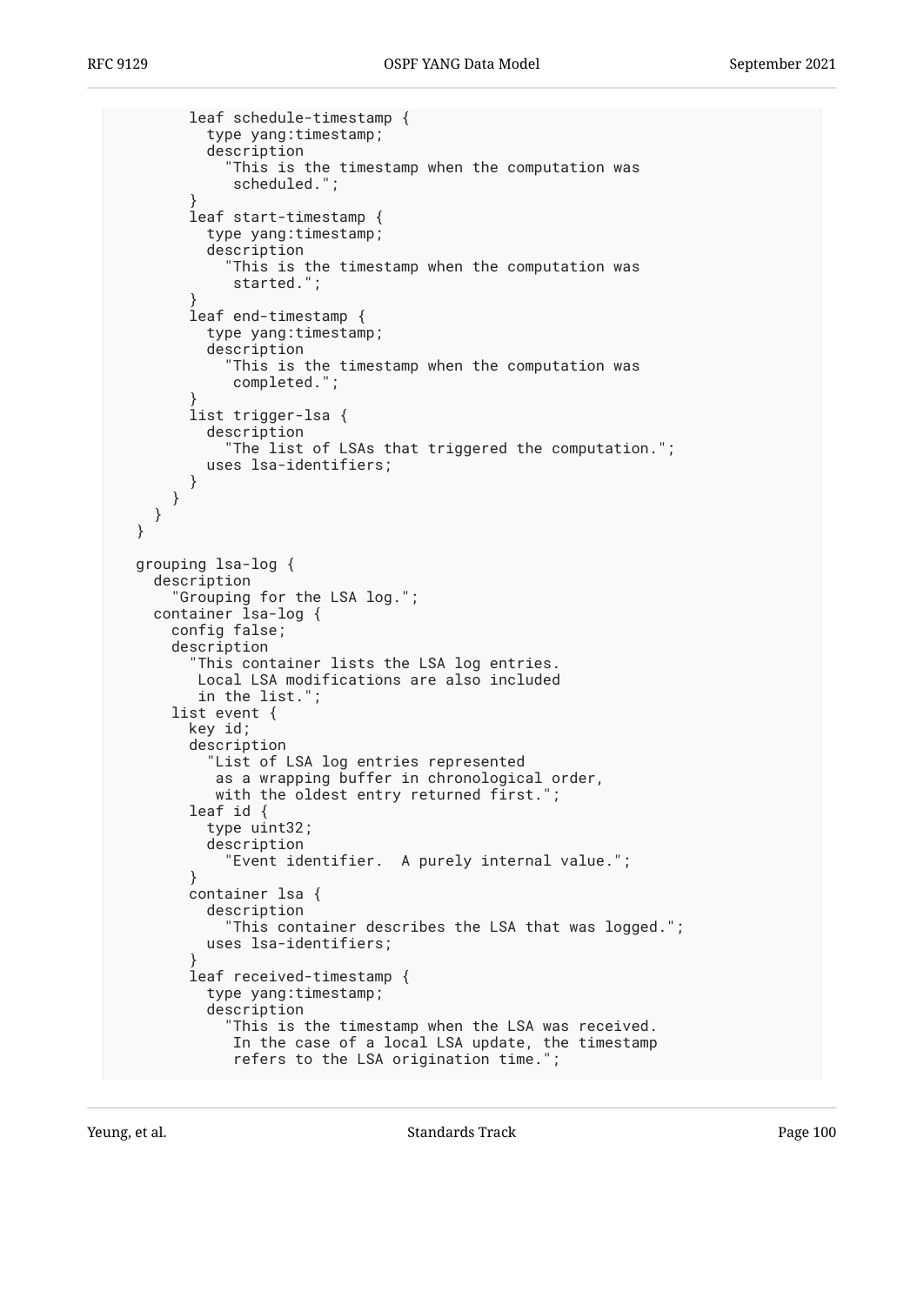```
 }
         leaf reason {
           type identityref {
             base lsa-log-reason;
 }
           description
             "Reason for the LSA log entry.";
         }
      }
    }
  }
  augment "/rt:routing/rt:control-plane-protocols/"
        + "rt:control-plane-protocol" {
     when "derived-from(rt:type, 'ospf')" {
      description
         "This augmentation is only valid for a routing protocol
         instance of OSPF (type 'ospfv2' or 'ospfv3').
     }
     description
       "OSPF protocol 'ietf-routing' module 'control-plane-protocol'
       augmentation.";
     container ospf {
      description
         "OSPF protocol instance.";
      leaf address-family {
         type iana-rt-types:address-family;
         description
           "Address family of the instance.";
       }
      uses instance-config;
      uses instance-state;
      container areas {
         description
           "All areas.";
         list area {
           key "area-id";
           description
             "List of OSPF areas.";
           leaf area-id {
             type area-id-type;
             description
              "Area ID.'
           }
           uses area-config;
           uses area-state;
           container virtual-links {
             when "derived-from-or-self(../area-type, 'normal-area') "
                + "and ../area-id = '0.0.0.0'" {
               description
                 "Virtual links must be in a backbone area.";
 }
```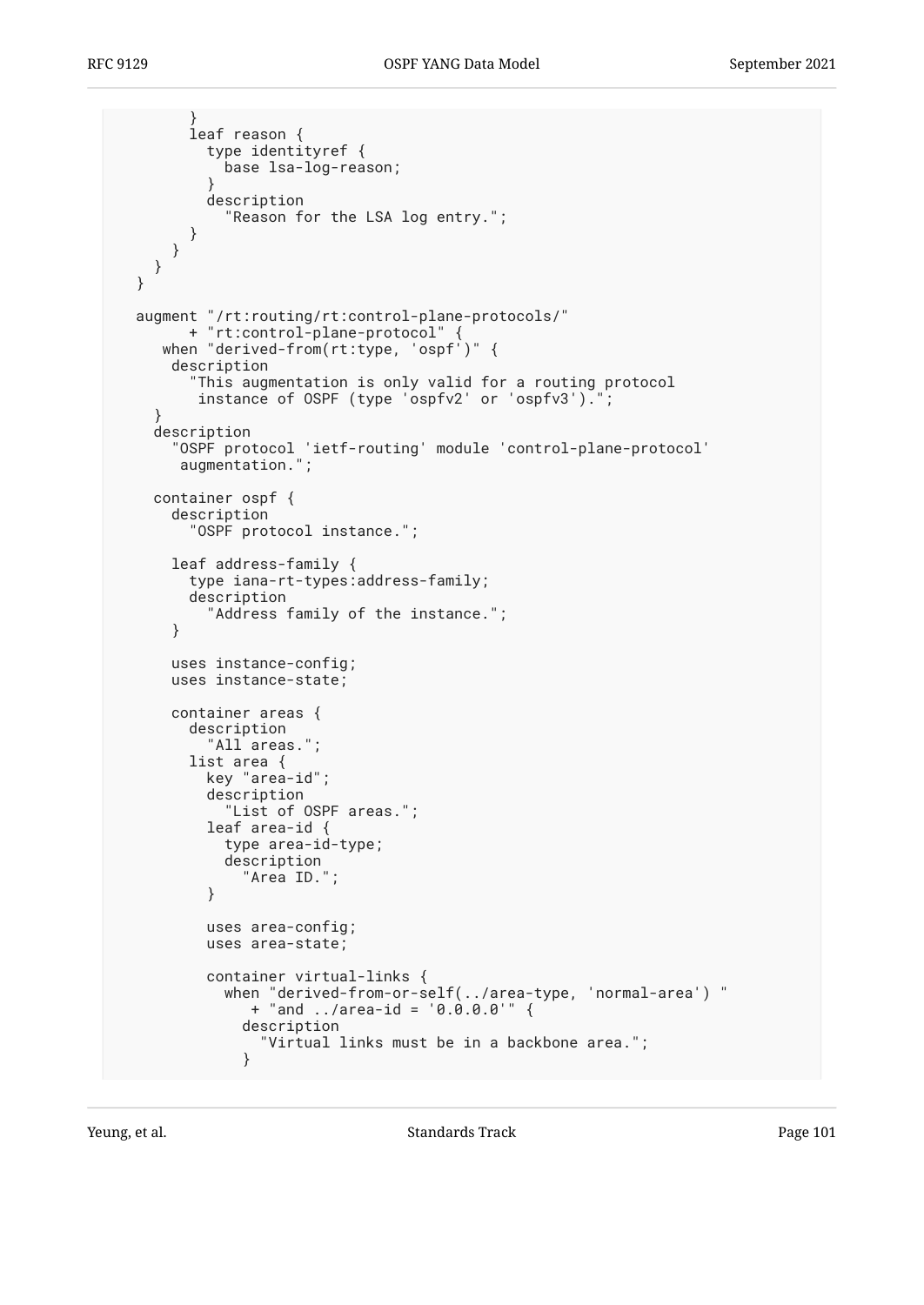```
 description
             "All virtual links.";
           list virtual-link {
             key "transit-area-id router-id";
             description
               "OSPF virtual link.";
             leaf transit-area-id {
               type leafref {
               path "../../../../area/area-id";
 }
               must "derived-from-or-self("
                 + "../../../../area[area-id=current()]/area-type, "
                 + "'normal-area') and "
 + "../../../../area[area-id=current()]/area-id != "
+ "'0.0.0.0'" {
 error-message "The virtual link transit area must "
 + "be non-zero.";
                 description
                   "The virtual link transit area must be a
                   non-zero area.";
 }
               description
                 "Virtual link transit area ID.";
 }
             leaf router-id {
               type rt-types:router-id;
               description
                 "Virtual link remote endpoint Router ID.";
 }
             uses virtual-link-config;
          uses virtual-link-state;<br>}
 }
 }
         container sham-links {
           if-feature pe-ce-protocol;
           description
            "All sham links.";
           list sham-link {
             key "local-id remote-id";
             description
               "OSPF sham link.";
             leaf local-id {
               type inet:ip-address;
               description
                 "Address of the local sham link endpoint.";
 }
             leaf remote-id {
               type inet:ip-address;
               description
                 "Address of the remote sham link endpoint.";
 }
             uses sham-link-config;
             uses sham-link-state;
 }
 }
         container interfaces {
           description
```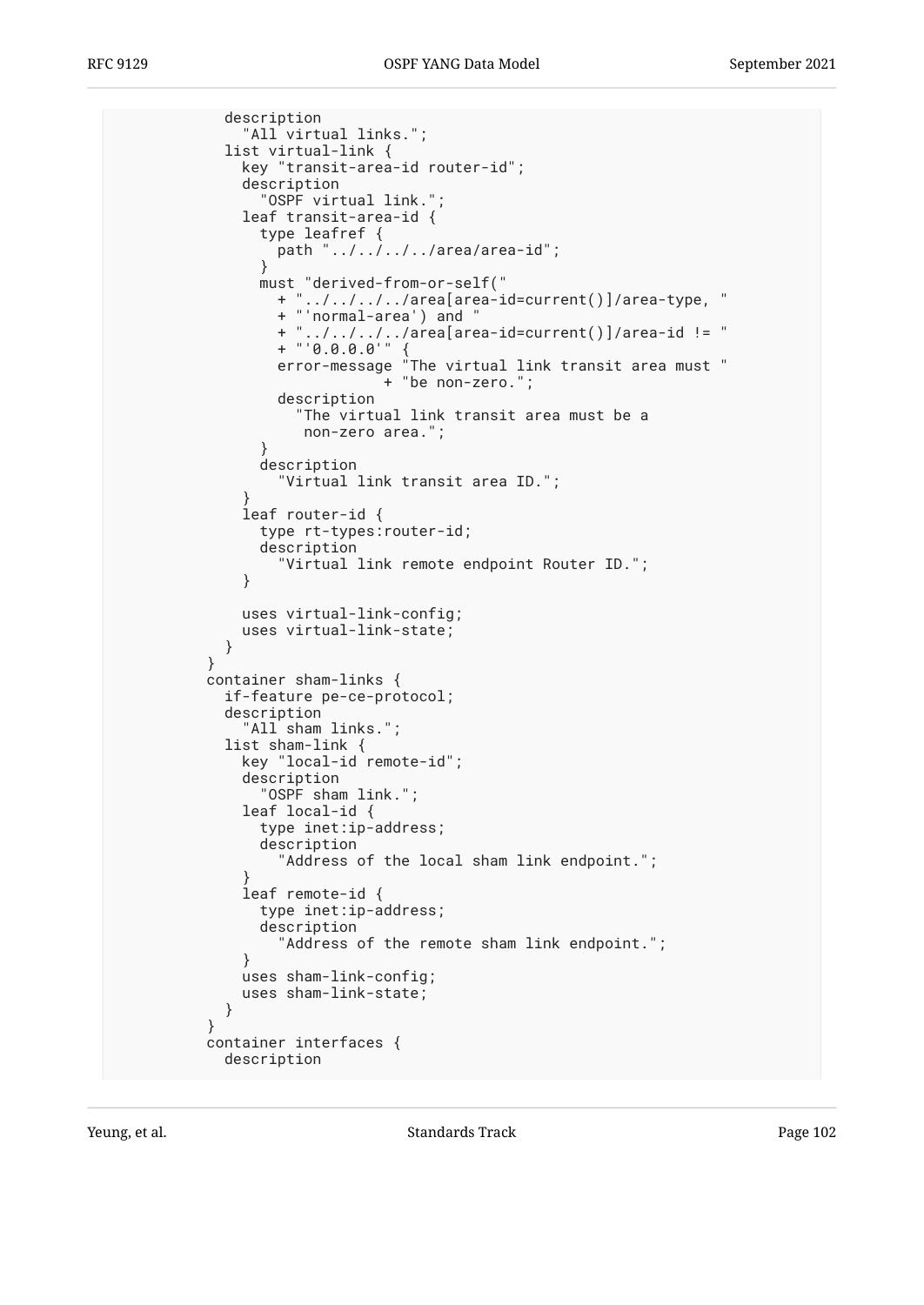```
 "All interfaces.";
            list interface {
              key "name";
              description
                 "List of OSPF interfaces.";
              leaf name {
                type if:interface-ref;
                description
                  "Interface name reference.";
 }
              uses interface-config;
              uses interface-state;
 }
 }
 }
 }
    }
  }
 augment "/rt:routing/rt:control-plane-protocols/"
 + "rt:control-plane-protocol/ospf" {
   when "derived-from(../rt:type, 'ospf')"
      description
         "This augmentation is only valid for OSPF
         (type 'ospfv2' or 'ospfv3').";
 }
    if-feature multi-topology;
    description
 "OSPF multi-topology instance configuration
 state augmentation.";
    container topologies {
      description
        "All topologies.";
      list topology {
       key "name"
        description
           "OSPF topology. The OSPF topology address family
           must coincide with the routing instance's
           address family.";
       leaf name {
          type leafref {
            path "../../../../../../rt:ribs/rt:rib/rt:name";
 }
          description
            "RIB name corresponding to the OSPF topology.";
        }
        uses multi-topology-state;
      }
    }
  }
  augment "/rt:routing/rt:control-plane-protocols/"
        + "rt:control-plane-protocol/ospf/"
        + "areas/area" {
 when "derived-from-or-self(../../../rt:type, "
 + "'ospfv2')" {
      description
```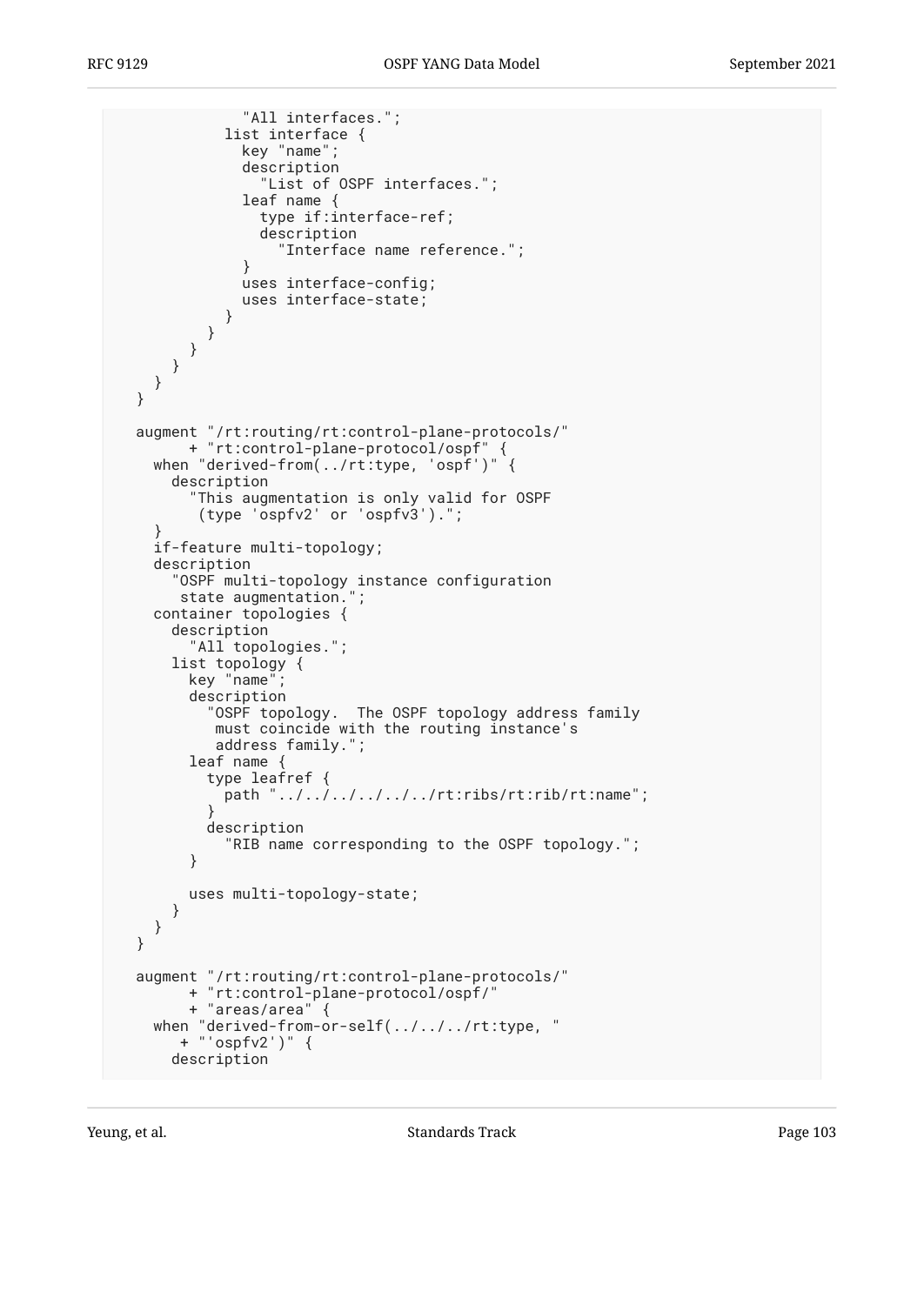```
 "This augmentation is only valid for OSPFv2.";
    }
    if-feature multi-topology;
    description
       "OSPF multi-topology area configuration state
      augmentation."
    container topologies {
      description
         "All topologies for the area.";
      list topology {
       key "name"
        description
           "OSPF area topology.";
        leaf name {
           type leafref {
path "../../../../../../../../"
 + "rt:ribs/rt:rib/rt:name";
 }
           description
             "Single topology enabled for this area.";
         }
        uses multi-topology-area-config;
      }
    }
  }
  augment "/rt:routing/rt:control-plane-protocols/"
        + "rt:control-plane-protocol/ospf/"
        + "areas/area/interfaces/interface" {
    when "derived-from-or-self(../../../../../rt:type, "
      + "'ospfv2')"
      description
         "This augmentation is only valid for OSPFv2.";
 }
    if-feature multi-topology;
    description
       "OSPF multi-topology interface configuration state
      augmentation."
    container topologies {
      description
        "All topologies for the interface.";
      list topology {
       key "name"
        description
           "OSPF interface topology.";
        leaf name {
           type leafref {
            path "../../../../../../../../../"
               + "rt:ribs/rt:rib/rt:name";
 }
           description
             "Single topology enabled on this interface.";
 }
        uses multi-topology-interface-config;
      }
    }
```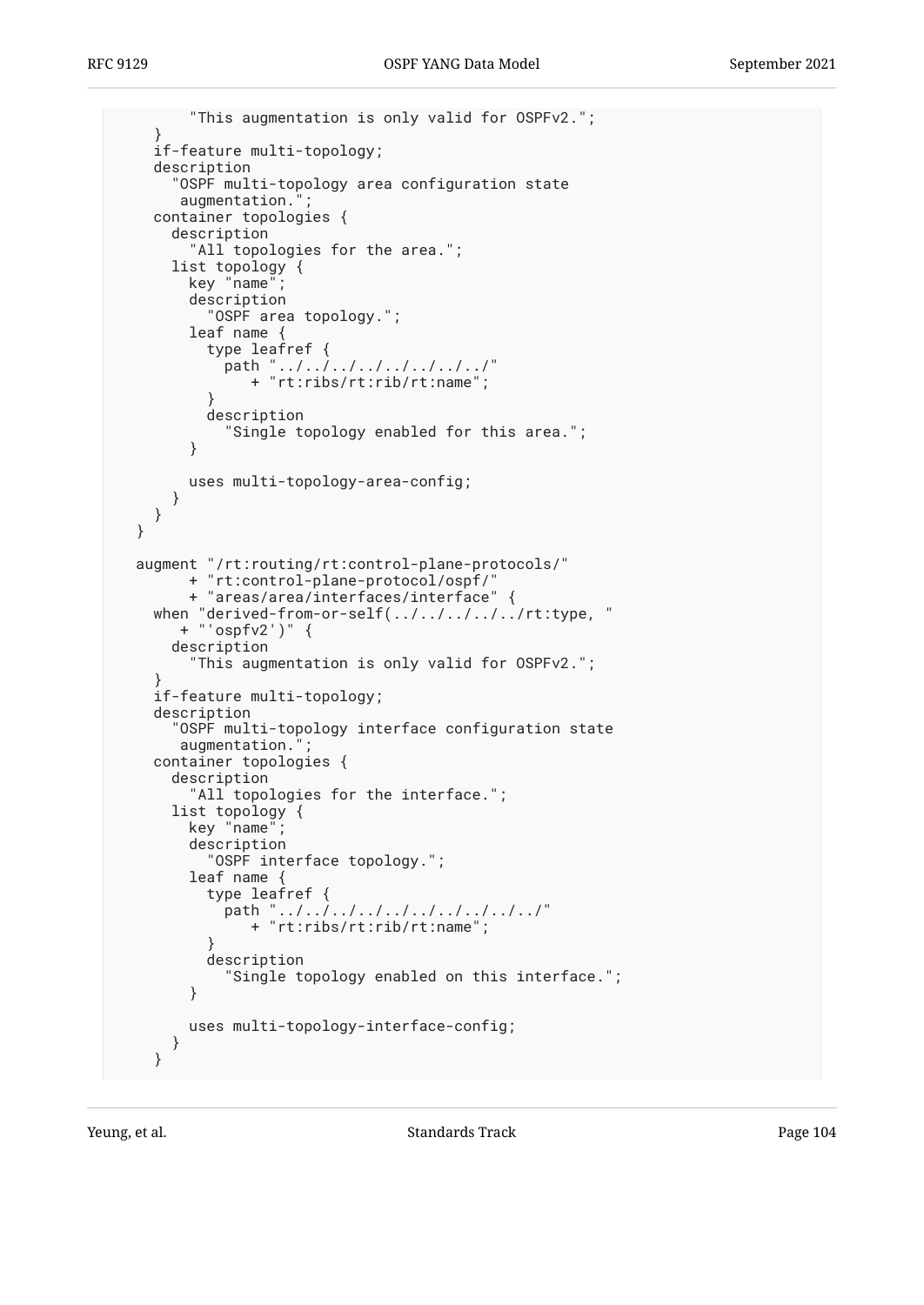```
 }
  augment "/rt:routing/rt:control-plane-protocols/"
         + "rt:control-plane-protocol/ospf/"
         + "areas/area/interfaces/interface" {
 when "derived-from-or-self(../../../../../rt:type, "
 + "'ospfv3')" {
       description
         "This augmentation is only valid for OSPFv3.";
 }
    description
       "OSPFv3 interface-specific configuration state
       augmentation."
     uses ospfv3-interface-config;
     uses ospfv3-interface-state;
  }
  grouping route-content {
     description
       "This grouping defines OSPF-specific route attributes.";
    leaf metric {
       type uint32;
       description
         "OSPF route metric.";
 }
     leaf tag {
       type uint32;
      default "0";
      description
         "OSPF route tag.";
 }
     leaf route-type {
       type route-type;
       description
         "OSPF route type.";
     }
  }
  augment "/rt:routing/rt:ribs/rt:rib/rt:routes/rt:route" {
    when "derived-from(rt:source-protocol, 'ospf')" {
       description
         "This augmentation is only valid for routes whose
          source protocol is OSPF.";
     }
    description
       "OSPF-specific route attributes.";
    uses route-content;
  }
  /*
   * RPCs
   */
  rpc clear-neighbor {
    description
       "This RPC request clears a particular set of OSPF neighbors.
        If the operation fails for an OSPF-internal reason, then
        'error-tag' and 'error-app-tag' should be set to meaningful
```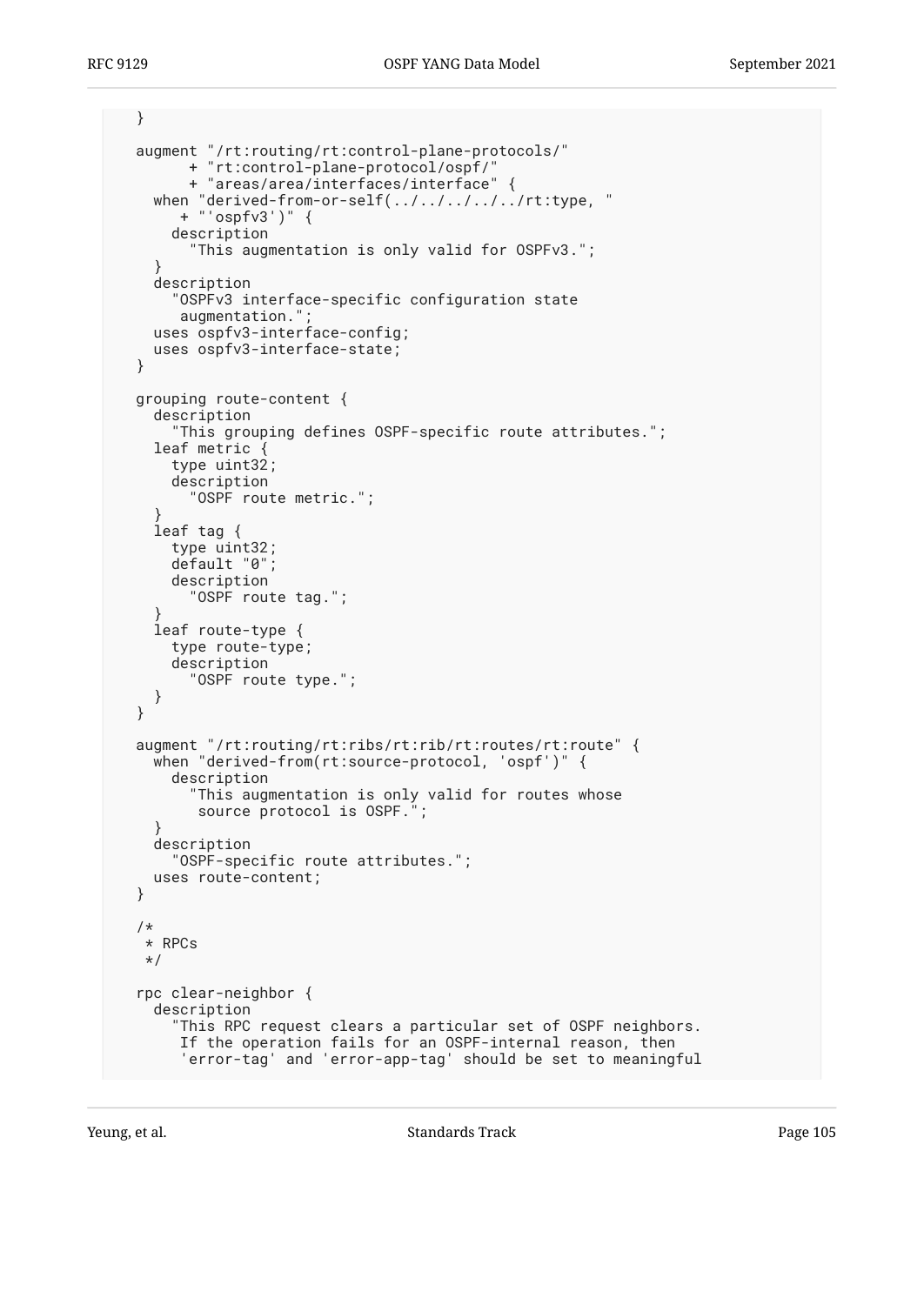```
 values.";
    input {
      leaf routing-protocol-name {
        type leafref {
          path "/rt:routing/rt:control-plane-protocols/"
             + "rt:control-plane-protocol/rt:name";
        }
        mandatory "true";
        description
           "OSPF protocol instance for which information for neighbors
           is to be cleared.
           If the referenced OSPF instance doesn't exist, then
           this operation SHALL fail with an 'error-tag' setting of
 'data-missing' and an 'error-app-tag' setting of
 'routing-protocol-instance-not-found'.";
      }
      leaf interface {
        type if:interface-ref;
          description
             "Name of the OSPF interface for which neighbors are to
             be cleared.
             If the referenced OSPF interface doesn't exist, then
 this operation SHALL fail with an 'error-tag' setting
 of 'data-missing' and an 'error-app-tag' setting of
 'ospf-interface-not-found'.";
      }
    }
  }
  rpc clear-database {
    description
       "This RPC request clears a particular OSPF LSDB.
       If the operation fails for an OSPF-internal reason,
       then 'error-tag' and 'error-app-tag' should be set to
      meaningful values.";
    input {
     leaf routing-protocol-name {
        type leafref {
          path "/rt:routing/rt:control-plane-protocols/"
             + "rt:control-plane-protocol/rt:name";
        }
        mandatory "true";
        description
           "OSPF protocol instance whose LSDB is to be cleared.
           If the referenced OSPF instance doesn't exist, then
           this operation SHALL fail with an 'error-tag' setting of
 'data-missing' and an 'error-app-tag' setting of
 'routing-protocol-instance-not-found'.";
      }
    }
  }
  /*
   * Notifications
```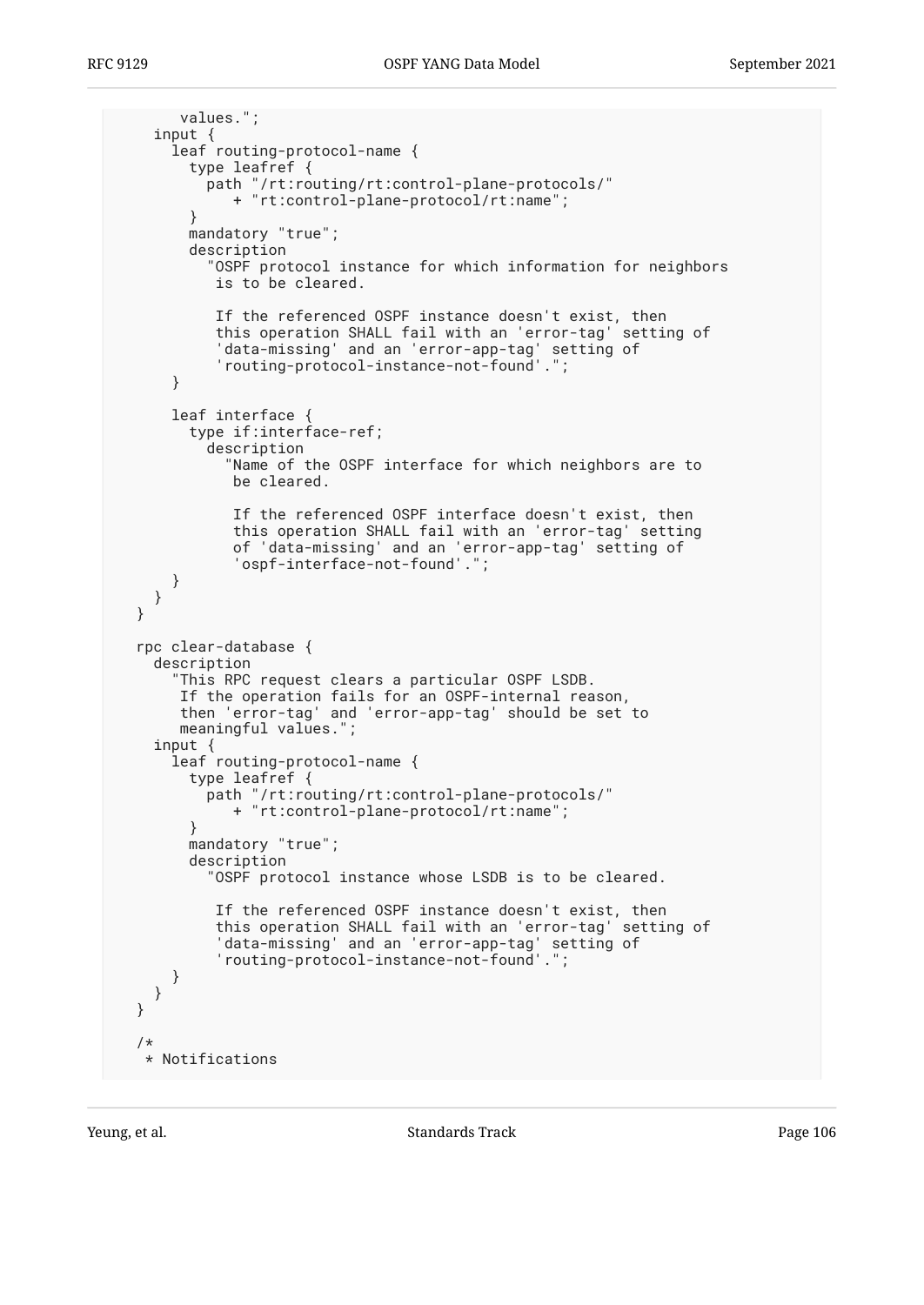```
 */
  grouping notification-instance-hdr {
     description
       "This grouping describes common instance-specific
       data for OSPF notifications.";
     leaf routing-protocol-name {
       type leafref {
         path "/rt:routing/rt:control-plane-protocols/"
            + "rt:control-plane-protocol/rt:name";
       }
      must "derived-from( "
         + "/rt:routing/rt:control-plane-protocols/"
         + "rt:control-plane-protocol[rt:name=current()]/"
         + "rt:type, 'ospf')";
      description
         "Name of the OSPF routing protocol instance.";
     }
    leaf address-family {
      type leafref {
         path "/rt:routing/"
            + "rt:control-plane-protocols/rt:control-plane-protocol"
 + "[rt:name=current()/../routing-protocol-name]/"
 + "ospf/address-family";
 }
      description
         "Address family of the OSPF instance.";
     }
  }
  grouping notification-interface {
     description
       "This grouping provides interface information
       for OSPF interface-specific notifications.";
     choice if-link-type-selection {
      description
         "Options for link types.";
      container interface {
         description
           "Normal interface.";
         leaf interface {
           type if:interface-ref;
           description
             "Interface.";
         }
       }
      container virtual-link {
         description
           "Virtual link.";
         leaf transit-area-id {
           type area-id-type;
           description
             "Area ID.";
 }
         leaf neighbor-router-id {
```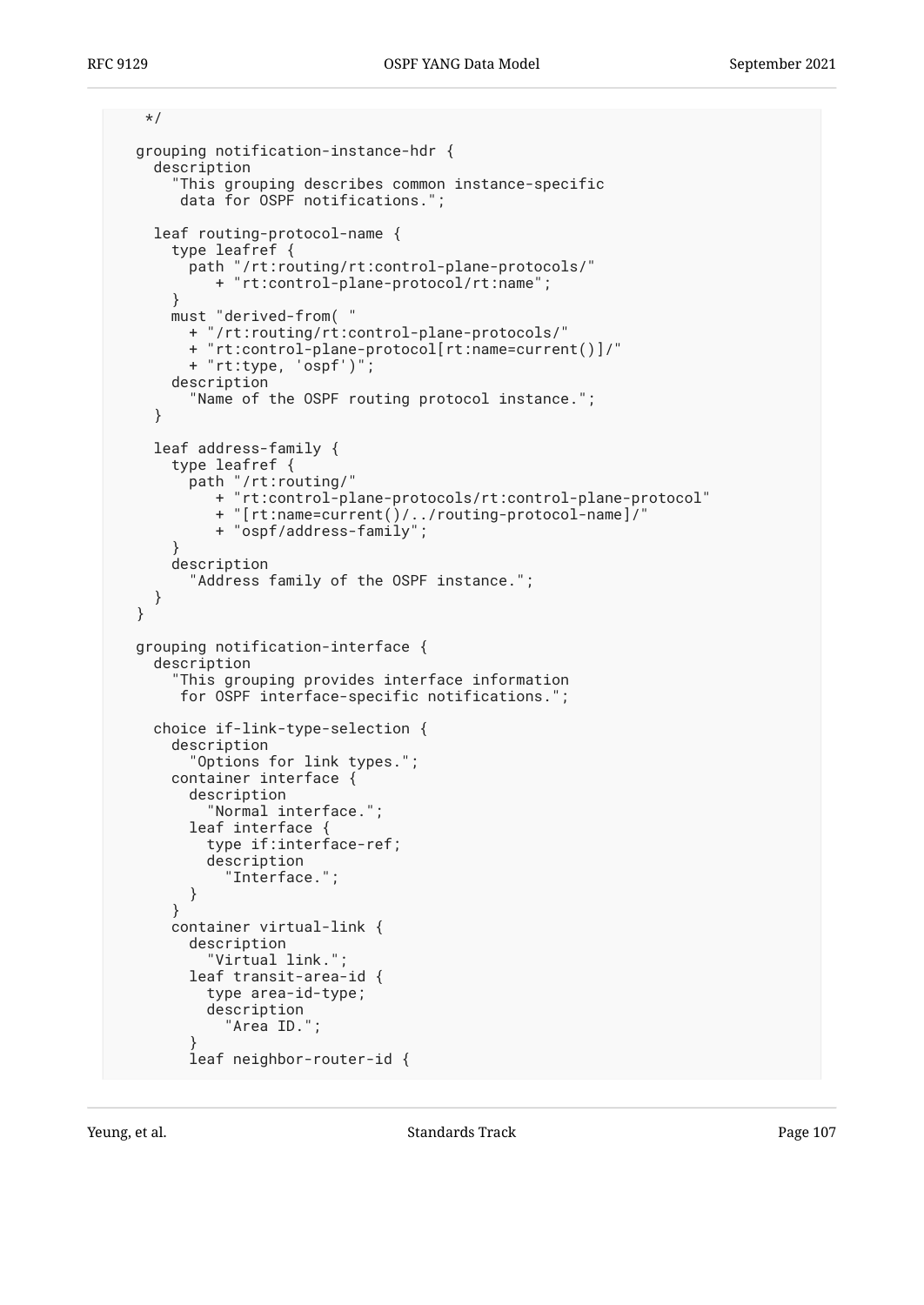```
 type rt-types:router-id;
           description
             "Neighbor's Router ID.";
         }
       }
       container sham-link {
         description
           "Sham link.";
         leaf area-id {
           type area-id-type;
           description
             "Area ID.";
 }
         leaf local-ip-addr {
           type inet:ip-address;
           description
             "Sham link's local address.";
 }
         leaf remote-ip-addr {
           type inet:ip-address;
           description
             "Sham link's remote address.";
         }
      }
     }
  }
  grouping notification-neighbor {
     description
       "This grouping provides the neighbor information
        for neighbor-specific notifications.";
     leaf neighbor-router-id {
       type rt-types:router-id;
       description
         "Neighbor's Router ID.";
     }
     leaf neighbor-ip-addr {
       type inet:ip-address;
       description
         "Neighbor's address.";
    }
  }
  notification if-state-change {
     uses notification-instance-hdr;
    uses notification-interface;
     leaf state {
      type if-state-type;
       description
         "Interface state.";
     }
    description
 "This notification is sent when an interface
 state change is detected.";
  }
```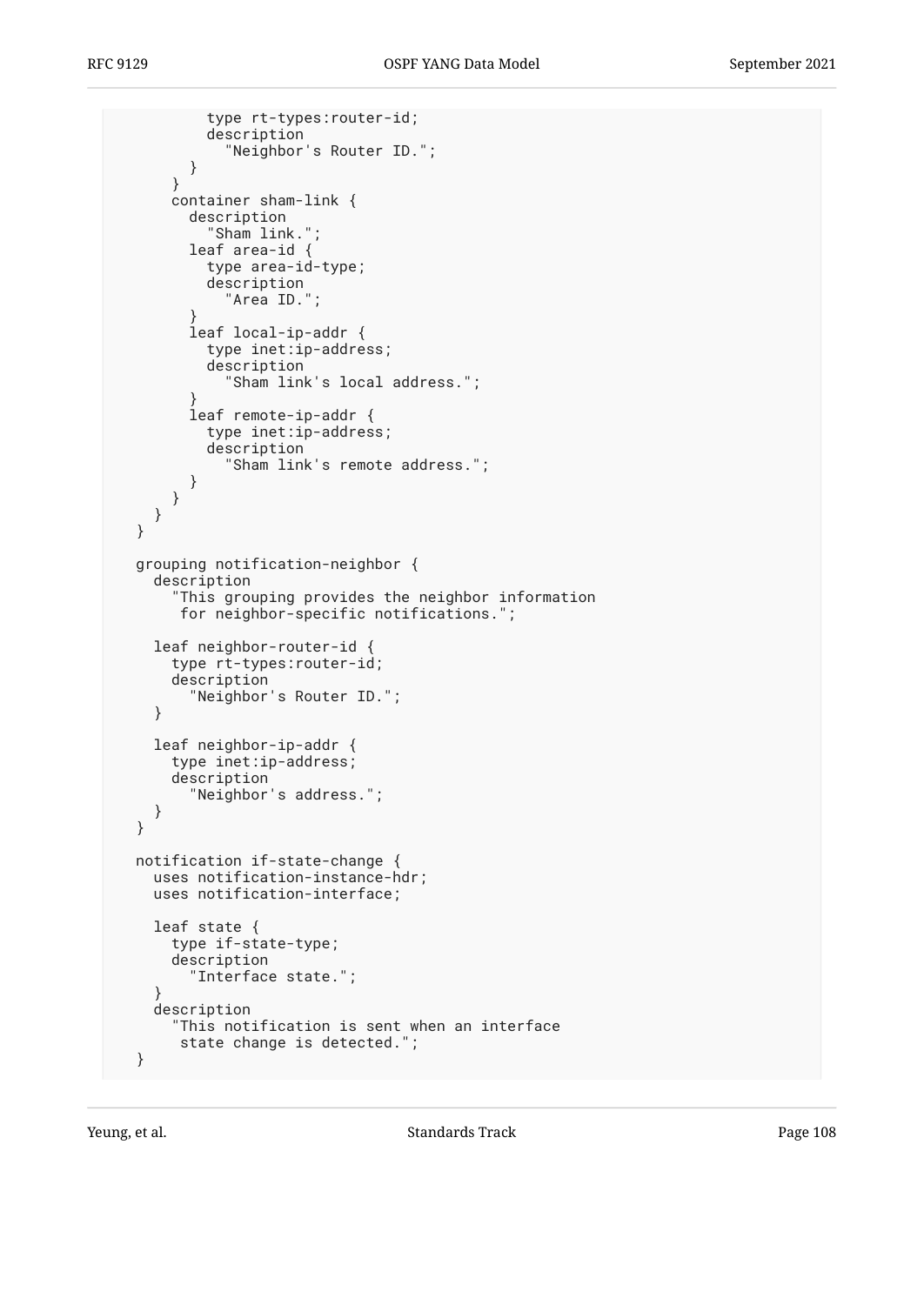```
 notification if-config-error {
     uses notification-instance-hdr;
     uses notification-interface;
     leaf packet-source {
      type inet:ip-address;
       description
         "Source address.";
     }
     leaf packet-type {
      type packet-type;
      description
         "OSPF packet type.";
     }
     leaf error {
       type enumeration {
         enum "bad-version" {
           description
             "Bad version.";
         }
         enum "area-mismatch" {
           description
              "Area mismatch.";
 }
         enum "unknown-nbma-nbr" {
           description
             "Unknown NBMA neighbor.";
 }
         enum "unknown-virtual-nbr" {
           description
             "Unknown virtual link neighbor.";
         }
         enum "auth-type-mismatch" {
           description
             "Authentication type mismatch.";
         }
         enum "auth-failure" {
           description
             "Authentication failure.";
         }
         enum "net-mask-mismatch" {
           description
              "Network mask mismatch.";
 }
         enum "hello-interval-mismatch" {
           description
             "Hello interval mismatch.";
         }
         enum "dead-interval-mismatch" {
           description
             "Dead interval mismatch.";
         }
         enum "option-mismatch" {
           description
             "Option mismatch.";
```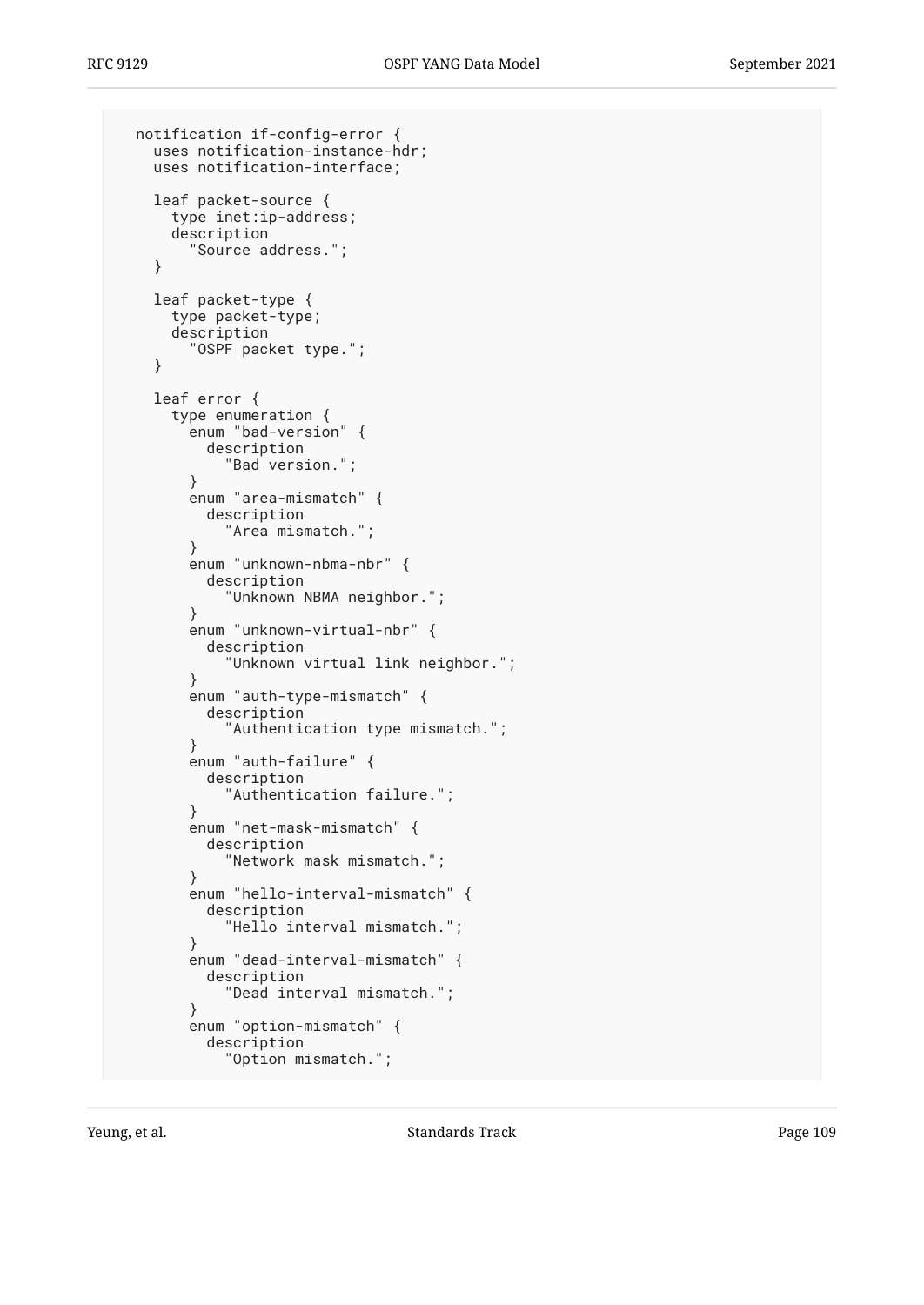```
 }
         enum "mtu-mismatch" {
           description
             "MTU mismatch.";
         }
         enum "duplicate-router-id" {
           description
              "Duplicate Router ID.";
         }
         enum "no-error" {
           description
             "No error.";
         }
       }
       description
         "Error codes.";
 }
     description
       "This notification is sent when an interface
        configuration error is detected.";
  }
  notification nbr-state-change {
    uses notification-instance-hdr;
     uses notification-interface;
    uses notification-neighbor;
     leaf state {
       type nbr-state-type;
       description
         "Neighbor state.";
     }
     description
       "This notification is sent when a neighbor
        state change is detected.";
  }
  notification nbr-restart-helper-status-change {
    uses notification-instance-hdr;
     uses notification-interface;
    uses notification-neighbor;
     leaf status {
       type restart-helper-status-type;
       description
         "Restart helper status.";
     }
     leaf age {
       type rt-types:timer-value-seconds16;
       description
         "Remaining time in the current OSPF graceful restart
          interval when the router is acting as a restart
          helper for the neighbor.";
     }
     leaf exit-reason {
```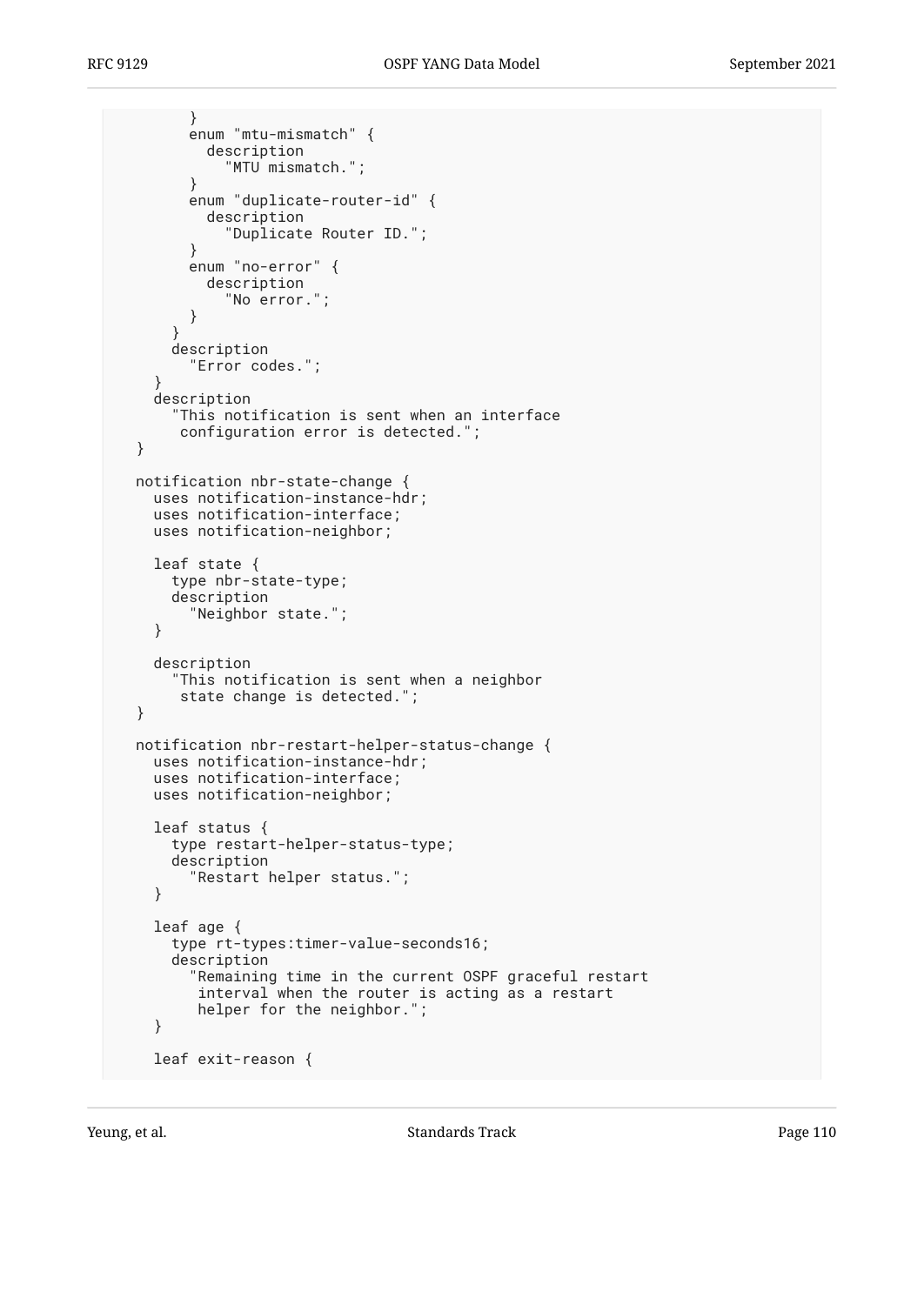```
 type restart-exit-reason-type;
     description
       "Restart helper exit reason.";
   }
   description
     "This notification is sent when a neighbor restart
      helper status change is detected.";
 }
 notification if-rx-bad-packet {
  uses notification-instance-hdr;
   uses notification-interface;
   leaf packet-source {
     type inet:ip-address;
     description
       "Source address.";
   }
   leaf packet-type {
     type packet-type;
     description
       "OSPF packet type.";
   }
   description
     "This notification is sent when an OSPF packet that
      cannot be parsed is received on an OSPF interface.";
 }
 notification lsdb-approaching-overflow {
  uses notification-instance-hdr;
   leaf ext-lsdb-limit {
     type uint32;
     description
       "The maximum number of non-default AS-external LSA
        entries that can be stored in the LSDB.";
   }
   description
     "This notification is sent when the number of LSAs
      in the router's LSDB has exceeded ninety percent of the
      AS-external limit ('ext-lsdb-limit').";
 }
 notification lsdb-overflow {
   uses notification-instance-hdr;
   leaf ext-lsdb-limit {
     type uint32;
     description
        "The maximum number of non-default AS-external LSA
        entries that can be stored in the LSDB.";
   }
   description
     "This notification is sent when the number of LSAs
```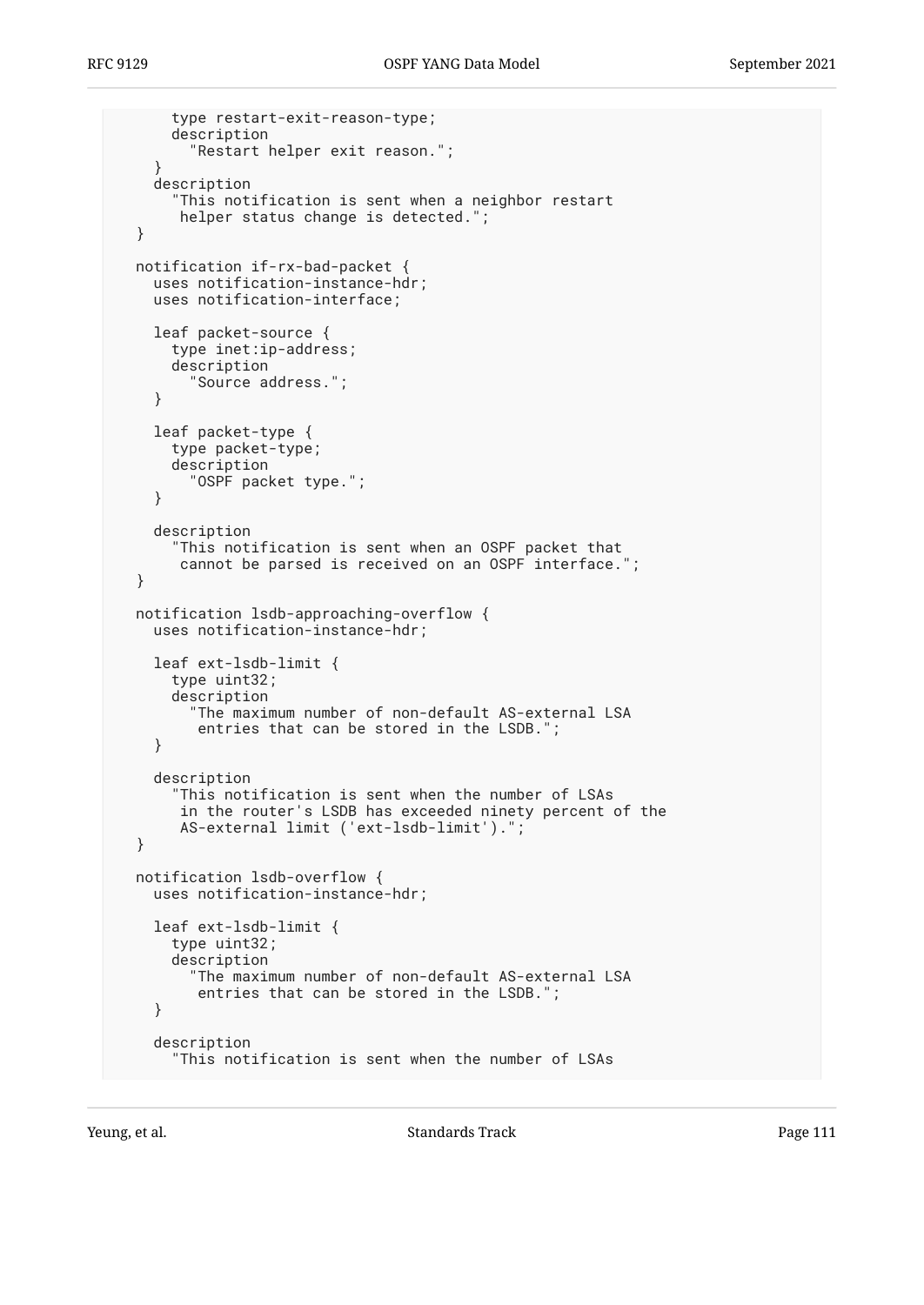```
 in the router's LSDB has exceeded the AS-external limit
        ('ext-lsdb-limit').";
   }
   notification nssa-translator-status-change {
     uses notification-instance-hdr;
     leaf area-id {
       type area-id-type;
       description
         "Area ID.";
     }
     leaf status {
       type nssa-translator-state-type;
       description
         "NSSA translator status.";
     }
     description
       "This notification is sent when there is a change
        in the router's role in translating OSPF NSSA LSAs
        to OSPF AS-External LSAs.";
   }
   notification restart-status-change {
     uses notification-instance-hdr;
     leaf status {
       type restart-status-type;
       description
         "Restart status.";
     }
     leaf restart-interval {
       type uint16 {
         range 1..1800;
       }
       units seconds;
       default "120";
       description
         "Restart interval.";
     }
     leaf exit-reason {
       type restart-exit-reason-type;
       description
         "Restart exit reason.";
     }
     description
       "This notification is sent when the graceful restart
        state for the router has changed.";
   }
}
<CODE ENDS>
```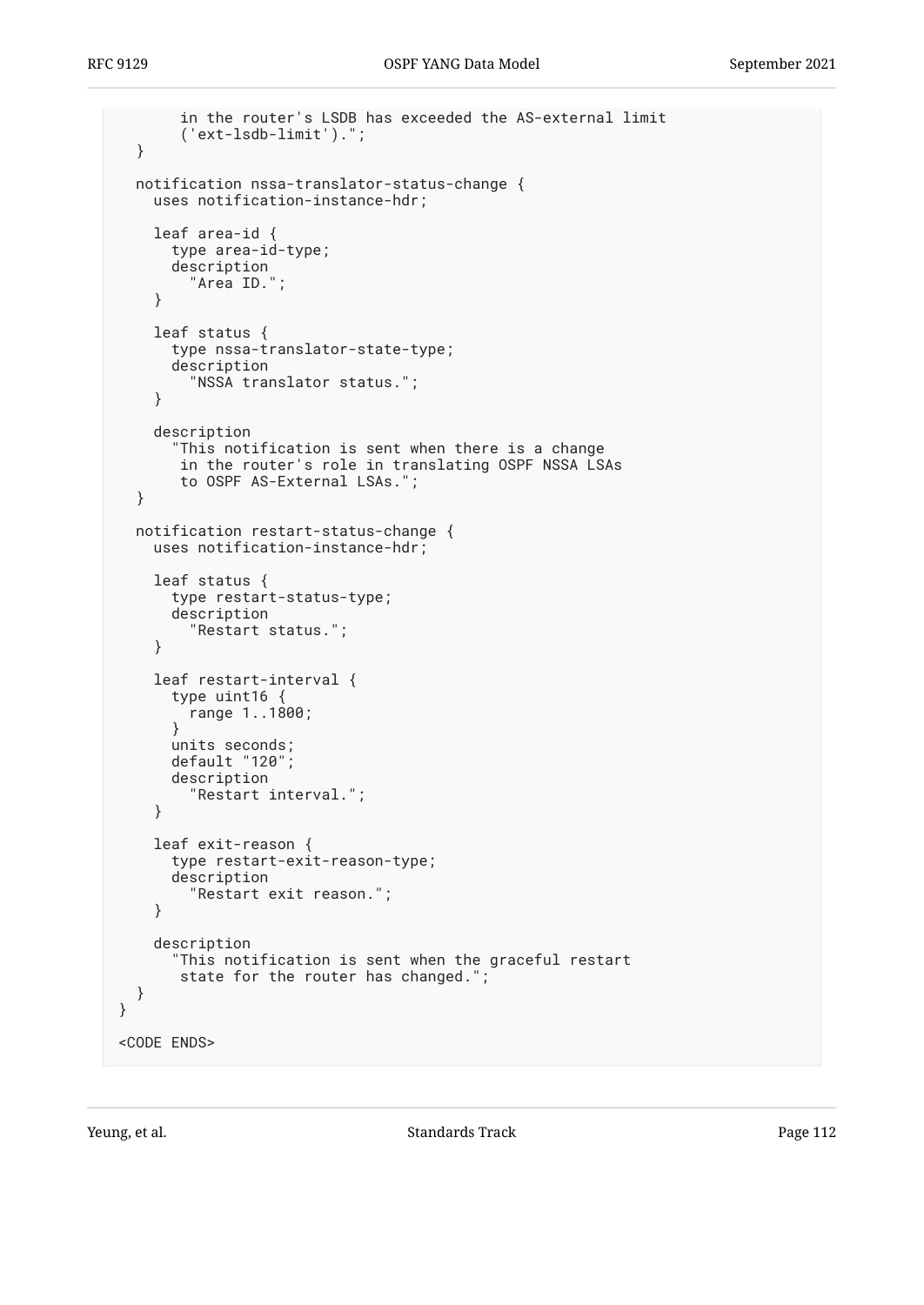# <span id="page-112-0"></span>**[4. Security Considerations](#page-112-0)**

The YANG module specified in this document defines a schema for data that is designed to be accessed via network management protocols such as NETCONF [[RFC6241\]](#page-116-0) or RESTCONF [[RFC8040\]](#page-117-0). The lowest NETCONF layer is the secure transport layer, and the mandatory-toimplement secure transport is Secure Shell (SSH) [RFC6242]. The lowest RESTCONF layer is HTTPS, and the mandatory-to-implement secure transport is TLS [RFC8446].

The Network Configuration Access Control Model (NACM) [RFC8341] provides the means to restrict access for particular NETCONF or RESTCONF users to a preconfigured subset of all available NETCONF or RESTCONF protocol operations and content.

There are a number of data nodes defined in this YANG module that are writable/creatable/ deletable (i.e., config true, which is the default). These data nodes may be considered sensitive or vulnerable in some network environments. Write operations (e.g., edit-config) to these data nodes without proper protection can have a negative effect on network operations. These are the subtrees and data nodes and their sensitivity/vulnerability:

/ospf /ospf/areas/ /ospf/areas/area[area-id] /ospf/virtual-links/ /ospf/virtual-links/virtual-link[transit-area-id router-id] /ospf/areas/area[area-id]/interfaces /ospf/areas/area[area-id]/interfaces/interface[name] /ospf/area/area[area-id]/sham-links /ospf/area/area[area-id]/sham-links/sham-link[local-id remote-id]

Writable data nodes represent the configuration of each instance, area, virtual link, sham link, and interface, and they correspond to the schema nodes listed above.

For OSPF, the ability to modify OSPF configuration will allow the entire OSPF domain to be compromised, including peering with unauthorized routers to misroute traffic or mount a massive Denial-of-Service (DoS) attack. For example, adding OSPF on any unprotected interface could allow an OSPF adjacency to be formed with an unauthorized and malicious neighbor. Once an adjacency is formed, traffic could be hijacked. As a simpler example, a DoS attack could be mounted by changing the cost of an OSPF interface to be asymmetric such that a hard routing loop ensues. In general, unauthorized modification of most OSPF features will pose their own set of security risks. The Security Considerations sections in the respective reference RFCs should be consulted.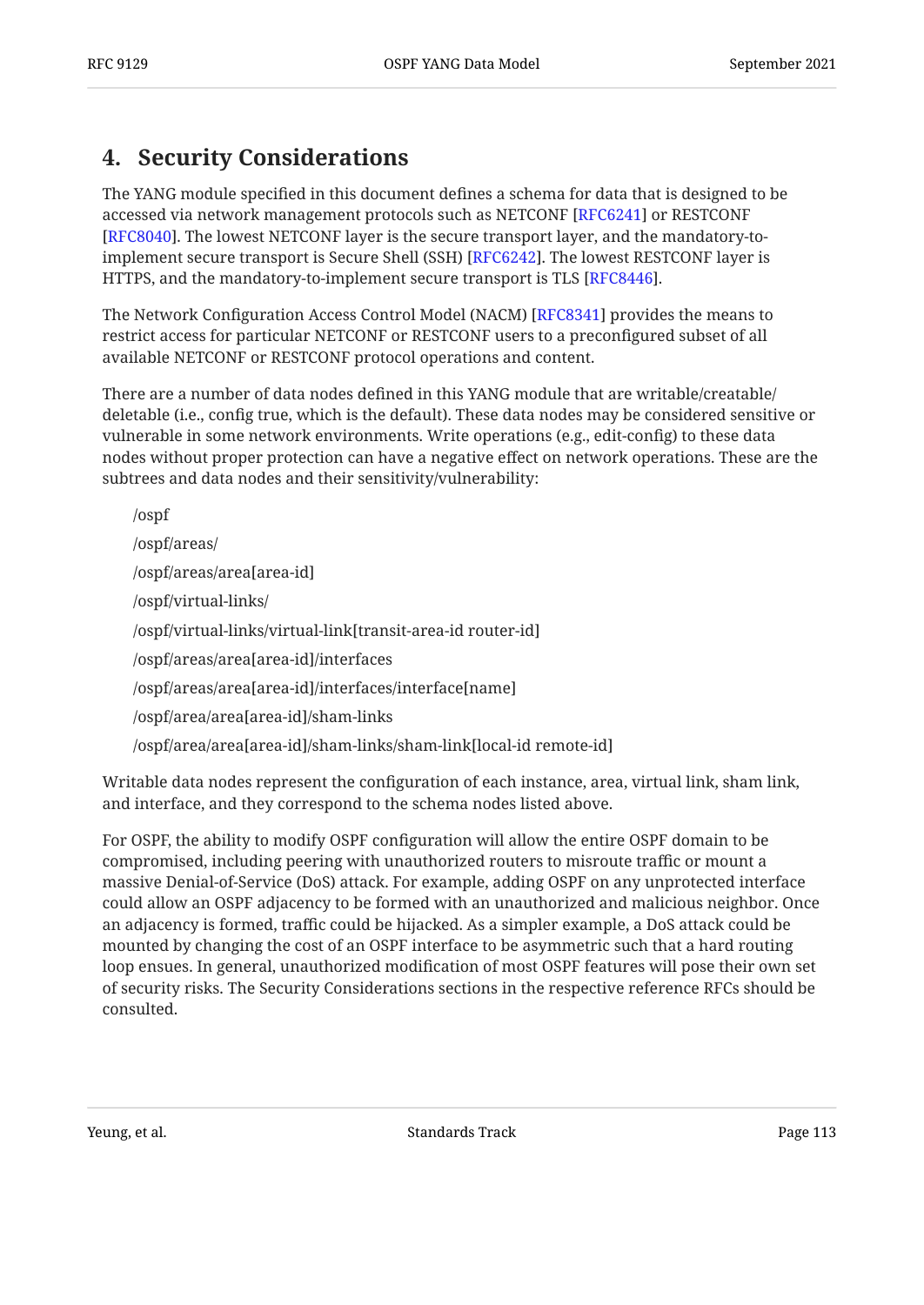Some of the readable data nodes in this YANG module may be considered sensitive or vulnerable in some network environments. It is thus important to control read access (e.g., via get, getconfig, or notification) to these data nodes. These are the subtrees and data nodes and their sensitivity/vulnerability:

/ospf/database /ospf/areas/area[area-id]/database /ospf/virtual-links/virtual-link[transit-area-id router-id]/database /ospf/areas/area[area-id]/interfaces/interface[name]/database

/ospf/area/area[area-id]/sham-links/sham-link[local-id remote-id]/database

Exposure of the Link State Database (LSDB) will in turn expose the detailed topology of the network. There is a separate LSDB for each instance, area, virtual link, sham link, and interface. These correspond to the schema nodes listed above.

Exposure of the LSDB includes information beyond the scope of the OSPF router. This may be undesirable, since exposure may facilitate other attacks. Additionally, in the case of an area LSDB, the complete IP network topology and, if deployed, the TE topology of the OSPF area can be reconstructed. Network operators may consider their topologies to be sensitive confidential data.

For OSPF authentication, configuration is supported via the specification of key chains [\[RFC8177\]](#page-117-1) or the direct specification of a key and an authentication algorithm. Hence, authentication configuration using the "key-chain" case in the "authentication-type" container [[RFC9130\]](#page-119-0) inherits the security considerations of [RFC8177]. This includes considerations with respect to the local storage and handling of authentication keys.

Additionally, local specification of OSPF authentication keys and the associated authentication algorithm is supported for legacy implementations that do not support key chains [RFC8177]. It is **RECOMMENDED** that implementations migrate to key chains because of (1) seamless support of key and algorithm rollover, (2) specification of a hexadecimal key, which affords more key entropy, and (3) encryption of keys using the Advanced Encryption Standard (AES) Key Wrap with Padding algorithm [RFC5649].

Some of the RPC operations in this YANG module may be considered sensitive or vulnerable in some network environments. It is thus important to control access to these operations. These are the operations and their sensitivity/vulnerability:

The OSPF YANG module supports the "clear-neighbor" and "clear-database" RPCs. If access to • either of these RPCs is compromised, temporary network outages can be employed to mount DoS attacks as a result.

The actual authentication key data (whether locally specified or part of a key chain) is sensitive and needs to be kept secret from unauthorized parties; compromise of the key data would allow an attacker to forge OSPF traffic that would be accepted as authentic, potentially compromising the entire OSPF domain.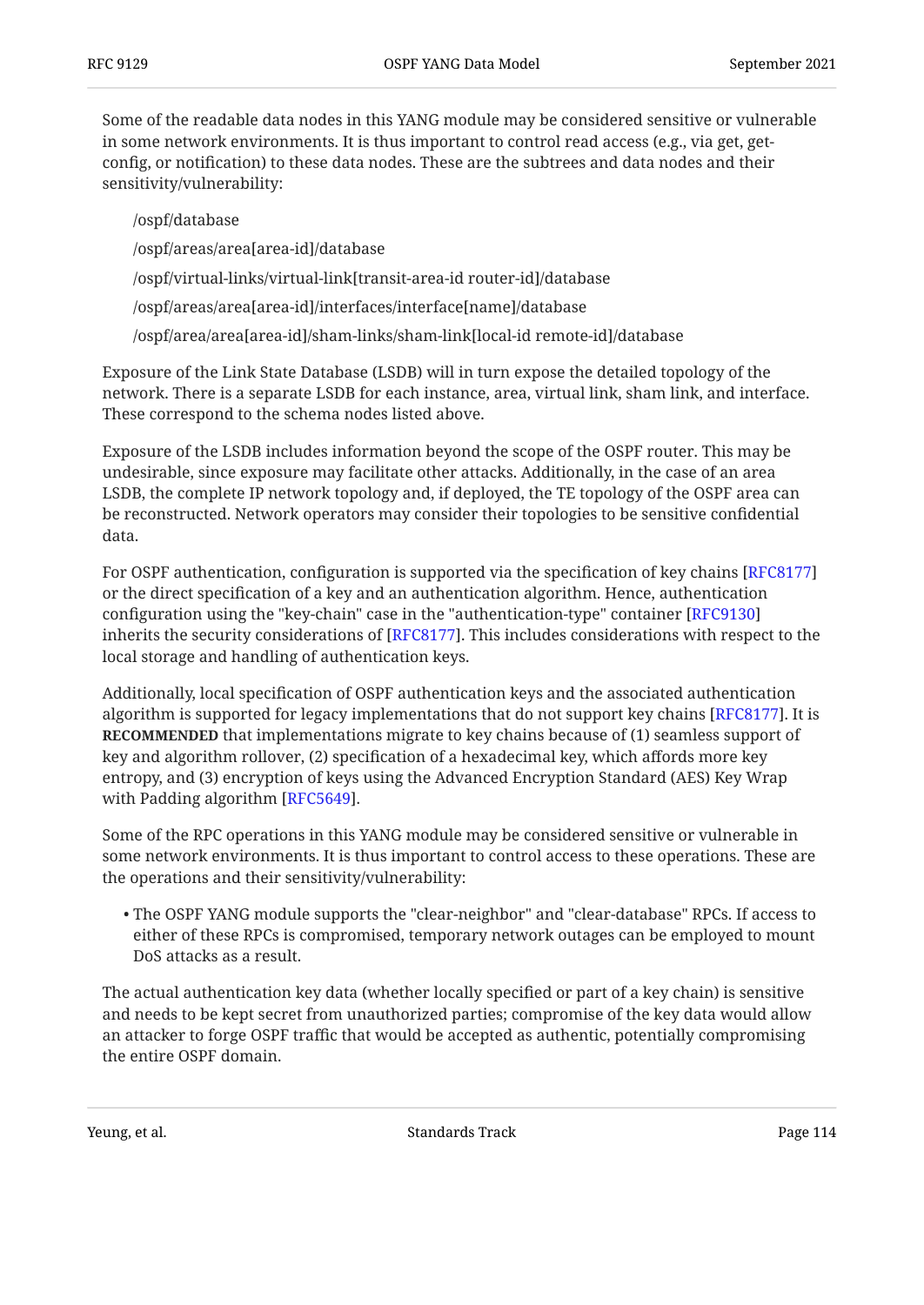# <span id="page-114-0"></span>**[5. IANA Considerations](#page-114-0)**

This document registers a URI in the "IETF XML Registry" [RFC3688]. Following the format in [[RFC3688\]](#page-114-1), the following registration has been made:

URI: urn:ietf:params:xml:ns:yang:ietf-ospf Registrant Contact: The IESG. XML: N/A; the requested URI is an XML namespace.

This document registers a YANG module in the "YANG Module Names" registry [RFC6020].

Name: ietf-ospf Namespace: urn:ietf:params:xml:ns:yang:ietf-ospf Prefix: ospf Reference: RFC 9129

## <span id="page-114-3"></span><span id="page-114-2"></span>**[6. References](#page-114-2)**

### **[6.1. Normative References](#page-114-3)**

- **[RFC1765]** Moy, J., "OSPF Database Overflow", RFC 1765, DOI 10.17487/RFC1765, March 1995, <https://www.rfc-editor.org/info/rfc1765>.
- **[RFC1793]** Moy, J., "Extending OSPF to Support Demand Circuits", RFC 1793, DOI 10.17487/ RFC1793, April 1995, <<https://www.rfc-editor.org/info/rfc1793>>.
- **[RFC2119]** Bradner, S., "Key words for use in RFCs to Indicate Requirement Levels", BCP 14, RFC 2119, DOI 10.17487/RFC2119, March 1997, <[https://www.rfc-editor.org/info/](https://www.rfc-editor.org/info/rfc2119) . [rfc2119>](https://www.rfc-editor.org/info/rfc2119)
- **[RFC2328]** Moy, J., "OSPF Version 2", STD 54, RFC 2328, DOI 10.17487/RFC2328, April 1998, . [<https://www.rfc-editor.org/info/rfc2328](https://www.rfc-editor.org/info/rfc2328)>
- **[RFC3101]** Murphy, P., "The OSPF Not-So-Stubby Area (NSSA) Option", RFC 3101, DOI 10.17487/RFC3101, January 2003, [<https://www.rfc-editor.org/info/rfc3101](https://www.rfc-editor.org/info/rfc3101)>.
- **[RFC3623]** Moy, J., Pillay-Esnault, P., and A. Lindem, "Graceful OSPF Restart", RFC 3623, DOI 10.17487/RFC3623, November 2003, [<https://www.rfc-editor.org/info/rfc3623](https://www.rfc-editor.org/info/rfc3623)>.
- **[RFC3630]** Katz, D., Kompella, K., and D. Yeung, "Traffic Engineering (TE) Extensions to OSPF Version 2", RFC 3630, DOI 10.17487/RFC3630, September 2003, [<https://](https://www.rfc-editor.org/info/rfc3630) . [www.rfc-editor.org/info/rfc3630>](https://www.rfc-editor.org/info/rfc3630)
- <span id="page-114-1"></span>**[RFC3688]** Mealling, M., "The IETF XML Registry", BCP 81, RFC 3688, DOI 10.17487/RFC3688, January 2004, <[https://www.rfc-editor.org/info/rfc3688>](https://www.rfc-editor.org/info/rfc3688).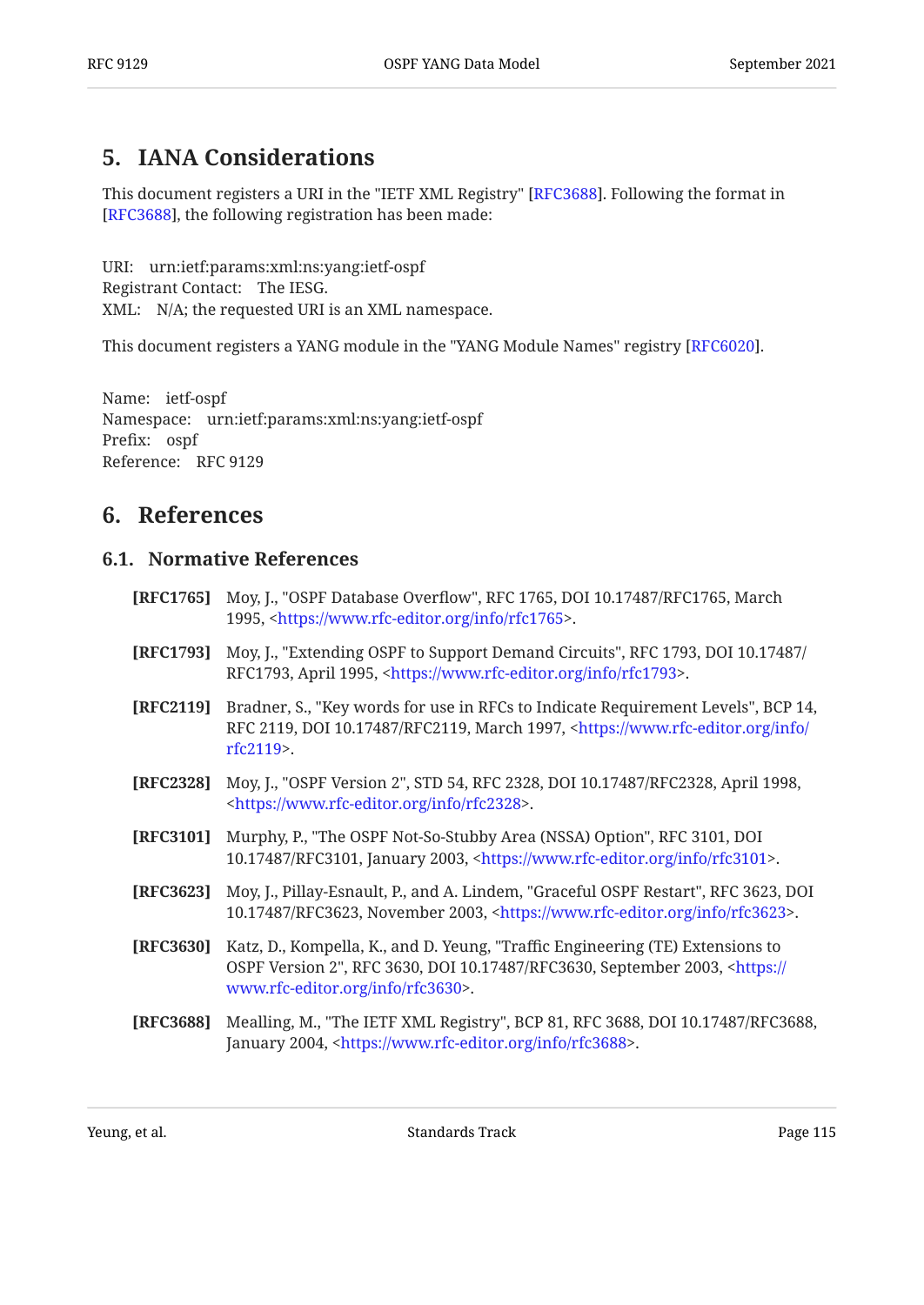| [RFC4552] | Gupta, M. and N. Melam, "Authentication/Confidentiality for OSPFv3", RFC 4552,<br>DOI 10.17487/RFC4552, June 2006, <https: info="" rfc4552="" www.rfc-editor.org="">.</https:>                                                                                                      |
|-----------|-------------------------------------------------------------------------------------------------------------------------------------------------------------------------------------------------------------------------------------------------------------------------------------|
| [RFC4576] | Rosen, E., Psenak, P., and P. Pillay-Esnault, "Using a Link State Advertisement<br>(LSA) Options Bit to Prevent Looping in BGP/MPLS IP Virtual Private Networks<br>(VPNs)", RFC 4576, DOI 10.17487/RFC4576, June 2006, <https: www.rfc-<br="">editor.org/info/rfc4576&gt;.</https:> |
| [RFC4577] | Rosen, E., Psenak, P., and P. Pillay-Esnault, "OSPF as the Provider/Customer Edge<br>Protocol for BGP/MPLS IP Virtual Private Networks (VPNs)", RFC 4577, DOI<br>10.17487/RFC4577, June 2006, <https: info="" rfc4577="" www.rfc-editor.org="">.</https:>                           |
| [RFC4915] | Psenak, P., Mirtorabi, S., Roy, A., Nguyen, L., and P. Pillay-Esnault, "Multi-<br>Topology (MT) Routing in OSPF", RFC 4915, DOI 10.17487/RFC4915, June 2007,<br><https: info="" rfc4915="" www.rfc-editor.org="">.</https:>                                                         |
| [RFC4973] | Srisuresh, P. and P. Joseph, "OSPF-xTE: Experimental Extension to OSPF for<br>Traffic Engineering", RFC 4973, DOI 10.17487/RFC4973, July 2007, <https: <br="">www.rfc-editor.org/info/rfc4973&gt;.</https:>                                                                         |
| [RFC5082] | Gill, V., Heasley, J., Meyer, D., Savola, P., Ed., and C. Pignataro, "The Generalized<br>TTL Security Mechanism (GTSM)", RFC 5082, DOI 10.17487/RFC5082, October<br>2007, <https: info="" rfc5082="" www.rfc-editor.org="">.</https:>                                               |
| [RFC5185] | Mirtorabi, S., Psenak, P., Lindem, A., Ed., and A. Oswal, "OSPF Multi-Area<br>Adjacency", RFC 5185, DOI 10.17487/RFC5185, May 2008, <https: www.rfc-<br="">editor.org/info/rfc5185&gt;.</https:>                                                                                    |
| [RFC5187] | Pillay-Esnault, P. and A. Lindem, "OSPFv3 Graceful Restart", RFC 5187, DOI<br>10.17487/RFC5187, June 2008, <https: info="" rfc5187="" www.rfc-editor.org="">.</https:>                                                                                                              |
| [RFC5250] | Berger, L., Bryskin, I., Zinin, A., and R. Coltun, "The OSPF Opaque LSA Option",<br>RFC 5250, DOI 10.17487/RFC5250, July 2008, <https: <br="" info="" www.rfc-editor.org="">rfc5250&gt;.</https:>                                                                                   |
| [RFC5286] | Atlas, A., Ed. and A. Zinin, Ed., "Basic Specification for IP Fast Reroute: Loop-Free<br>Alternates", RFC 5286, DOI 10.17487/RFC5286, September 2008, <https: www.rfc-<br="">editor.org/info/rfc5286&gt;.</https:>                                                                  |
| [RFC5309] | Shen, N., Ed. and A. Zinin, Ed., "Point-to-Point Operation over LAN in Link State<br>Routing Protocols", RFC 5309, DOI 10.17487/RFC5309, October 2008, <https: <br="">www.rfc-editor.org/info/rfc5309&gt;.</https:>                                                                 |
| [RFC5329] | Ishiguro, K., Manral, V., Davey, A., and A. Lindem, Ed., "Traffic Engineering<br>Extensions to OSPF Version 3", RFC 5329, DOI 10.17487/RFC5329, September<br>2008, <https: info="" rfc5329="" www.rfc-editor.org="">.</https:>                                                      |
| [RFC5340] | Coltun, R., Ferguson, D., Moy, J., and A. Lindem, "OSPF for IPv6", RFC 5340, DOI<br>10.17487/RFC5340, July 2008, <https: info="" rfc5340="" www.rfc-editor.org="">.</https:>                                                                                                        |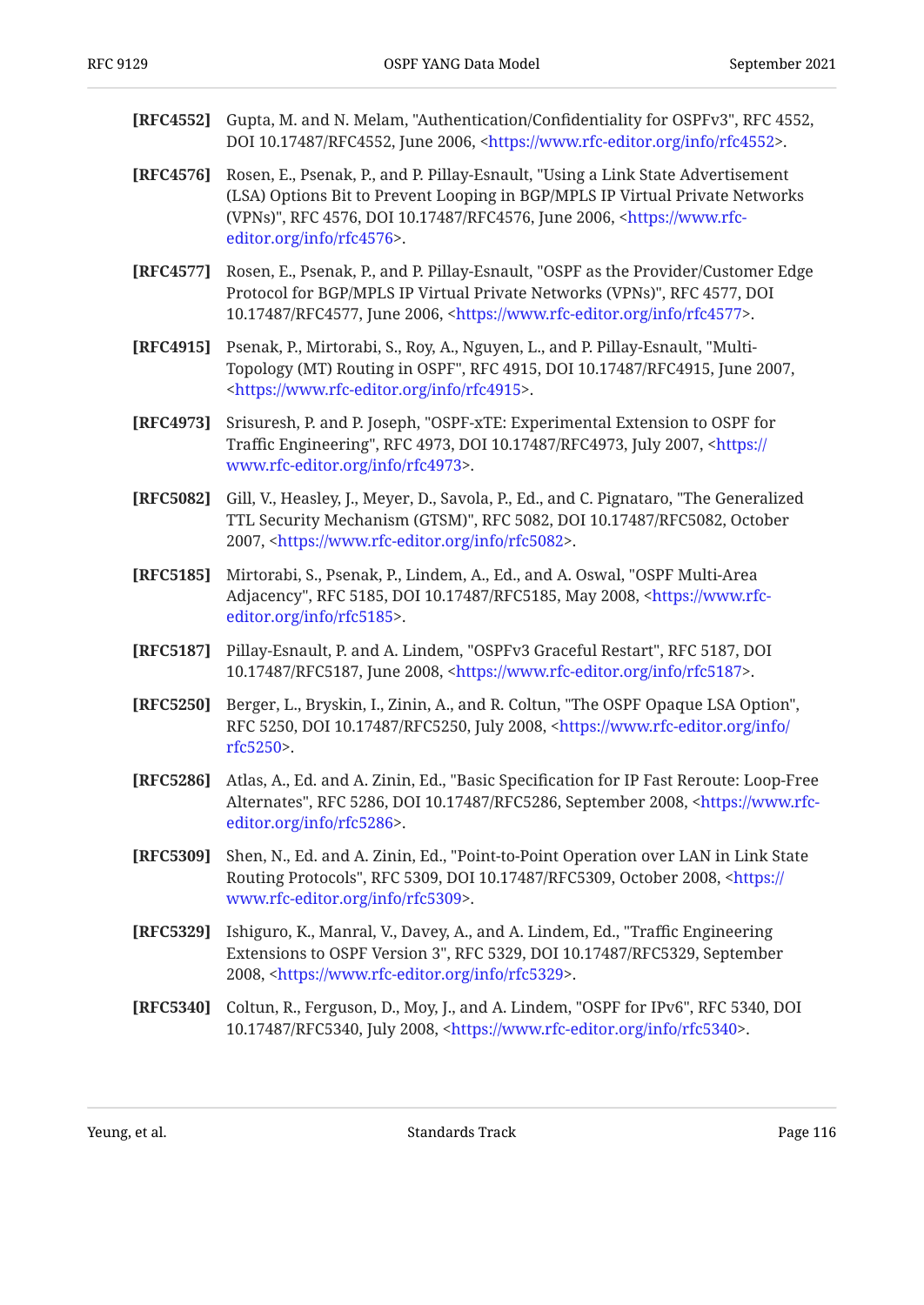- **[RFC5613]** Zinin, A., Roy, A., Nguyen, L., Friedman, B., and D. Yeung, "OSPF Link-Local Signaling", RFC 5613, DOI 10.17487/RFC5613, August 2009, [<https://www.rfc-](https://www.rfc-editor.org/info/rfc5613). [editor.org/info/rfc5613>](https://www.rfc-editor.org/info/rfc5613)
- **[RFC5642]** Venkata, S., Harwani, S., Pignataro, C., and D. McPherson, "Dynamic Hostname Exchange Mechanism for OSPF", RFC 5642, DOI 10.17487/RFC5642, August 2009, . [<https://www.rfc-editor.org/info/rfc5642](https://www.rfc-editor.org/info/rfc5642)>
- **[RFC5709]** Bhatia, M., Manral, V., Fanto, M., White, R., Barnes, M., Li, T., and R. Atkinson, "OSPFv2 HMAC-SHA Cryptographic Authentication", RFC 5709, DOI 10.17487/ RFC5709, October 2009, <https://www.rfc-editor.org/info/rfc5709>.
- **[RFC5714]** Shand, M. and S. Bryant, "IP Fast Reroute Framework", RFC 5714, DOI 10.17487/ RFC5714, January 2010, <https://www.rfc-editor.org/info/rfc5714>.
- **[RFC5838]** Lindem, A., Ed., Mirtorabi, S., Roy, A., Barnes, M., and R. Aggarwal, "Support of Address Families in OSPFv3", RFC 5838, DOI 10.17487/RFC5838, April 2010, . [<https://www.rfc-editor.org/info/rfc5838](https://www.rfc-editor.org/info/rfc5838)>
- <span id="page-116-2"></span>**[RFC6020]** , Bjorklund, M., Ed. "YANG - A Data Modeling Language for the Network Configuration Protocol (NETCONF)", RFC 6020, DOI 10.17487/RFC6020, October 2010, <<https://www.rfc-editor.org/info/rfc6020>>.
- <span id="page-116-0"></span>**[RFC6241]** Enns, R., Ed., Bjorklund, M., Ed., Schoenwaelder, J., Ed., and A. Bierman, Ed., "Network Configuration Protocol (NETCONF)", RFC 6241, DOI 10.17487/RFC6241, June 2011, <https://www.rfc-editor.org/info/rfc6241>.
- <span id="page-116-1"></span>**[RFC6242]** Wasserman, M., "Using the NETCONF Protocol over Secure Shell (SSH)", RFC 6242, DOI 10.17487/RFC6242, June 2011, [<https://www.rfc-editor.org/info/](https://www.rfc-editor.org/info/rfc6242) . [rfc6242>](https://www.rfc-editor.org/info/rfc6242)
- **[RFC6565]** Pillay-Esnault, P., Moyer, P., Doyle, J., Ertekin, E., and M. Lundberg, "OSPFv3 as a Provider Edge to Customer Edge (PE-CE) Routing Protocol", RFC 6565, DOI 10.17487/RFC6565, June 2012, <<https://www.rfc-editor.org/info/rfc6565>>.
- **[RFC6845]** Sheth, N., Wang, L., and J. Zhang, "OSPF Hybrid Broadcast and Point-to-Multipoint Interface Type", RFC 6845, DOI 10.17487/RFC6845, January 2013, . [<https://www.rfc-editor.org/info/rfc6845](https://www.rfc-editor.org/info/rfc6845)>
- **[RFC6860]** Yang, Y., Retana, A., and A. Roy, "Hiding Transit-Only Networks in OSPF", RFC 6860, DOI 10.17487/RFC6860, January 2013, <[https://www.rfc-editor.org/info/](https://www.rfc-editor.org/info/rfc6860) . [rfc6860>](https://www.rfc-editor.org/info/rfc6860)
- **[RFC6987]** Retana, A., Nguyen, L., Zinin, A., White, R., and D. McPherson, "OSPF Stub Router Advertisement", RFC 6987, DOI 10.17487/RFC6987, September 2013, <[https://](https://www.rfc-editor.org/info/rfc6987) . [www.rfc-editor.org/info/rfc6987>](https://www.rfc-editor.org/info/rfc6987)
- **[RFC6991]** Schoenwaelder, J., Ed., "Common YANG Data Types", RFC 6991, DOI 10.17487/ RFC6991, July 2013, <https://www.rfc-editor.org/info/rfc6991>.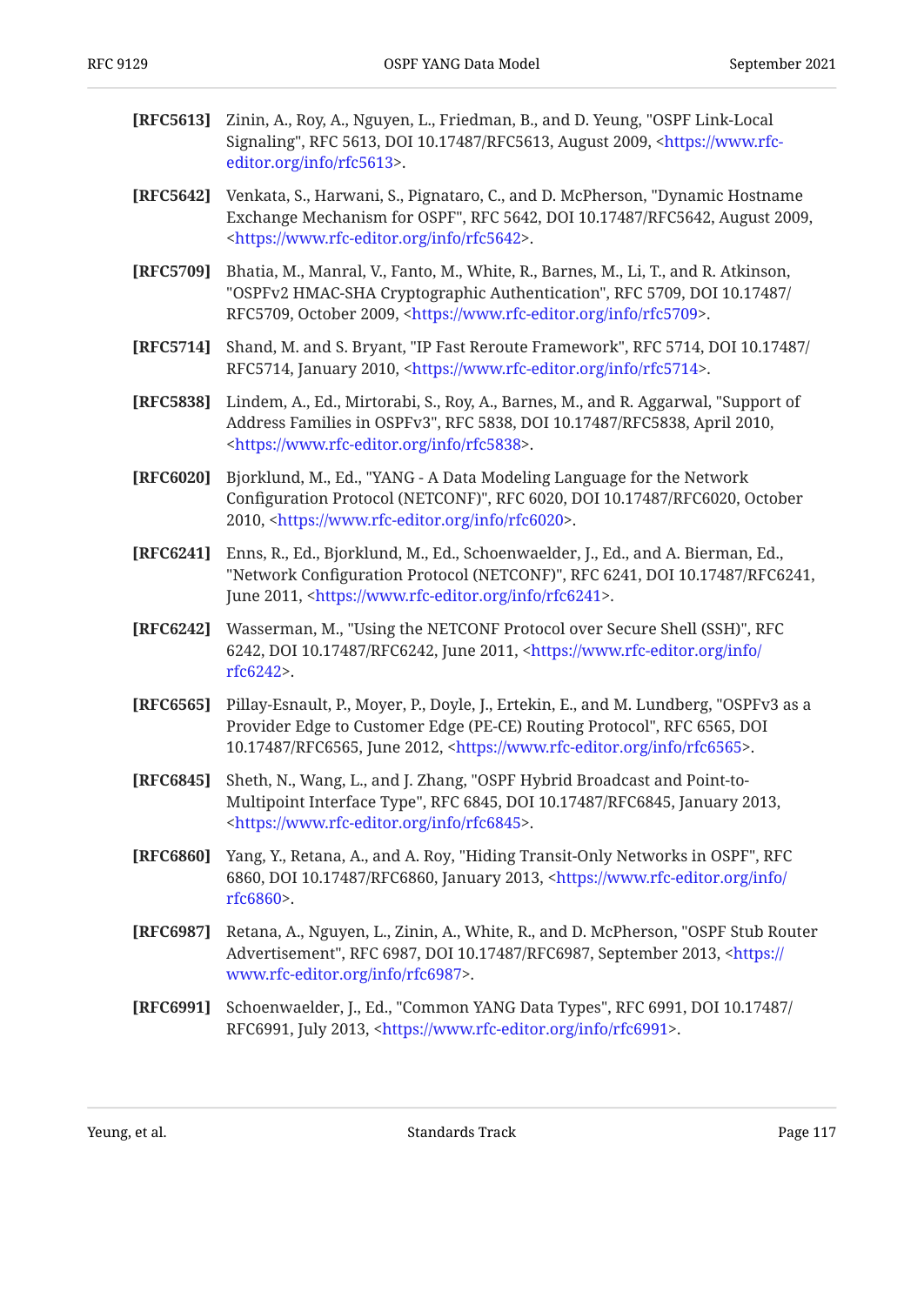- **[RFC7166]** Bhatia, M., Manral, V., and A. Lindem, "Supporting Authentication Trailer for OSPFv3", RFC 7166, DOI 10.17487/RFC7166, March 2014, [<https://www.rfc-](https://www.rfc-editor.org/info/rfc7166). [editor.org/info/rfc7166>](https://www.rfc-editor.org/info/rfc7166)
- **[RFC7474]** Bhatia, M., Hartman, S., Zhang, D., and A. Lindem, Ed., "Security Extension for OSPFv2 When Using Manual Key Management", RFC 7474, DOI 10.17487/ RFC7474, April 2015, <https://www.rfc-editor.org/info/rfc7474>.
- **[RFC7490]** Bryant, S., Filsfils, C., Previdi, S., Shand, M., and N. So, "Remote Loop-Free Alternate (LFA) Fast Reroute (FRR)", RFC 7490, DOI 10.17487/RFC7490, April 2015, <https://www.rfc-editor.org/info/rfc7490>.
- **[RFC7684]** Psenak, P., Gredler, H., Shakir, R., Henderickx, W., Tantsura, J., and A. Lindem, "OSPFv2 Prefix/Link Attribute Advertisement", RFC 7684, DOI 10.17487/RFC7684, November 2015, <https://www.rfc-editor.org/info/rfc7684>.
- **[RFC7770]** Lindem, A., Ed., Shen, N., Vasseur, JP., Aggarwal, R., and S. Shaffer, "Extensions to OSPF for Advertising Optional Router Capabilities", RFC 7770, DOI 10.17487/ RFC7770, February 2016, <https://www.rfc-editor.org/info/rfc7770>.
- **[RFC7777]** Hegde, S., Shakir, R., Smirnov, A., Li, Z., and B. Decraene, "Advertising Node Administrative Tags in OSPF", RFC 7777, DOI 10.17487/RFC7777, March 2016, . [<https://www.rfc-editor.org/info/rfc7777](https://www.rfc-editor.org/info/rfc7777)>
- **[RFC7884]** Pignataro, C., Bhatia, M., Aldrin, S., and T. Ranganath, "OSPF Extensions to Discriminators", RFC 7884, DOI 10.17487/RFC7884, July 2016, <[https://www.rfc-](https://www.rfc-editor.org/info/rfc7884). [editor.org/info/rfc7884>](https://www.rfc-editor.org/info/rfc7884) Advertise Seamless Bidirectional Forwarding Detection (S-BFD) Target
- **[RFC7950]** Bjorklund, M., Ed., "The YANG 1.1 Data Modeling Language", RFC 7950, DOI 10.17487/RFC7950, August 2016, <https://www.rfc-editor.org/info/rfc7950>.
- <span id="page-117-0"></span>**[RFC8040]** Bierman, A., Bjorklund, M., and K. Watsen, "RESTCONF Protocol", RFC 8040, DOI 10.17487/RFC8040, January 2017, [<https://www.rfc-editor.org/info/rfc8040](https://www.rfc-editor.org/info/rfc8040)>.
- **[RFC8174]** Leiba, B., "Ambiguity of Uppercase vs Lowercase in RFC 2119 Key Words", BCP 14, RFC 8174, DOI 10.17487/RFC8174, May 2017, [<https://www.rfc-editor.org/info/](https://www.rfc-editor.org/info/rfc8174) . [rfc8174>](https://www.rfc-editor.org/info/rfc8174)
- <span id="page-117-1"></span>**[RFC8177]** Lindem, A., Ed., Qu, Y., Yeung, D., Chen, I., and J. Zhang, "YANG Data Model for Key Chains", RFC 8177, DOI 10.17487/RFC8177, June 2017, [<https://www.rfc-](https://www.rfc-editor.org/info/rfc8177). [editor.org/info/rfc8177>](https://www.rfc-editor.org/info/rfc8177)
- **[RFC8294]** Liu, X., Qu, Y., Lindem, A., Hopps, C., and L. Berger, "Common YANG Data Types for the Routing Area", RFC 8294, DOI 10.17487/RFC8294, December 2017, [<https://](https://www.rfc-editor.org/info/rfc8294) . [www.rfc-editor.org/info/rfc8294>](https://www.rfc-editor.org/info/rfc8294)
- **[RFC8340]** Bjorklund, M. and L. Berger, Ed., "YANG Tree Diagrams", BCP 215, RFC 8340, DOI 10.17487/RFC8340, March 2018, <https://www.rfc-editor.org/info/rfc8340>.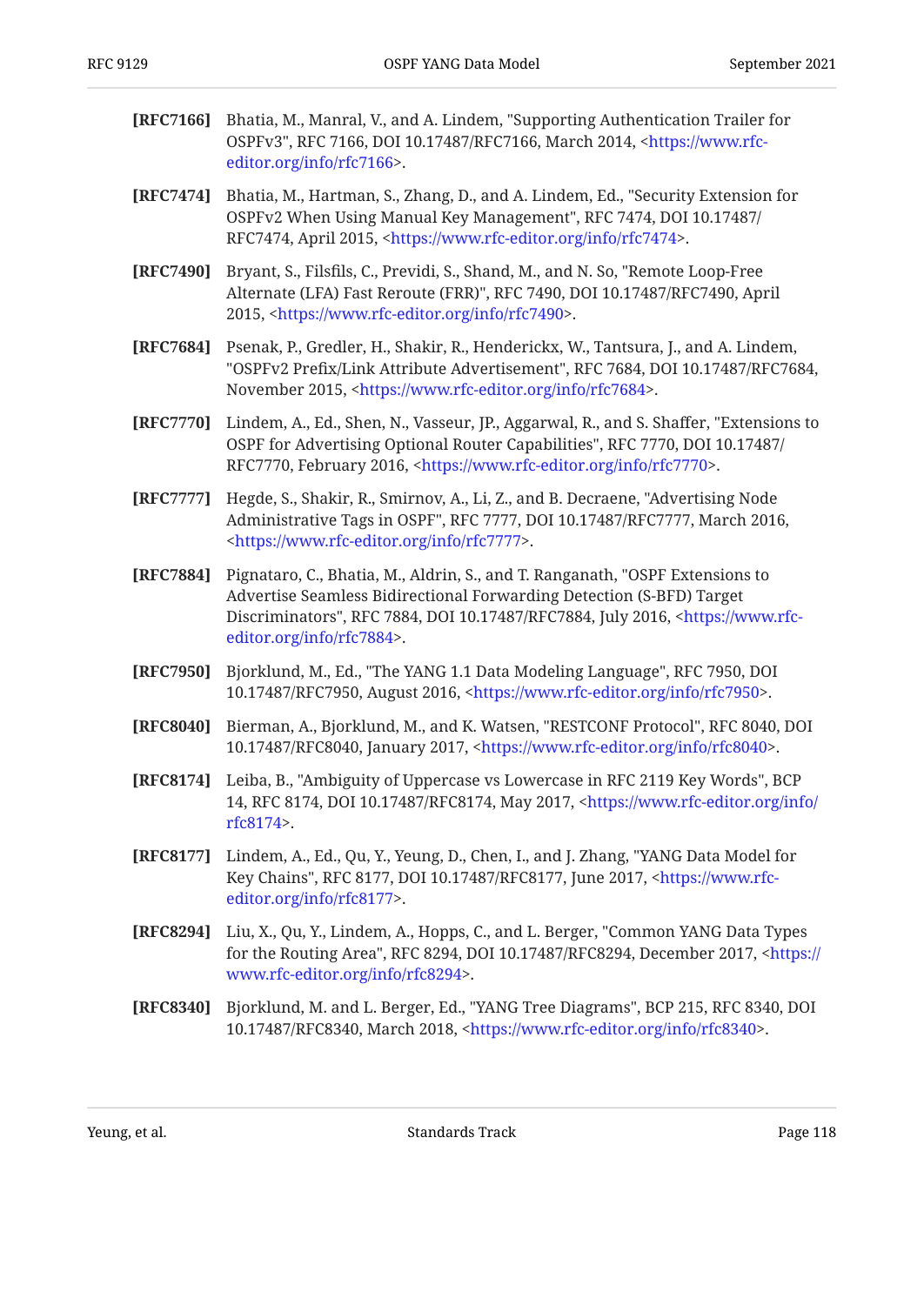- <span id="page-118-1"></span>[RFC8341] Bierman, A. and M. Bjorklund, "Network Configuration Access Control Model", STD 91, RFC 8341, DOI 10.17487/RFC8341, March 2018, [<https://www.rfc-](https://www.rfc-editor.org/info/rfc8341). [editor.org/info/rfc8341>](https://www.rfc-editor.org/info/rfc8341)
- **[RFC8342]** Bjorklund, M., Schoenwaelder, J., Shafer, P., Watsen, K., and R. Wilton, "Network Management Datastore Architecture (NMDA)", RFC 8342, DOI 10.17487/RFC8342, March 2018, <https://www.rfc-editor.org/info/rfc8342>.
- **[RFC8343]** Bjorklund, M., "A YANG Data Model for Interface Management", RFC 8343, DOI 10.17487/RFC8343, March 2018, <https://www.rfc-editor.org/info/rfc8343>.
- **[RFC8349]** Lhotka, L., Lindem, A., and Y. Qu, "A YANG Data Model for Routing Management (NMDA Version)", RFC 8349, DOI 10.17487/RFC8349, March 2018, <[https://](https://www.rfc-editor.org/info/rfc8349) . [www.rfc-editor.org/info/rfc8349>](https://www.rfc-editor.org/info/rfc8349)
- **[RFC8405]** Decraene, B., Litkowski, S., Gredler, H., Lindem, A., Francois, P., and C. Bowers, "Shortest Path First (SPF) Back-Off Delay Algorithm for Link-State IGPs", RFC 8405, DOI 10.17487/RFC8405, June 2018, [<https://www.rfc-editor.org/info/](https://www.rfc-editor.org/info/rfc8405) . [rfc8405>](https://www.rfc-editor.org/info/rfc8405)
- <span id="page-118-0"></span>**[RFC8446]** Rescorla, E., "The Transport Layer Security (TLS) Protocol Version 1.3", RFC 8446, DOI 10.17487/RFC8446, August 2018, <https://www.rfc-editor.org/info/rfc8446>.
- **[RFC8476]** Tantsura, J., Chunduri, U., Aldrin, S., and P. Psenak, "Signaling Maximum SID Depth (MSD) Using OSPF", RFC 8476, DOI 10.17487/RFC8476, December 2018, . [<https://www.rfc-editor.org/info/rfc8476](https://www.rfc-editor.org/info/rfc8476)>
- **[RFC9127]** Rahman, R., Ed., Zheng, L., Ed., Jethanandani, M., Ed., Pallagatti, S., and G. Mirsky, "YANG Data Model for Bidirectional Forwarding Detection (BFD)", RFC 9127, DOI 10.17487/RFC9127, September 2021, <[https://www.rfc-editor.org/info/](https://www.rfc-editor.org/info/rfc9127) . [rfc9127>](https://www.rfc-editor.org/info/rfc9127)

### <span id="page-118-2"></span>**[6.2. Informative References](#page-118-2)**

- **[RFC0905]** ISO., "ISO Transport Protocol specification ISO DP 8073", RFC 905, DOI 10.17487/ RFC0905, April 1984, <[https://www.rfc-editor.org/info/rfc905>](https://www.rfc-editor.org/info/rfc905).
- **[RFC4750]** Joyal, D., Ed., Galecki, P., Ed., Giacalone, S., Ed., Coltun, R., and F. Baker, "OSPF Version 2 Management Information Base", RFC 4750, DOI 10.17487/RFC4750, December 2006, [<https://www.rfc-editor.org/info/rfc4750](https://www.rfc-editor.org/info/rfc4750)>.
- **[RFC5443]** Jork, M., Atlas, A., and L. Fang, "LDP IGP Synchronization", RFC 5443, DOI 10.17487/RFC5443, March 2009, [<https://www.rfc-editor.org/info/rfc5443](https://www.rfc-editor.org/info/rfc5443)>.
- **[RFC5643]** Joyal, D., Ed. and V. Manral, Ed., "Management Information Base for OSPFv3", RFC 5643, DOI 10.17487/RFC5643, August 2009, <[https://www.rfc-editor.org/info/](https://www.rfc-editor.org/info/rfc5643) . [rfc5643>](https://www.rfc-editor.org/info/rfc5643)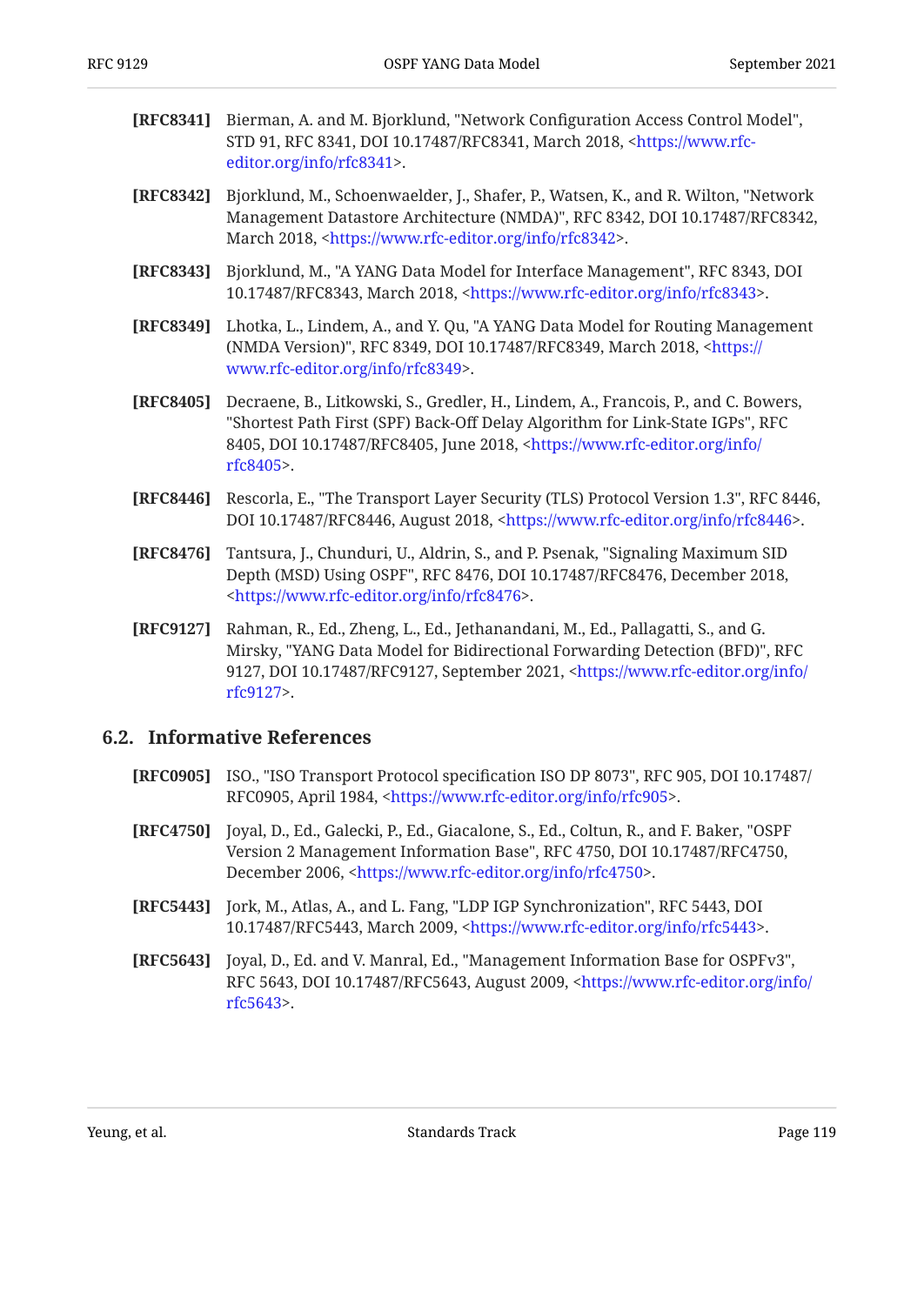<span id="page-119-1"></span>

| [RFC5649] | Housley, R. and M. Dworkin, "Advanced Encryption Standard (AES) Key Wrap<br>with Padding Algorithm", RFC 5649, DOI 10.17487/RFC5649, September 2009,<br><https: info="" rfc5649="" www.rfc-editor.org="">.</https:> |
|-----------|---------------------------------------------------------------------------------------------------------------------------------------------------------------------------------------------------------------------|
| [RFC5880] | Katz, D. and D. Ward, "Bidirectional Forwarding Detection (BFD)", RFC 5880, DOI<br>10.17487/RFC5880, June 2010, <https: info="" rfc5880="" www.rfc-editor.org="">.</https:>                                         |
| [RFC5881] | Katz, D. and D. Ward, "Bidirectional Forwarding Detection (BFD) for IPv4 and<br>IPv6 (Single Hop)", RFC 5881, DOI 10.17487/RFC5881, June 2010, <https: <br="">www.rfc-editor.org/info/rfc5881&gt;.</https:>         |
| [RFC9130] | Litkowski, S., Yeung, D., Lindem, A., Zhang, J., and L. Lhotka, "YANG Data Model<br>for IS-IS Protocol", RFC 9130, DOI 10.17487/RFC9130, September 2021, <https: <="" th=""></https:>                               |

### <span id="page-119-2"></span><span id="page-119-0"></span>**[Acknowledgments](#page-119-2)**

The authors wish to thank Yi Yang, Alexander Clemm, Gaurav Gupta, Ladislav Lhotka, Stephane Litkowski, Greg Hankins, Manish Gupta, Michael Darwish, and Alan Davey for their thorough reviews and helpful comments.

Thanks to Tom Petch for Last Call review and improvements to the organization of the document.

. [www.rfc-editor.org/info/rfc9130>](https://www.rfc-editor.org/info/rfc9130)

Thanks to Alvaro Retana for AD comments.

Thanks to Benjamin Kaduk, Suresh Krishnan, and Roman Danyliw for IESG review comments.

Author affiliation with The MITRE Corporation is provided for identification purposes only and is not intended to convey or imply MITRE's concurrence with, or support for, the positions, opinions, or viewpoints expressed. MITRE has approved this document for Public Release, Distribution Unlimited, with Public Release Case Number 18-3194.

### <span id="page-119-3"></span>**[Contributors](#page-119-3)**

**Dean Bogdanovic** Volta Networks, Inc. Email: [dean@voltanet.io](mailto:dean@voltanet.io)

**Kiran Koushik Agrahara Sreenivasa** Verizon 500 W Dove Rd Southlake, TX 76092 United States of America Email: [kk@employees.org](mailto:kk@employees.org)